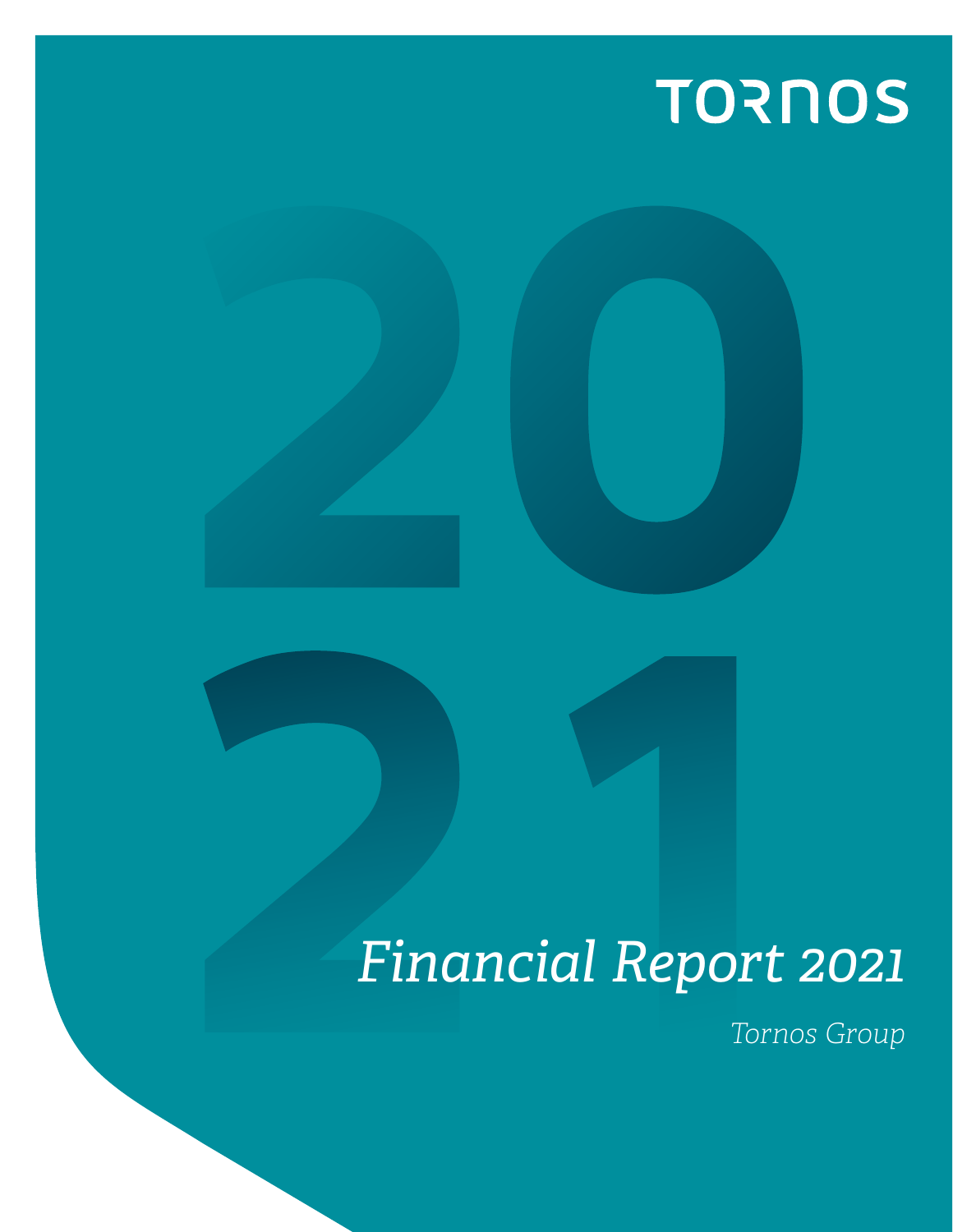| Non-GAAP Financial Measures                       | 4  |
|---------------------------------------------------|----|
| <b>Tornos Group</b>                               |    |
| Consolidated Financial Statements                 | 7  |
| Notes to the Consolidated<br>Financial Statements | 12 |
| Report of the Statutory Auditor                   | 48 |
| <b>Tornos Holding Ltd.</b>                        |    |
| <b>Financial Statements</b>                       | 55 |
| Notes to the Financial Statements                 | 59 |
| Proposed Appropriation of<br>Available Earnings   | 64 |
| Report of the Statutory Auditor                   | 66 |
| <b>Remuneration Report</b>                        | 71 |
| Report of the Statutory Auditor                   | 80 |
| <b>Corporate Governance</b>                       | 83 |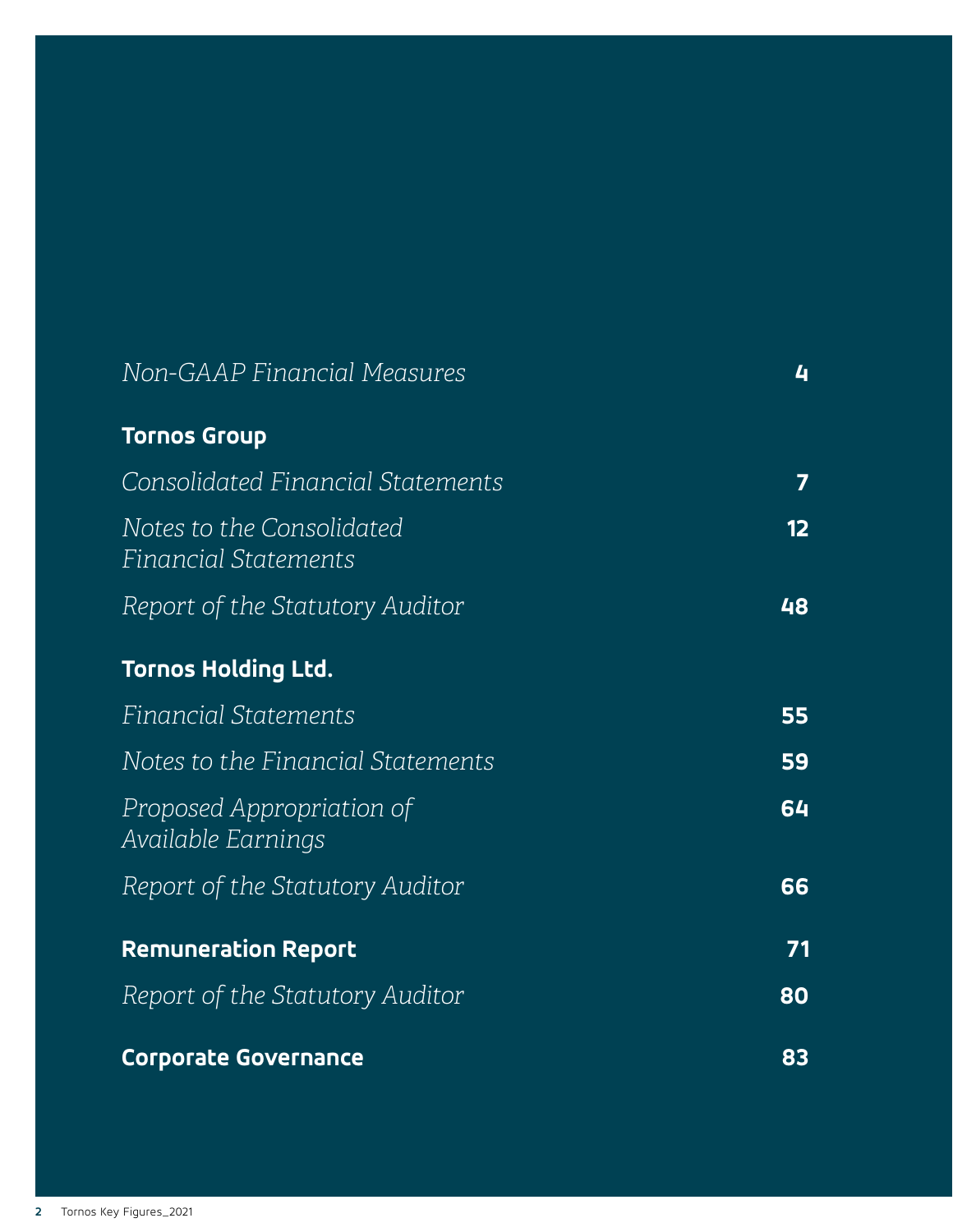# **Key Figures**

## *Tornos Group*

| In CHF 1000 <sup>1)</sup>                              | 2021            | 2020                 | <b>Difference</b> | <b>Difference</b><br>in $%$ |
|--------------------------------------------------------|-----------------|----------------------|-------------------|-----------------------------|
| Order intake                                           | 204 612         | 97984                | 106 628           | 108.8%                      |
| <b>Net sales</b>                                       | 171488          | 103 388              | 68 099            | 65.9%                       |
| EBITDA <sup>2)</sup>                                   | 24 625          | $-23576$             | 48 201            | n/a                         |
| in % of net sales                                      | 14.4%           | $-22.8%$             |                   |                             |
| EBIT $2$<br>in % of net sales                          | 20 581<br>12.0% | $-27685$<br>$-26.8%$ | 48 267            | n/a                         |
| <b>Net result</b>                                      | 20 3 29         | $-29852$             | 50 180            | n/a                         |
| in % of net sales                                      | 11.9%           | $-28.9%$             |                   |                             |
| Cash flow from operating activities                    | 30 285          | $-3440$              | 33725             | n/a                         |
| Cash flow from investing activities                    | 474             | 304                  | 170               | 55.9%                       |
| Free cash flow <sup>2)</sup>                           | 30759           | $-3136$              | 33 895            | n/a                         |
|                                                        | 31.12.2021      | 31.12.2020           |                   |                             |
| Net cash <sup>2)</sup>                                 | 26 631          | -4992                | 31 6 23           | n/a                         |
| <b>Total equity</b>                                    | 98768           | 77927                | 20 841            | 26.7%                       |
| in % of total balance sheet                            | 68.2%           | 60.8%                |                   |                             |
| <b>Total balance sheet</b>                             | 144 914         | 128 176              | 16 7 38           | 13.1%                       |
| <b>Employees</b> (full-time equivalents) <sup>3)</sup> | 640             | 603                  | 37                | 6.1%                        |

1) Unless otherwise stated

2) Non-GAAP financial measure, refer to pages 4 and 5

3) Without apprentices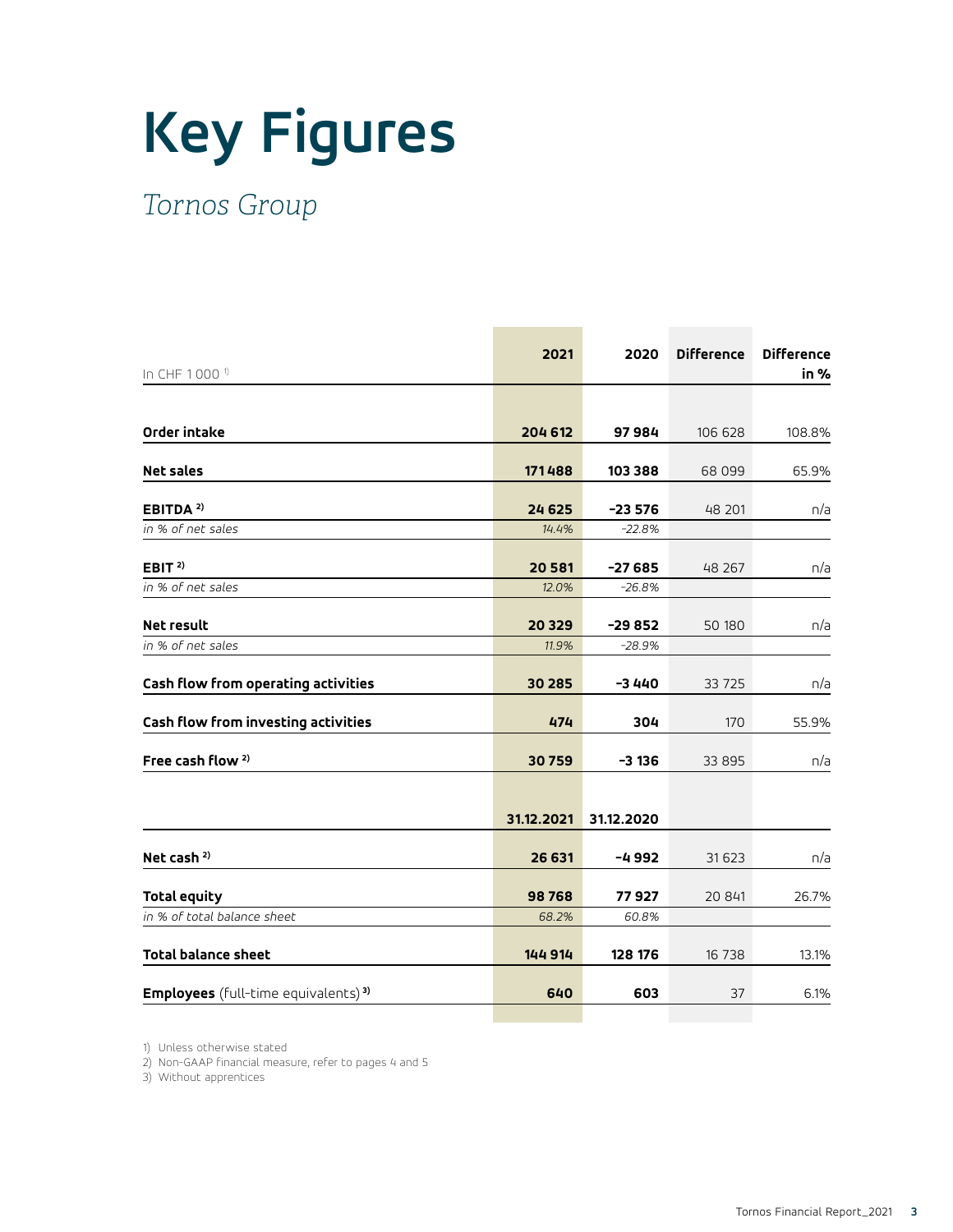### **Non-GAAP Financial Measures**

*Tornos supplements its Swiss GAAP FER results with non-GAAP financial measures. The main non-GAAP financial measures are EBIT, EBITDA, net cash, free cash flow and net working capital.*

#### **EBIT and EBITDA**

*Tornos defines EBITDA as operating result plus non-operating result excluding depreciation on tangible fixed assets and amortization on intangible assets and EBIT as operating result plus non-operating result. Tornos believes that EBITDA and EBIT are important performance indicators because they provide a measure of comparability to other companies with different capital or legal structures, which accordingly may be subject to disparate interest rates and effective tax rates, and to companies which may incur different depreciation and amortization expenses, or impairment charges related to fixed and intangible assets.*

| In CHF 1000                   | 2021     | 2020     |
|-------------------------------|----------|----------|
|                               |          |          |
| Operating result              | 19 9 9 9 | $-31063$ |
| Non-operating result          | 582      | 3 3 7 8  |
| <b>EBIT</b>                   | 20 581   | $-27685$ |
| Depreciation and amortization | 4044     | 4 1 0 9  |
| <b>EBITDA</b>                 | 24 625   | $-23576$ |
|                               |          |          |

#### **Free cash flow**

*Tornos defines free cash flow as cash flow from operating activities plus cash flow from investing activities. Tornos believes that free cash flow is an important information because it represents the cash Tornos is generating after required investment in its asset base are done and therefore can be used to cover financing requirements or be distributed to shareholders.*

#### **Net working capital**

*Tornos defines net working capital as the total of current assets and liabilities without taking into consideration cash and cash equivalents, interest bearing borrowings and provisions. Tornos considers that net working capital is an important information since it shows whether Tornos has sufficient current assets to meet its current liabilities. Changes in net working capital shown in the Consolidated Statement of Cash Flows only include cash-effective changes.*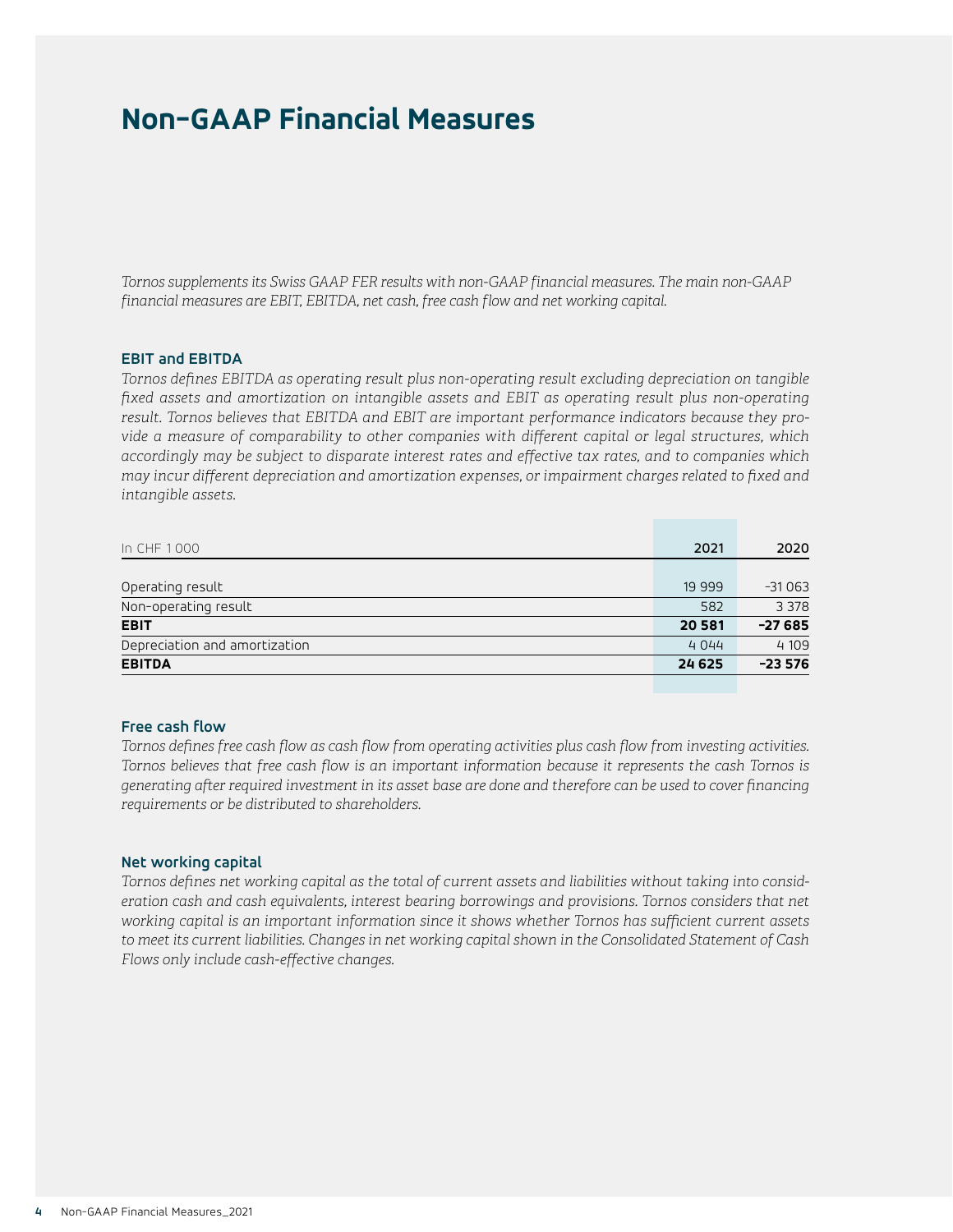| In CHF 1000                             | 31.12.2021 | 31.12.2020 |
|-----------------------------------------|------------|------------|
|                                         |            |            |
| Trade receivables                       | 18 2 5 8   | 12 244     |
| Inventories - net                       | 74 295     | 69 375     |
| Other short-term receivables            | 2 1 5 3    | 2 2 7 6    |
| Prepayments and accrued income          | 1706       | 1572       |
| Trade payables                          | $-19167$   | $-8722$    |
| Current tax liabilities                 | $-347$     | $-43$      |
| Other liabilities                       | $-15667$   | $-9463$    |
| Accrued liabilities and deferred income | $-7005$    | $-5673$    |
| <b>Net working capital</b>              | 54 2 2 6   | 61566      |

#### **Net cash**

*Tornos defines net cash as cash and cash equivalents less the interest bearing borrowing (current and non-current). Tornos believes that net cash is an important information because it presents the available cash and takes in consideration the shareholder loan.*

| Net cash                                  | 26 631                | $-4992$  |
|-------------------------------------------|-----------------------|----------|
| Interest bearing borrowings (non-current) | $-72$                 | $-20126$ |
| Interest bearing borrowings (current)     | $-75$                 | $-2195$  |
| Cash and cash equivalents                 | 26 778                | 17 329   |
|                                           |                       |          |
| In CHF 1000                               | 31.12.2021 31.12.2020 |          |
|                                           |                       |          |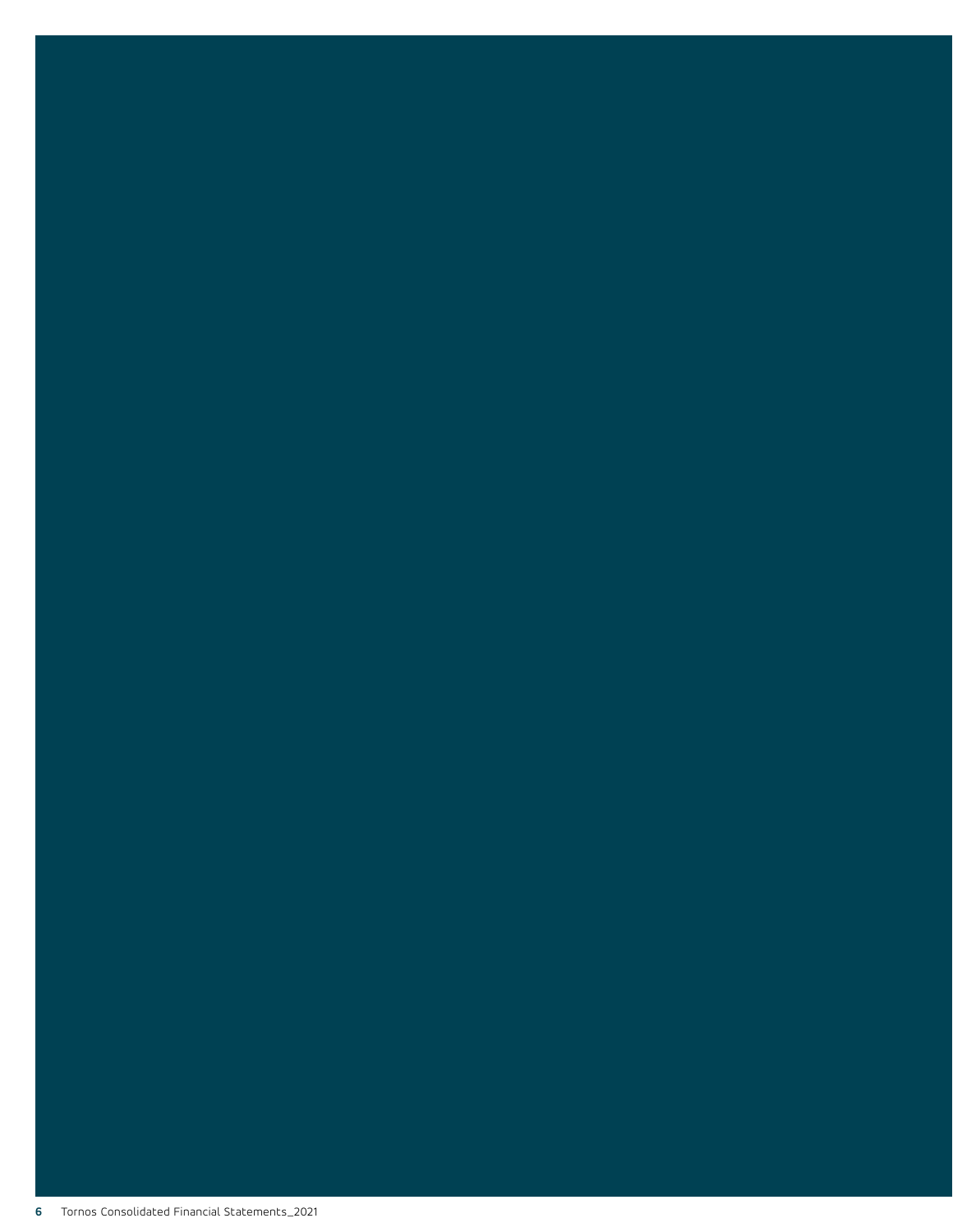## **Consolidated Financial Statements 2021**

*Tornos Group*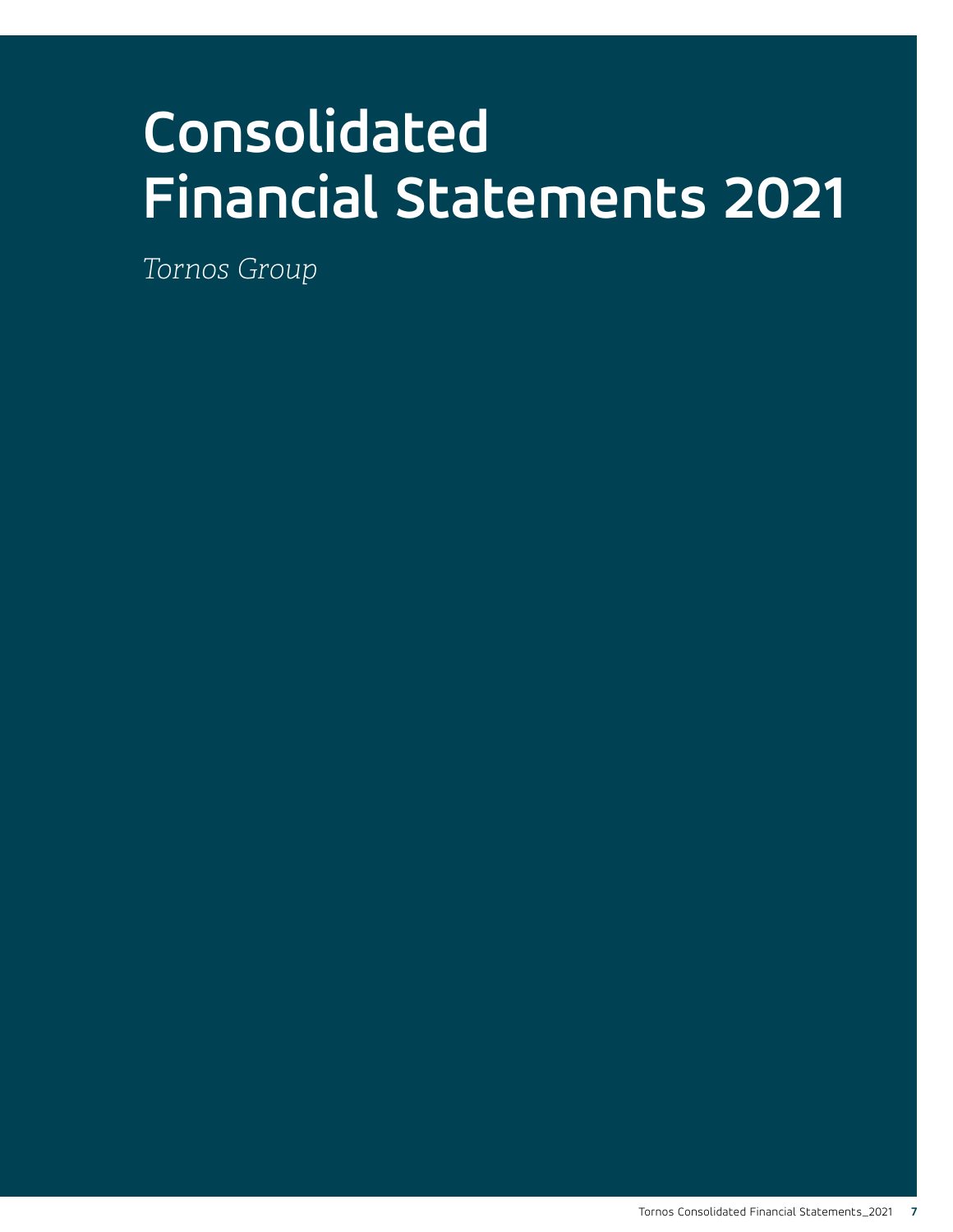### **Consolidated Income Statement**

*Tornos Group*

| In CHF 1000                                                 | <b>Notes</b>    | 2021       | 2020         |
|-------------------------------------------------------------|-----------------|------------|--------------|
| <b>Net sales</b>                                            | 29              | 171488     | 103 388      |
|                                                             |                 |            |              |
| Cost of sales                                               | 6               | $-105$ 134 | $-91466$     |
| <b>Gross profit</b>                                         |                 | 66 354     | 11922        |
| in % of net sales                                           |                 | 38.7%      | 11.5%        |
| Marketing and sales                                         | 6               | $-25117$   | $-22426$     |
| General and administrative expenses                         | 6               | $-1540$    | $-15615$     |
| Research and development                                    | 6               | $-5977$    | $-5248$      |
| Other income                                                | 8               | 268        | 395          |
| Other expense                                               | 8               | $-89$      | $-91$        |
| Operating expenses                                          |                 | $-46355$   | $-42985$     |
|                                                             |                 |            |              |
| <b>Operating result</b>                                     |                 | 19 9 9 9   | $-31063$     |
| in % of net sales                                           |                 | 11.7%      | $-30.0%$     |
| Financial income                                            | 9               | 5          |              |
| Financial expense                                           | 9               | $-216$     | 41<br>$-141$ |
| Exchange result, net                                        | 10              | 278        | $-1664$      |
| Ordinary result                                             |                 | 20 066     | $-32827$     |
|                                                             |                 |            |              |
| Non-operating result                                        | 11              | 582        | 3 3 7 8      |
| Earnings before income taxes                                |                 | 20 648     | $-29449$     |
|                                                             |                 |            |              |
| Income taxes                                                | 12 <sup>2</sup> | $-319$     | -403         |
| <b>Net result</b>                                           |                 | 20 3 29    | $-29852$     |
| in % of net sales                                           |                 | 11.9%      | $-28.9%$     |
| Thereof attributable to shareholders of Tornos Holding Ltd. |                 | 20 3 29    | $-29852$     |
| Thereof attributable to minority interests                  |                 |            |              |
|                                                             |                 |            |              |
| Result per share                                            | 28              |            |              |
| - basic (CHF per share)                                     |                 | 1.03       | $-1.52$      |
| - diluted (CHF per share)                                   |                 | 1.03       | $-1.52$      |
| Additional information (in CHF 1000)                        |                 |            |              |
|                                                             |                 |            |              |
| EBITDA*                                                     |                 | 24 625     | $-23576$     |
| in % of net sales                                           |                 | 14.4%      | $-22.8%$     |
| Depreciation and amortization<br>EBIT*                      | 18, 19          | $-4044$    | $-4109$      |
|                                                             |                 | 20 581     | $-27685$     |
| in % of net sales                                           |                 | 12.0%      | $-26.8%$     |

*The accompanying notes form an integral part of these consolidated financial statements.*

\* Non-GAAP financial measure, refer to pages 4 and 5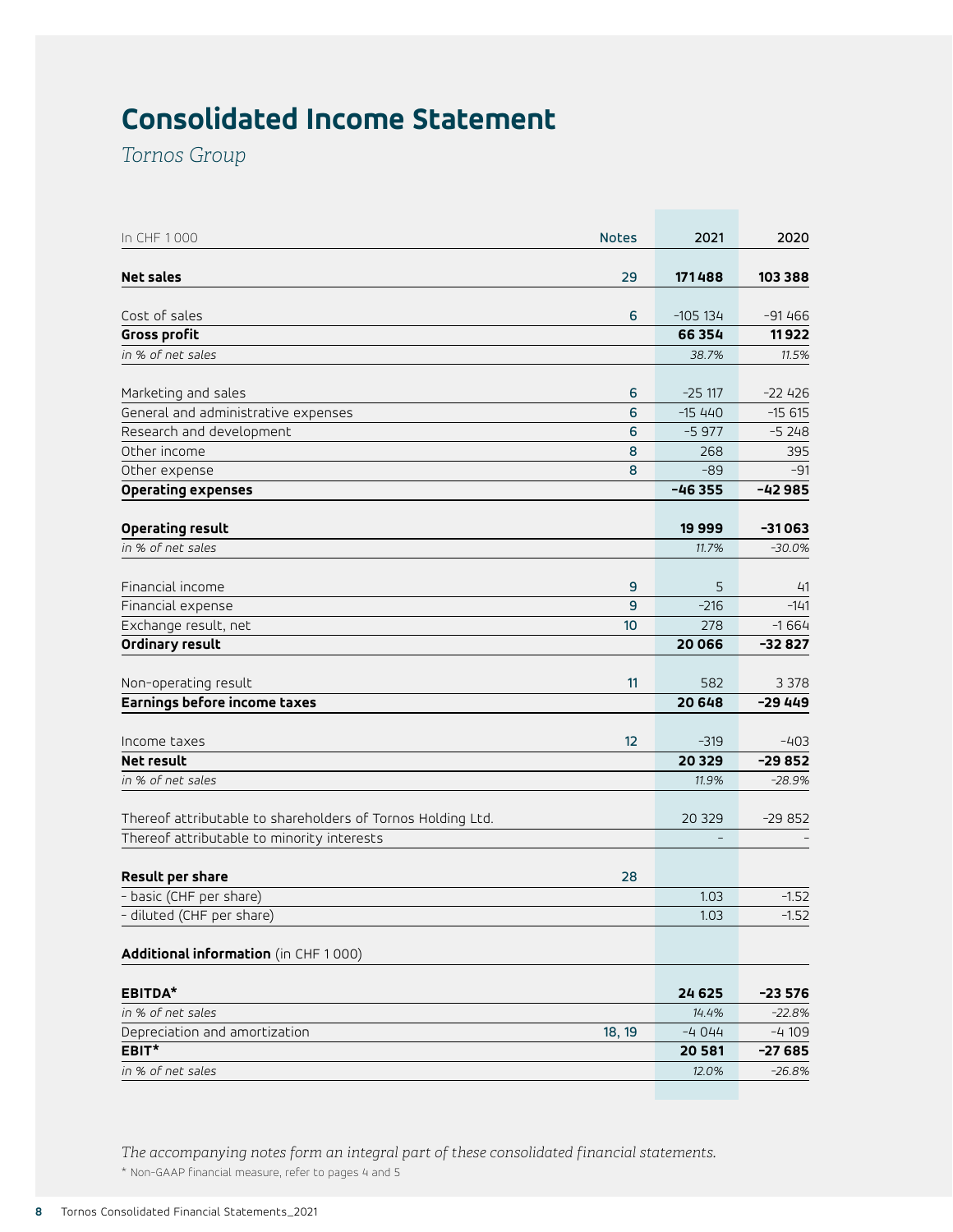## **Consolidated Balance Sheet**

*Tornos Group*

| In CHF 1000                                    | <b>Notes</b> | 31.12.2021 | in %   | 31.12.2020 | in %   |
|------------------------------------------------|--------------|------------|--------|------------|--------|
| <b>Assets</b>                                  |              |            |        |            |        |
| Cash and cash equivalents                      | 13           | 26 778     |        | 17 3 29    |        |
| Trade receivables                              | 14           | 18 25 8    |        | 12 244     |        |
| Inventories, net                               | 15           | 74 295     |        | 69 375     |        |
| Other short-term receivables                   | 16           | 2 153      |        | 2 276      |        |
| Prepayments and accrued income                 | 17           | 1706       |        | 1572       |        |
| <b>Total current assets</b>                    |              | 123 190    | 85.0%  | 102796     | 80.2%  |
| Property, plant and equipment                  | 18           | 20 577     |        | 24 067     |        |
| Intangible assets                              | 19           | 603        |        | 943        |        |
| Deferred tax assets                            | 20           | 545        |        | 370        |        |
| Total non-current assets                       |              | 21724      | 15.0%  | 25 3 80    | 19.8%  |
|                                                |              |            |        |            |        |
| <b>Total assets</b>                            |              | 144 914    | 100.0% | 128 176    | 100.0% |
| <b>Liabilities and equity</b>                  |              |            |        |            |        |
| Interest bearing borrowings                    | 21           | 75         |        | 2 1 9 5    |        |
| Trade payables                                 |              | 19 168     |        | 8 7 2 2    |        |
| Current tax liabilities                        |              | 347        |        | 43         |        |
| Other liabilities                              | 22           | 15 6 67    |        | 9463       |        |
| Accrued liabilities and deferred income        | 23           | 7 0 0 5    |        | 5 6 7 3    |        |
| Provisions                                     | 24           | 2 5 2 4    |        | 2 0 3 0    |        |
| <b>Total current liabilities</b>               |              | 44786      | 30.9%  | 28 126     | 21.9%  |
|                                                |              |            |        |            |        |
| Interest bearing borrowings                    | 21           | 72         |        | 20 126     |        |
| Retirement benefit obligations                 | 25           | 1055       |        | 1829       |        |
| Provisions                                     | 24           | 233        |        | 112        |        |
| Deferred tax liabilities                       | 20           |            |        | 56         |        |
| Total non-current liabilities                  |              | 1360       | 0.9%   | 22 123     | 17.3%  |
| <b>Total liabilities</b>                       |              | 46 146     | 31.8%  | 50 249     | 39.2%  |
|                                                |              |            |        |            |        |
| Share capital<br>Capital reserve               | 26           | 69 572     |        | 69 572     |        |
|                                                |              | 40 035     |        | 40 035     |        |
| Treasury shares                                | 26           | $-1386$    |        | $-1875$    |        |
| Retained earnings                              |              | $-28956$   |        | 696        |        |
| Currency translation adjustments<br>Net result |              | $-826$     |        | $-649$     |        |
|                                                |              | 20 329     |        | $-29852$   |        |
| Equity attributable to shareholders            |              |            |        |            |        |
| of Tornos Holding Ltd.                         |              | 98768      | 68.2%  | 77927      | 60.8%  |
| Minority interests                             |              |            |        |            |        |
| <b>Total equity</b>                            |              | 98768      | 68.2%  | 77 927     | 60.8%  |
| <b>Total liabilities and equity</b>            |              | 144 914    | 100.0% | 128 176    | 100.0% |

*The accompanying notes form an integral part of these consolidated financial statements.*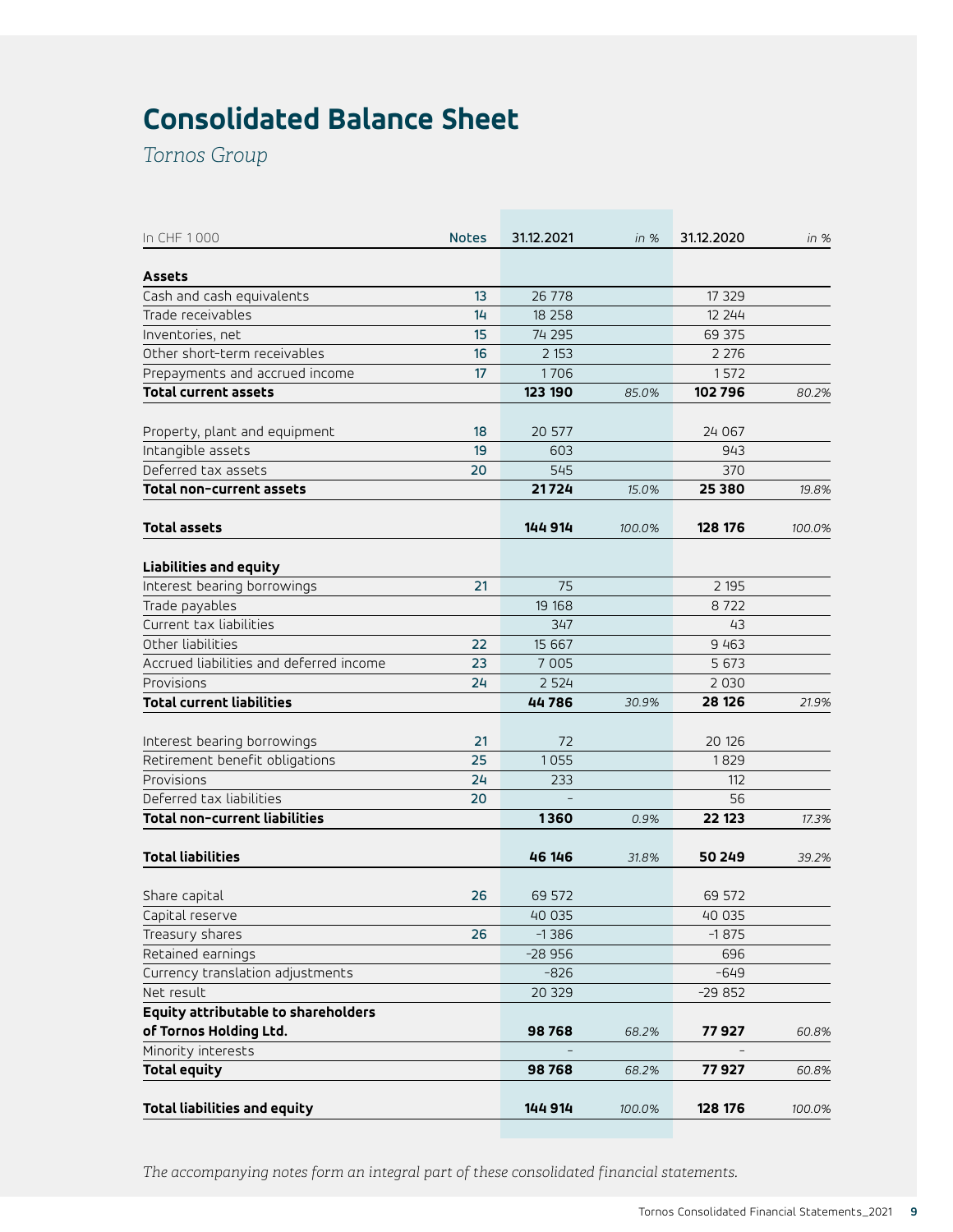## **Consolidated Statement of Changes in Equity**

*Tornos Group*

|                                    |         |         |          |          |                                   | Total attrib-         |                          |          |
|------------------------------------|---------|---------|----------|----------|-----------------------------------|-----------------------|--------------------------|----------|
|                                    |         |         |          |          |                                   | utable to             |                          |          |
|                                    |         |         |          |          |                                   | Currency shareholders |                          |          |
|                                    | Share   | Capital | Treasury | Retained | translation                       | of Tornos             | Minority                 |          |
| In CHF 1000                        | capital | reserve | shares   |          | earnings adjustments Holding Ltd. |                       | interests                | Equity   |
| As per                             |         |         |          |          |                                   |                       |                          |          |
| December 31, 2019                  | 69 572  | 40331   | $-1875$  | 115      | $-747$                            | 107 396               | 413                      | 107809   |
| Net result                         |         |         |          | $-29852$ |                                   | $-29852$              |                          | $-29852$ |
| Changes in minority                |         |         |          |          |                                   |                       |                          |          |
| interest                           |         | $-296$  |          |          | $-2$                              | $-298$                | $-413$                   | $-711$   |
| Currency translation               |         |         |          |          |                                   |                       |                          |          |
| adjustments                        |         |         |          |          | 100                               | 100                   |                          | 100      |
| Share-based                        |         |         |          |          |                                   |                       |                          |          |
| compensation                       |         |         |          | 581      |                                   | 581                   |                          | 581      |
| As per                             |         |         |          |          |                                   |                       |                          |          |
| <b>December 31, 2020</b>           | 69 572  | 40 035  | $-1875$  | $-29156$ | $-649$                            | 77927                 | $\overline{\phantom{a}}$ | 77927    |
| Net result                         |         |         |          | 20 329   |                                   | 20 329                |                          | 20 329   |
| Currency translation               |         |         |          |          |                                   |                       |                          |          |
| adjustments                        |         |         |          |          | $-177$                            | $-177$                |                          | $-177$   |
| Proceeds from sale                 |         |         |          |          |                                   |                       |                          |          |
| of treasury shares                 |         |         | 489      | $-266$   |                                   | 223                   |                          | 223      |
| Share-based                        |         |         |          |          |                                   |                       |                          |          |
| compensation                       |         |         |          | 466      |                                   | 466                   |                          | 466      |
|                                    |         |         |          |          |                                   |                       |                          |          |
| As per<br><b>December 31, 2021</b> | 69 572  | 40 035  | $-1386$  | $-8627$  | $-826$                            | 98768                 |                          | 98768    |

*The accompanying notes form an integral part of these consolidated financial statements.*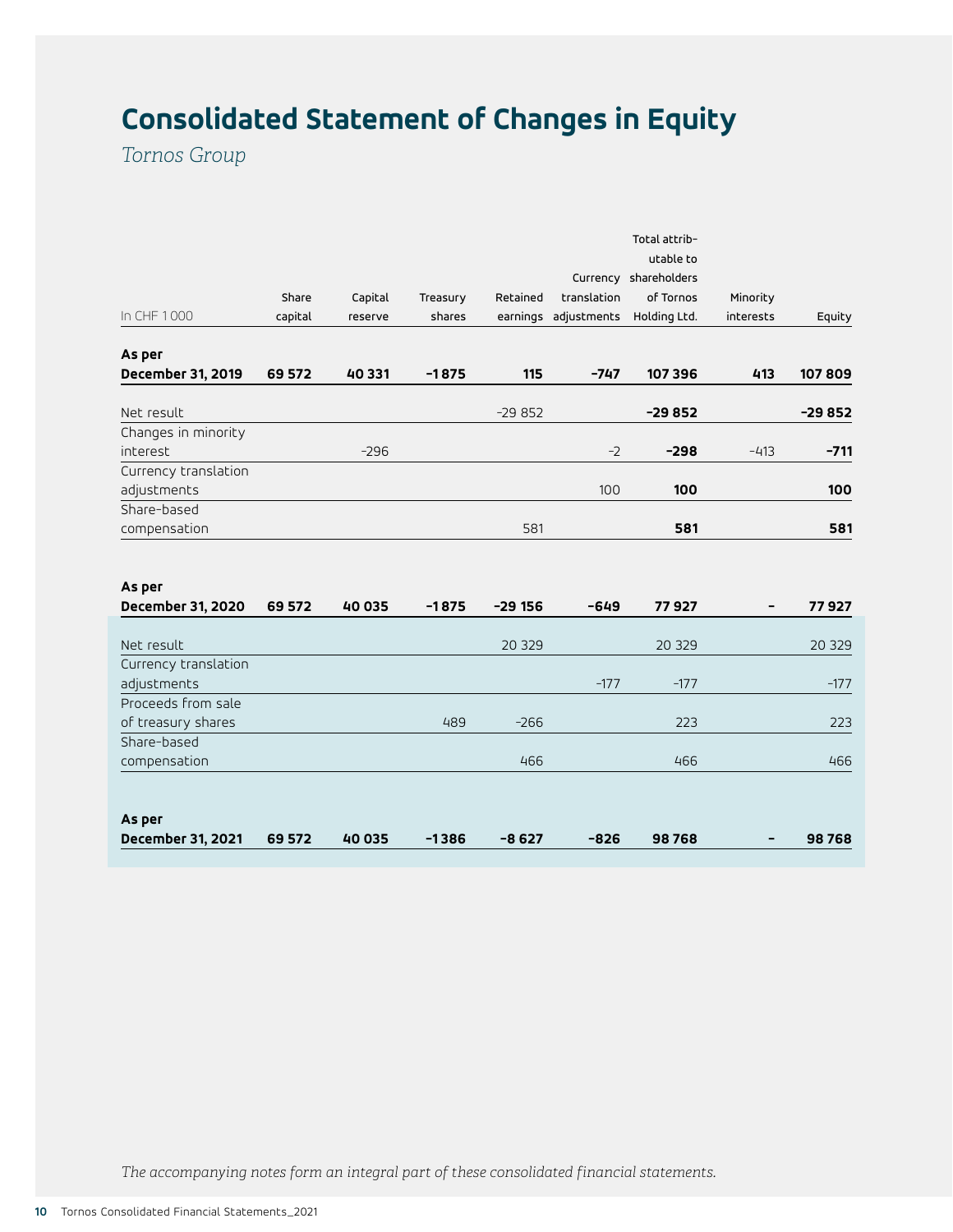## **Consolidated Statement of Cash Flows**

*Tornos Group*

| In CHF 1000                                                            | <b>Notes</b> | 2021     | 2020     |
|------------------------------------------------------------------------|--------------|----------|----------|
| Net result                                                             |              | 20 3 29  | $-29852$ |
| Adjustments for expenses and incomes not affecting cash:               |              |          |          |
| Income taxes                                                           | 12           | 319      | 403      |
| Depreciation of property, plant and equipment                          | 18           | 3468     | 3508     |
| Amortization of intangible assets                                      | 19           | 576      | 601      |
| Result on disposal of property, plant and equipment                    | 18, 19       | $-671$   | $-3279$  |
| Share-based compensation                                               | 27           | 466      | 581      |
| Retirement benefit obligations                                         | 25           | $-790$   | $-242$   |
| Allowance and write-offs on inventories                                | 15           | $-8953$  | 17989    |
| Interest expense                                                       | 9            | 41       | 19       |
| Interest income                                                        | 9            | -5       | $-43$    |
| Income taxes paid                                                      |              | $-14$    | $-408$   |
| Changes from operating cash flow before changes in net working capital |              | 14766    | $-10723$ |
|                                                                        |              |          |          |
| Changes in net working capital                                         |              | 15 519   | 7 283    |
| Thereof trade receivables                                              |              | $-5890$  | 4397     |
| Thereof other assets and prepayments                                   |              | $-116$   | 1785     |
| Thereof inventories                                                    |              | 4 915    | 13720    |
| Thereof trade payables                                                 |              | 10 28 2  | $-14272$ |
| Thereof other current liabilities and provisions                       |              | 6 3 28   | 1653     |
| Cash flow from operating activities                                    |              | 30 285   | $-3440$  |
|                                                                        |              |          |          |
| Investment in property, plant and equipment                            | 18           | $-530$   | $-1206$  |
| Disposal of property, plant and equipment                              | 18           | 1235     | 2058     |
| Investment in intangible assets                                        | 19           | $-236$   | $-591$   |
| Interests received                                                     | 9            | 5        | 43       |
| Cash flow from investing activities                                    |              | 474      | 304      |
| Free cash flow*                                                        |              | 30759    | $-3136$  |
| Repayments of borrowings, including finance lease liabilities          | 21           | $-21694$ | $-135$   |
| Proceeds from borrowings                                               |              |          | 7 1 2 2  |
| Purchase of minority in Tornos (Xi'an) Machine Works Co., Ltd.         |              |          | $-711$   |
| Proceeds from sale & purchase of treasury shares                       | 26           | 270      |          |
| Interests paid                                                         | $\mathbf{9}$ | $-41$    | $-19$    |
| Cash flow from financing activities                                    |              | $-21465$ | 6 2 5 7  |
|                                                                        |              |          |          |
| <b>Net cash flow</b>                                                   |              | 9 2 9 4  | 3 1 21   |
| Cash and cash equivalents and bank overdrafts at beginning of year     |              | 17 3 29  | 14 440   |
| Effects of exchange rate changes                                       |              | 155      | $-232$   |
| Cash and cash equivalents and bank overdrafts at end of the year       |              | 26778    | 17 3 29  |

*The accompanying notes form an integral part of these consolidated financial statements.*

\* Non-GAAP financial measure, refer to pages 4 and 5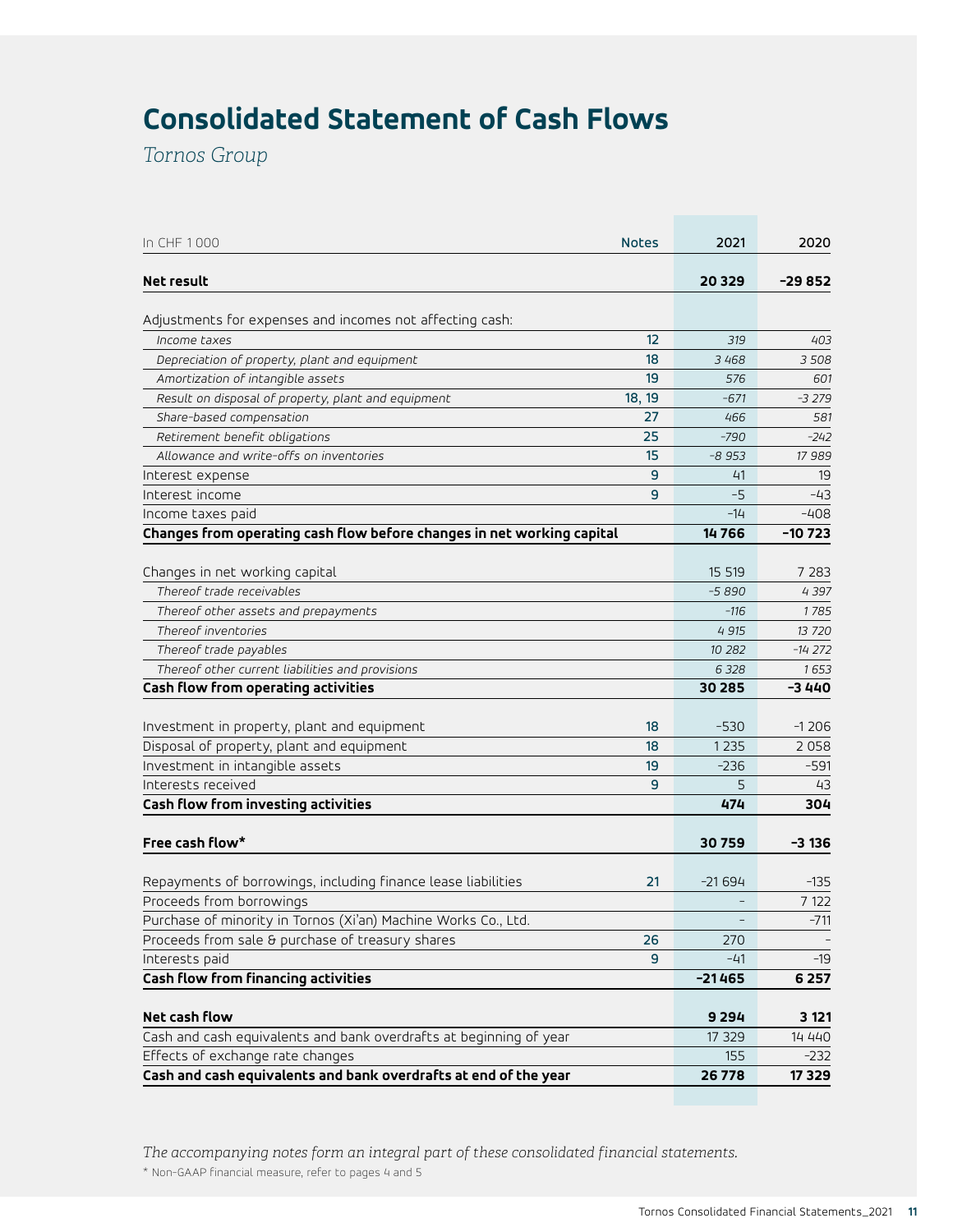### **Notes to the Consolidated Financial Statements**

*Tornos Group*

*All figures are presented in thousands of Swiss francs (CHF) unless otherwise stated.*

#### **Activity and Group structure 1**

*Tornos Holding Ltd. is a company domiciled in Moutier, Switzerland and is listed on the Swiss Reporting Standard of SIX Swiss Exchange in Zurich. The Tornos Group, which consists of Tornos Holding Ltd. and all its subsidiaries, is active in the development, manufacture, marketing, sale and servicing of machines and related spare parts. The Group manufactures in Moutier, Switzerland, in Taichung, Taiwan and in Xi'an, China, and markets the product lines on a worldwide basis. Tornos' sales operations outside of Switzerland principally include European countries, Americas and Asia.* 

*These consolidated financial statements have been approved for issue by the Board of Directors on March 4, 2022. These financial statements will be submitted for approval to the General Meeting of Shareholders on April 13, 2022.*

#### **Summary of significant accounting policies 2**

*The principal accounting policies applied in the preparation of these consolidated financial statements are set out below and have been applied in a manner consistent to all the years presented. The consolidated financial statements are based on the financial statements of the Tornos Group companies for the year ended December 31, prepared in accordance with uniform corporate accounting principles.* 

#### **Basis of preparation 2.1**

*The consolidated financial statements have been prepared in accordance with the entire existing accounting principles of Swiss GAAP FER (Generally Accepted Accounting Principle FER) and comply with the provisions of the listing rules of the SIX Swiss Exchange and with the Swiss law. The consolidated financial statements are prepared under the historical cost convention with the exception that, as disclosed in the accounting policies below, certain items, including securities and derivatives are shown at fair value. All amounts set out in the consolidated financial statements are presented in Swiss francs (CHF) rounded to the nearest thousand (KCHF) unless otherwise stated.*

*The preparation of consolidated financial statements in conformity with Swiss GAAP FER requires the use of certain critical accounting estimates. It also requires management to exercise its judgement in the process of applying Tornos accounting policies. The areas involving a higher degree of judgement or complexity, or areas where assumptions and estimates are significant to the consolidated financial statements are disclosed in note 4.*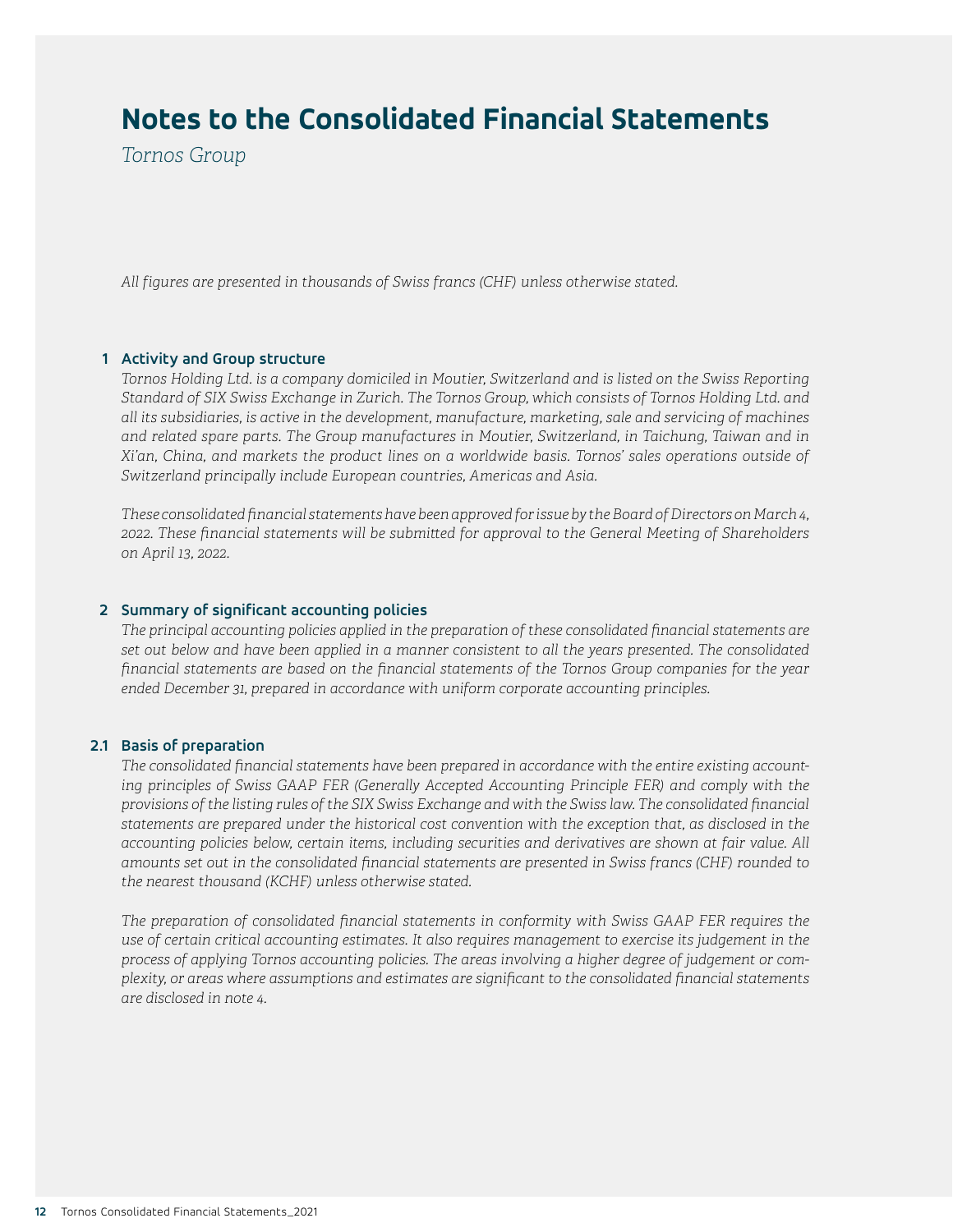#### **Change in accounting policies 2.2**

*There have been no changes in accounting policy during the year.*

#### **Consolidation 2.3**

#### *Subsidiaries 2.3.1*

*Subsidiaries are all entities over which Tornos Holding Ltd. has control. Tornos controls an entity when it is exposed to, or has rights to, variable returns from its involvement with the entity and has the ability to affect those returns through its power over the entity. Subsidiaries are fully consolidated from the date on which control is transferred to Tornos, whereby assets, liabilities, income and expenses are incorporated in the consolidated accounts. They are deconsolidated from the date that control ceases. The net assets acquired are valued at actual values and consolidated applying the purchase method. Previously not capitalized intangible assets are not valued and not recognized. Any minority interest is disclosed separately.*

*A listing of Tornos subsidiaries is set out in note 5.*

#### *Balances and transactions eliminated on consolidation 2.3.2*

*Intra-group balances and transactions, and any unrealized gains or losses arising from intra-group transactions, are eliminated in preparing the consolidated financial statements. Capital consolidation is based on the acquisition method, whereby the acquisition cost of a subsidiary is eliminated at the time of acquisition against the fair value of net assets acquired, determined according to uniform corporate accounting principles.* 

#### **Foreign currencies 2.4**

#### *Functional and presentation currency 2.4.1*

*Items included in the financial statements of each of the Tornos entities are measured using the currency of the primary economic environment in which the entity operates ("the functional currency"). The consolidated financial statements are presented in Swiss francs (CHF), rounded to the nearest thousand (KCHF) unless otherwise stated, which is the Company's functional and presentation currency.*

#### *Foreign currency transactions 2.4.2*

*Transactions in foreign currencies are translated into CHF at the foreign exchange rate ruling at the date of the transaction or valuations where items are re-measured. Assets and liabilities denominated in foreign currencies at the balance sheet date are translated to CHF at the foreign exchange rate ruling at that date. Foreign exchange differences arising on translation are recognized in the income statement.*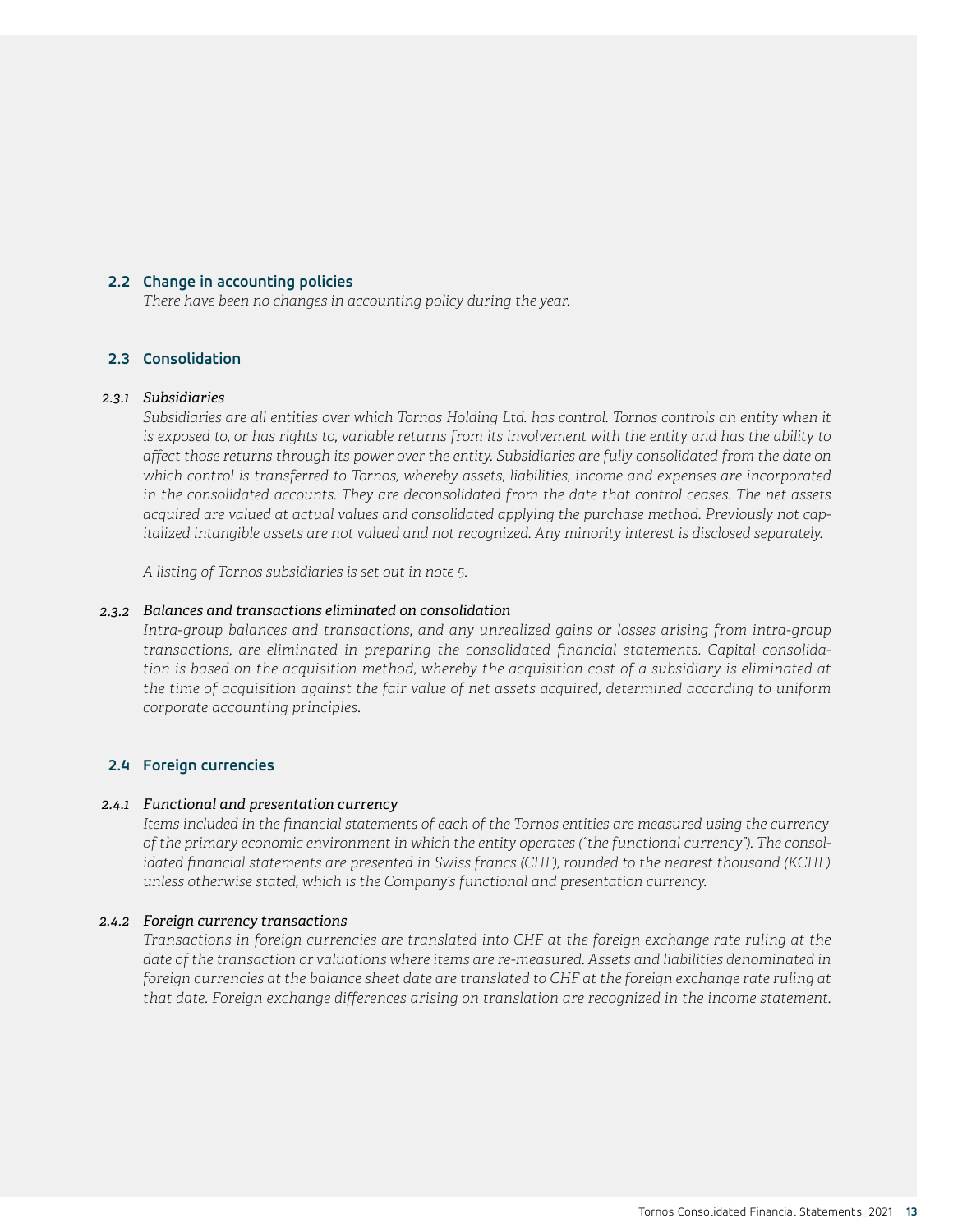#### *Financial statements of foreign operations 2.4.3*

*The assets and liabilities of foreign operations are translated to CHF at foreign exchange rates ruling at the balance sheet date. The revenues, expenses and cash flows of foreign operations are translated to CHF at the average exchange rates prevailing during the reporting period. Foreign exchange differences arising on this translation are recognized directly in equity.*

#### *2.4.4 Foreign currency rates*

*The most significant exchange rates against the Swiss franc for the Group in the period under review are shown in the table below.*

| Currency | Average rate |                                       |        |            |
|----------|--------------|---------------------------------------|--------|------------|
|          |              | $1.1 - 31.12.2021$ $1.1 - 31.12.2020$ |        | 31.12.2020 |
|          |              |                                       |        |            |
| 1 EUR    | 1.0936       | 1.0813                                | 1.0453 | 1.0946     |
| 1 USD    | 0.9231       | 0.9501                                | 0.9233 | 0.8908     |
| 1 CNY    | 0.1431       | 0.1375                                | 0.1449 | 0.1364     |

#### **Revenue recognition 2.5**

*Revenues include sales of machines and spare parts on one side and services which can be directly charged to customers on the other side. Sales are recognized on the full completion of the delivery or service (upon delivery of products or customer acceptance in the case of "bill and hold" sales, or performance of services), net of sales taxes and discounts, and after eliminating sales within the Tornos Group. Sales are recognized if it is probable that the economic benefit will flow to the Group and the amount can be reliably estimated. Net sales represent total revenues net of rebates and discounts granted after billing.*

#### **Cash and cash equivalents 2.6**

*In the consolidated statement of cash flows, cash and cash equivalent includes cash in hand, deposits held at call with banks, other short term highly liquid investments with remaining maturities of three months or less and bank overdrafts. In the consolidated balance sheet, bank overdrafts are shown within interest bearing borrowings in current liabilities. They are stated at their nominal amounts.*

#### **Trade and other short-term receivables 2.7**

*Trade and other short-term receivables are carried at nominal value, less provision for bad debt determined based on a review of all outstanding amounts at the year-end. A provision for bad debt of trade receivables is established when there is objective evidence that Tornos will not be able to collect all amounts due according to the original terms of the receivables. Significant financial difficulties of the debtor and probability that the debtor will enter bankruptcy or financial reorganisation are considered indicators that the trade receivable is impaired. The amount of the provision is the difference between the asset's carrying amount and the estimated future cash flows. The carrying amount of the asset is reduced through the use of an allowance account, and the amount of the loss is recognized in the income statement within other income and expense. When a trade receivable is uncollectible, it is written off against the allowance account for trade receivables. Subsequent recoveries of amounts previously written off are credited against general and administrative expenses in the income statement. Loans and receivables are carried at amortised cost using the effective interest method.*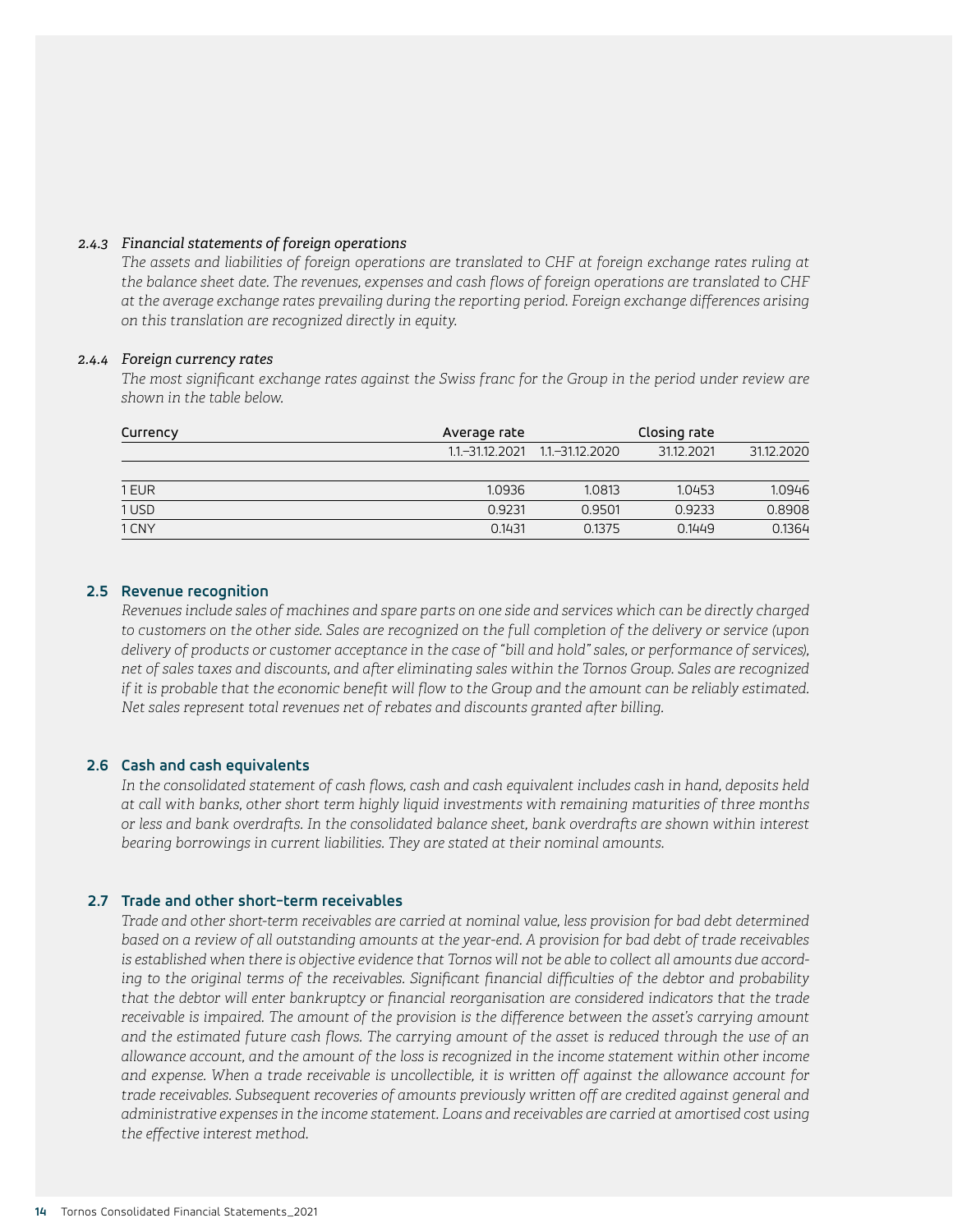#### **2.8 Derivative financial instruments**

*Derivative financial instruments are financial assets or liabilities whose value is primarily impacted by the price of one or several underlying basic values, which compared to a direct purchase of underlying basic values does only require a minor initial investment and which will only be settled in the future. Derivatives are recognized in the balance sheet as soon as they fulfil the definition of an asset or a liability and are valued at actual values for derivatives without hedging purposes or disclosed in the notes for cash flow hedges. Financial assets and liabilities are offset and the net amount reported in the balance sheet when there is a legally enforceable right to offset the recognized amounts and there is an intention to settle on a net basis or realise the assets and settle the liability simultaneously.* 

*Tornos Group is concluding Foreign Currency Futures or Forward (foreign exchanges as underlying value) to hedge future commercial transactions. Following the recommendations of Swiss GAAP FER related to agreed future cash flows that are not yet recognized, and have therefore no effect on the income statement, but which will occur with a high probability, Tornos Group is not recognizing the effect of the hedge but discloses it in the notes.* 

#### **Inventories 2.9**

*Inventories are stated at the lower of cost and net realisable value. Net realisable value is the estimated selling price in the ordinary course of business, less the estimated costs of completion and selling expenses.*

*Inventories are composed of four categories (a) materials and components (b) spare parts (c) work in progress and (d) finished goods.*

*The cost of inventories is based on weighted average principle. The cost of inventories includes expenditure incurred in acquiring the inventories and bringing them to their existing location and condition. In the case of manufactured inventories and work in progress, cost includes raw materials, direct labour, other direct costs and related production overheads based on normal operating capacity. It excludes borrowing costs. Settlement discounts are recognized as part of the cost of goods.* 

*Provisions are made for slow moving items. Obsolete items are written off (refer to note 4.1).*

#### **Property, plant and equipment 2.10**

#### *Owned assets 2.10.1*

*Property, plant and equipment (incl. Investment properties) are stated at cost less accumulated depreciation and impairment losses, if any (refer to note 2.12).* 

Investment properties, properties that are not considered operating (such as residential buildings or land) *or properties that are, based on a strategic decision, no longer used in the operating activity of Tornos, are considered non-operating properties. Income from disposal of such properties and rental income as well as depreciation and impairment losses are therefore recorded in non-operating result.*

#### *Subsequent expenditure 2.10.2*

*Expenditure incurred to replace a component of an item of property, plant and equipment that is accounted for separately, including major inspection and overhaul costs, is capitalised. Other subsequent expenditure is capitalised only when it increases the future economic benefits embodied in the item of property, plant and equipment. All other expenditure is recognized in the income statement as an expense as incurred.*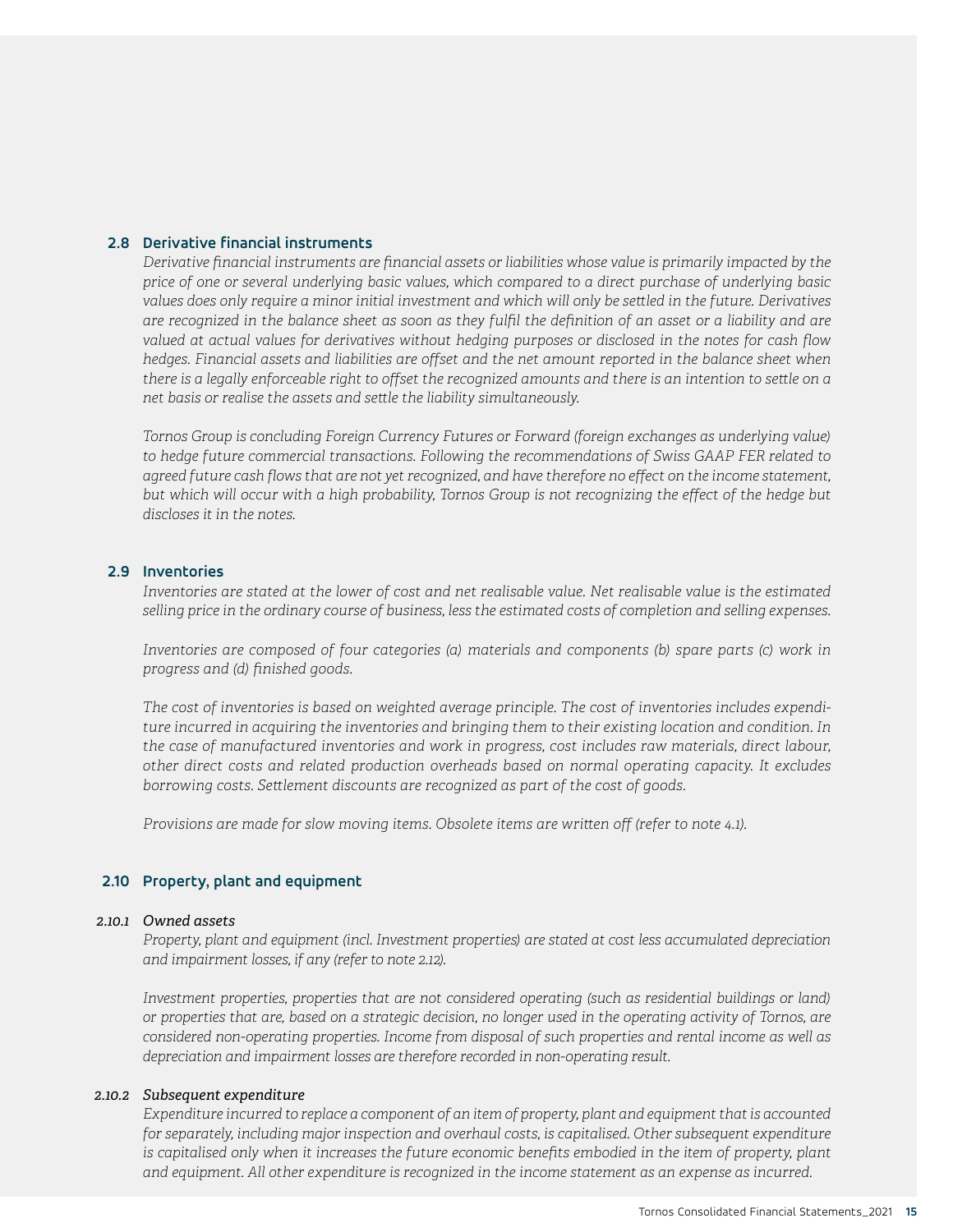#### *Leased assets 2.10.3*

*Leases with terms for which the Group assumes substantially all the risks and rewards of ownership are classified as finance leases. Plant and equipment acquired by way of finance leases are stated at an amount equal to the lower of their fair value and the present value of the minimum lease payments at inception of the leases, less accumulated depreciation and impairment losses, if any (refer to note 2.12).*

*Each lease payment is allocated between the liability and financial charges so as to achieve a constant rate on the finance balance outstanding. The corresponding lease obligations, net of financial charges, are included in interest bearing borrowings. The interest element of the finance charge is recognised in the income statement over the lease period.*

*Operating lease payment are treated as operating expenses and charged to the income statement as incurred.*

#### *Depreciation 2.10.4*

*Depreciation is charged to the income statement on a straight-line basis over the estimated useful lives of items of property, plant and equipment. Depreciation of machinery is charged on the basis of effective usage which approximates the straight-line basis except in years when production varies considerably. Land is not depreciated. The estimated useful lives are as follows:*

| Buildings       | $20 - 40$ years |
|-----------------|-----------------|
| Installations   | 8-12 years      |
| Machinery       | 8-12 years      |
| Other equipment | 3-10 years      |

*The asset's residual values and useful lives are reviewed, and adjusted if appropriate, at each balance sheet*  date. Useful lives for the machinery refer to a normal utilisation of the production capacity. Depreciation *in a year with under or over utilised capacity will be adjusted, if the under utilisation, respectively the over utilisation has a significant impact on the useful lives of the machinery. In case of an abnormal under utilisation of the production capacity the recoverable amounts of the production equipment is assessed for impairment needs. Estimated useful lives for buildings are determined based on the buildings purposes.*

*Assets acquired under finance leases are depreciated over the useful life of the asset.*

*Where parts of an item of property, plant and equipment have different useful lives, they are accounted for as separate components.*

#### **Intangible assets 2.11**

*Items which qualify as intangible assets comprise acquired development costs, purchased patents and know-how and purchased software.*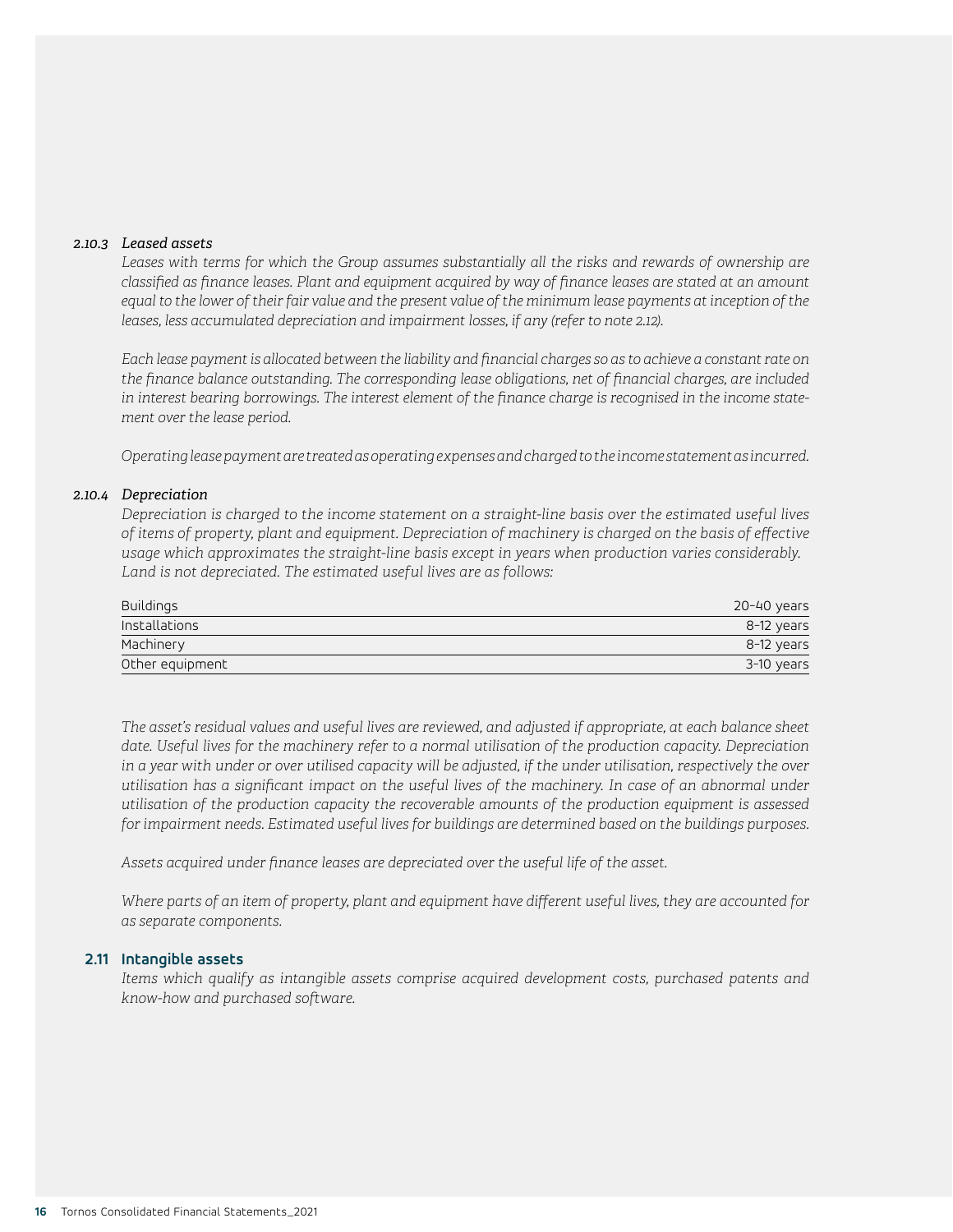#### *2.11.1 Development costs*

*Internally generated development costs are charged to the income statement as incurred and are not*  capitalized even if they are related to new products or platforms and that the identifiable asset will *generate expected future economic benefits and the cost of such an asset can be measured reliably. Acquired development costs are capitalized if they yield measurable economic benefits to the Tornos Group over several years. Development expenditures which do not meet the criteria above are recognized as an expense as incurred. Capitalized development costs are amortized on a straight-line basis over a period which cannot exceed their estimated useful lives. Amortization starts when the development projects are finalized and the specific products are introduced to the market. They are amortized over their useful lives on a straight-line basis.*

*Internal and external research costs are charged to the income statement as incurred.*

#### *Purchased patents and know-how 2.11.2*

*Purchased patents and know-how are capitalized and initially recorded at cost. They are amortised over their useful live on a straight-line basis beginning from the point when they are available for use. Estimated useful life is the lower of the legal duration and the economic useful life. The estimated useful life is regularly reviewed.*

#### **Impairment of assets 2.12**

*Tangible and intangible assets are reviewed for impairment whenever events or changes in circumstances indicate that the carrying amount may not be recoverable. If any such indication exists, the asset's recoverable amount, being the higher of the asset's net selling price and value in use, is estimated. The carrying amounts of the Group's other assets, other than inventories (refer to note 2.9), deferred tax assets (refer to note 2.13), are reviewed at each balance sheet date to determine whether there is any indication of impairment. For tangible and intangible assets that are not yet available for use, the recoverable amount is estimated at each balance sheet date. An impairment loss is recognized whenever the carrying amount of an asset or its cash-generating unit exceeds its recoverable amount. Impairment losses are recognized in the income statement. Non-financial assets other than goodwill that suffered an impairment are reviewed for possible reversal of the impairment at each reporting date.*

#### **Current and deferred income taxes 2.13**

*Income tax on the profit or loss for the year comprises current and deferred tax. Income tax is recognized*  in the income statement except to the extent that it relates to items recognized in equity, in which case it *is also recognized in equity.*

*Current tax is the expected tax payable on the taxable income for the year, using tax rates enacted or substantially enacted at the balance sheet date, and any adjustment to tax payable in respect of previous years.*

*Deferred tax is recognized using the balance sheet liability method on temporary differences between the carrying amounts of assets and liabilities for financial reporting purposes and the amounts used for taxation purposes. Deferred tax liabilities are not recognized for differences relating to investments in subsidiaries since the reversal of the temporary difference is controlled by the Group and it is probable that the temporary difference will not reverse in the foreseeable future.*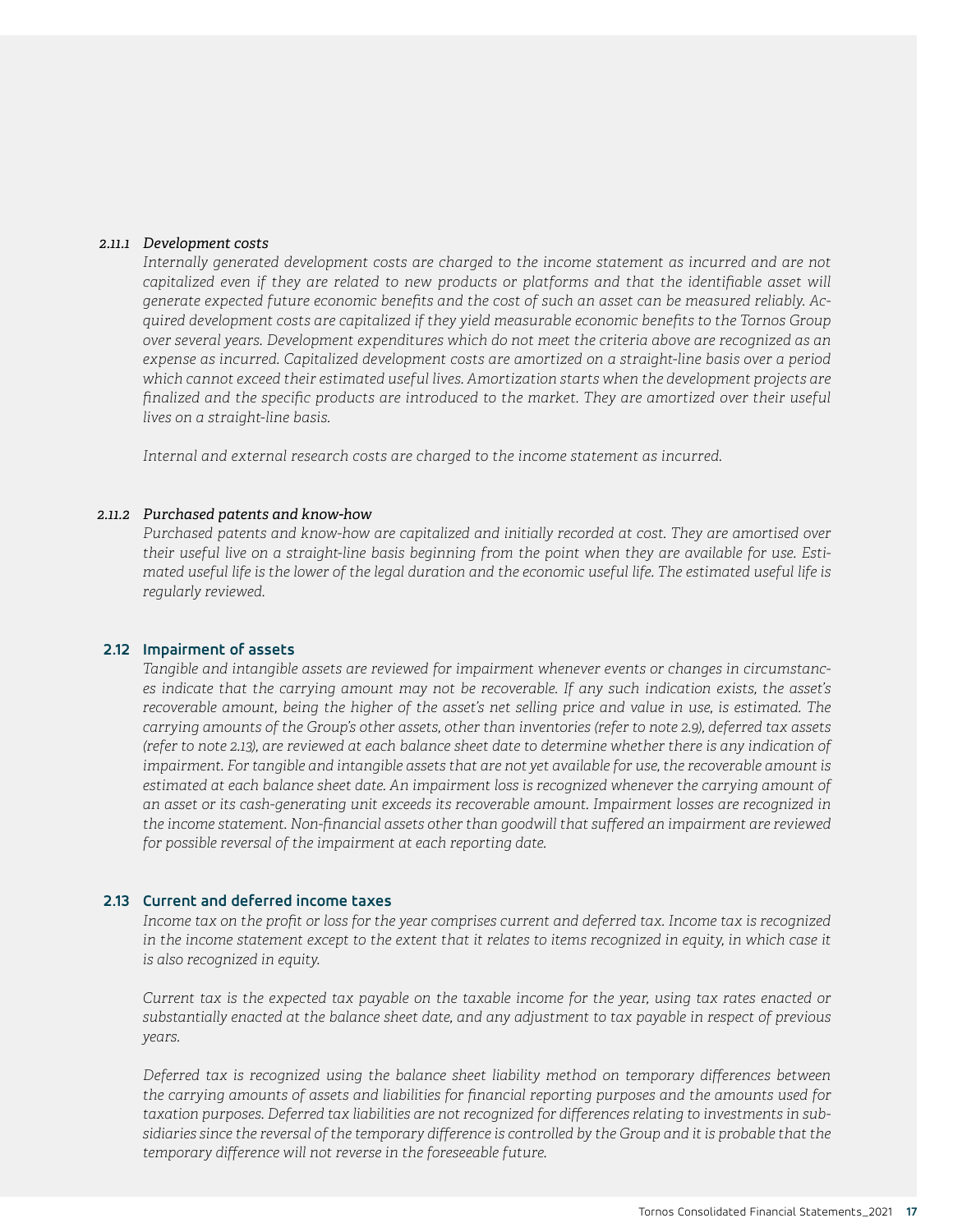*The amount of deferred tax recognized is based on the expected manner of realisation or settlement of the carrying amount of assets and liabilities, using tax rates enacted or substantially enacted at the balance sheet date.*

*Deferred tax assets and liabilities are offset if there is a legally enforceable right to offset current tax liabilities and assets, and they relate to income taxes levied by the same tax authority on the same taxable entity or group of entities filing consolidated tax returns.*

*Deferred tax assets are only recognized to the extent that it is probable that future taxable profit will be available to offset against these assets. No deferred tax asset is recognized for tax losses carried forward.*

*Any other tax balances other than on income are recognized under the other short-term receivables or under other liabilities.*

#### **2.14 Trade payables and other liabilities**

*Trade accounts payable as well as other liabilities are stated at nominal value.* 

#### **2.15 Retirement benefit obligations**

*The Group has established different pension plans around the world. All employee benefit plans in the Group comply with the legislation in force in each country. The plan in Switzerland which is the most significant is jointly financed by the employer and the employees. The contributions are fixed in the plan rules. For the other countries, they are either lump sum plans, or plans in collaboration with insurances.* 

*The economical impact of the employee benefit plans is assessed each year. Surpluses or deficits are determined by means of the annual statements of the particular benefit plan, which are based either on Swiss GAAP FER 26 for Swiss plans or on accepted methods in each foreign country for foreign plans. An economical benefit is capitalized if the surplus is used to reduce the employer contributions and in case this is allowed under the relevant law and intended by the Group. An economical obligation is recognized as a liability if the accounting conditions for a liability are met. They are reported under "Retirement benefit obligations". Changes in the economical benefit or economical obligation, as well as the contributions incurred of the period, are recognized in "Personnel expenses" in the income statement.* 

#### **2.16 Provisions**

*A provision is recognized in the balance sheet when the Group has a legal or constructive present obligation as a result of a past event, it is probable that an outflow of economic benefits will be required to settle the obligation and the amount has been reliably estimated. If the effect is material, provisions are determined by discounting the expected future cash flows at a pre-tax rate that reflects current market assessments of the time value of money and, where appropriate, the risks specific to the obligation. The increase in provision due to passage of time is recognized as interest expense.*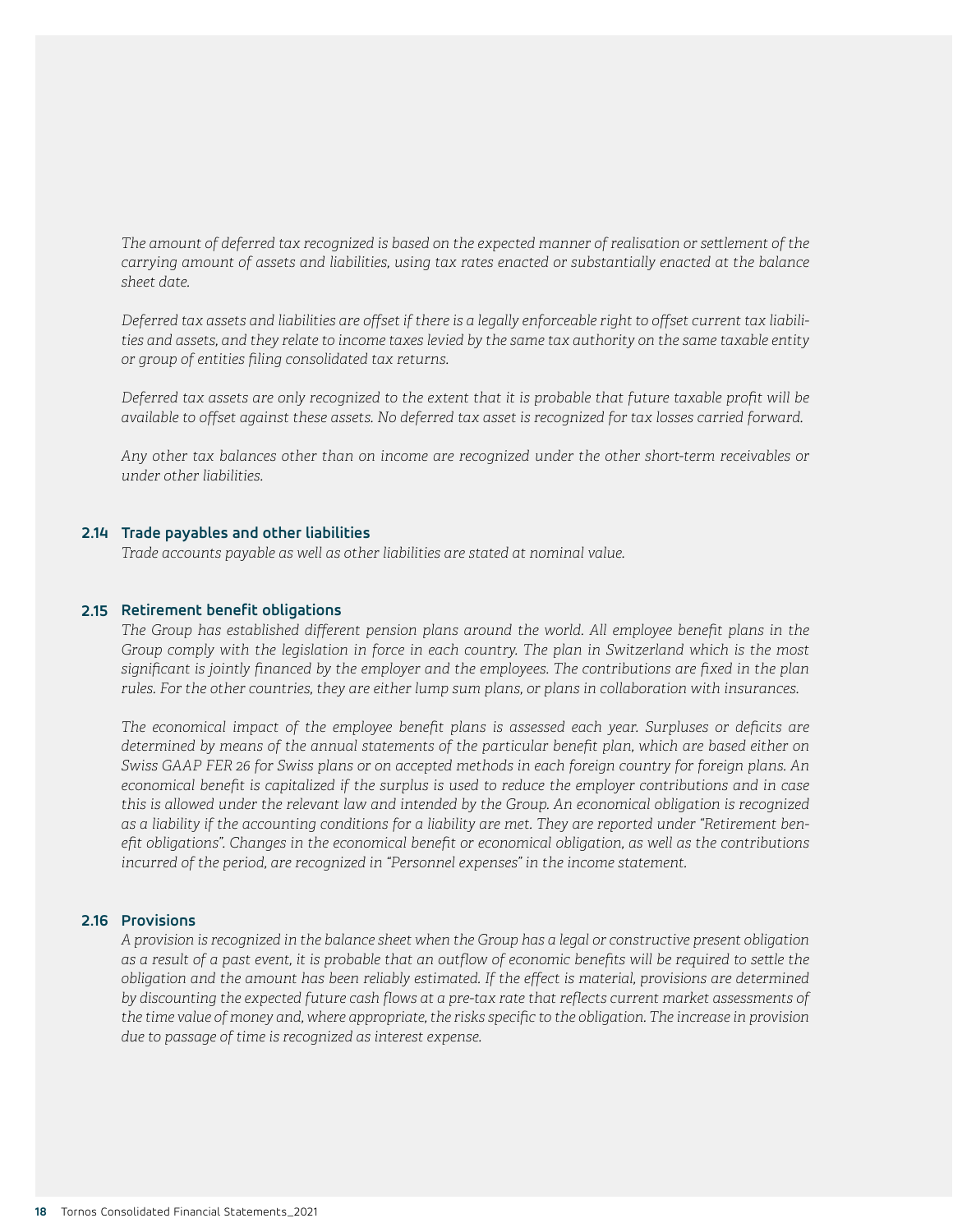#### **2.17 Contingent liabilities**

*Contingent liabilities are assessed on the basis of likelihood and the amount of the future liabilities and are disclosed in the notes.* 

#### **2.18 Interest bearing borrowings**

*Interest bearing borrowings are recognized at nominal value.* 

*Interest bearing borrowings are classified on the balance sheet pursuant to the maturity date either under current (due within 12 months after the balance sheet date) or non-current liabilities (beyond 12 months).* 

#### **2.19 Share-based compensation**

*The Group operates equity-settled, share-based compensation plans. The fair value of the employee services received in exchange for the grant of the options is recognized as a personnel expense. The total amount to be expensed over the vesting period is determined by reference to the fair value of the options granted. At each balance sheet date, the entity revises its estimates of the number of options that are expected to become exercisable. It recognises the impact of the revision to original estimates, if any, in the income statement, with a corresponding adjustment to equity.*

*When the options are exercised, the Company issues new shares or alternatively sells treasury shares. The proceeds received net of any directly attributable transaction costs are credited to share capital (nominal value) and capital reserve when the options are exercised.*

#### **2.20 Treasury shares**

*Treasury shares are stated at cost as a separate minus position in equity. Gains or losses arising on the disposal of treasury shares are recognized in equity.*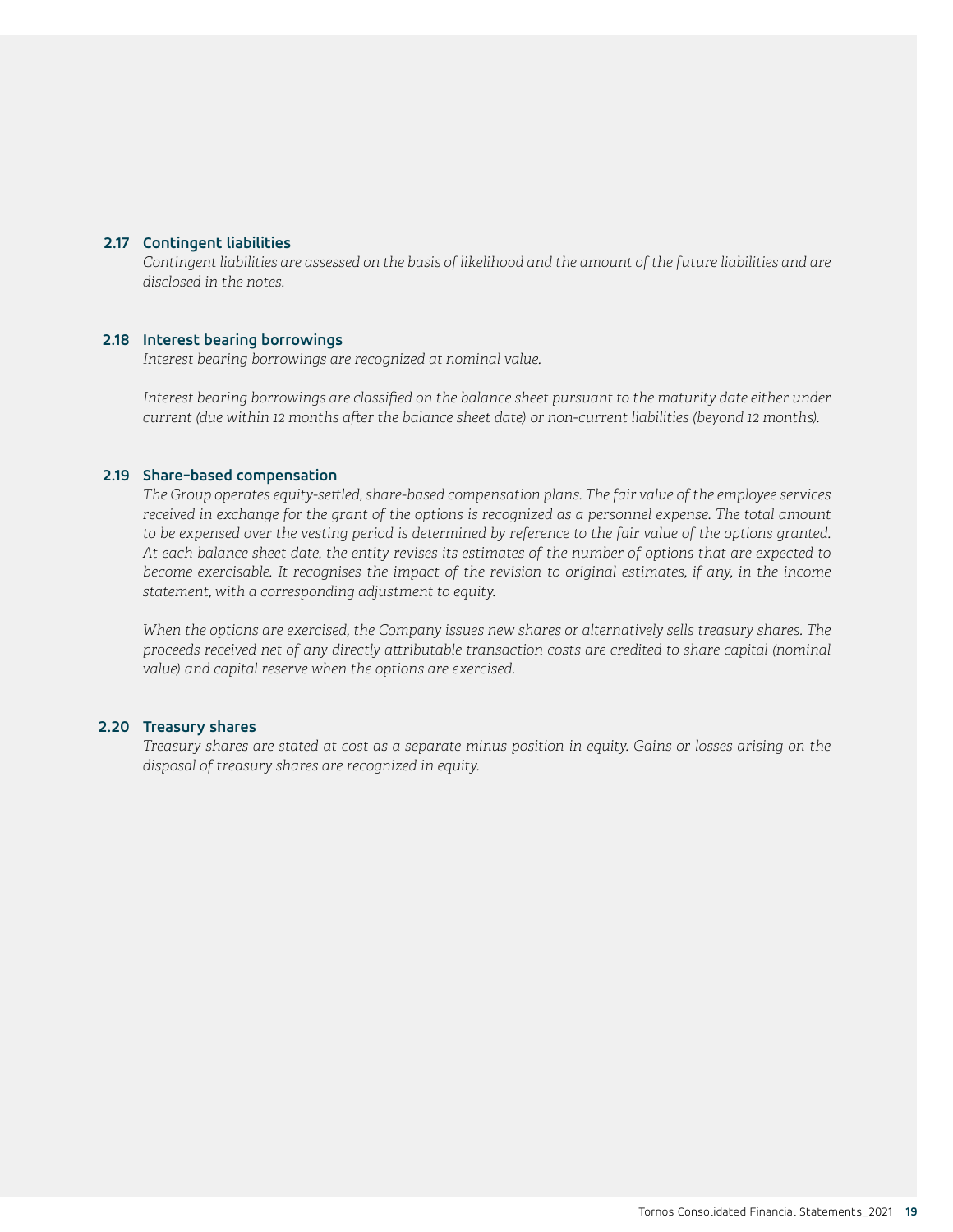#### **Financial risk management 3**

#### **Risk assessment 3.1**

*Risks to which the Group may be faced are assessed by the Board of Directors on a regular basis. Each of the risks identified is evaluated in order to take appropriate preventive measures if necessary.* 

#### **3.2 Financial risk factors**

*The Group's activities expose it to a variety of financial risks: market risks, credit risk and liquidity risk. The Group's overall risk management programme focuses on the unpredictability of financial markets and seeks to minimise potential adverse effects on the Group's financial performance. The Group uses derivative financial instruments to cover certain risk exposures whenever needed.*

#### **3.3 Market risks**

#### *Currency risks 3.3.1*

*Tornos Ltd., the Swiss operating company of the Group invoices its revenues to the subsidiaries and to customers located outside Switzerland in local currencies, mainly EUR, USD and CNY. Therefore, the currency risk remains with the Swiss operating company. Tornos Ltd. converts the offer in those currencies at an exchange rate which is decided internally. An offer is only valid for 90 days, and only if the exchange rate between CHF and the other currency fluctuates by less than 5%. If exchange rate is stable no foreign exchange contracts are entered into. If a change in the valuation of the CHF is expected a review of the risk is done and appropriate foreign exchange contracts are entered into for all or a portion of the net position in each currency (refer to note 32).*

*The Group has certain investments in foreign operations, whose net assets are exposed to foreign currency translation risks.* 

#### *Interest rate risks 3.3.2*

*Since January 2014, the financing of the Group has been reorganized through private loans which bear fixed interest of 1.0% in 2020 and 2021 (refer to note 21.2). Therefore, the Group is not exposed to changes in interest rates on borrowings bearing interest at floating rates and therefore no hedging on interests' fluctuations is necessary.*

#### *Price risks 3.3.3*

*The Group does not hold any investment and therefore is not exposed to any related securities price risk.*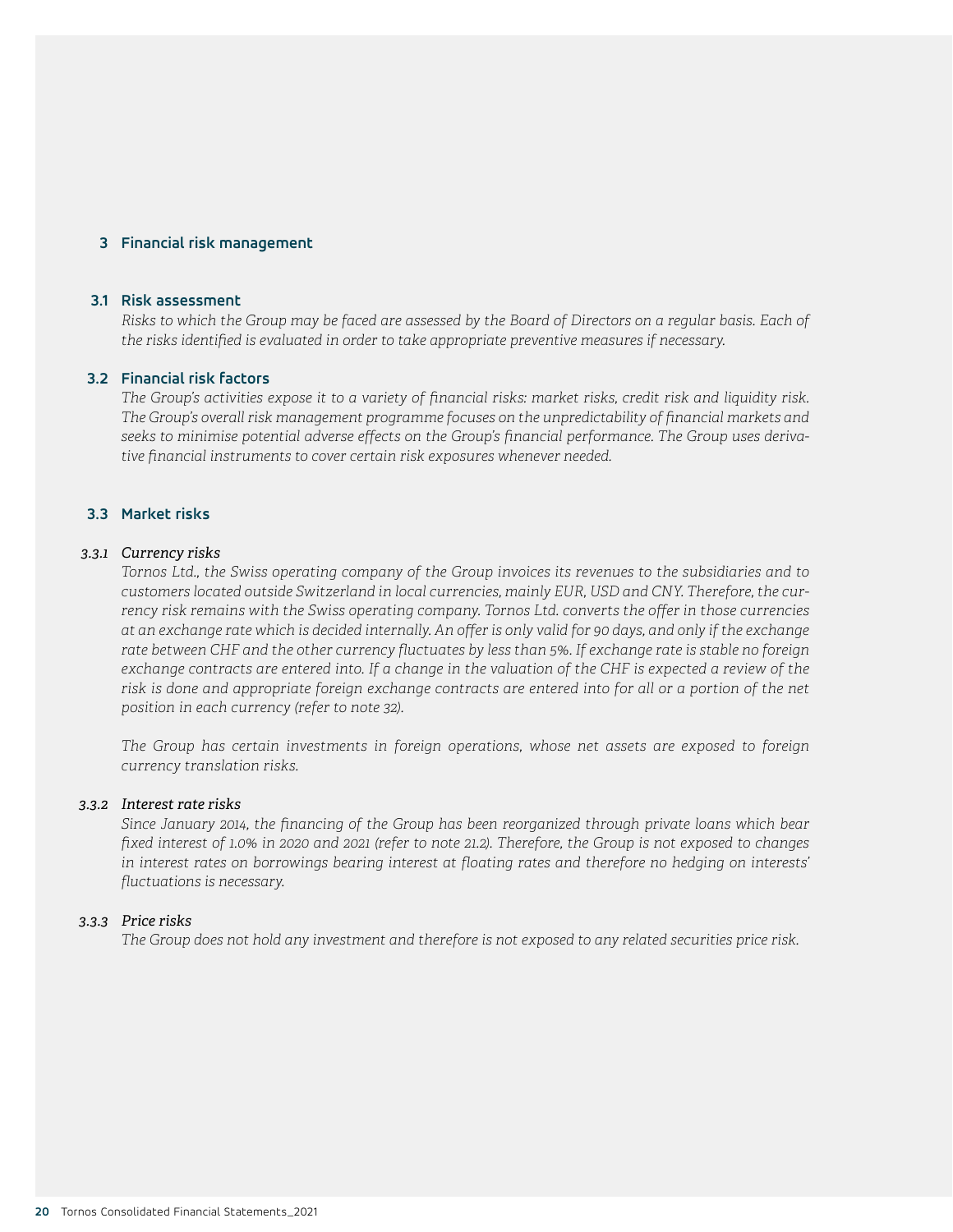#### **3.4 Credit risk**

*The Group sells to a large and diversified customer base operating within different market industry segments and located on all the continents resulting in no significant concentration of credit risk. In any year, the largest customer, which may be different every year, represents less than 5% of total gross sales. Sales to new customers are made after obtaining credit ratings from independent sources, obtaining up to 90% of sales price before shipment and/or invoicing products to leasing companies financing the final customer. Cash is mainly maintained with first rate Swiss Banks. The maximum exposure is the carrying amount of each financial asset recognized on the balance sheet. However, the maximum exposure is deemed to be highly hypothetical since cash advances are mandatory before shipment and credit ratings assessments are performed on an ongoing basis by the Group. Furthermore, the Group is using export risk insurance to cover political and economic risks when exporting goods and services to certain countries of shipment.*

#### **Liquidity risk 3.5**

*Group treasury policy is to maintain flexibility in funding by keeping sufficient external financial sources available (refer to note 21.1 and note 21.2) as well as sufficient cash balances. In times of an economic downturn and the initial period of recovery thereafter, liquidity requirements may increase and external financial sources may be significantly or fully utilised.*

*In January 2014, the finance structure of the Group was reevaluated by the Management and the Board and restructured to secure the strategic reorientation of the Group and its independence. Thus, new private loans have been concluded between the Tornos Group and two of its shareholders. The granted credit*  facility amounts to a total of CHF 20 million at the year-end 2021 and 2020. Furthermore, a credit line of *CHF 10 million for the issuance of bank guarantees was also agreed. The facility agreement does not bear any covenants. The interest rates are fixed and amount 1.0% in 2021 and 2020. The facility agreement renews automatically yearly unless a written notice of termination is given 27 months before the maturity date. Mortgage notes are assigned to the lenders.*

#### **4 Critical accounting estimates and judgements**

*The preparation of financial statements in conformity with Swiss GAAP FER requires the Management to make estimates and assumptions that affect the amounts reported in the financial statements and accompanying notes. On an ongoing basis, the Management evaluates the estimates, including those related to goodwill and other intangible assets and to provisions for warranty purpose and other provisions resulting from pending litigations as well as other present obligations of uncertain timing, inventory obsolescence, bad debts and the assessment of income taxes including deferred tax assets, retirement benefit obligations and the fair value of stock option grants. Management bases the estimates on historical experience and on various other assumptions that it believes to be reasonable under the circumstances, the results of which form the basis for making judgments about the carrying values of assets and liabilities that are not readily apparent from other sources. Actual results may differ from these estimates under different assumptions or conditions. The accounting estimates and judgments that have a risk of causing a material adjustment to the carrying amounts of assets and liabilities are set out below:*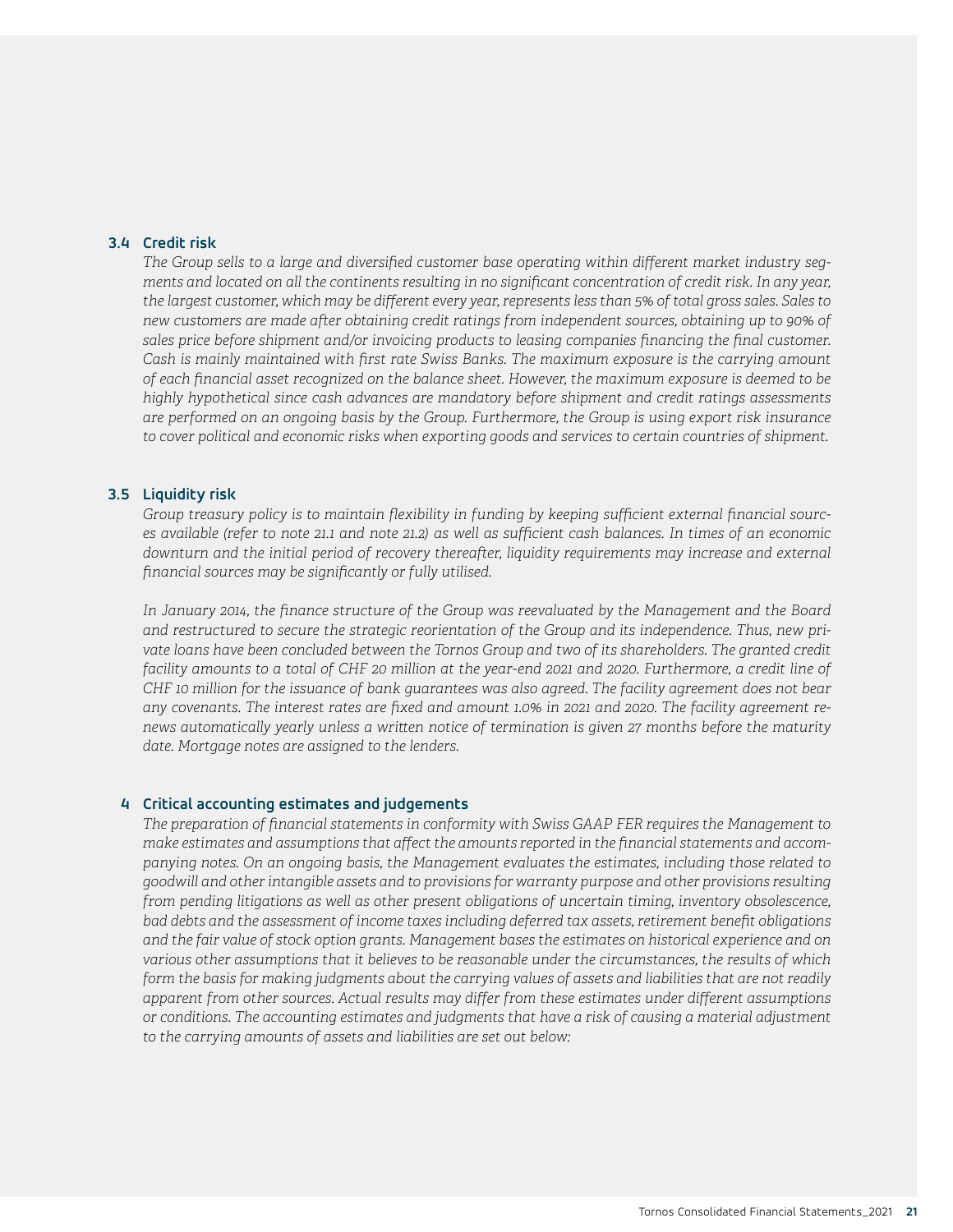#### **4.1 Inventory obsolescence**

*Machines, including work in progress machines on the assembly floors, are reviewed individually and recorded at the lower of cost and estimated net realizable value based upon the time being held in inventory as assumptions about future demand, market conditions.*

*For raw material, components, semi-finished goods and spare parts the following inventory obsolescence and write-offs methodologies were applied for any slow moving or any otherwise obsolete inventory provided that the review of significant positions did not result in a specific provision.*

#### *Raw material, components and semi-finished goods*

*Quantity on stock should not exceed 18 months of consumption based on last 12 months of consumption. Any excess is fully provided for.* 

*In case of a machine phase out all the related stocks of articles are fully written-off.*

#### *Spare parts in the spare parts department*

*For any article, the quantity of articles in stock cannot exceed 36 months of consumption based on last 24 months of consumption. Any excess is fully provided for.*

#### **4.2 Impact of Covid-19 pandemic**

*Tornos Group was materially and adversely affected by the consequences of the Covid-19 pandemic in 2020. In particular inventories and allowances for obsolescence, personnel expenses and interest bearing borrowings were significantly impacted. The situation eased considerably in the course of the financial year 2021.*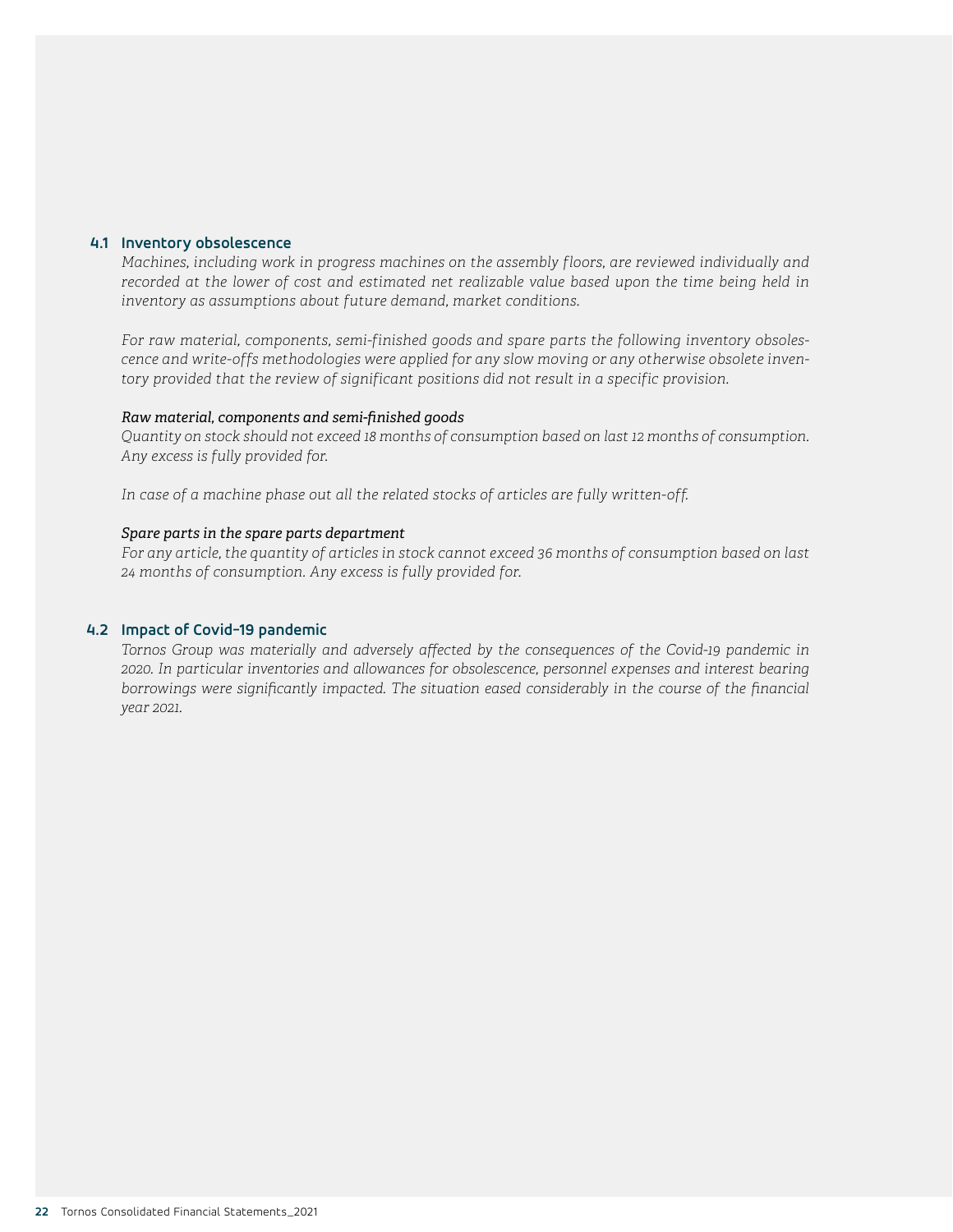### **5 Scope of consolidation**

| <b>Group structure</b>                                                                                                  |                          | Share capital       | % held*                | 2021 2020 |
|-------------------------------------------------------------------------------------------------------------------------|--------------------------|---------------------|------------------------|-----------|
| Tornos Holding Ltd., Moutier<br>Holding                                                                                 | <b>CHF</b>               | 69 571 848.50       |                        |           |
| Tornos (Taichung) Machine Works Ltd., Taichung<br>Production                                                            | <b>TWD</b>               | 60 250 000          | 100% 100%              |           |
| Tornos Ltd., Moutier<br>Production and sales                                                                            | <b>CHF</b>               | 65 000 000          | 100% 100%              |           |
| Tornos Technologies Deutschland GmbH, Pforzheim<br>Support services                                                     | <b>EUR</b>               | 511 292             | 100% 100%              |           |
| Tornos Technologies Iberica SA, Granollers<br>Support services                                                          | <b>EUR</b>               | 60 200              | 100% 100%              |           |
| Tornos Technologies Italia Srl, Rho/MI<br>Support services                                                              | <b>EUR</b>               | 93 600              | 100% 100%              |           |
| Tornos Technologies Poland Sp. z o.o., Katy Wroclawskie<br>Support services                                             | <b>PLN</b>               | 50 000              | 100% 100%              |           |
| Tornos Technologies UK Ltd., Coalville<br>Support services                                                              | <b>GBP</b>               | 345 000             | 100% 100%              |           |
| Tornos Technologies France SAS, St-Pierre-en-Faucigny<br>Support services                                               | <b>EUR</b>               | 310 000             | 100% 100%              |           |
| Tornos Technologies U.S. Corp. Des Plaines, IL<br>Sales and service<br>Tornos Technologies Asia Limited, Hong Kong City | <b>USD</b><br><b>HKD</b> | 2 400 000<br>10 000 | 100% 100%<br>100% 100% |           |
| Support services<br>Tornos Technologies (Thailand) Co, Ltd., Bangkok                                                    | <b>THB</b>               | 3 000 000           | 100% 100%              |           |
| Support services<br>Tornos Technologies (Malaysia) Sdn. Bhd., Penang                                                    | <b>MYR</b>               | 40 000              | 100% 100%              |           |
| Support services<br>Tornos Technologies (Shanghai) Limited, Shanghai                                                    | <b>USD</b>               | 500 000             | 100% 100%              |           |
| Sales and service<br>Tornos (Xi'an) Machine Works Co., Ltd., Xi'an                                                      | <b>RMB</b>               | 25 000 000          | 100% 100%              |           |
| Production                                                                                                              |                          |                     |                        |           |

\*percentage held equal to voting rights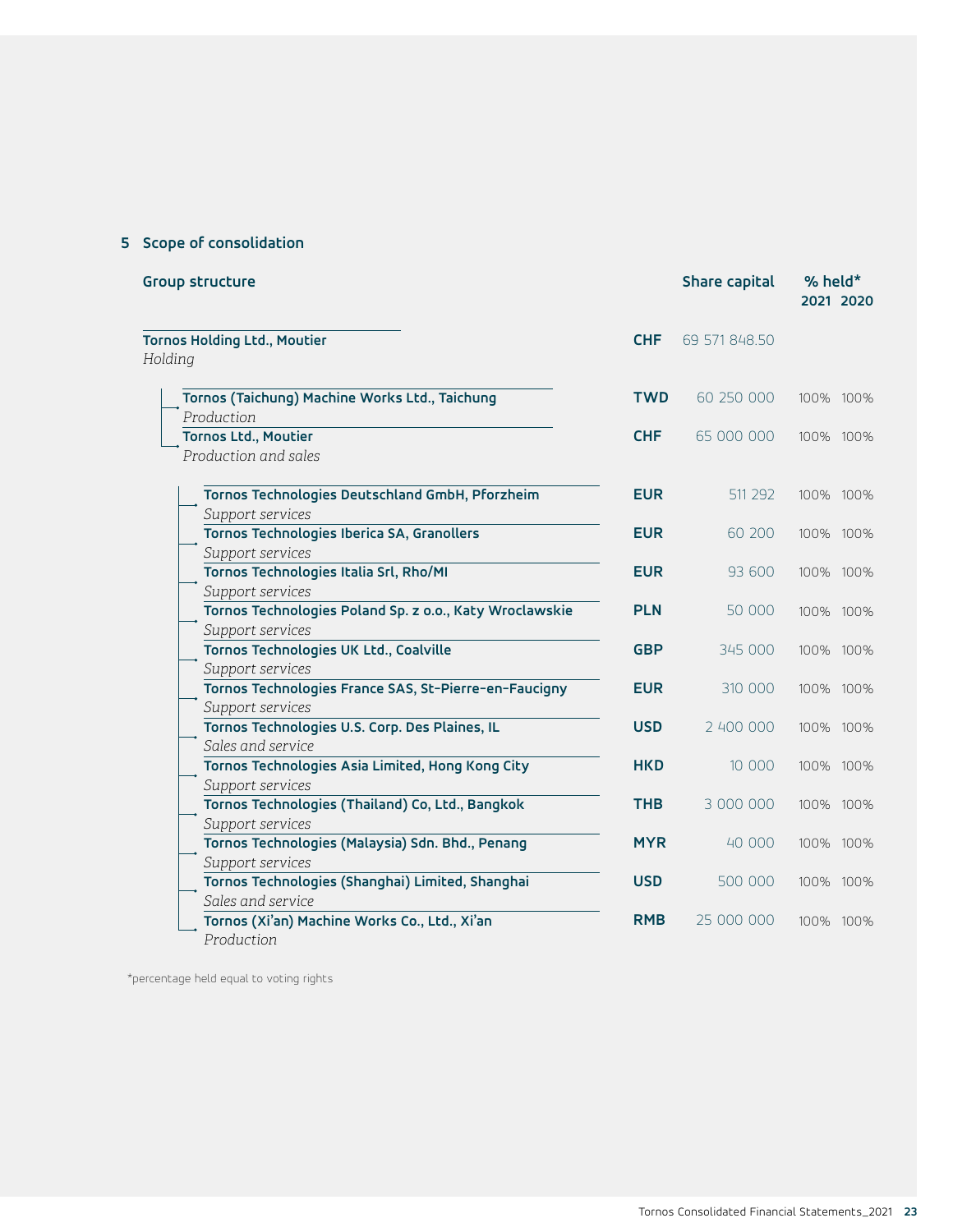*All subsidiary undertakings are included in the consolidation. The Group does not hold any investments in associates nor in joint ventures which should be accounted for using the equity method. The proportion of the voting rights in the subsidiary undertakings held directly by the parent company does not differ from the proportion of ordinary share held. As of 31.12.2021, the shares as well as the voting rights of all subsidiaries are 100% held by the parent company and hence these subsidiaries are fully controlled and consolidated by the parent company.*

#### **Changes in scope**

#### *2021*

*During the year 2021 the business in UK was ceased to the local distributor and as a result the building was also sold. In parallel Malaysian activity was merged into Tornos Asia. The ongoing process of liquidation for both companies should be completed in 2022.*

*There are no other changes in scope to report for the period under review.*

#### *2020*

*Tornos Ltd. took over the minority of Tornos (Xi'an) Machine Works Co., Ltd. of 30% for KCHF 711, which was held by Shaanxi Robot Automation Technology Co., Ltd. The transaction has taken place in January, 2020. Tornos (Xi'an) Machine Works Co., Ltd. is now fully owned by the Group. The minority interests at the year-end 2019 amounted to KCHF 413 and was solely related to the company Tornos (Xi'an) Machine Works Co., Ltd.*

#### **6 Expenses by nature**

| <b>Total expense</b>                                | $-151668$ | $-134755$ |
|-----------------------------------------------------|-----------|-----------|
| Other operating expense                             | $-21306$  | $-17702$  |
| Marketing expense and commissions                   | $-2835$   | $-1887$   |
| Depreciation and amortization charges (notes 18,19) | $-3800$   | $-4109$   |
| Personnel expense (note 7)                          | $-50785$  | $-43378$  |
| Material expense                                    | $-72942$  | $-67679$  |
|                                                     |           |           |
| In CHF 1000                                         | 2021      | 2020      |
|                                                     |           |           |

*This shows the costs in the Group income statement by nature, comprising cost of sales, marketing and sales, general and administrative expenses, and research and development expenses.*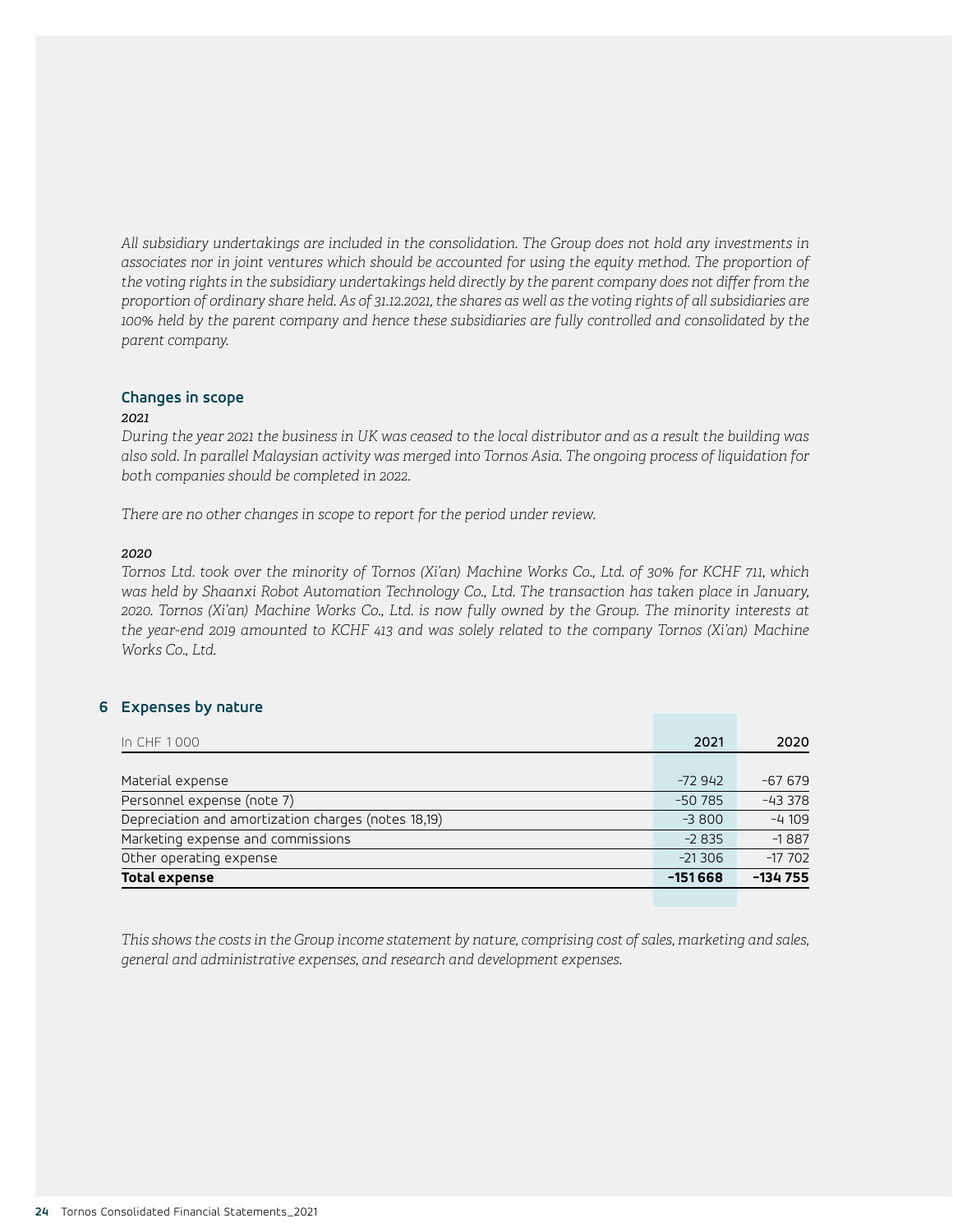#### **Personnel expenses 7**

| In CHF 1000                                                                    | 2021     | 2020     |
|--------------------------------------------------------------------------------|----------|----------|
|                                                                                |          |          |
| Personnel expense - gross                                                      | $-51866$ | $-50593$ |
| Reimbursement from unemployment insurance (and other governmental institution) | 1081     | 7 2 1 5  |
| Personnel expense - net                                                        |          | $-43378$ |
|                                                                                |          |          |
| Of which:                                                                      |          |          |
| Pension expense (note 25)                                                      | $-1561$  | $-2283$  |
| Share-based compensation (note 27)                                             | $-466$   | $-581$   |
|                                                                                |          |          |

*In the United States a first government supported loan of KCHF 480 has been granted and disbursed in May 2020. The loan was forgiven in March 2021 and derecognized through profit and loss as payment from governmental institution. A second government supported loan of KCHF 425 has been granted and disbursed in April 2021. The loan was forgiven in August 2021 and derecognized through profit and loss as payment from governmental institution.* 

*In 2021, reimbursements from unemployment insurance and other governmental institutions were paid in France and Taiwan. No short-time working was applied for Switzerland during the financial year (2020: KCHF 6 350).* 

*As of December 31, 2021 the full-time equivalent (FTE) amounted to 640, excluding 35 apprentices (December 31, 2020: 603 excluding 32 apprentices). The average number of employees during the year under review was 613 (2020: 641).*

#### **Other income and expense 8**

| In CHF 1000                   | 2021  | 2020  |
|-------------------------------|-------|-------|
|                               |       |       |
| Gain on sale of machinery     | 151   | 29    |
| Other income                  | 23    | 366   |
| Loss on sale of machinery     | $-27$ | $-4$  |
| Changes in bad debt provision | $-62$ | $-77$ |
| Other expense                 | 94    | $-10$ |
|                               |       |       |
| Other income and expense      | 179   | 304   |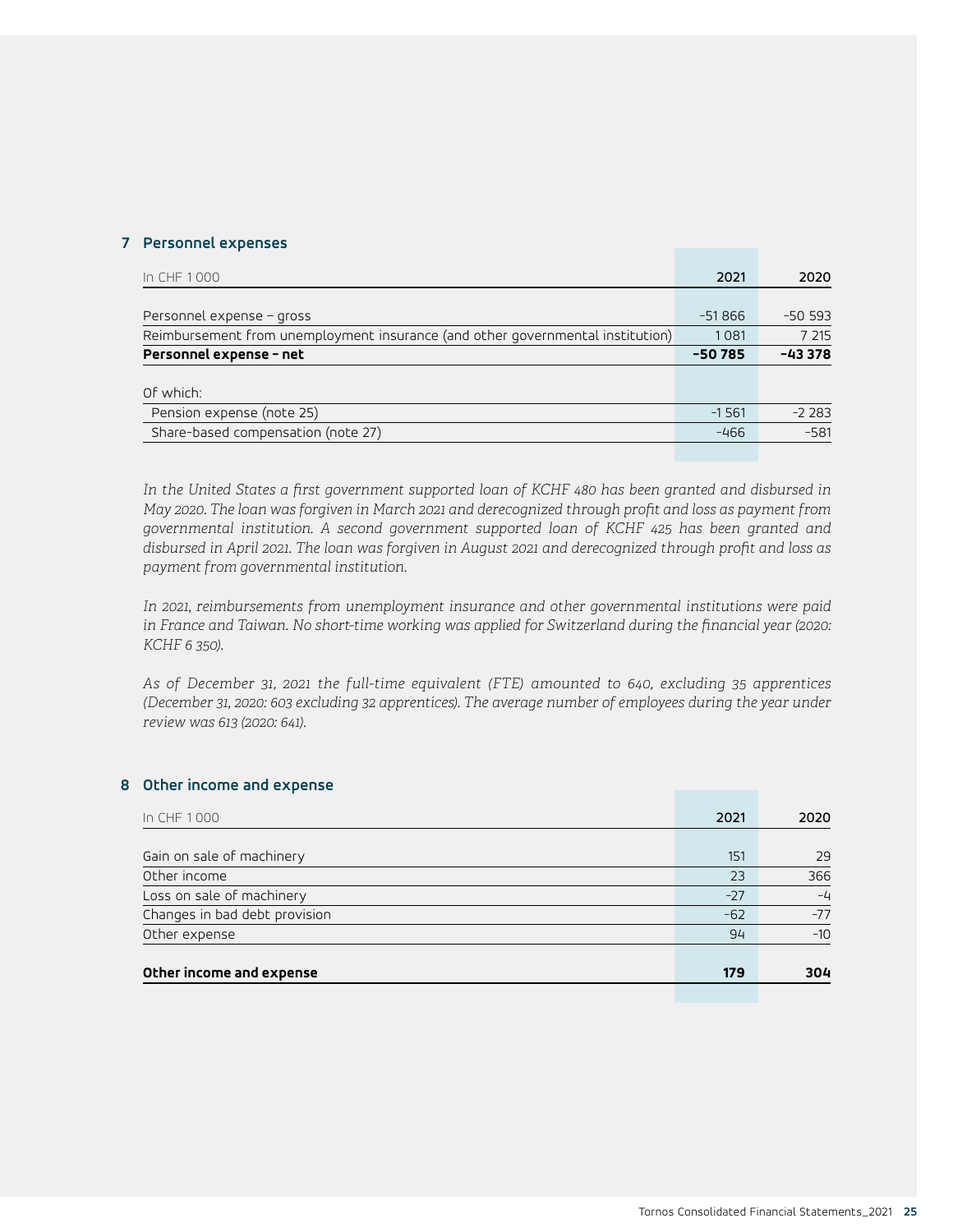#### **Finance result 9**

| <b>Finance result</b>                  | $-211$ | $-100$ |
|----------------------------------------|--------|--------|
|                                        |        |        |
| <b>Finance expense</b>                 | $-216$ | $-141$ |
| Bank charges and other finance expense | $-175$ | $-122$ |
| Interest expense                       | $-41$  | $-19$  |
| <b>Finance income</b>                  | 5      | 41     |
| Interest income                        | 5      | 41     |
|                                        |        |        |
| In CHF 1000                            | 2021   | 2020   |
|                                        |        |        |

#### **Exchange result 10**

| <b>Exchange result</b>      | 278    | -1664   |
|-----------------------------|--------|---------|
| Unrealized gains and losses | 436    | $-1339$ |
| Realized gains and losses   | $-158$ | $-325$  |
|                             |        |         |
| In CHF 1000                 | 2021   | 2020    |
|                             |        |         |

#### **11 Non-operating result**

| In CHF $1000$                                    | 2021  | 2020.   |
|--------------------------------------------------|-------|---------|
|                                                  |       |         |
| Gain on sale of land and buildings               | 650   | 3 2 5 0 |
| Income and expense from non-operating properties | $-68$ | 128     |
| Non-operating result                             | 582   | 3 3 7 8 |
|                                                  |       |         |

*The gain on sale of land and buildings in the amount of KCHF 650 relates to a building (refer to note 18) which was sold for KCHF 1 050 (2020: gain of KCHF 3 250 relates to the sale of a former operating building which was sold for KCHF 4 000).*

*A non-operating building with a net book value of KCHF 6 170 (December 31, 2020: KCHF 6 414) generated rental income of KCHF 234 (2020: KCHF 240) and ancillary costs of KCHF 302 (2020: gain of KCHF 112). This building was completely renovated and reassigned as a non-operating building since then. At the end of December the building is almost fully let.*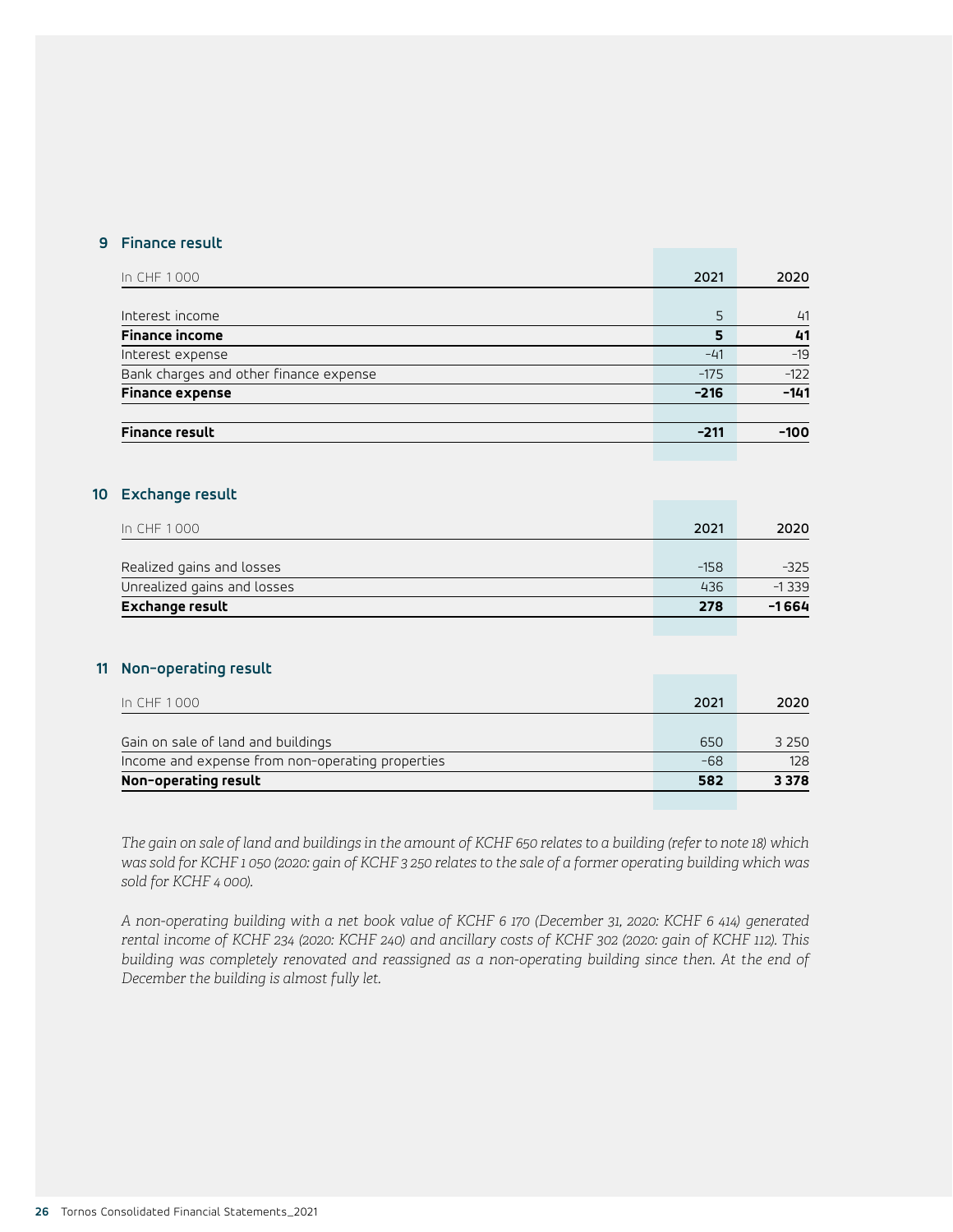#### **12 Income taxes**

| In CHF 1000                  | 2021   | 2020   |
|------------------------------|--------|--------|
|                              |        |        |
| Current income tax charge    | $-513$ | $-245$ |
| Deferred tax credit/(charge) | 194    | $-158$ |
| Income taxes                 | $-319$ | -403   |

*The Group's expected tax expense for each year is based on the weighted average of the statutory corporate income tax rates, which in 2021 ranged between 8% and 31% (2020: between 8% and 31%), in the tax jurisdictions in which the Group operates.*

| In CHF 1000                                                         | 2021    | 2020    |
|---------------------------------------------------------------------|---------|---------|
| Ordinary result before income taxes                                 | 20066   | -32 827 |
| Expected tax (expense)/credit                                       | -4 294  | 7428    |
| Weighted average applicable tax rate                                | 21.4%   | 22.6%   |
| Effect of tax deductible expense/income eliminated on consolidation | 46      | $-95$   |
| Effect of tax on non-operating result                               | $-125$  | $-763$  |
| Utilisation of previously unrecognized tax assets                   | 4 2 8 8 | 92      |
| Current year losses for which no deferred tax asset is recognized   | $-191$  | $-6883$ |
| Expenses not deductible for tax purposes/revenues not taxable       | $-67$   | $-119$  |
| Other effects                                                       | 24      | $-63$   |
| Income tax (expense)/credit recognized                              | $-319$  | $-403$  |

*The expected tax expense is calculated at entity level since the Group does not file consolidated tax returns. As such, profits and losses generated by different entities cannot be offset against each other. The tax rate changes from year to year due to changes in the mix of the taxable results of the individual Group companies.*

*In Switzerland, changes to the federal and cantonal tax laws were enacted during 2019. This tax reform (TRAF) introduced the abolishment of special tax regimes such as the principal and holding status as from January 1, 2020. As a consequence, all Swiss Tornos entities are ordinarily taxed from 2020 onwards. Swiss entities continue to benefit from reduced effective tax rates due to deductibility of intergroup dividends. Furthermore, tax-related arrangements to promote research and development were introduced from 2020 (patent box and additional deduction for research and development expenditure). The changes mentioned have no significant effect on the annual financial statements.*

*According to the vote on March 28, 2021 Moutier will join the canton of Jura. The tax impact is currently under assessment and not yet legally enacted.*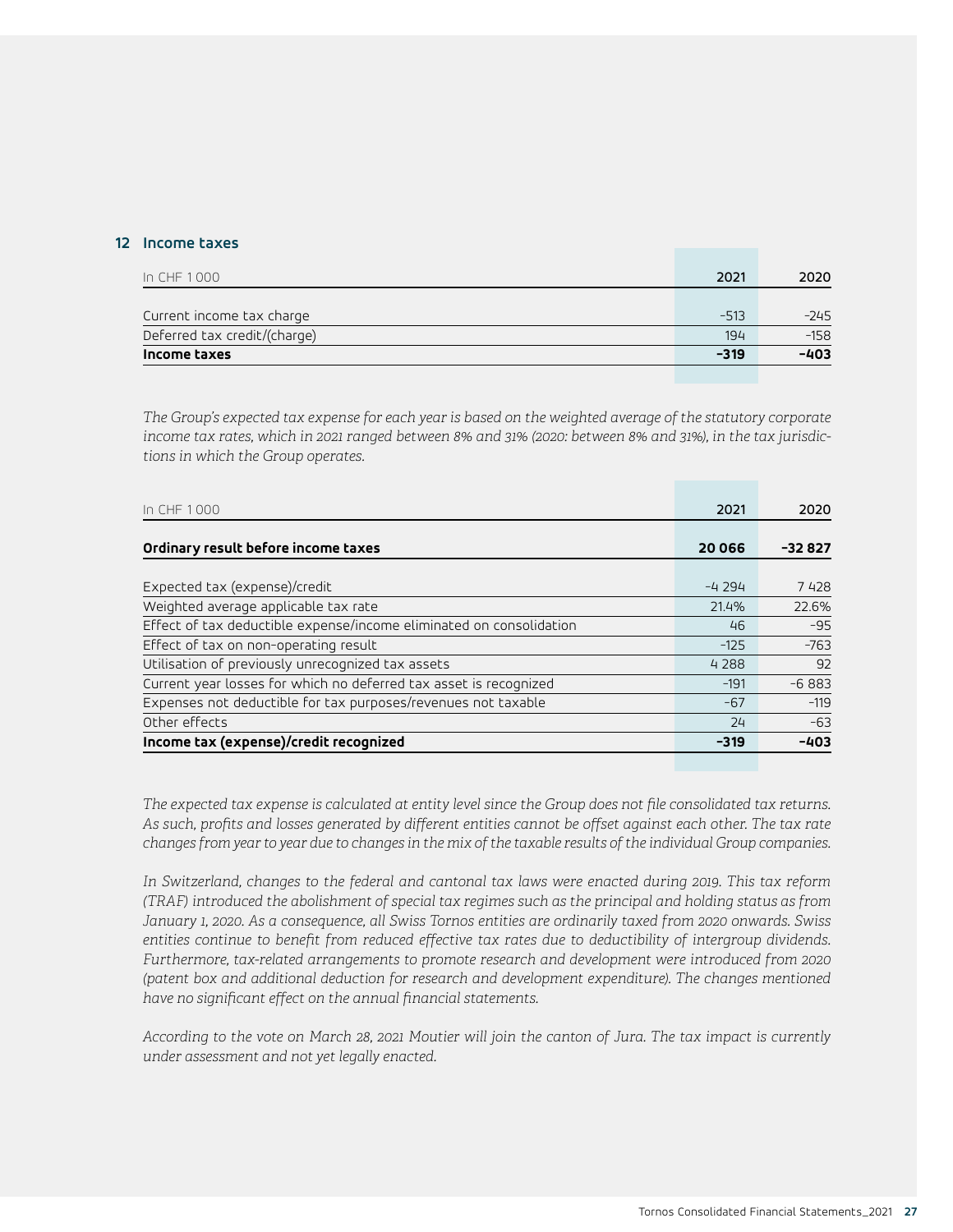#### **13 Cash and Cash equivalents**

| In CHF 1000               | 31.12.2021 | 31.12.2020 |
|---------------------------|------------|------------|
| Cash at bank and in hand  | 26 778     | 17 3 51    |
| Less bank overdrafts      |            | $-22$      |
| Cash and cash equivalents | 26 7 78    | 17 3 29    |

#### **14 Trade receivables**

| 18 2 5 8   | 12 244     |
|------------|------------|
| $-677$     | $-691$     |
| 18 935     | 12 935     |
|            |            |
| 31.12.2021 | 31.12.2020 |
|            |            |

*Trade receivables aging is as follows:*

| In CHF 1000                | 31.12.2021 | 31.12.2020 |
|----------------------------|------------|------------|
|                            |            |            |
| Current                    | 9 2 0 5    | 7 4 13     |
| 1 to 30 days overdue       | 4622       | 2964       |
| 31 to 60 days overdue      | 2 0 0 4    | 605        |
| 61 to 90 days overdue      | 1 1 0 4    | 176        |
| 91 to 180 days overdue     | 1 2 1 0    | 940        |
| More than 180 days overdue | 790        | 837        |
| <b>Trade receivables</b>   | 18 9 35    | 12935      |
|                            |            |            |

*Movements on the provision for impairment of trade receivables are as follows:*

| In CHF 1000                                              | 2021   | 2020   |
|----------------------------------------------------------|--------|--------|
|                                                          |        |        |
| At beginning of year                                     | -691   | -1002  |
| Change of bad debt provision                             | $-62$  | $-77$  |
| Receivables written off during the year as uncollectible | 76     | 388    |
| At end of year                                           | $-677$ | $-691$ |
|                                                          |        |        |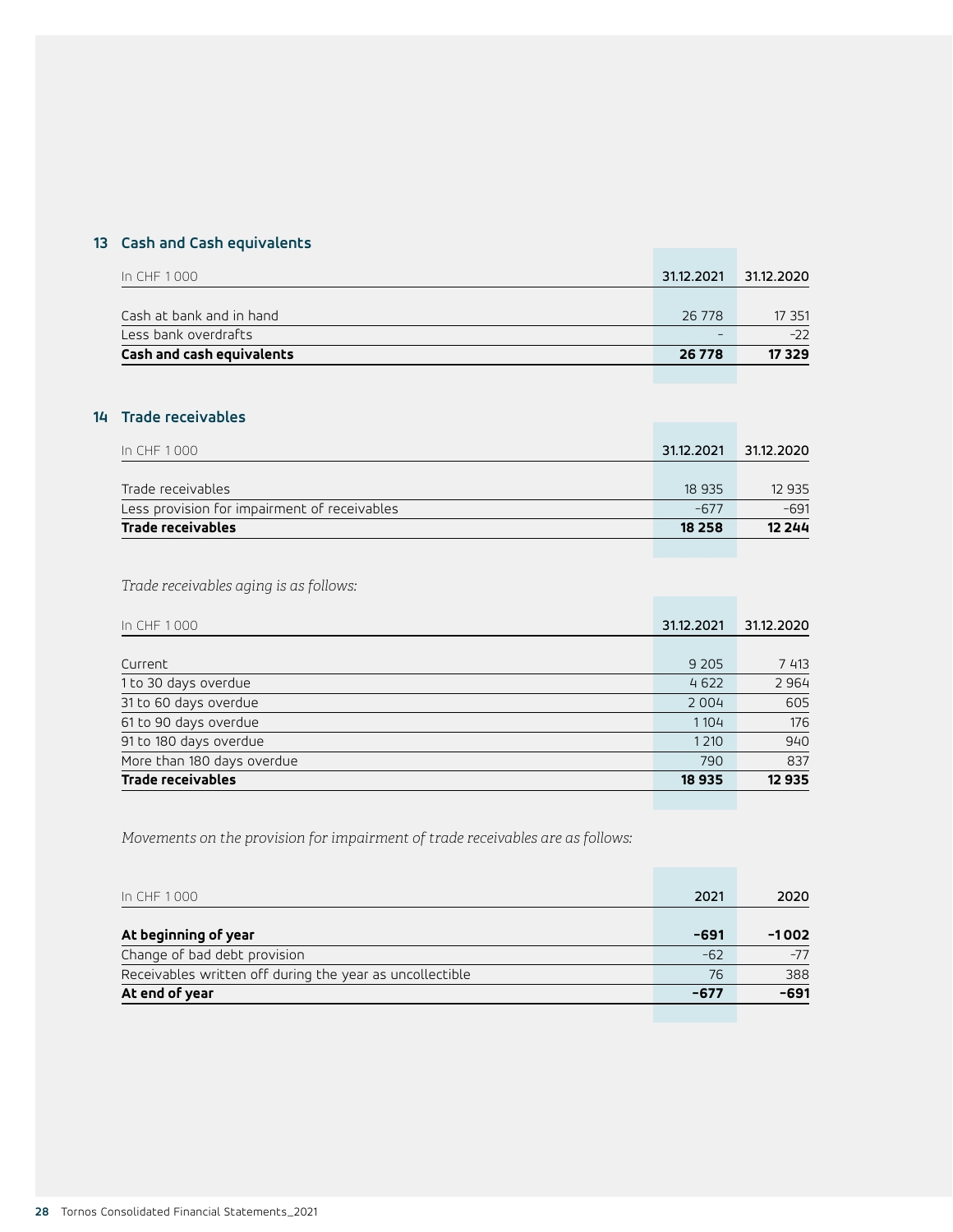#### **15 Inventories**

| In CHF 1000                     | 31.12.2021 | 31.12.2020 |
|---------------------------------|------------|------------|
|                                 |            |            |
| Materials and components        | 39 532     | 44 389     |
| Work in progress                | 17 086     | 17 612     |
| Spare parts                     | 20 961     | 23 008     |
| Finished goods                  | 23 928     | 21 4 0 6   |
| Inventories - gross             | 101507     | 106 415    |
| Less allowance for obsolescence | $-27212$   | $-37040$   |
| Inventories – net               | 74 295     | 69 375     |

*Higher consumption due to the increase in net sales led to a release of allowance for obsolescence of KCHF 9 828 in 2021 (2020: increase of 15 038).*

*The total amount of inventories scrapped or written off in 2021 amounts to KCHF 970 (2020: KCHF 2 795).*

#### **16 Other short-term receivables**

| Other short-term receivables                       | 2 1 5 3    | 2 2 7 6    |
|----------------------------------------------------|------------|------------|
| Other                                              | 891        | 800        |
| Social securities & other related taxes receivable | 18         | 192        |
| VAT receivable                                     | 1 2 4 4    | 1 284      |
|                                                    |            |            |
| In CHF 1000                                        | 31.12.2021 | 31.12.2020 |

#### **17 Prepayments and accrued income**

| Prepayments and accrued income          | 1706       | 1572       |
|-----------------------------------------|------------|------------|
| Prepaid expenses                        | 920        | 642        |
| Negative hours due from employees       | 51         | 67         |
| companies for customs clearance purpose | 735        | 863        |
| Advances to suppliers and logistic      |            |            |
|                                         |            |            |
| In CHF 1000                             | 31.12.2021 | 31.12.2020 |
|                                         |            |            |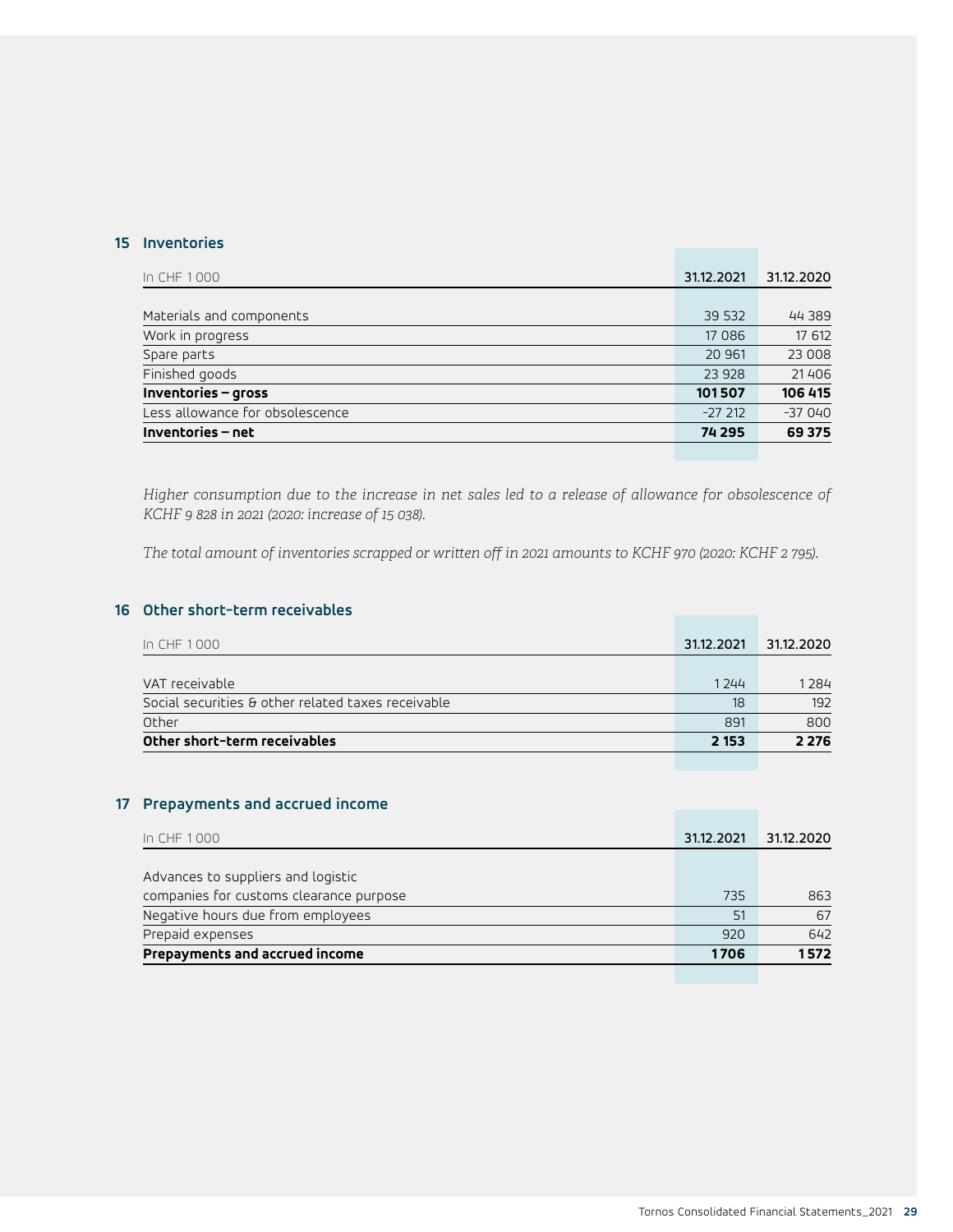#### **18 Property, plant and equipment**

|                                                  |                          | Buildings &   |           | Other     |          |
|--------------------------------------------------|--------------------------|---------------|-----------|-----------|----------|
| In CHF 1000                                      | Land                     | installations | Machinery | equipment | Total    |
|                                                  |                          |               |           |           |          |
| Cost                                             |                          |               |           |           |          |
| At December 31, 2019                             | 3516                     | 58 138        | 12068     | 5 2 3 8   | 78960    |
| Additions                                        |                          | 547           | 300       | 359       | 1206     |
| Disposals                                        | $-718$                   | $-5660$       | $-1695$   | $-606$    | $-8679$  |
| Exchange differences                             | $-10$                    | $-93$         | $-13$     | $-44$     | $-160$   |
| At December 31, 2020                             | 2788                     | 52932         | 10 660    | 4947      | 71327    |
| Additions                                        |                          | 98            | 179       | 253       | 530      |
| Disposals                                        | $-178$                   | $-962$        |           | $-401$    | $-1541$  |
| Exchange differences                             | $\overline{7}$           | $-6$          | 21        | 16        | 38       |
| At December 31, 2021                             | 2617                     | 52062         | 10860     | 4815      | 70 354   |
|                                                  |                          |               |           |           |          |
| Accumulated depreciation<br>At December 31, 2019 |                          | $-37943$      | $-9970$   | $-3809$   | $-51722$ |
| Depreciation                                     | $\overline{a}$           | $-2333$       | $-497$    | $-678$    | $-3508$  |
| Disposals                                        | $\overline{\phantom{a}}$ | 5 643         | 1695      | 573       | 7 911    |
| Exchange differences                             | $\overline{\phantom{0}}$ | 29            | 12        | 18        | 59       |
| At December 31, 2020                             | -                        | $-34604$      | $-8760$   | $-3896$   | $-47260$ |
| Depreciation                                     | $\overline{\phantom{0}}$ | $-2418$       | $-500$    | $-550$    | $-3468$  |
| Disposals                                        | $\overline{\phantom{0}}$ | 537           |           | 389       | 926      |
|                                                  |                          |               |           |           |          |
| Exchange differences                             | $\overline{a}$           | 31            | $-12$     | 6         | 25       |
| At December 31, 2021                             | $\overline{\phantom{0}}$ | $-36454$      | $-9272$   | $-4051$   | $-49777$ |
|                                                  |                          |               |           |           |          |
| Carrying amounts                                 |                          |               |           |           |          |
| December 31, 2020                                | 2788                     | 18 3 28       | 1900      | 1051      | 24 067   |
| <b>December 31, 2021</b>                         | 2 6 17                   | 15 608        | 1588      | 764       | 20 577   |

*Under the category building & installations, there are buildings held for investment purposes (note 11). As of December 31, 2021, no assets were held for sale (December 31, 2020: none). In 2021, a building with a net book value of KCHF 400 was sold (2020: KCHF 750).*

*In 2021, KCHF 244 depreciation was recognized on buildings & installations used for non-operating activities and is reported in the non-operating result (2020: none due to the intention to sell the related real estate. in December 2020 the sales project was abandoned).*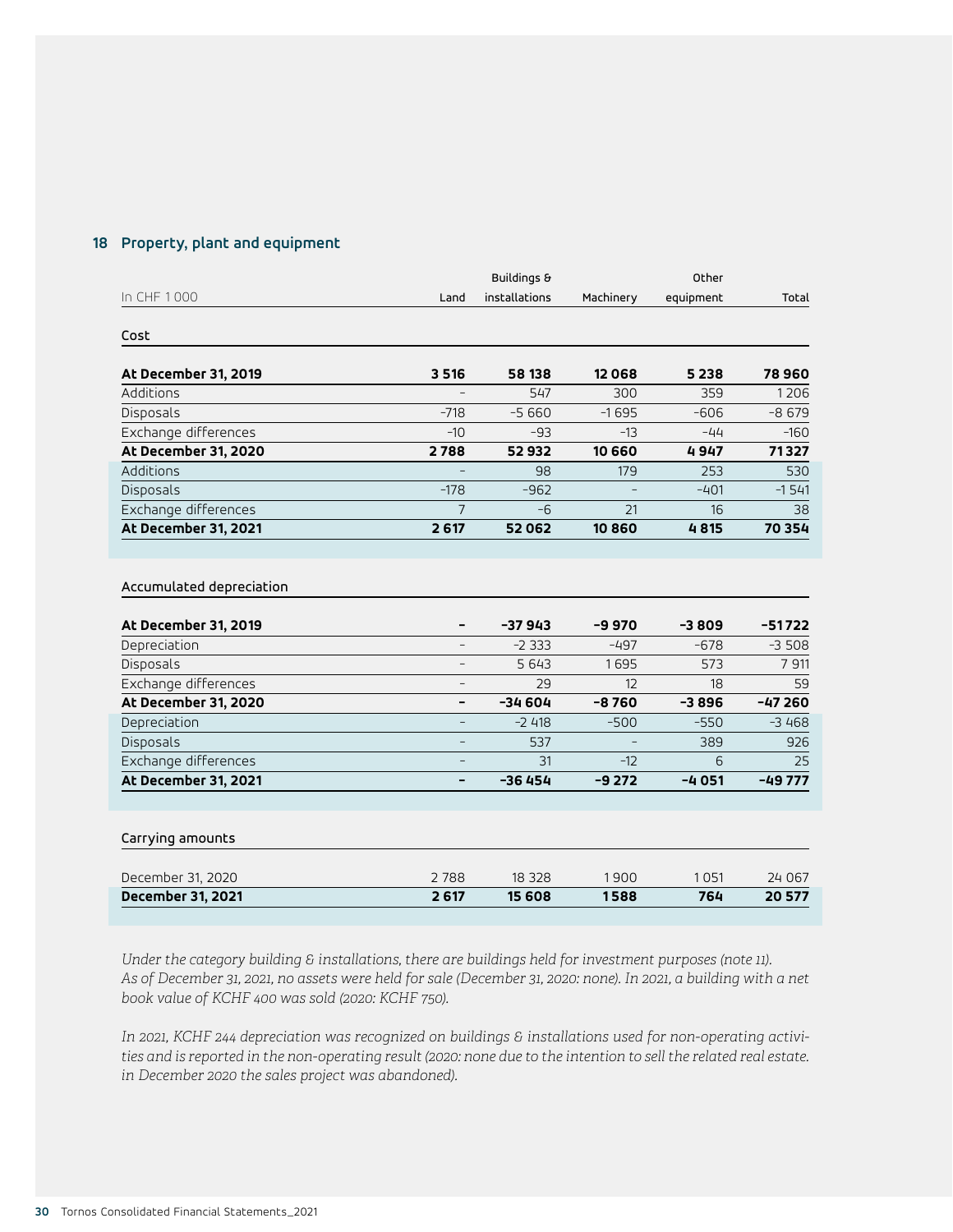*No assets under finance leasing have been acquired in 2021 (2020: none). The residual net book value of the assets under finance lease amounts to KCHF 105 (December 31, 2020: KCHF 194). These assets are reported under other equipment.*

*The fire insurance value of buildings amounts to CHF 89.8 million (December 31, 2020: CHF 92.9 million).*

#### **19 Intangible assets**

|                          | Development              |          |         |
|--------------------------|--------------------------|----------|---------|
| In CHF 1000              | costs                    | Software | Total   |
| Cost                     |                          |          |         |
| At December 31, 2019     | 518                      | 1875     | 2 3 9 3 |
| Additions                |                          | 591      | 591     |
| Disposals                | $-509$                   | $-300$   | $-809$  |
| Exchange differences     | -9                       | L.       | $-9$    |
| At December 31, 2020     | $\overline{\phantom{0}}$ | 2 1 6 6  | 2 166   |
| Additions                | $\overline{\phantom{0}}$ | 236      | 236     |
| Disposals                | $\overline{\phantom{a}}$ |          |         |
| Exchange differences     |                          |          |         |
| At December 31, 2021     | -                        | 2402     | 2402    |
| Accumulated amortization |                          |          |         |
| At December 31, 2019     | $-518$                   | $-925$   | $-1443$ |
| Amortization charge      |                          | $-601$   | $-601$  |
| Disposals                | 509                      | 300      | 809     |
| Exchange differences     | 9                        | 3        | 12      |
| At December 31, 2020     | -                        | $-1223$  | $-1223$ |
| Amortization charge      | $\qquad \qquad -$        | $-576$   | $-576$  |
| Disposals                | $\overline{\phantom{0}}$ |          |         |
| Exchange differences     |                          |          |         |
| At December 31, 2021     | -                        | $-1799$  | $-1799$ |
|                          |                          |          |         |
| Carrying amounts         |                          |          |         |
|                          |                          |          |         |

| December 31, 2020 | $\sim$ | 943 | 943 |
|-------------------|--------|-----|-----|
| December 31, 2021 | $\sim$ | 603 | 603 |
|                   |        |     |     |

*In 2020 the disposal with a gross value of KCHF 519 was the result of the reassessment of the development costs. The development costs no longer provide value for Tornos.*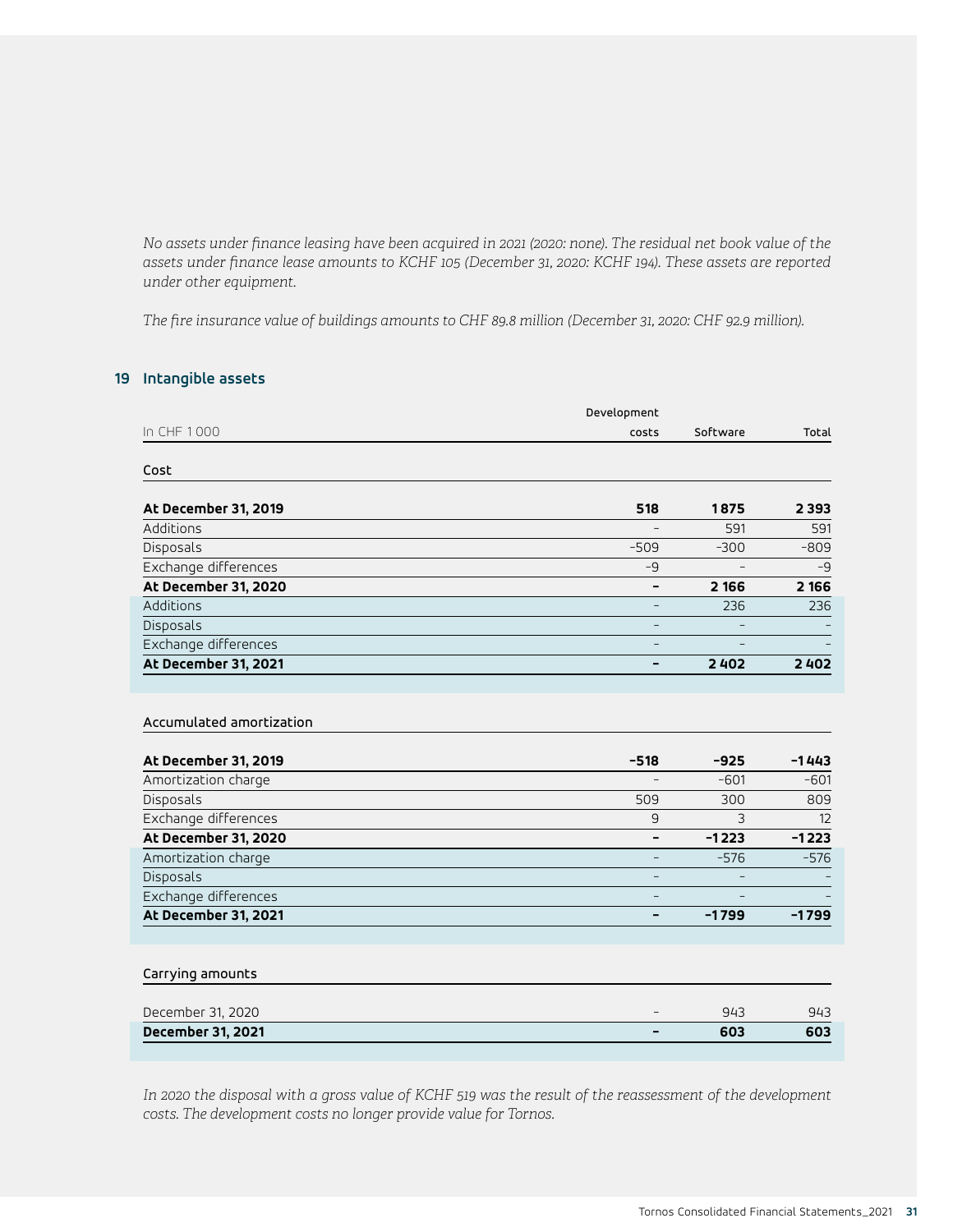#### **Deferred taxes 20**

#### **Movement in deferred tax assets and liabilities 20.1**

*Movement in deferred tax assets and liabilities is as follows:* 

| In CHF 1000             | tax assets | tax liabilities |
|-------------------------|------------|-----------------|
|                         |            |                 |
| At December 31, 2019    | 450        | 4               |
| Additions               | -          | 67              |
| Reversals               | $-78$      | $-12$           |
| Translation adjustments | $-2$       | $-3$            |
| At December 31, 2020    | 370        | 56              |
| Additions               | 180        | 10              |
| Reversals               | $-12$      | $-68$           |
| Translation adjustments |            |                 |
| At December 31, 2021    | 545        |                 |
|                         |            |                 |

*The movement in deferred tax assets and liabilities is the result of changes in taxable temporary differences.* 

*The expiry dates of tax loss carry-forwards are as follows:*

|                              |               | Thereof     |               | Thereof      |
|------------------------------|---------------|-------------|---------------|--------------|
|                              |               |             |               |              |
|                              | Swiss federal | cantonal    | Swiss federal | cantonal     |
|                              | tax and       | tax and     | tax and       | tax and      |
|                              | foreign tax   | foreign tax | foreign tax*  | foreign tax* |
| In CHF 1000                  | 31.12.2021    | 31.12.2021  | 31.12.2020    | 31.12.2020   |
|                              |               |             |               |              |
| Within 1 year                | 9 5 21        | 2 3 3 2     | 3 9 4 2       | 3 2 3 8      |
| Between 1 and 2 years        | 8 2 5 7       | 2840        | 10 318        | 3 1 2 9      |
| Between 2 and 5 years        | 37 990        | 30 536      | 16 701        | 3 2 0 5      |
| After 5 years                | 1334          | 561         | 43 658        | 42 274       |
| Losses not subject to expiry |               |             | 319           | 319          |
| <b>Total</b>                 | 57 102        | 36 269      | 74938         | 52 165       |
|                              |               |             |               |              |

\* In Switzerland, changes to the federal and cantonal tax laws were enacted during the year. This tax reform (TRAF) introduced the abolishment of special tax regimes such as the principal and holding status as from from January 1, 2020. As a consequence, all Swiss Tornos entities will be ordinarily taxed at federal as well cantonal level from 2020 onwards. Certain tax loss carry-forwards from 2019 and earlier therefore only exist at the federal level (refer to note 12).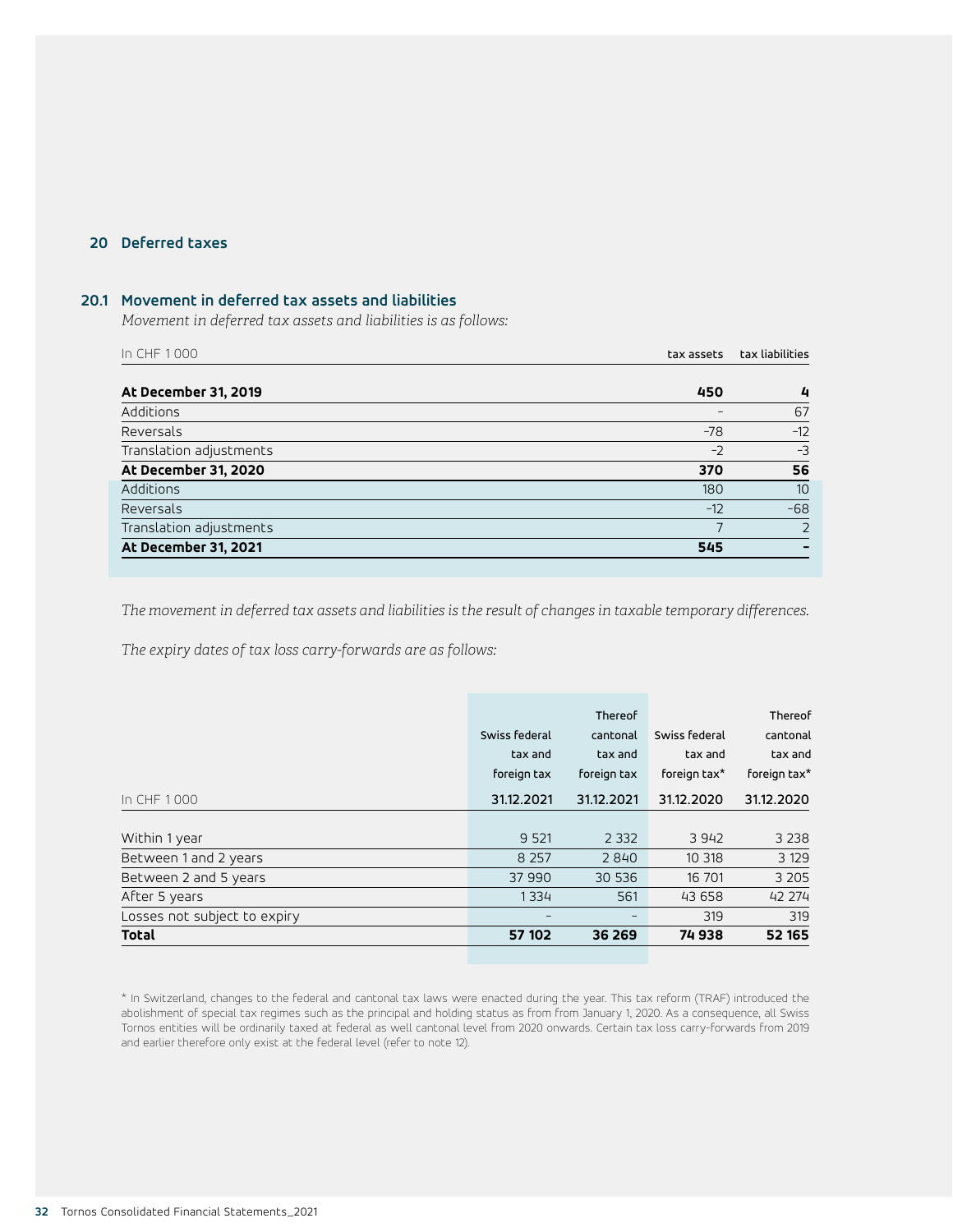#### **21 Interest bearing borrowings**

| In CHF 1000                                | 31.12.2021 | 31.12.2020 |
|--------------------------------------------|------------|------------|
|                                            |            |            |
| Loan from shareholders (note 21.2)         |            |            |
| Government-supported loans (Covid-19)      |            | 2 1 2 2    |
| Short-term lease liabilities (note 21.6)   | 75         | 73         |
| <b>Current interest bearing borrowings</b> | 75         | 2 195      |
|                                            |            |            |
| Loan from shareholders (note 21.2)         |            | 20 000     |
| Long-term lease liabilities (note 21.6)    | 72         | 126        |
| Non-current interest bearing borrowings    | 72         | 20 126     |
|                                            |            |            |
| Interest bearing borrowings                | 147        | 22321      |

*In 2020 Tornos Group applied for government-supported loans in various countries. In Switzerland, a government-supported loan of CHF 10.5 million has been granted in April 2020. This has not been utilized and cancelled in October 2021.*

In Germany a government-supported loan of KCHF 547 has been granted and disbursed in May 2020. *Repayment was made in March 2021. In France a government-supported loan of KCHF 1 095 has been granted and disbursed in May 2020. The loan was repaid in June 2021.*

*In the United States a first government supported loan of KCHF 480 has been granted and disbursed in May 2020. The loan was forgiven in March 2021 and derecognized through profit and loss (personnel expenses) as payment from governmental institution. A second government supported loan of KCHF 425 has been granted and disbursed in April 2021. The loan was forgiven in August 2021 and derecognized through profit and loss (personnel expenses) as payment from governmental institution.* 

#### **Credit agreements with banks 21.1**

*In 2021 and 2020 there were no assets pledged in relation to bank agreements.*

#### **Loan from shareholders 21.2**

*Loan Facility Agreements have been granted for a total value of CHF 20 million by shareholders since 2014. The agreement also includes the provision of securities of CHF 10 million for bank guarantees.*

*The aforementioned shareholder loan facilities granted bear fixed interest rates of 1.0% (2020: 1.0%). The credit line and the securities provided for bank guarantees can be cancelled on each September with a termination period of 27 months. Agreements have not been cancelled on September 2021. Mortgage notes of Tornos Ltd. are assigned to the lender as securities to the granted loans.*

*At the end of the year 2021, CHF 4.9 million (December 31, 2020: CHF 4.9 million) were used under the ancillary facilities for guarantees purposes. The credit facilities granted was not used as of December 31, 2021 (December 31, 2020: CHF 20 million)*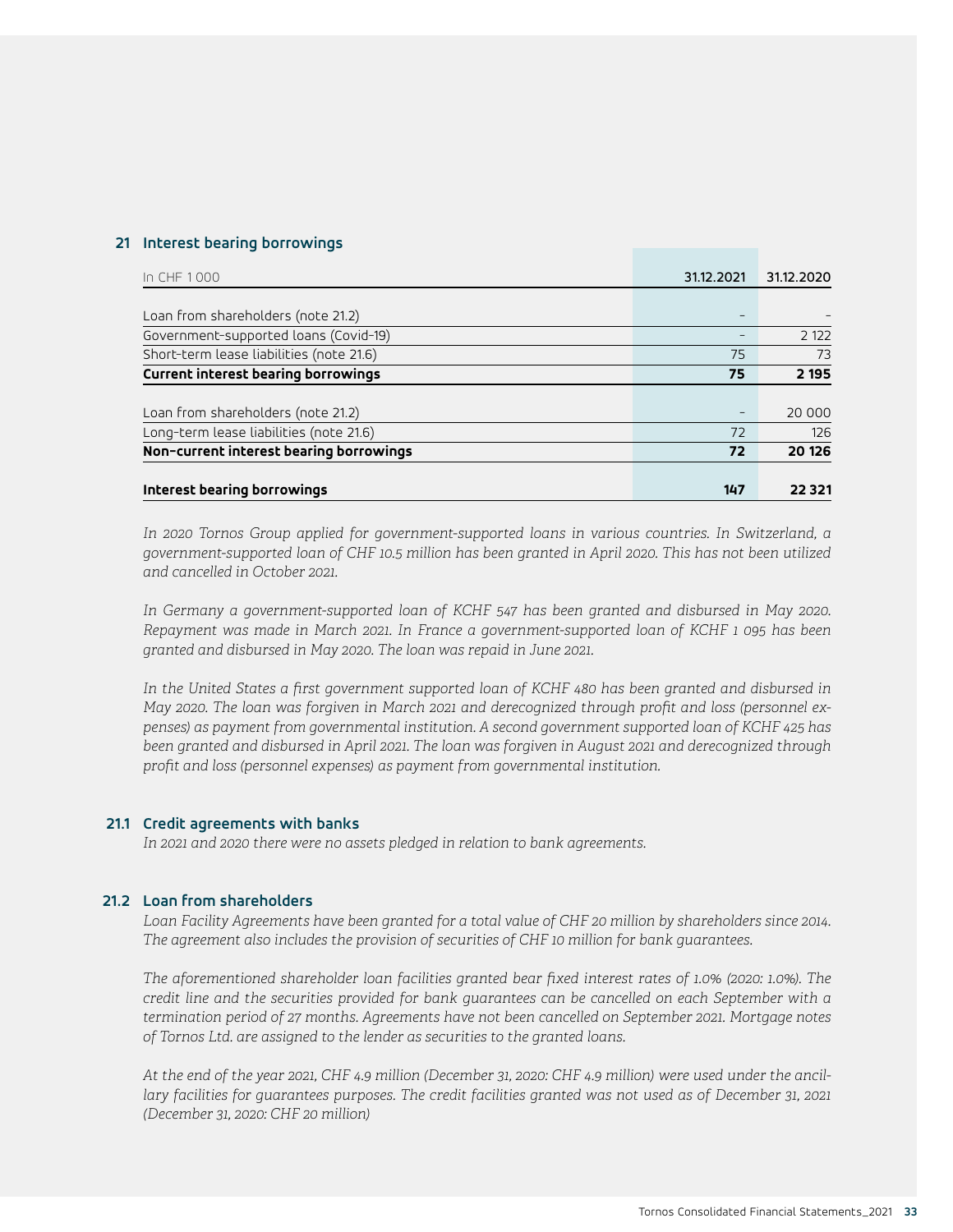#### **21.3 Maturity schedule**

| <b>Total borrowings</b> | 147        | 22 3 21    |
|-------------------------|------------|------------|
| Between 2 and 5 years   | 52         | 89         |
| Between 1 and 2 years   | 20         | 20 037     |
| Within 1 year           | 75         | 2 195      |
| In CHF 1000             | 31.12.2021 | 31.12.2020 |
|                         |            |            |

#### **21.4 Interest rate exposure**

| <b>Total</b>   | 147        | 22 3 21    |
|----------------|------------|------------|
| At fixed rates | 147        | 22 321     |
|                |            |            |
| In CHF 1000    | 31.12.2021 | 31.12.2020 |
|                |            |            |

#### **Exchange rate exposure 21.5**

*The original currencies of the Group's borrowings are:*

| <b>Total borrowings</b> | 147                      | 22 3 21    |
|-------------------------|--------------------------|------------|
| US dollar               |                          | 480        |
| Euro                    | $\overline{\phantom{a}}$ | 1642       |
| Swiss franc             | 147                      | 20 199     |
|                         |                          |            |
| In CHF 1000             | 31.12.2021               | 31.12.2020 |

#### **21.6 Finance lease liabilities**

| <b>Present value of finance lease liabilities</b> | 147        | 199        |
|---------------------------------------------------|------------|------------|
| Between 1 to 5 years                              | 72         | 126        |
| Within 1 year                                     | 75         | 73         |
| Minimum lease payments                            |            |            |
| In CHF 1000                                       | 31.12.2021 | 31.12.2020 |
|                                                   |            |            |

*The finance lease liabilities of the Group carried an effective interest rate of 1.7% as at December 31, 2021 (December 31, 2020: 1.8%).*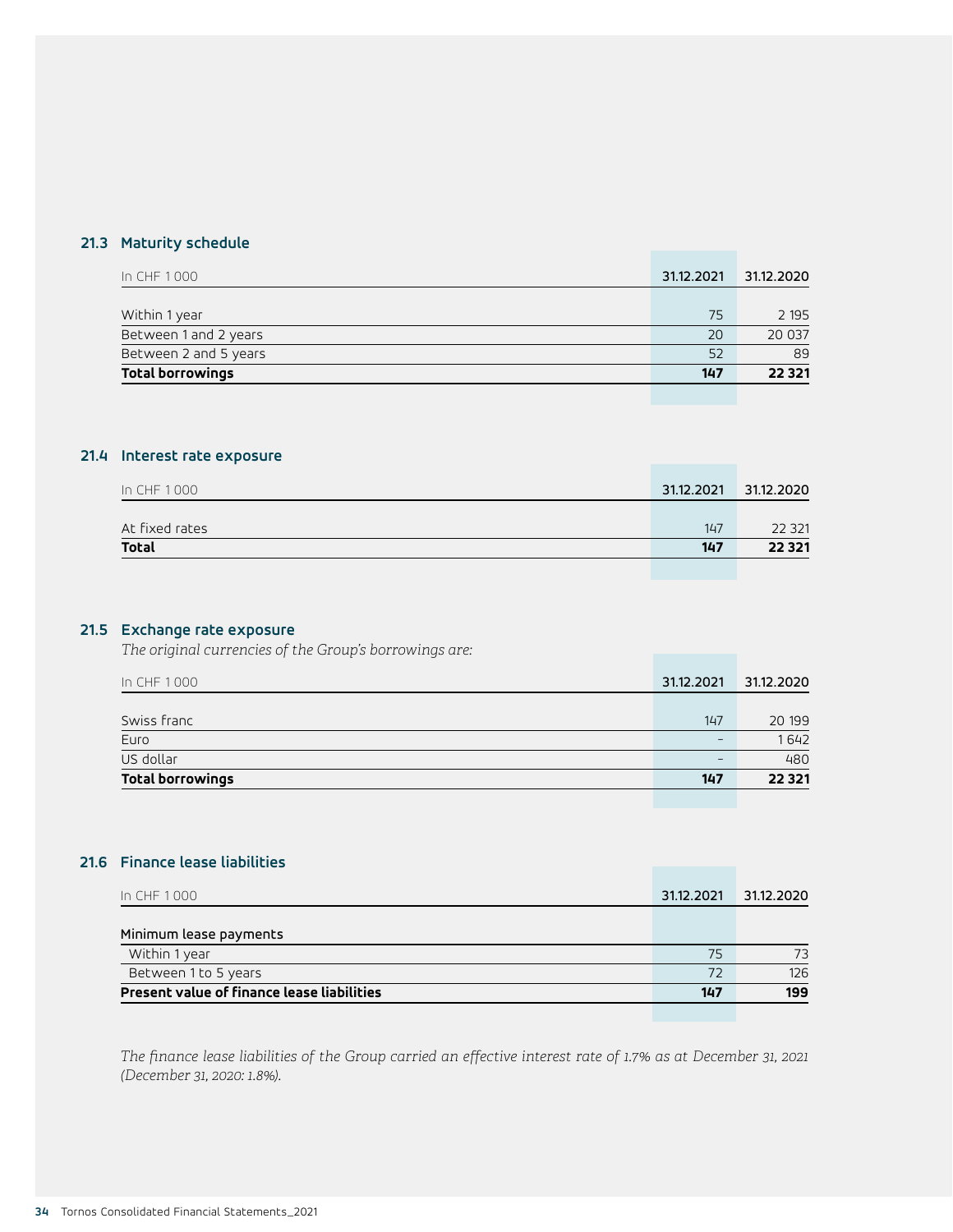#### **Other liabilities 22**

| <b>Total other liabilities</b>           | 15 6 67    | 9463       |
|------------------------------------------|------------|------------|
| Other payables                           | 515        | 448        |
| Other taxes and social security payables | 761        | 707        |
| Commissions payable                      | 536        | 584        |
| Advances received                        | 13 8 5 5   | 7 7 2 4    |
|                                          |            |            |
| In CHF 1000                              | 31.12.2021 | 31.12.2020 |
|                                          |            |            |

*Customer advance payments rose towards the end of the year due to the improved order intake situation.*

#### **Accrued liabilities and deferred income 23**

| In CHE 1000                             | 31.12.2021 | 31.12.2020 |
|-----------------------------------------|------------|------------|
|                                         |            |            |
| Accrued employees remuneration          | 4 7 2 0    | 3 841      |
| Other accrued expenses                  | 2 2 8 5    | 1832       |
| Accrued liabilities and deferred income | 7 005      | 5 6 7 3    |

*Other accrued expenses include liabilities that are due but not yet billed as at the balance sheet date and that arose due to goods and services already received at the year-end.*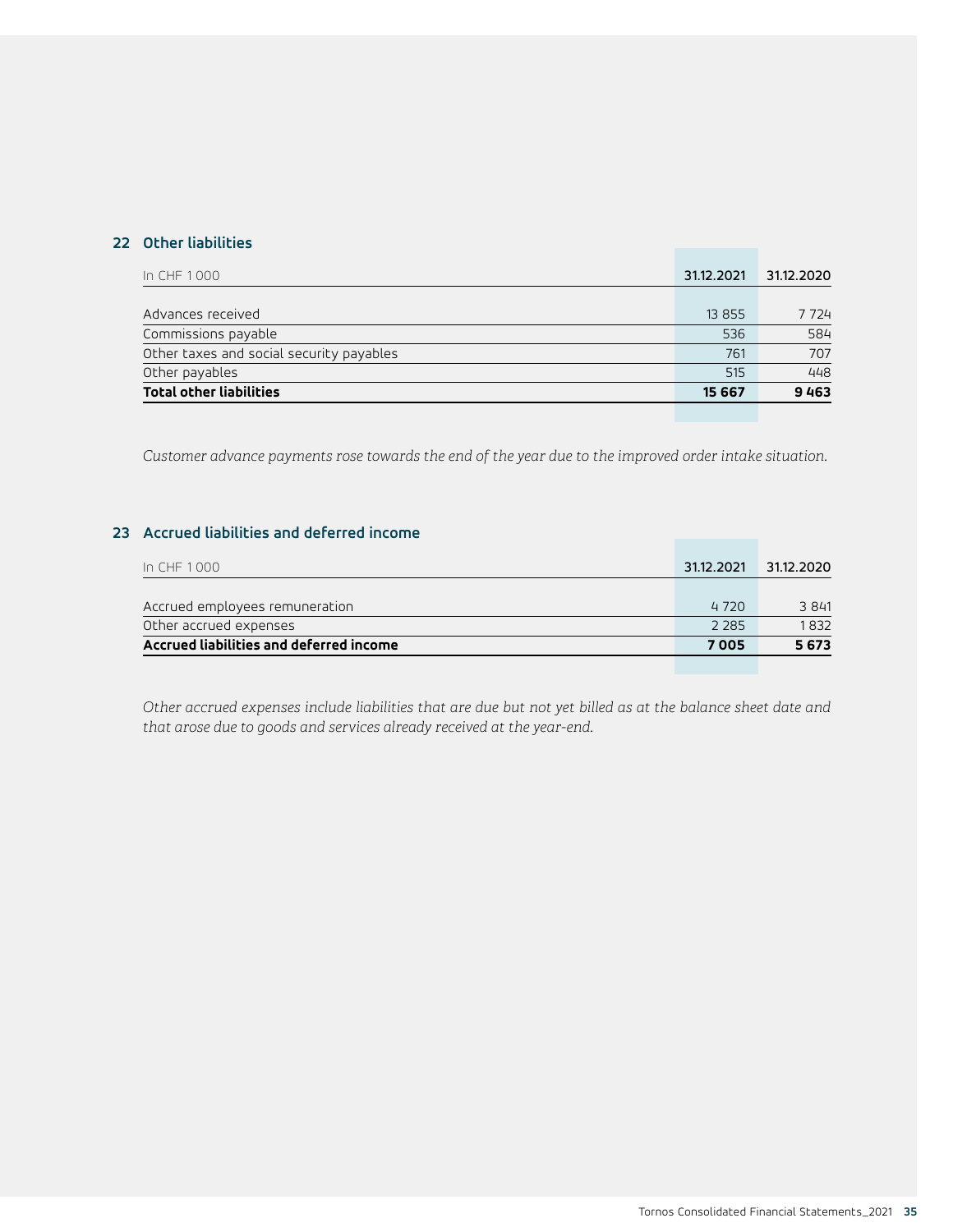#### **24 Provisions**

| In CHF 1000                 | Warranties | Other        | Total   |
|-----------------------------|------------|--------------|---------|
| At December 31, 2019        | 2847       | 636          | 3483    |
|                             |            |              |         |
| Additions                   | 206        |              | 206     |
| Reversals                   |            | $-13$        | $-13$   |
| Utilization                 | $-1558$    | -6           | $-1564$ |
| Translation adjustments     | $-5$       | 35           | 30      |
| At December 31, 2020        | 1490       | 652          | 2 14 2  |
| Additions                   | 2803       |              | 2 8 0 3 |
| Reversals                   | $-360$     | $-290$       | $-650$  |
| Utilization                 | $-1539$    |              | $-1539$ |
| Translation adjustments     | -          | $\mathbf{1}$ |         |
| <b>At December 31, 2021</b> | 2394       | 363          | 2757    |

| <b>Total</b> | 2757       | 2 14 2     |
|--------------|------------|------------|
| Non-current  | 233        | 112        |
| Current      | 2 5 2 4    | 2030       |
|              |            |            |
| In CHF 1000  | 31.12.2021 | 31.12.2020 |
|              |            |            |

#### **Warranties 24.1**

*Tornos gives in general a contractual one year warranty and undertakes to repair or replace items that fail to perform satisfactorily.*

*Warranty provision reflects management assessment of warranty claims. It is based on historical data as well as the level of sales and specific cases. The total warranty provision takes into consideration all possible legally enforceable claims. Actual results may fluctuate significantly.*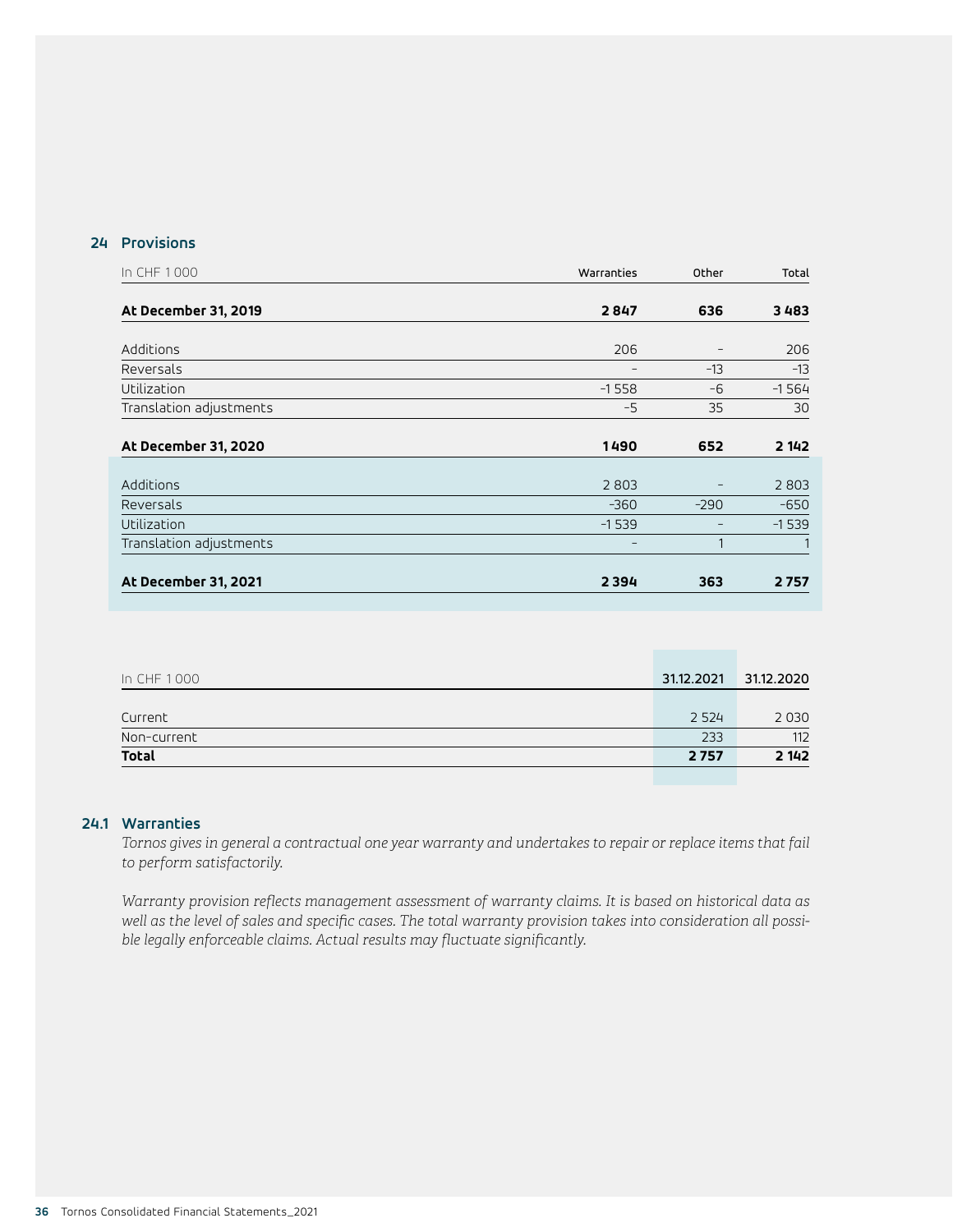### **24.2 Other provisions**

*Other provisions include the expected costs of pending litigations as well as other present obligations of uncertain timing, of which may prove to be more or less favorable than management currently believes.*

*Several of the Group subsidiaries are parties to various legal proceedings which are an ongoing feature of the business of Tornos Group. As a result, claims could be made against them which might not be covered by existing provisions or by insurance. There can be no assurance that there will not be an increase in the scope of these matters or that any future lawsuits, claims, including those resulting from tax inspections, proceedings or investigations will not be material. Management does not believe that during the next few years, the aggregate impact, beyond current provisions, of these and other legal matters affecting Tornos could be material to the Group's results of operations and cash flows, and to its financial condition and liquidity.*

### **Retirement benefit obligations 25**

*Tornos operates different pension plans in different jurisdictions for employees that satisfy the participation criteria.*

*Retirement benefits are provided based on salary, years of service or retirement saving accounts. The plans cover generally the employees against death, disability and retirement. However, some of the plans provide only lump sum benefits in the events of leaving the Group and retirement.*

### *Pension fund in Switzerland*

*All employees in Switzerland are insured through the Tornos pension fund, a foundation which is legally*  independent from the Tornos Group. The pension fund provides benefits in accordance with the Law on *Occupational Retirement, Survivors and Disability Pension Plans (BVG) and is equally financed by contributions of the employer and the employees. Individual's benefits are mainly depending on a retirement savings account. The savings account will be credited by the employers' and employee's contributions based on the annual salary and by an interest depending on the performance of the pension fund's plan assets.*

*However, the BVG defines the minimum pensionable salary and the minimum retirement credits. The interest rate applicable to these minimum retirement savings is set by the Swiss Federal Council. In 2021, the rate was at 1.00% (2020: 1.00%). Upon retirement (at age of 65 for men and 64 for women) an individual may choose a lump-sum payment or an annuity based on a conversion factor as specified in the plan's regulation. In case of leaving the company prior to retirement the retirement savings earned will be transferred to the pension plan of the individual's new employer.*

### *Other pension plans*

In 2021 the company in the US closed their company operated pension fund and changed their retirement *benefit to a 401(K) plan that is jointly funded by the participating employee and the employer. The closing led to additional one-off pension lump-sum payments. The Groups operations in France, Italy and Germany are covered by local pension plans in line with local legal requirements. The plans in France and Italy are lump sum plans, the plan in Germany only provides pension payments.*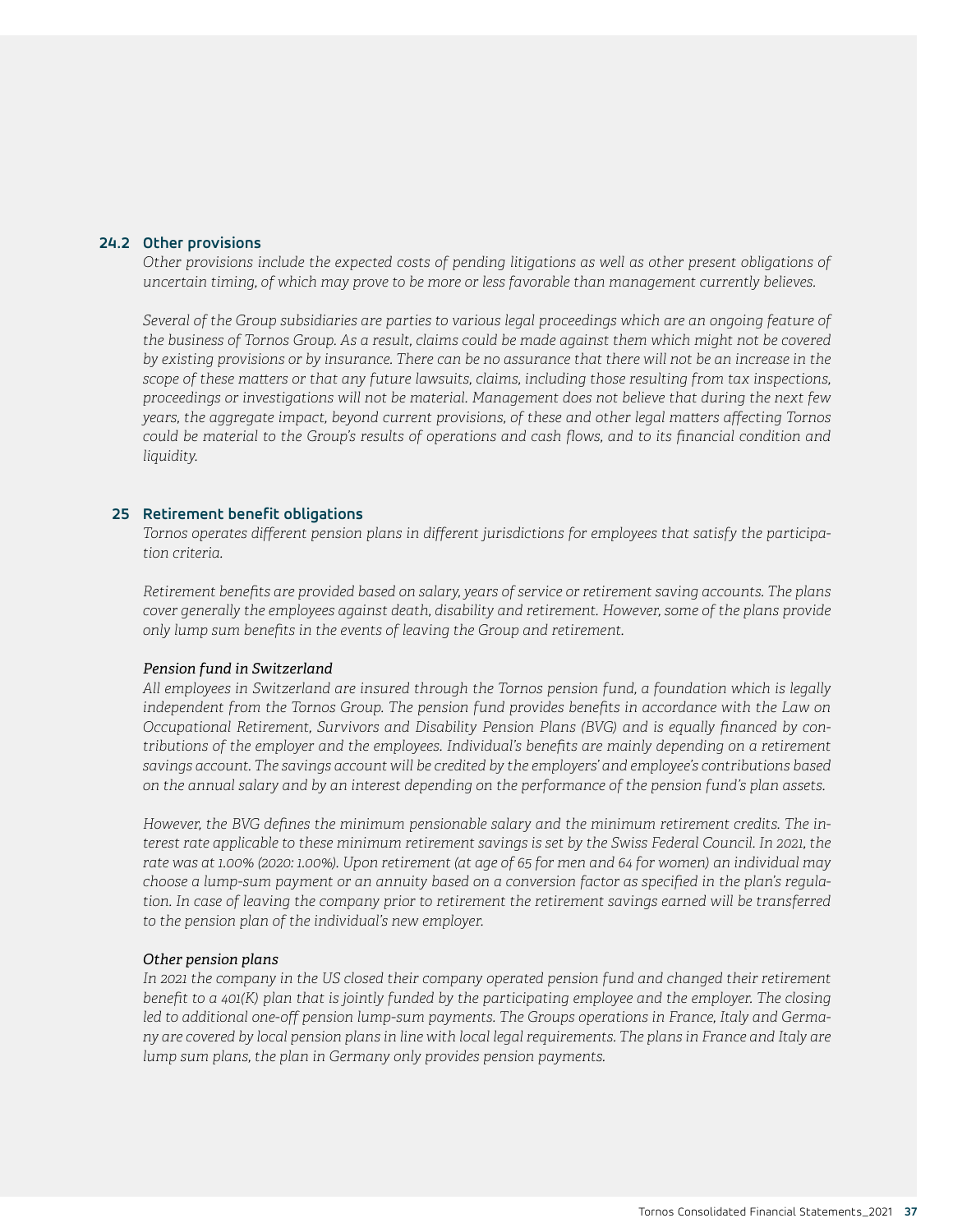|                 |            |                          |                  |             |                   | Contributions |        |                 |
|-----------------|------------|--------------------------|------------------|-------------|-------------------|---------------|--------|-----------------|
|                 |            |                          | Economic part of | Change in   | Thereof           | concerning    |        |                 |
|                 | Surplus/   |                          | the organization | the current | exchange          | the business  |        |                 |
| In CHF 1000     | (deficit)  |                          | at the end of    | result      | differences       | period        |        | Pension expense |
|                 | 31.12.2021 | 2021                     | 2020             |             |                   |               | 2021   | 2020            |
| Pension plans   |            |                          |                  |             |                   |               |        |                 |
| without         |            |                          |                  |             |                   |               |        |                 |
| surplus/deficit |            |                          |                  |             |                   |               |        |                 |
| according to    |            |                          |                  |             |                   |               |        |                 |
| Swiss GAAP      |            |                          |                  |             |                   |               |        |                 |
| <b>FER 26</b>   |            | $\overline{\phantom{0}}$ |                  |             | $\qquad \qquad -$ | 1936          | 1936   | 2 197           |
|                 |            |                          |                  |             |                   |               |        |                 |
| Other funded    |            |                          |                  |             |                   |               |        |                 |
| pension plans   |            | $\qquad \qquad -$        | $-713$           | $-713$      | 26                | 381           | $-357$ | 39              |
|                 |            |                          |                  |             |                   |               |        |                 |
| Pension plans   |            |                          |                  |             |                   |               |        |                 |
| without assets  | $-1055$    | $-1055$                  | $-1116$          | $-60$       | $-43$             |               | $-18$  | 47              |
|                 |            |                          |                  |             |                   |               |        |                 |
| <b>Total</b>    | $-1055$    | $-1055$                  | $-1829$          | $-773$      | $-17$             | 2 3 1 7       | 1561   | 2 2 8 3         |
|                 |            |                          |                  |             |                   |               |        |                 |

### **25.1 Economic benefit / economic obligation and pensions expense**

*As of December 31, 2021 and as of December 31, 2020 there is no employer's contribution reserve. The information on the economic benefit as at December 31, 2021 for the Swiss-Pension Plan is based on the last annual financial statements of the Tornos pension fund preceding the balance sheet date, i.e. the financial statements as at December 31, 2020. The pension fund reported a coverage rate of 109.9% in its Swiss GAAP FER 26 financial statements 2020, resp 111.0% in the financial statements 2019. The technical interest rate used in the Swiss GAAP FER 26 financial statements of the Swiss Pension plan amounts to 1.75% (in prior year financial statements 2019: 1.75%).*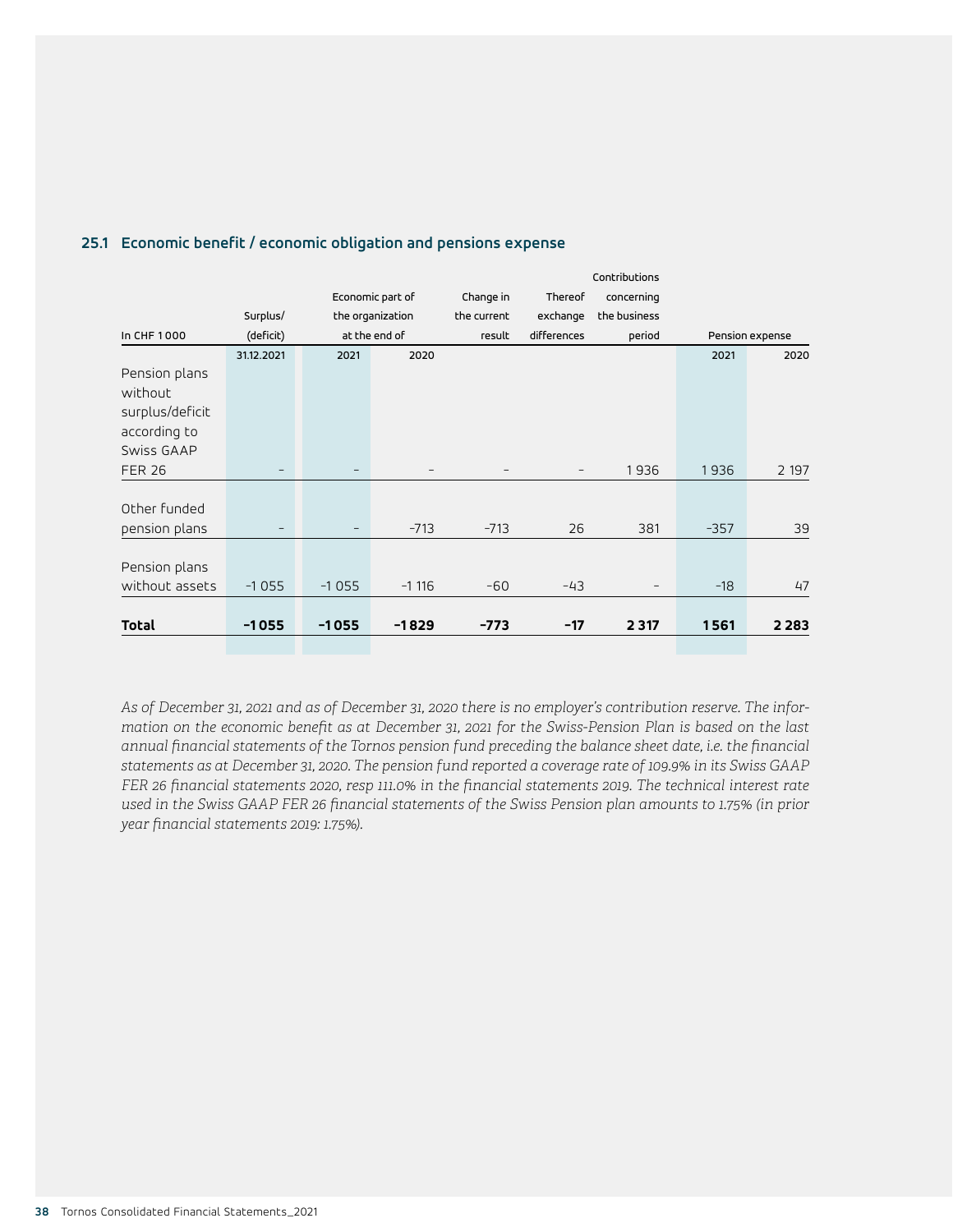### **Share capital 26**

### **Capital structure 26.1**

| Issued and fully paid-in at December 31, 2021 | 19 877 671               | $-195219$ | 19 682 452     |
|-----------------------------------------------|--------------------------|-----------|----------------|
| Movement in treasury shares                   |                          | 69 100    | 69 100         |
|                                               |                          |           |                |
| Issued and fully paid-in at December 31, 2020 | 19 877 671               | $-264319$ | 19 613 352     |
| Movement in treasury shares                   | $\overline{\phantom{a}}$ |           |                |
| Issued and fully paid-in at December 31, 2019 | 19 877 671               | $-264319$ | 19 613 352     |
|                                               |                          |           |                |
|                                               | shares                   | shares    | in circulation |
|                                               | registered               | Treasury  | Total shares   |
|                                               | Issued                   |           |                |

### **26.2 Shares outstanding and rights attached to each class of shares**

*As of December 31, 2021 and as of December 31, 2020 the share capital consisted of 19 877 671 ordinary registered shares with a par value of CHF 3.50 each. The holders of the ordinary shares are entitled to receive dividends as declared by the meetings of shareholders and are entitled to one vote per share at the meetings of shareholders.*

### **Treasury shares 26.3**

*Movements in treasury shares are as follows:*

|                                | 2021      |               | 2020            |               |
|--------------------------------|-----------|---------------|-----------------|---------------|
|                                | Number of | Amount        | Number of       | Amount        |
|                                | shares    | (in CHF 1000) | shares          | (in CHF 1000) |
|                                |           |               |                 |               |
| At beginning of year           | 264 319   | 1875          | 264 319         | 1875          |
|                                |           |               |                 |               |
| Sale of treasury shares        | $-74100$  | $-526$        | $\qquad \qquad$ | -             |
|                                |           |               |                 |               |
| Acquisition of treasury shares | 5 0 0 0   | 37            | $\qquad \qquad$ | -             |
|                                |           |               |                 |               |
| At end of year                 | 195 219   | 1386          | 264319          | 1875          |
|                                |           |               |                 |               |

*Treasury shares are valued at average purchase price. The average purchase price as per 31.12.2021 is CHF 7.10 (31.12.2020: CHF 7.09).*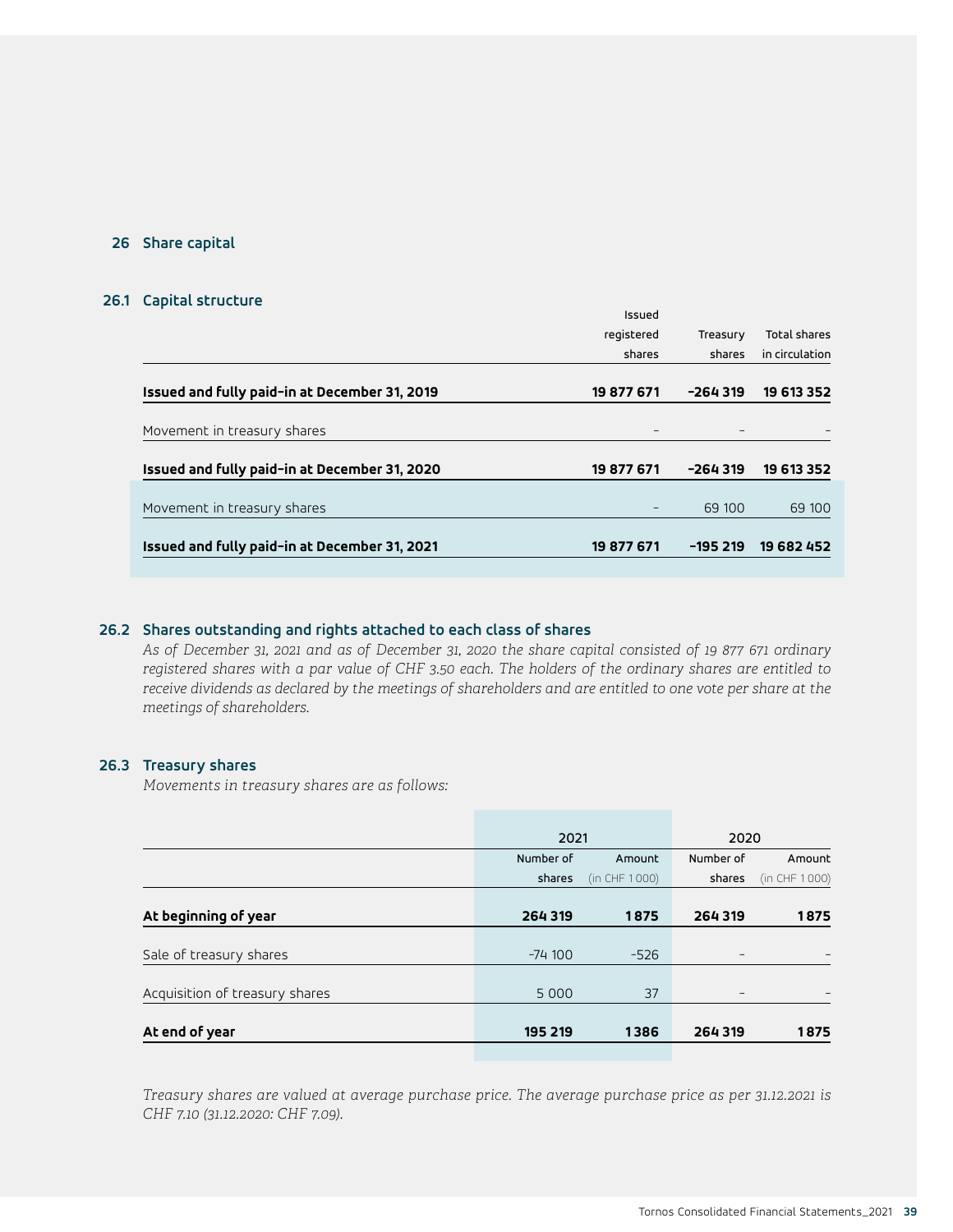*During the year 2021:*

- *• 74 100 treasury shares have been transferred to the Management and Board at the weighted average price of CHF 4.14 under the Management and Board Participation plan 2007 (MBP07)*
- *• 5 000 treasury shares were bought back from the Management and Board at the spot price of CHF 7.35*

*During the year 2020:*

*There were no transactions with the Management and Board.*

### **Conditional share capital 26.4**

|           |                          | 2020                     |               |
|-----------|--------------------------|--------------------------|---------------|
| Number of | Amount                   |                          | Amount        |
| shares    | (in CHF 1000)            | shares                   | (in CHF 1000) |
| 706 662   | 2 473 317                | 706 662                  | 2473317       |
| -         | $\overline{\phantom{m}}$ | $\overline{\phantom{m}}$ |               |
| 706 662   | 2 473 317                | 706 662                  | 2 473 317     |
|           |                          | 2021                     | Number of     |

*The conditional share capital amounts to CHF 2 473 317 (2020: CHF 2 473 317) and is reserved for the issuance of shares that may be used by the Board of Directors to satisfy stock option plans in favor of eligible members defined by the Board of Directors.*

### **Authorised share capital 26.5**

*Tornos does not have any authorized capital.* 

### **Significant shareholders 26.6**

*The following shareholders held more than 5 percent of the share capital of the Company at December 31:*

|                | 31.12.2021 | 31.12.2020 |
|----------------|------------|------------|
| Walter Fust    | 48.85%     | 48.40%     |
| Michel Rollier | 14.36%     | 14.36%     |

*These are the number of shares known by Tornos or according to the latest declaration made to SIX Swiss Exchange Ltd. The percentages are based on the effective number of the shares at balance sheet date.*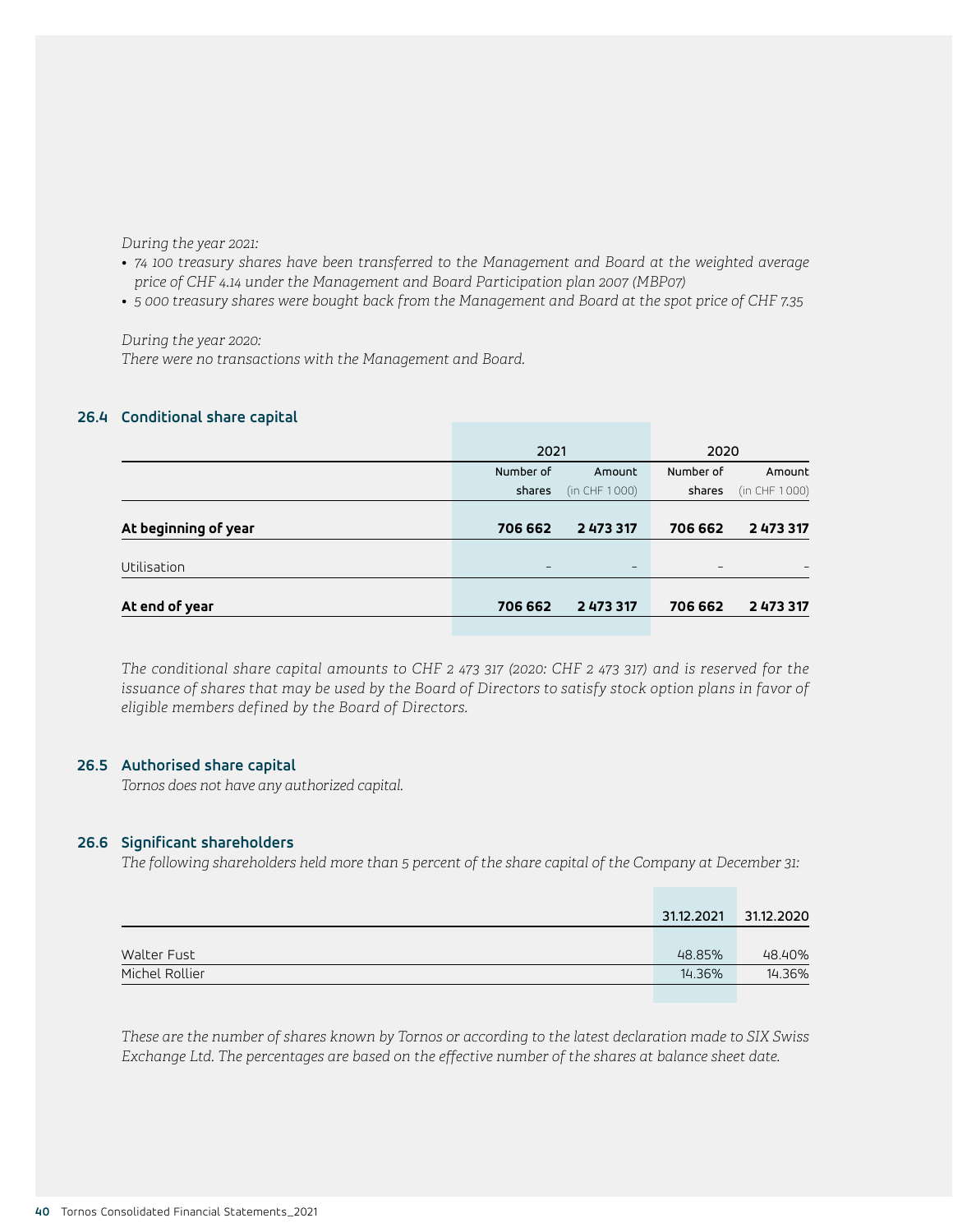### **27 Stock compensation plans**

*There is one stock participation plan in 2021, namely the Management and Board Participation Plan (MBP07). Compensation expense under this plan is recognized in accordance with the provisions of Swiss GAAP FER, for options over the vesting period and for shares purchased immediately as the shares do not need to be returned in case the employment contract is terminated. The expense recorded in the income statement spreads the cost of each option equally over the vesting period. Assumptions are made concerning the forfeiture rate which is adjusted during the vesting period so that at the end of the vesting period there is only a charge for vested amounts. Compensation expense of KCHF 466 was recorded for the year ended December 31, 2021 (2020: KCHF 581). Compensation expense arising from stock options outstanding at December 31, 2021 to be recognized in future periods amounts to KCHF 347 (December 31, 2020: KCHF 235).*

*Under this plan, a maximum of 450 000 shares/options may be allocated each year to the participants by the Nomination and Compensation Committee. The possible participants are members of the Board of Directors as well as the Management. Each participant chooses on grant date, within the number of shares/options allocated to him by the Remuneration Committee, to receive options free of charge, to purchase shares with a discount or a combination of receiving options free of charge and purchasing shares with a discount.*

### **Stock purchasing program under MBP07 27.1**

*Each participant has the right to purchase shares each year, starting on May 1 (within the number of shares/options allocated by the Remuneration Committee and not used for the stock option program). The purchasing price is the weighted average price paid at SIX within the 12 months (May 1 to April 30) preceding the purchase of the shares minus a discount of 25%. There is a restriction period of two years after purchasing the shares during which the shares are held in an escrow deposit. However, the shares do not need to be returned in case the employment contract is terminated and there is a tag along clause in case of a change of control transaction. In 2021, participants elected to purchase 74 100 shares at a price of CHF 4.14 (2020: none). A compensation expense of KCHF 164 was recorded for these transactions for the year ended December 31, 2021 (December 31, 2020: none).*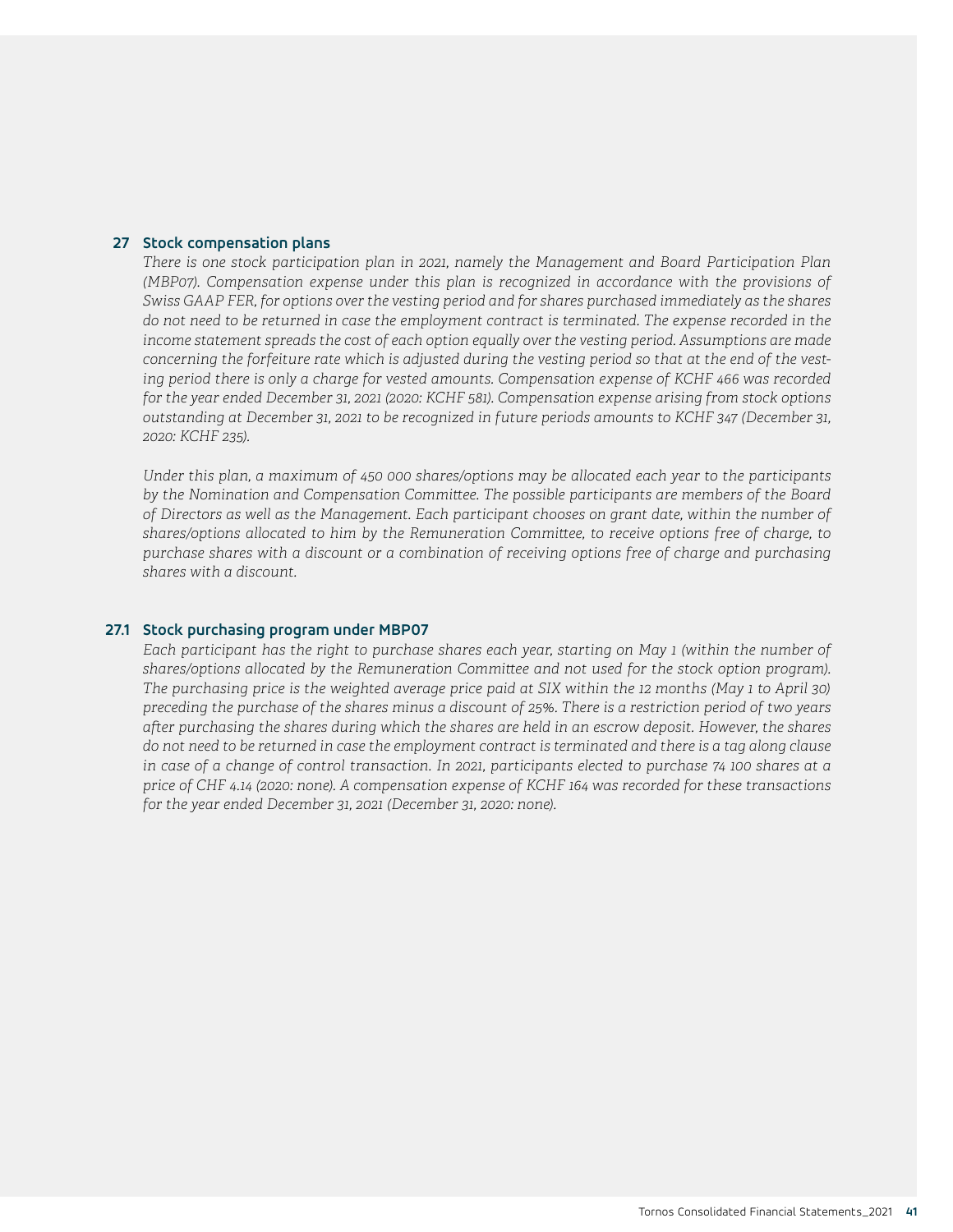### **Stock option program under MBP07 27.2**

*Each participant receives free of charge each year starting on May 1 the number of options chosen (within the number of shares/options attributed by the Remuneration Committee and not used for the share purchasing program). The options vest after two years and can be exercised only in the third year. The exercise price is the weighted average price paid at the SIX Swiss Exchange within the 12 months (May 1 to April 30) preceding the allocation of the options. A possible share capital increase or reduction or dividend payment has no impact on the option rights pursuant to this program as the exercise price will not be adjusted should these events take place in the future. Options not exercised generally need to be returned at the time the employment contract is terminated. However, they can be exercised without any restriction in case of a change of control transaction. Total expenses recorded in the income statement for the year ended December 31, 2021 as part of this option program amounted to KCHF 302 (2020: KCHF 581).*

*The fair value of the grants under the MBP07 stock option plan is estimated using the Black-Scholes valuation model.* 

*The volatility measured is based on statistical analysis of daily share prices over the last 2.5 years.*

*A summary of activity under the MBP07 stock option plan, including weighted average exercise price, is as follows:*

|                                   |           | 2021         |             |           | 2020         |             |
|-----------------------------------|-----------|--------------|-------------|-----------|--------------|-------------|
|                                   |           | Exercise     | Contractual |           | Exercise     | Contractual |
|                                   | Options   | price in CHF | life        | Options   | price in CHF | life        |
| <b>Outstanding at January 1</b>   | 765793    | $8.69*$      |             | 775 209   | $9.49*$      |             |
| Granted                           | 323 250   | 5.52         | 3 years     | 369 583   | 6.54         | 3 years     |
|                                   |           |              | (April 30,  |           |              | (April 30,  |
|                                   |           |              | 2024)       |           |              | 2023)       |
| Exercised                         | $-74100$  | $4.14*$      |             |           |              |             |
| Forfeited or expired              | $-426460$ |              |             | $-378999$ |              |             |
|                                   |           |              |             |           |              |             |
| <b>Outstanding at December 31</b> | 588483    | $7.26*$      |             | 765793    | $8.69*$      |             |
| <b>Exercisable at December 31</b> | 189 333   | 9.79         |             | 220 210   | 10.08        |             |

\* weighted average

*In 2021, 90 000 options (2020: 120 000) have been granted to the General Management, 32 000 to the Board of Directors (2020: 30 000) and 201 250 to the Senior Management of the Group (2020: 219 583). Out of these options granted, participants elected to purchase 71 400 shares (2020: none) under the Stock purchasing program MBP07.*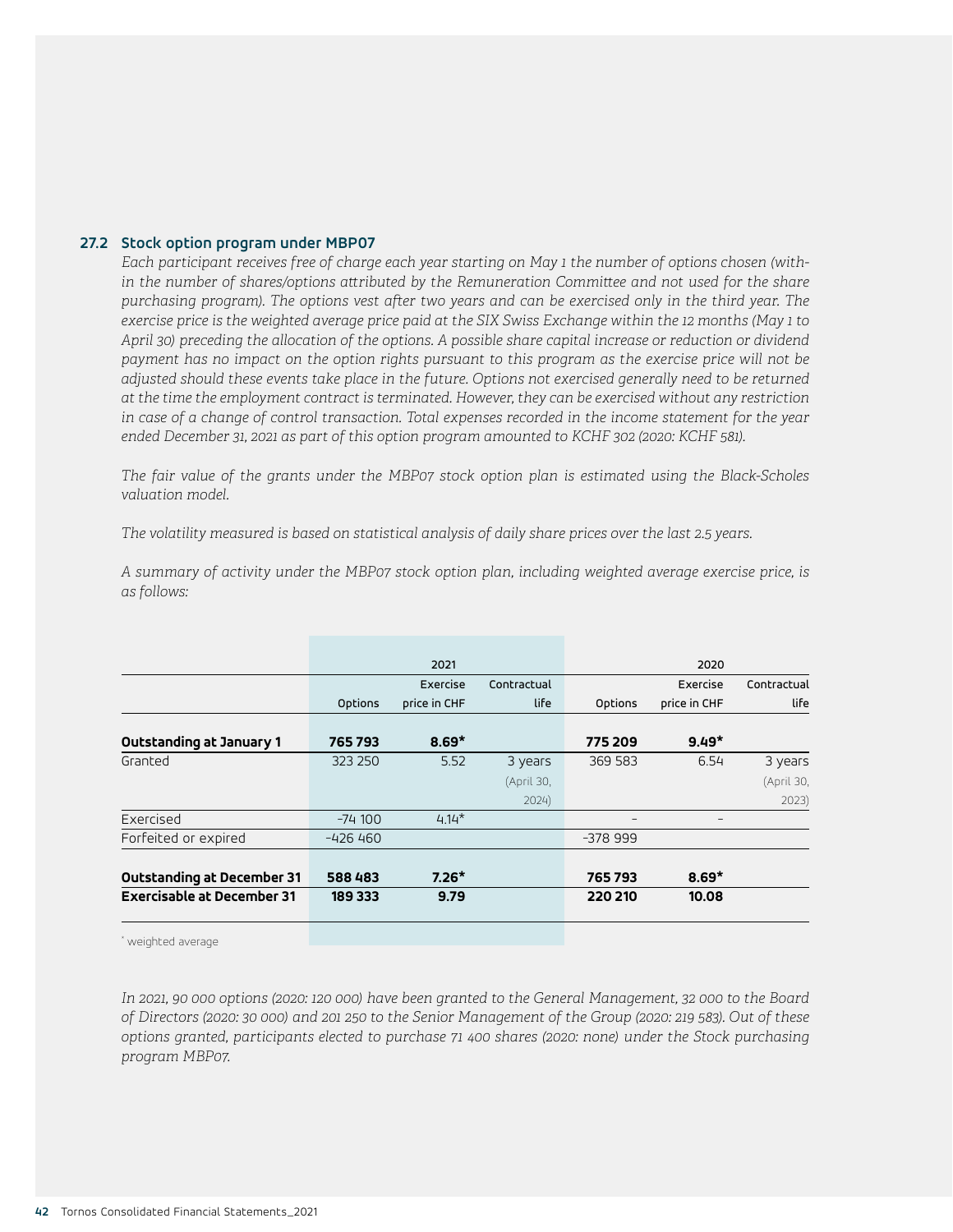### **Result per share, basic and fully diluted 28**

### **Basic 28.1**

*Basic result per share is calculated by dividing the net income attributable to equity holders of Tornos by the weighted average number of ordinary shares in issue during the year, excluding ordinary shares purchased by the Group and held as treasury shares (note 26.3).*

|                                                                   | 2021   | 2020     |
|-------------------------------------------------------------------|--------|----------|
|                                                                   |        |          |
| Net result attributable to equity holders of Tornos (in CHF 1000) | 20.329 | $-29852$ |
| Weighted average number of ordinary shares in issue (in 1000)     | 19 654 | 19 613   |
| Basic result per share (CHF per share)                            | 1.03   | $-1.52$  |

### **Diluted 28.2**

*Diluted result per share is calculated by adjusting the weighted average number of ordinary shares outstanding to assume conversion of all potential dilutive ordinary shares. Tornos has one category of dilutive potential ordinary shares: share options. For the share options, a calculation is done to determine the number of shares that could have been acquired at fair value (determined as the average annual market share price of Tornos' shares) based on the monetary value of the subscription rights attached to outstanding share options. The number of shares calculated as above is compared with the number of shares that would have been issued assuming the exercise of the share options.*

*Tornos currently disposes of enough own shares to issue in the case when the share options are exercised.*

|                                                                   | 2021   | 2020      |
|-------------------------------------------------------------------|--------|-----------|
|                                                                   |        |           |
| Net result attributable to equity holders of Tornos (in CHF 1000) | 20 329 | $-29.852$ |
| Weighted average number of ordinary shares issue (in 1000)        | 19 654 | 19 613    |
| Adjustment for share options (in 1000)                            | 30     |           |
| Weighted average number of ordinary shares for diluted            |        |           |
| earnings per share (in 1000)                                      | 19 684 | 19 613    |
| Diluted result per share (CHF per share)                          | 1.03   | $-1.52$   |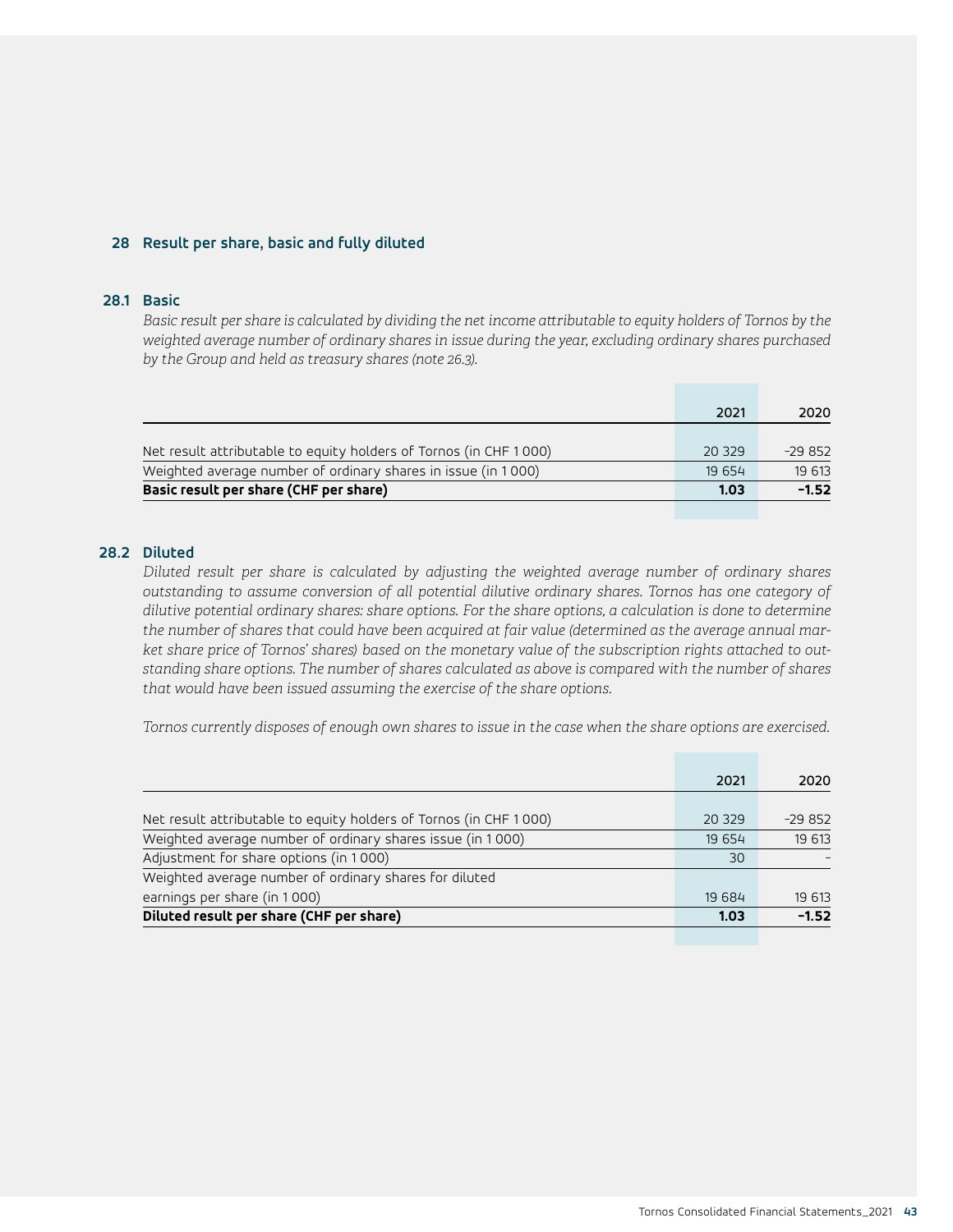### **29 Segment information**

*The Tornos Group's core activity is the development, manufacture, marketing, sale and servicing of machines. The Management is responsible for steering the business and regularly reviewing the Group's internal reporting for its only operating segment, "machines", in order to assess performance and identify resource needs. The primary internal reporting to the Management is presented on the same basis as the Group's consolidated income statement and consolidated balance sheet and is reported on a consistent basis over the periods presented.*

*The Management assesses the performance of the machines based on operating results. Additional reporting based on such criteria as geographical areas is also made available to the Management though such reporting is of secondary importance when it comes to strategic decisions, allocation or planning of resources or monitoring the Group's operational performance. These operational decisions are all executed by the Management based on internal reporting of the core activity.*

*Revenues generated are derived from sales of machines, spare parts and services.*

*The operating result for the period under review amounts to KCHF 19 999 and for 2020 to KCHF -31 063.*

| <b>Total net sales</b>   | 171488  | 103 388 |
|--------------------------|---------|---------|
| Service and spares parts | 43 650  | 32 010  |
| Machines                 | 127 838 | 71378   |
| In CHF 1000              | 2021    | 2020    |
|                          |         |         |

### **29.1 Analysis of revenues by category**

*Switzerland is the domicile of the parent company and of the main operating and distribution companies. Swiss operating companies conduct all main development and manufacturing activities. Subsidiaries which are located in the other European countries (France, Germany, Italy, Poland and Spain), the Americas and Asia, except for the production companies in Taiwan and Xi'an, run support or sales and distribution activities. Production sites in Taiwan and Xi'an work on development of new products, as assigned by the Tornos Group, and these new products are marketed through the Group's distribution network. The transactions between the Group companies are conducted based on internationally recognized transfer pricing policies, thereby leaving reasonable margins at local subsidiary level. Management reviews sales in four main geographical areas, namely Switzerland, other European countries, the Americas and Asia.*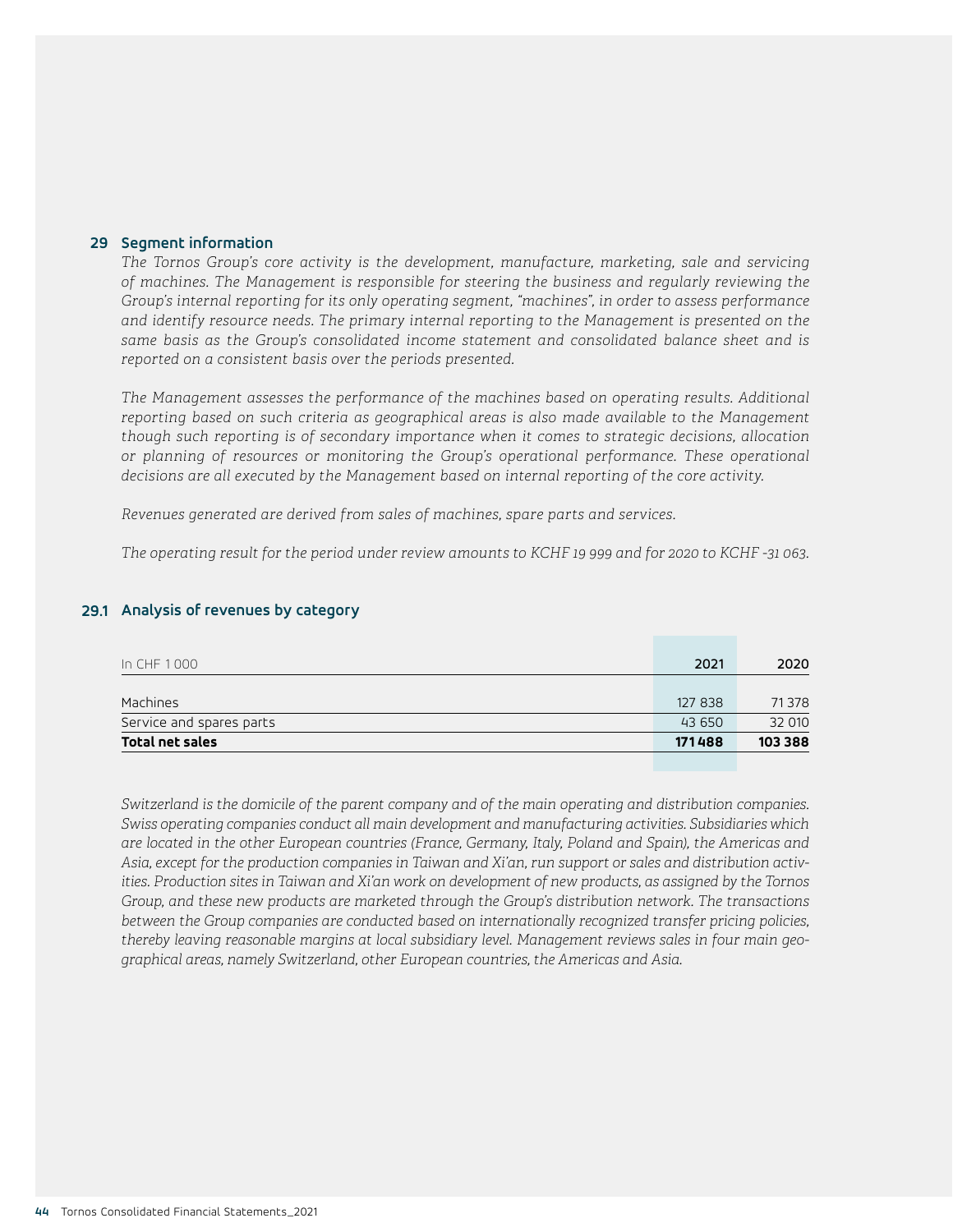### **29.2 Net sales by location of customers**

| <b>Net sales</b>         | 171488  | 103 388  |
|--------------------------|---------|----------|
| Asia                     | 23 3 95 | 19 8 81  |
| Americas                 | 24 418  | 14 6 6 6 |
| Other European countries | 83 869  | 43 916   |
| Switzerland              | 39 806  | 24 925   |
|                          |         |          |
| In CHF 1000              | 2021    | 2020     |
|                          |         |          |

### **29.3 Non-current assets**

*The total of non-current assets other than financial instruments and deferred tax assets (there are no employment benefit assets and rights arising under insurance contracts) is as follows:*

| In CHF 1000                                               | 31.12.2021 | 31.12.2020 |
|-----------------------------------------------------------|------------|------------|
|                                                           |            |            |
| Switzerland                                               | 19 646     | 22 540     |
| Other European countries                                  | 478        | 1 1 3 0    |
| Americas                                                  | 231        | 240        |
| Asia                                                      | 824        | 1 1 0 0    |
| Total non-current assets for geographical area disclosure | 21 17 9    | 25 010     |
| Reconciling unallocated assets:                           |            |            |
| - Deferred tax assets                                     | 545        | 370        |
| Total non-current assets per balance sheet                | 21724      | 25 3 8 0   |
|                                                           |            |            |

### **Commitments and contingencies 30**

### **Operating lease commitments 30.1**

*Operating lease liabilities, minimum lease payments:*

| In CHF 1000                  | 31.12.2021 | 31.12.2020 |
|------------------------------|------------|------------|
|                              |            |            |
| Year 1                       | 2 7 2 0    | 1763       |
| Year 2 to 5                  | 2 3 1 4    | 3 0 7 4    |
| After 5 years                | 666        | 788        |
| Total minimum lease payments | 5700       | 5625       |
|                              |            |            |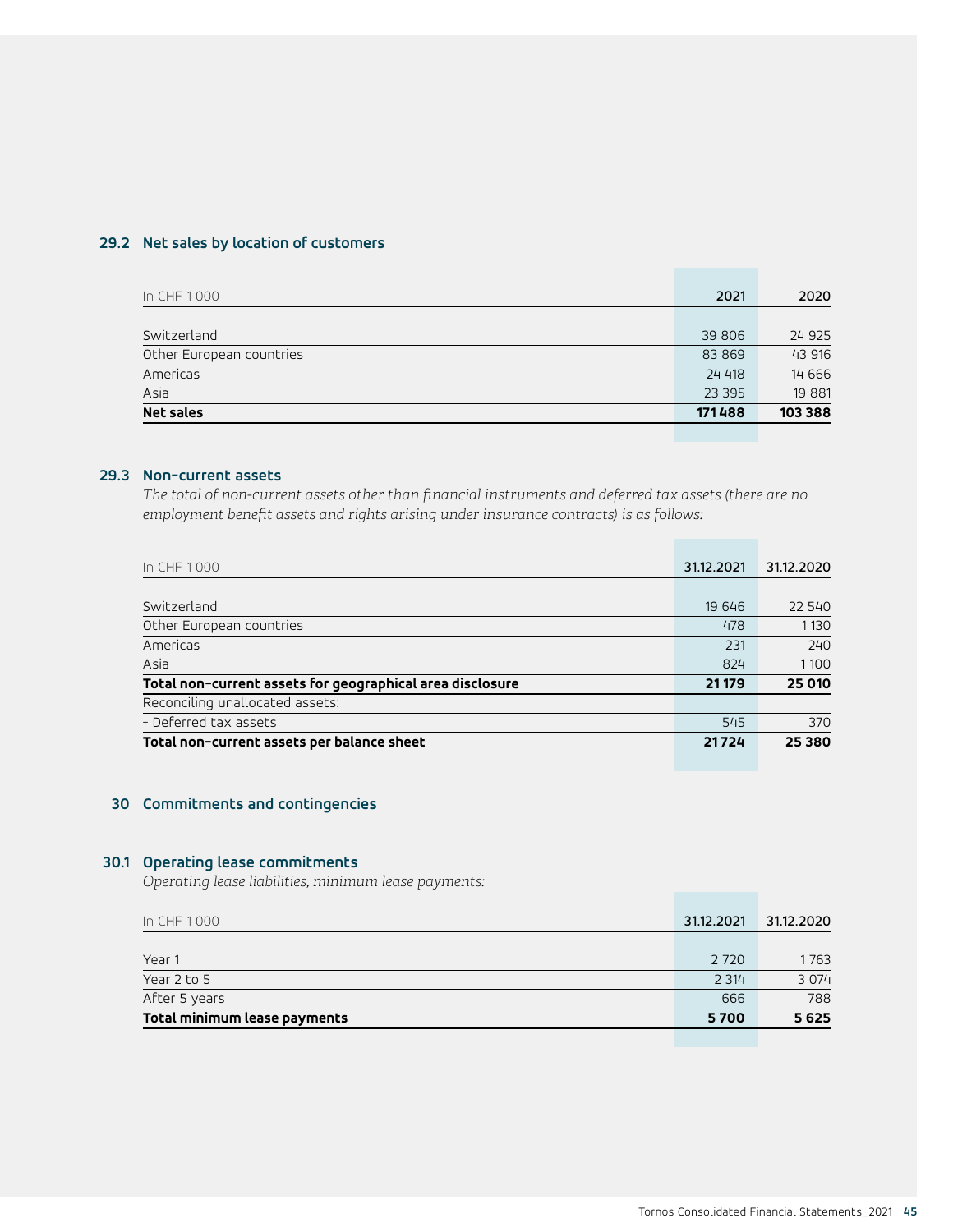### **Pledges 30.2**

*The following assets were pledged to shareholders.*

| Total assets pledged | 11 100     | 11 100     |
|----------------------|------------|------------|
| Land and buildings   | 11 100     | 11 100     |
|                      |            |            |
| In CHF 1000          | 31.12.2021 | 31.12.2020 |
|                      |            |            |

*At December 31, 2021 the total value of the pledged mortgage notes related to land and buildings amount to CHF 23.2 million (December 31, 2020: CHF 23.2 million).*

### **Other commitments and contingent liabilities 30.3**

*There were no other commitments or contingent liabilities which are not in the ordinary course of business.*

### **31 Related party transactions**

*During 2021, sales to companies in which two of the directors of Tornos Holding Ltd. hold a significant interest amounted to KCHF 682 (2020: KCHF 380). In 2021, goods provided by a company in which two of the directors of Tornos Holding Ltd. hold a significant interest amounted to KCHF 3 148 (2020: KCHF 2 295). As of December 31, 2021, the related outstanding balances receivable and payable amounted to KCHF 127 and KCHF 6 respectively (December 31, 2020: KCHF 15 and KCHF 17 respectively).*

*No loan or advances were granted to related parties in 2021 and 2020. As of December 31, no loan were granted by the main shareholders (December 31, 2020: CHF 20 million) in accordance with note 21.2.*

*In 2020, a related party entered into a mandate to perform financial transactions on behalf of Tornos, backed by securities held by the related party and a loss cover clause in favor of Tornos. The volume of the transactions with the related party amounted to KCHF 4 992 with a zero net effect on the financial result as well as on cash flows. The mandate has been terminated by mutual consent in 2020.*

*Please refer to note 25 for transactions with the pension funds.*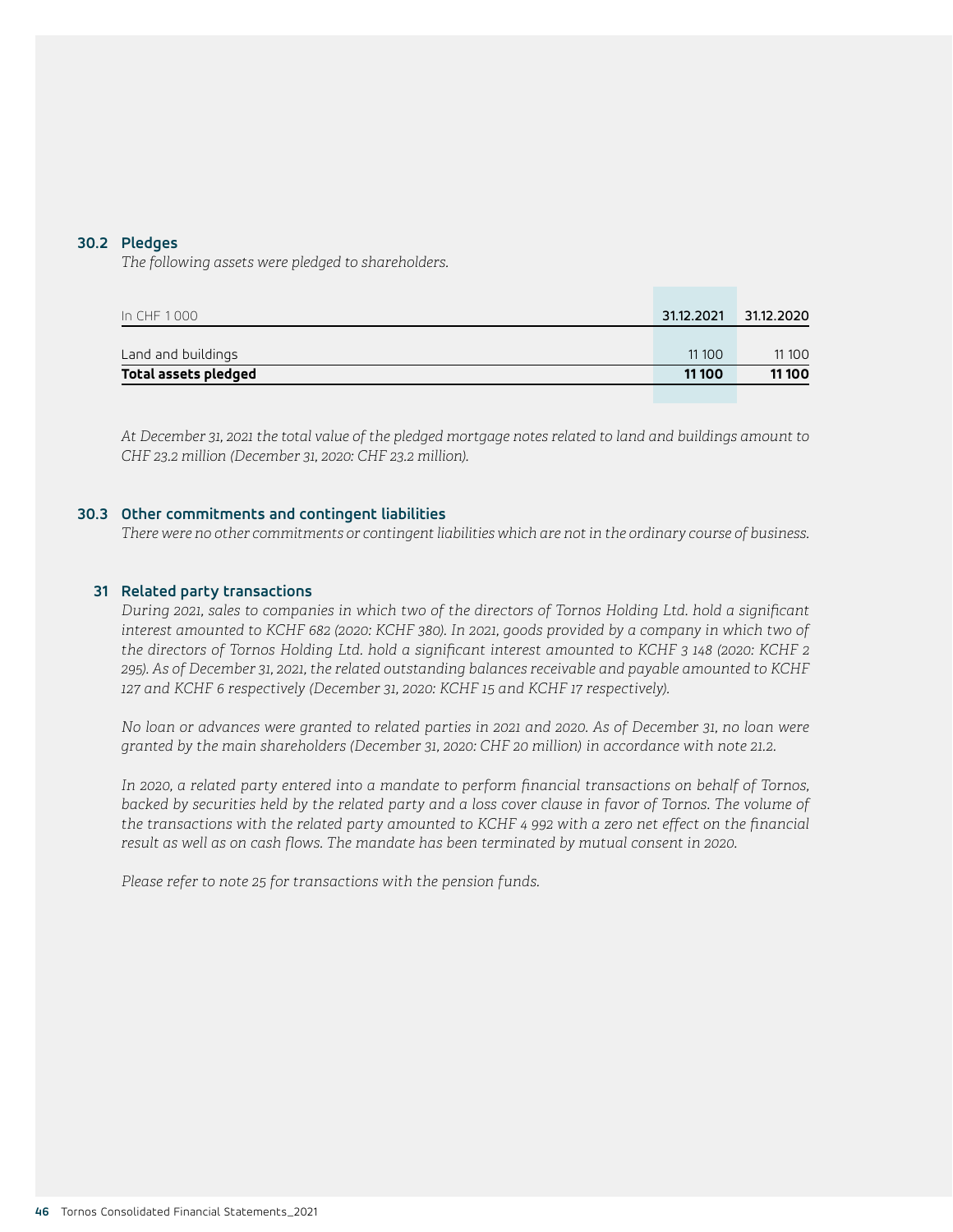### **32 Derivatives financial instruments**

*In appropriate circumstances, the Group uses derivative financial instruments as part of its risk management and commercial strategies. On December 31, 2021 the Group has no open foreign exchange contracts as on December 31, 2020.*

*The instruments if any are used as hedging instruments and are pursuant to the accounting policy chosen by the Group only recognized when the contracts are realized.*

### **33 Subsequent event**

*There were no significant subsequent events.*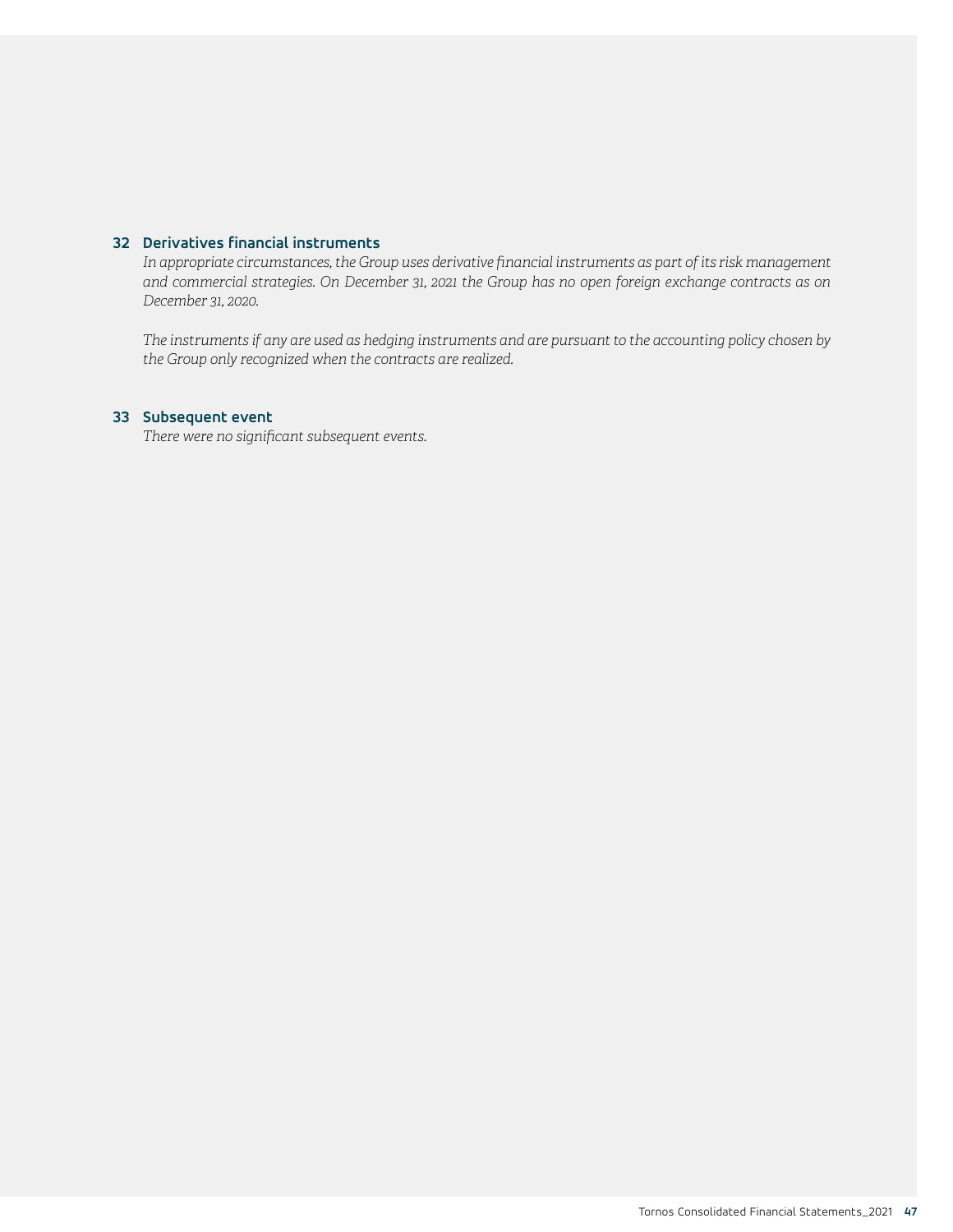*PricewaterhouseCoopers SA Rue des Epancheurs 6 CH-2000 Neuchâtel Phone +41 58 792 67 00 Fax +41 58 792 67 10 www.pwc.ch*

### **Report of the statutory auditor to the General Meeting of Tornos Holding Ltd., Moutier**

*Report on the audit of the consolidated financial statements*

#### *Opinion*

IWC

*We have audited the consolidated financial statements of Tornos Holding Ltd. and its subsidiaries (the Group), which comprise the consolidated income statement and the consolidated balance sheet as at 31 December 2021, consolidated statement of changes in equity and consolidated statement of cash flows for the year then ended, and notes to the consolidated financial statements, including a summary of significant accounting policies.*

*In our opinion, the consolidated financial statements (pages 8 to 47) give a true and fair view of the consolidated financial position of the Group as at 31 December 2021 and its consolidated financial performance and its consolidated cash flows for the year then ended in accordance with Swiss GAAP FER and comply with Swiss law.*

### *Basis for opinion*

*We conducted our audit in accordance with Swiss law and Swiss Auditing Standards. Our responsibilities under those provisions and standards are further described in the "Auditor's responsibilities for the audit of the consolidated financial statements" section of our report.*

*We are independent of the Group in accordance with the provisions of Swiss law and the requirements of the Swiss audit profession and we have fulfilled our other ethical responsibilities in accordance with these requirements. We believe that the audit evidence we have obtained is sufficient and appropriate to provide a basis for our opinion.*



### *Our audit approach*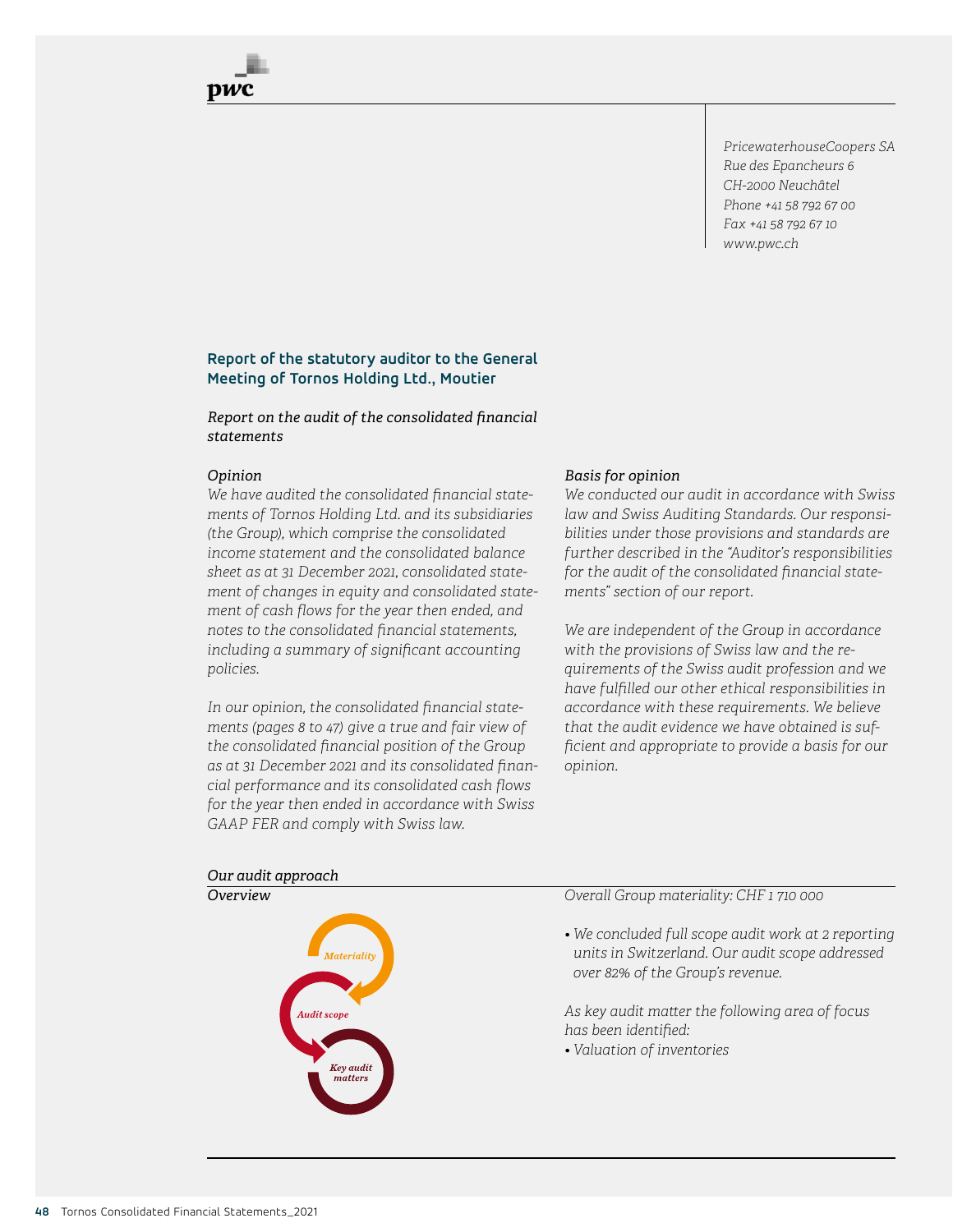### *Materiality*

*The scope of our audit was influenced by our application of materiality. Our audit opinion aims to provide reasonable assurance that the consolidated financial statements are free from material misstatement. Misstatements may arise due to fraud or error. They are considered material if, individually or in aggregate, they could reasonably be expected to influence the economic decisions of users taken on the basis of the consolidated financial statements.*

*Based on our professional judgement, we determined certain quantitative thresholds for materiality, including the overall Group materiality for the consolidated financial statements as a whole as set out in the table below. These, together with qualitative considerations, helped us to determine the scope of our audit and the nature, timing and extent of our audit procedures and to evaluate the effect of misstatements, both individually and in aggregate, on the consolidated financial statements as a whole.*

#### *Audit scope*

*We designed our audit by determining materiality and assessing the risks of material misstatement in the consolidated financial statements. In particular, we considered where subjective judgements were made; for example, in respect of significant accounting estimates that involved making assumptions and considering future events that are inherently uncertain. As in all of our audits, we also addressed the risk of management override of internal controls, including among other matters consideration of whether there was evidence of bias that represented a risk of material misstatement due to fraud.*

*We tailored the scope of our audit in order to perform sufficient work to enable us to provide an opinion on the consolidated financial statements as a whole, taking into account the structure of the Group, the accounting processes and controls, and the industry in which the Group operates.*

| Overall Group materiality                       | CHF 1 710 000                                                                                                                                                                                                                                 |
|-------------------------------------------------|-----------------------------------------------------------------------------------------------------------------------------------------------------------------------------------------------------------------------------------------------|
|                                                 |                                                                                                                                                                                                                                               |
| Benchmark applied                               | total revenues                                                                                                                                                                                                                                |
|                                                 |                                                                                                                                                                                                                                               |
| Rationale for the materiality benchmark applied | We chose total revenues as the benchmark because,<br>in our view, it is the benchmark against which the<br>performance of the Group is most commonly<br>measured, and it is a generally accepted benchmark<br>for materiality considerations. |

*We agreed with the Board of Directors that we would report to them misstatements above CHF 80 000 identified during our audit as well as any misstatements below that amount which, in our view, warranted reporting for qualitative reasons.*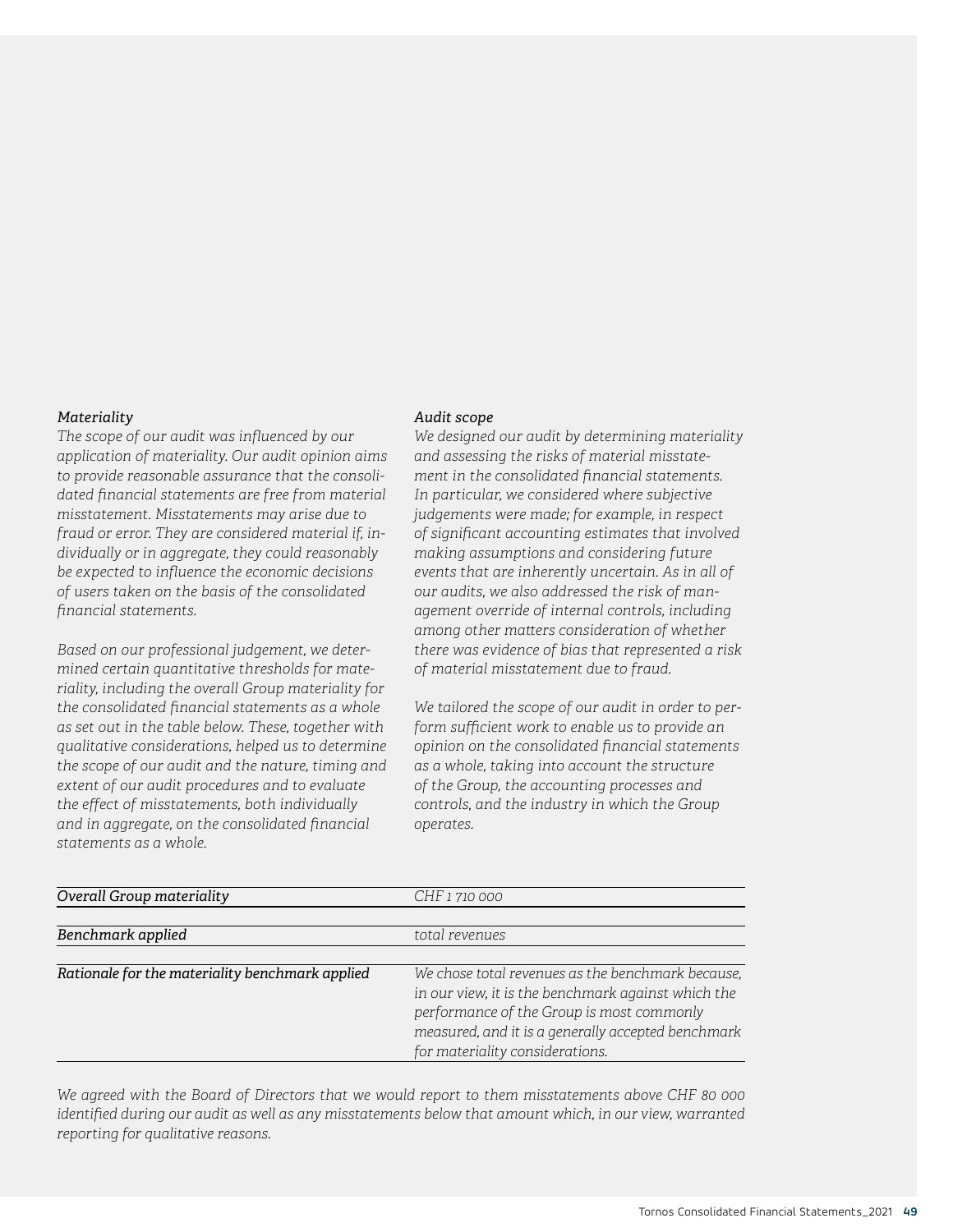### *Report on key audit matters based on the circular 1/2015 of the Federal Audit Oversight Authority*

*Key audit matters are those matters that, in our professional judgement, were of most significance in our audit of the consolidated financial* 

*statements of the current period. These matters were addressed in the context of our audit of the consolidated financial statements as a whole, and in forming our opinion thereon, and we do not provide a separate opinion on these matters.*

| Valuation of inventories |                                              |
|--------------------------|----------------------------------------------|
| Key audit matter         | How our audit addressed the key audit matter |
|                          |                                              |

*We consider the valuation of inventory to be a key audit matter because inventory amounted to CHF 74.3 million in the balance sheet as at 31 December 2021 and therefore represents a significant share of total assets (about 51%).*

*Sales of industrial machines (incl. services) are subject to market fluctuations. These fluctuations along with the complex structure of inventories – materials and components, work in progress, spare parts and finished goods – mean that there is a judgmental factor in testing inventories for impairment and recoverability.*

*We identified the following risks in connection with the valuation of inventory:*

- *Inventories are not stated at the lower of cost and net realisable value.*
- *Write-downs for obsolete inventory or stock that exceeds the usual sales volume (e.g., slow moving or excess inventory) are inadequate.*

*Please refer to page 15 (Summary of significant accounting policies, Note 2.9 Inventories) and page 29 (Notes to the consolidated financial statements, Note 15 Inventories) in the 2021 Financial Report.*

*We performed the following audit procedures to assess the appropriateness of the valuation of the inventories:*

- *Sample-based testing of whether the accounting principle related to lower of cost and net realisable value has been applied.*
- *Sample-based testing of the mathematical correctness and appropriateness of Management's calculation of write-downs of obsolete inventory.*
- *Moreover, we verified that the method for determining write-downs of inventories was consistently applied.*
- *Further, at Group level, we checked the process to eliminate unrealised gains and losses from transactions between Group companies. In doing so, we checked that the valuation of inventories in the consolidated financial statements did not include material unrealised gains.*
- *We discussed the results of our work and movements in inventory and in the write-downs with Management and the Board of Directors*

*In performing these audit procedures, we addressed the risk of error in the valuation of inventory. We have no findings to report.*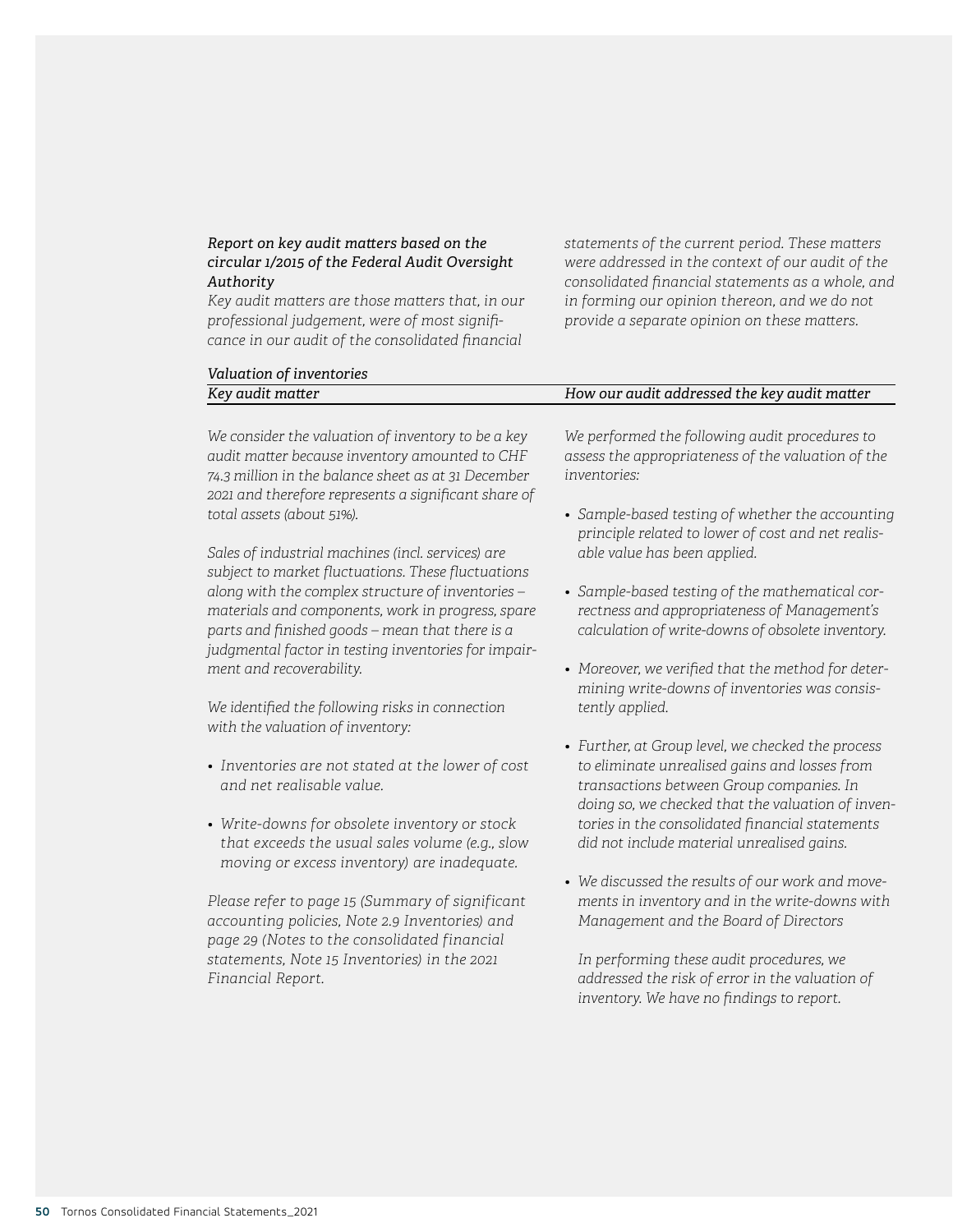### *Responsibilities of the Board of Directors for the consolidated financial statements*

*The Board of Directors is responsible for the preparation of the consolidated financial statements that give a true and fair view in accordance with Swiss GAAP FER and the provisions of Swiss law, and for such internal control as the Board of Directors determines is necessary to enable the preparation of consolidated financial statements that are free from material misstatement, whether due to fraud or error.*

*In preparing the consolidated financial statements, the Board of Directors is responsible for assessing the Group's ability to continue as a going concern, disclosing, as applicable, matters related to going concern and using the going concern basis of accounting unless the Board of Directors either intends to liquidate the Group or to cease operations, or has no realistic alternative but to do so.*

### *Auditor's responsibilities for the audit of the consolidated financial statements*

*Our objectives are to obtain reasonable assurance about whether the consolidated financial statements as a whole are free from material misstatement, whether due to fraud or error, and to issue an auditor's report that includes our opinion. Reasonable assurance is a high level of assurance, but is not a guarantee that an audit conducted in accordance with Swiss law and Swiss Auditing Standards will always detect a material misstatement when it exists. Misstatements can arise from fraud or error and are considered material if, individually or in the aggregate, they could reasonably be expected to influence the economic decisions of users taken on the basis of these consolidated financial statements.*

*As part of an audit in accordance with Swiss law and Swiss Auditing Standards, we exercise professional judgment and maintain professional scepticism throughout the audit. We also:*

- *• Identify and assess the risks of material misstatement of the consolidated financial statements, whether due to fraud or error, design and perform audit procedures responsive to those risks, and obtain audit evidence that is sufficient and appropriate to provide a basis for our opinion. The risk of not detecting a material misstatement resulting from fraud is higher than for one resulting from error, as fraud may involve collusion, forgery, intentional omissions, misrepresentations, or the override of internal control.*
- *• Obtain an understanding of internal control relevant to the audit in order to design audit procedures that are appropriate in the circumstances, but not for the purpose of expressing an opinion on the effectiveness of the Group's internal control.*
- *• Evaluate the appropriateness of accounting policies used and the reasonableness of accounting estimates and related disclosures made.*
- *• Conclude on the appropriateness of the Board of Directors' use of the going concern basis of accounting and, based on the audit evidence obtained, whether a material uncertainty exists related to events or conditions that may cast significant doubt on the Group's ability to continue as a going concern. If we conclude that a material uncertainty exists, we are required to draw attention in our auditor's report to the related disclosures in the consolidated financial statements or, if such disclosures are inadequate, to modify our opinion. Our conclusions are based on the audit evidence obtained up to the date of our auditor's report. However, future events or conditions may cause the Group to cease to continue as a going concern.*
- *• Evaluate the overall presentation, structure and content of the consolidated financial statements, including the disclosures, and whether the consolidated financial statements represent the underlying transactions and events in a manner that achieves fair presentation.*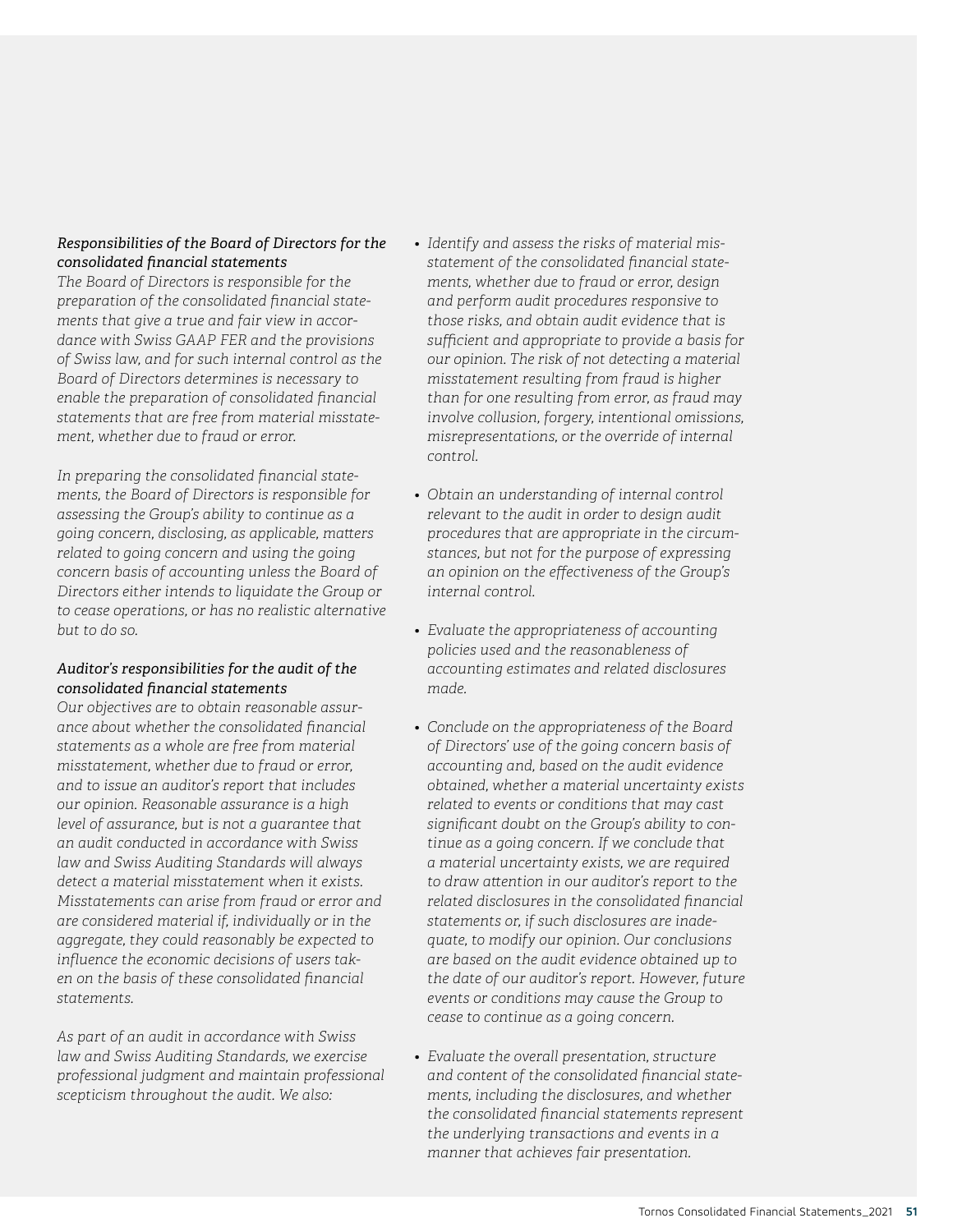*• Obtain sufficient appropriate audit evidence regarding the financial information of the entities or business activities within the Group to express an opinion on the consolidated financial statements. We are responsible for the direction, supervision and performance of the Group audit. We remain solely responsible for our audit opinion.*

*We communicate with the Board of Directors or its relevant committee regarding, among other matters, the planned scope and timing of the audit and significant audit findings, including any significant deficiencies in internal control that we identify during our audit.*

*We also provide the Board of Directors or its relevant committee with a statement that we have complied with relevant ethical requirements regarding independence, and communicate with them all relationships and other matters that may reasonably be thought to bear on our independence, and where applicable, actions taken to eliminate threats or safeguards applied.*

*From the matters communicated with the Board of Directors or its relevant committee, we determine those matters that were of most significance in the audit of the consolidated financial statements of the current period and are therefore the key audit matters. We describe these matters in our auditor's report unless law or regulation precludes public disclosure about the matter or when, in extremely rare circumstances, we determine that a matter should not be communicated in our report because the adverse consequences of doing so would reasonably be expected to outweigh the public interest benefits of such communication.*

### *Report on other legal and regulatory requirements*

*In accordance with article 728a paragraph 1 item 3 CO and Swiss Auditing Standard 890, we confirm that an internal control system exists which has been designed for the preparation of consolidated financial statements according to the instructions of the Board of Directors. We recommend that the consolidated financial statements submitted to you be approved.*

### *PricewaterhouseCoopers SA*

9. signing

*Gerhard Siegrist Astrit Mehmeti Audit expert Audit expert Auditor in charge*

*Neuchâtel, March 4, 2022*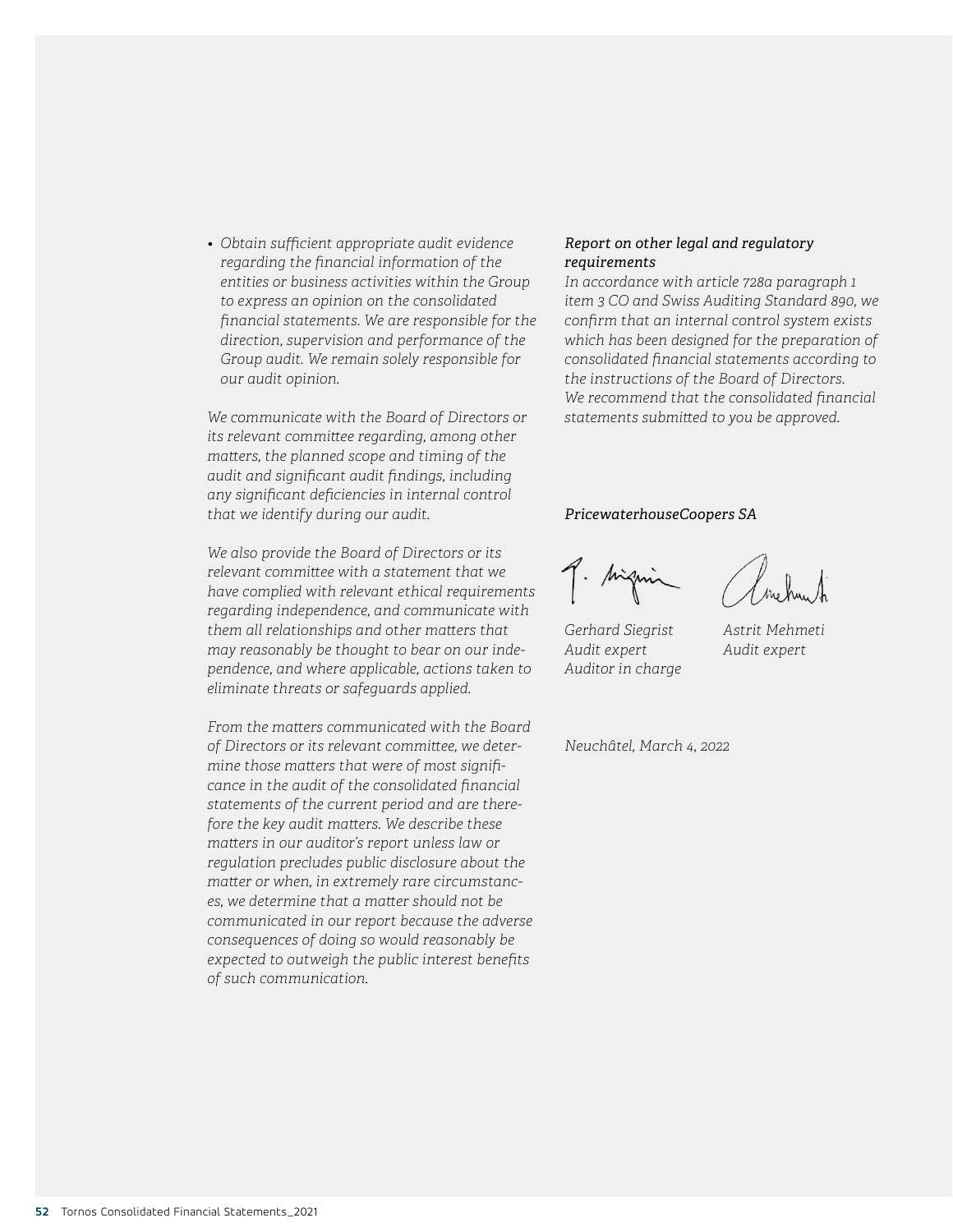Tornos Consolidated Financial Statements\_2021 **53**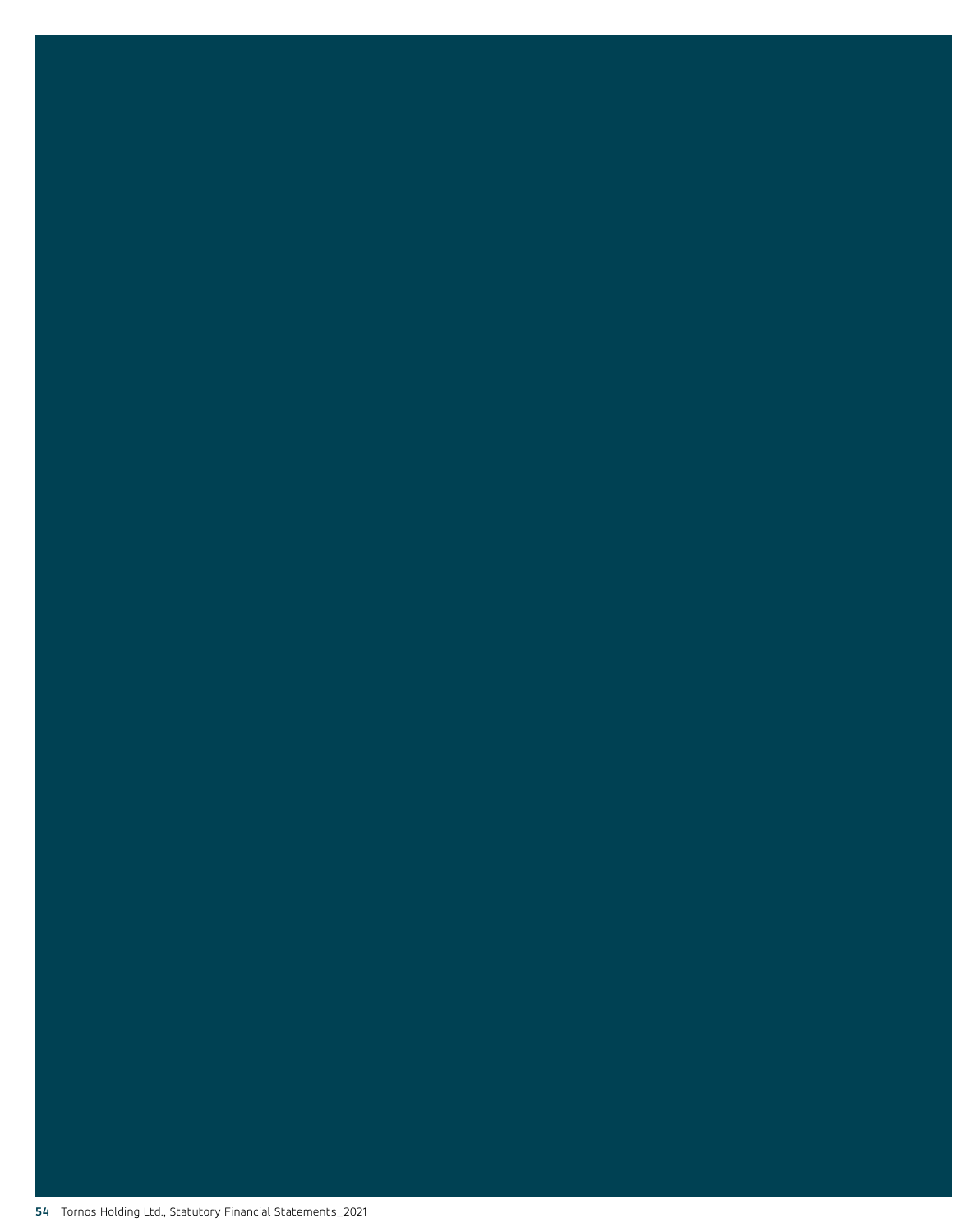# **Statutory Financial Statements 2021**

*Tornos Holding Ltd.*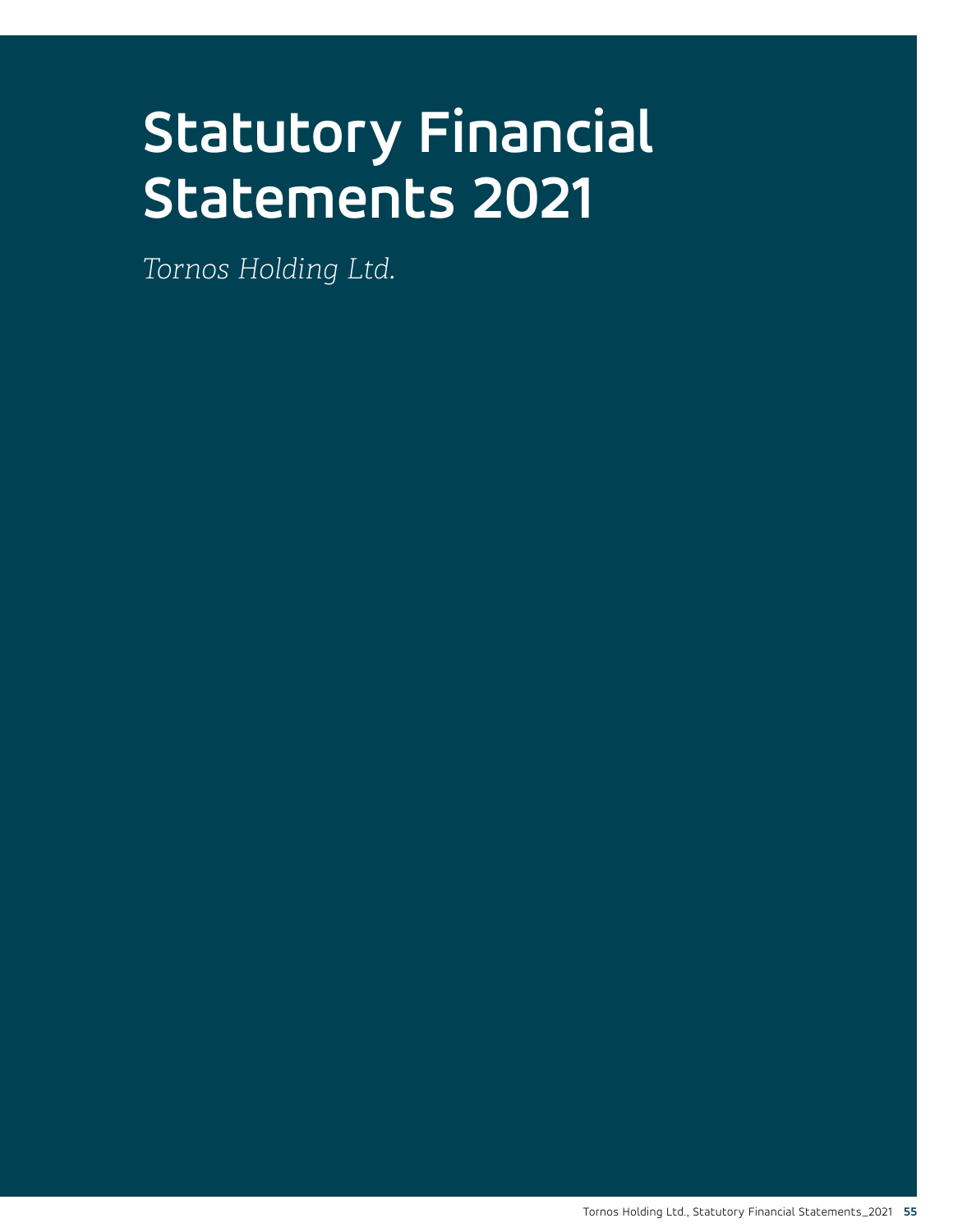### **Income Statement**

*Tornos Holding Ltd.*

| In CHF 1000                         | <b>Notes</b> | 2021   | 2020     |
|-------------------------------------|--------------|--------|----------|
|                                     |              |        |          |
| Other income                        |              |        |          |
| <b>Total income</b>                 |              |        |          |
| Marketing and sales                 |              |        |          |
| Administrative expenses             |              | $-867$ | $-916$   |
| Research and development            |              |        |          |
| Taxes other than on income          |              | $-15$  | $-34$    |
| <b>Total expenses</b>               |              | -882   | $-950$   |
|                                     |              |        |          |
| Impairment on loans to subsidiaries | 7            |        | $-35000$ |
| Finance income/(expenses) - net     |              | $-3$   | $-5$     |
| Exchange gains/(losses) - net       |              | 112    | $-429$   |
| <b>Result before income taxes</b>   |              | $-773$ | $-36384$ |
| Income taxes                        |              |        |          |
| Net result                          |              | $-773$ | -36384   |
|                                     |              |        |          |

*The accompanying notes form an integral part of these consolidated financial statements.*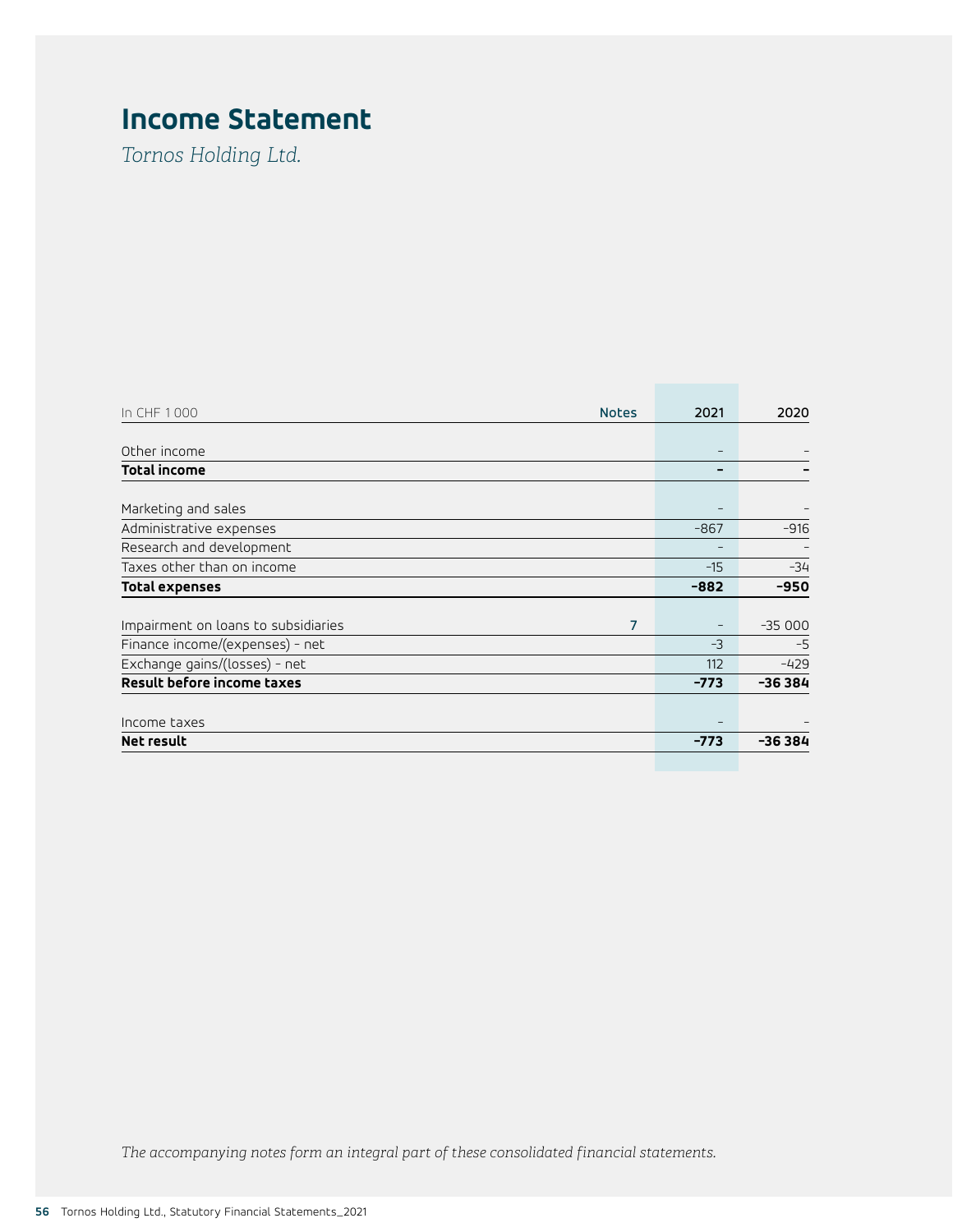## **Balance Sheet**

*Tornos Holding Ltd.*

| In CHF 1000                                                   | <b>Notes</b>   | 31.12.2021 | in %   | 31.12.2020 | in %   |
|---------------------------------------------------------------|----------------|------------|--------|------------|--------|
|                                                               |                |            |        |            |        |
| <b>Assets</b>                                                 |                | 446        |        | 78         |        |
| Cash and cash equivalents<br>Receivables from Group companies |                | 3 188      |        | 3 0 7 6    |        |
| Other current assets                                          |                | 7          |        | 38         |        |
| <b>Total current assets</b>                                   |                | 3641       |        | 3 192      |        |
|                                                               |                |            | 4.5%   |            | 4.0%   |
| Loans to subsidiaries                                         | $\overline{7}$ | 8 7 8 4    |        | 8 7 8 4    |        |
| Investment in a subsidiary                                    | 3              | 68 683     |        | 68 683     |        |
| Total non-current assets                                      |                | 77467      | 95.5%  | 77467      | 96.0%  |
|                                                               |                |            |        |            |        |
| <b>Total assets</b>                                           |                | 81108      | 100.0% | 80 659     | 100.0% |
| <b>Liabilities and equity</b>                                 |                |            |        |            |        |
| Payables to third parties                                     |                |            |        |            |        |
| Payables to Group companies                                   |                | 15 300     |        | 14 273     |        |
| Accrued expenses                                              |                |            |        | 28         |        |
| <b>Total current liabilities</b>                              |                | 15 300     | 18.9%  | 14 3 0 1   | 17.7%  |
|                                                               |                |            |        |            |        |
| Share capital                                                 | $\overline{4}$ | 69 572     |        | 69 572     |        |
| Statutory retained earnings                                   |                | 46         |        | 46         |        |
| Statutory capital reserve                                     |                |            |        |            |        |
| Reserve from capital contribution                             |                | 40 538     |        | 40 538     |        |
| Accumulated losses                                            |                | $-42962$   |        | $-41923$   |        |
| Treasury shares                                               | 5              | $-1386$    |        | $-1875$    |        |
| <b>Total equity</b>                                           |                | 65808      | 81.1%  | 66358      | 82.3%  |
| <b>Total liabilities and equity</b>                           |                | 81108      | 100.0% | 80 659     | 100.0% |

*The accompanying notes form an integral part of these consolidated financial statements.*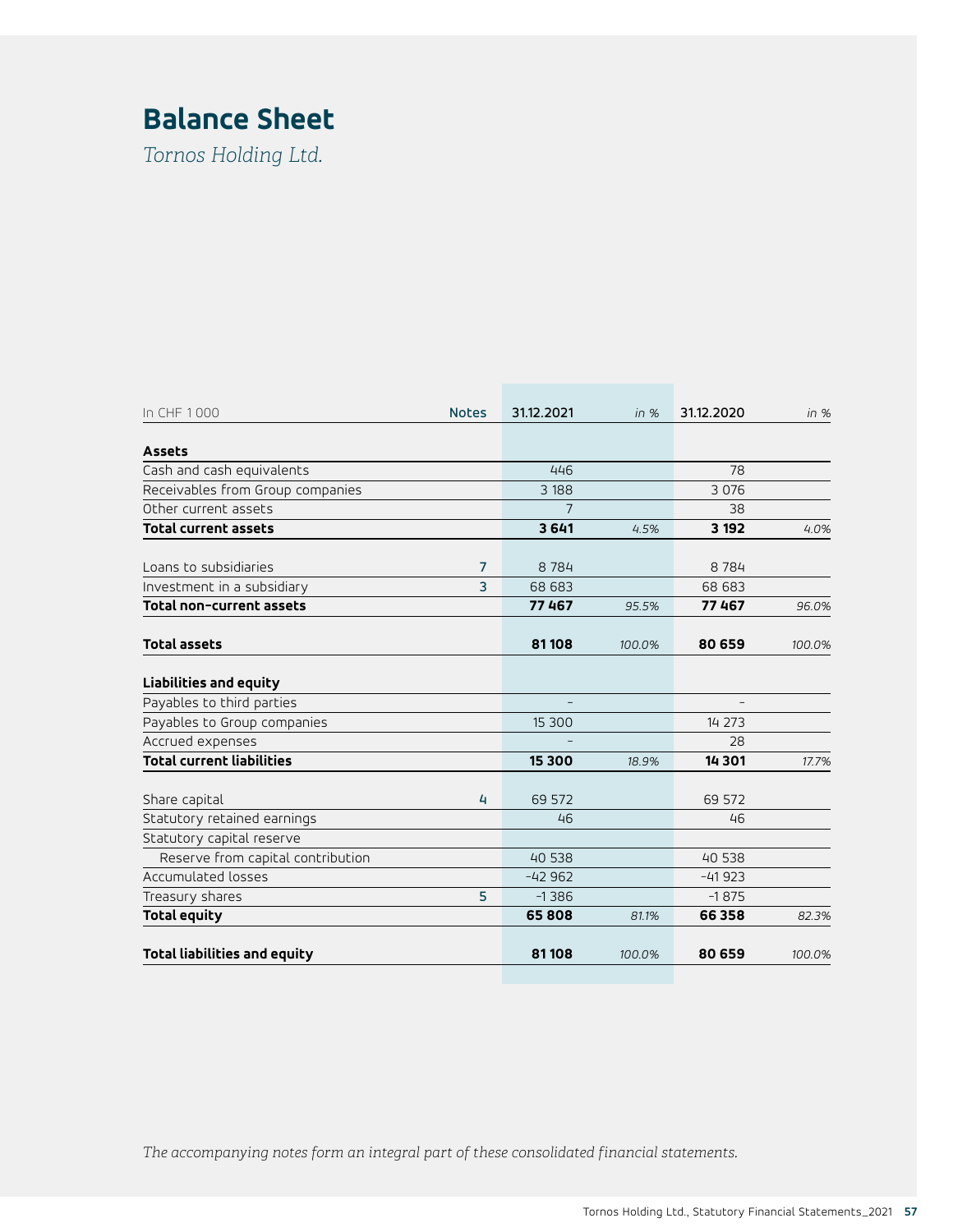## **Statement of Changes in Equity**

*Tornos Holding Ltd.*

|                      |         | Statutory | Reserve      |             |          |         |
|----------------------|---------|-----------|--------------|-------------|----------|---------|
|                      | Share   | retained  | from capital | Accumulated | Treasury |         |
| In CHF 1000          | capital | earnings  | contribution | losses      | shares   | Total   |
| At December 31, 2019 | 69 572  | 46        | 40 538       | $-5539$     | $-1875$  | 102 742 |
| Net result           |         |           |              | $-36384$    |          | -36 384 |
| Sales & purchases    |         |           |              |             |          |         |
| of treasury shares   |         |           |              |             |          |         |
| At December 31, 2020 | 69 572  | 46        | 40 538       | -41923      | $-1875$  | 66358   |
| Net result           |         |           |              | $-773$      |          | $-773$  |
| Sales & purchases    |         |           |              |             |          |         |
| of treasury shares   |         |           |              | $-266$      | 489      | 223     |
| At December 31, 2021 | 69 572  | 46        | 40 538       | -42962      | $-1386$  | 65808   |

*The accompanying notes form an integral part of these consolidated financial statements.*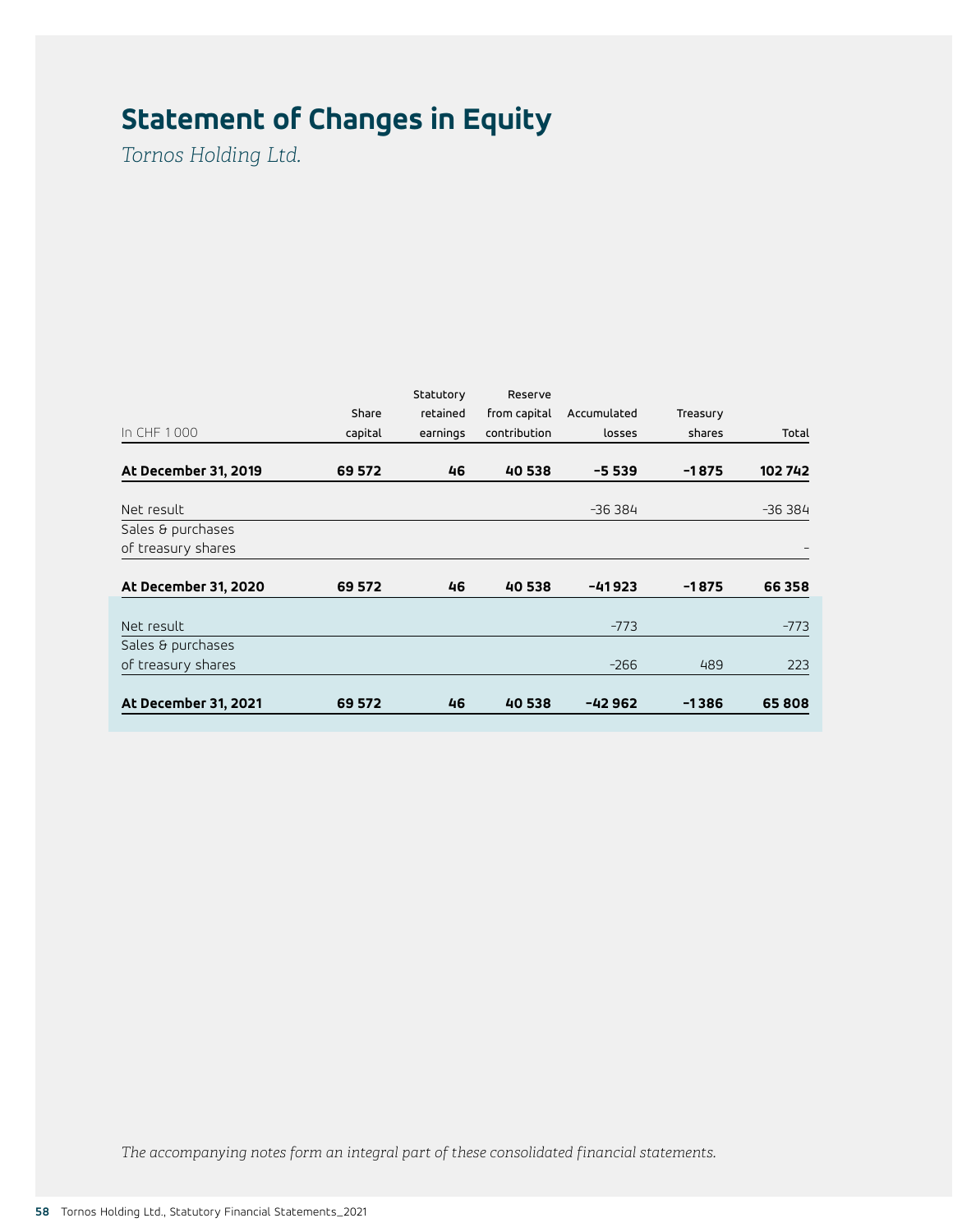### **Notes to the Financial Statement**

*Tornos Holding Ltd.*

*All figures are presented in thousands of Swiss francs (CHF) unless otherwise stated.*

### **1 Basis of preparation**

*The financial statements of Tornos Holding Ltd., Moutier are prepared in accordance with the provisions of the Swiss law and the Company's Articles of Incorporation.* 

For replacement purposes and to ensure the long-term prosperity of the undertaking, additional depreciation *and valuation adjustments may be made. For the same purposes, the cancellation of depreciation and valuation adjustments that are no longer justified may be dispensed with.*

### **2 Accounting principles applied in the preparation of the financial statements**

*Significant balance sheet items are accounted for as follows:*

*Cash and cash equivalents which include cash in hand, deposits held at call with banks, other short term highly liquid investments with original maturities of three months or less are stated at their nominal amounts.* 

*Group receivables are carried at their nominal value. Impairment charges, if any, are calculated for these assets on an individual basis based on a review and assessment of the recoverability of the outstanding balances. The carrying amount of the asset is reduced through the use of an impairment charge, and the amount of the loss is recognized in the income statement. Subsequent recoveries of amounts previously written off are credited in the income statement and presented separately.*

*Investments and loans to subsidiaries are recognized at acquisition costs. The carrying amount of the investments and loans are assessed individually after the first recognition on the balance sheet provided that due to their similarity they are not usually combined as a group for valuation. They are reviewed for impairment on a regular basis. Prudence is applied when assessing the valuation. Impairment losses are recognized in the income statement.* 

*Treasury shares are valued at historical acquisition value without subsequent valuation. Gains and losses from disposals of treasury shares, including transaction costs, are recorded directly in retained earnings.* 

*All assets and liabilities denominated in foreign currencies are translated according to the exchange rates applicable on the balance sheet date. Income and expenses denominated in foreign currencies and all*  foreign exchange transactions are translated at the exchange rates prevailing on their respective *transaction dates. Resulting foreign exchange differences are recognized in the income statement.*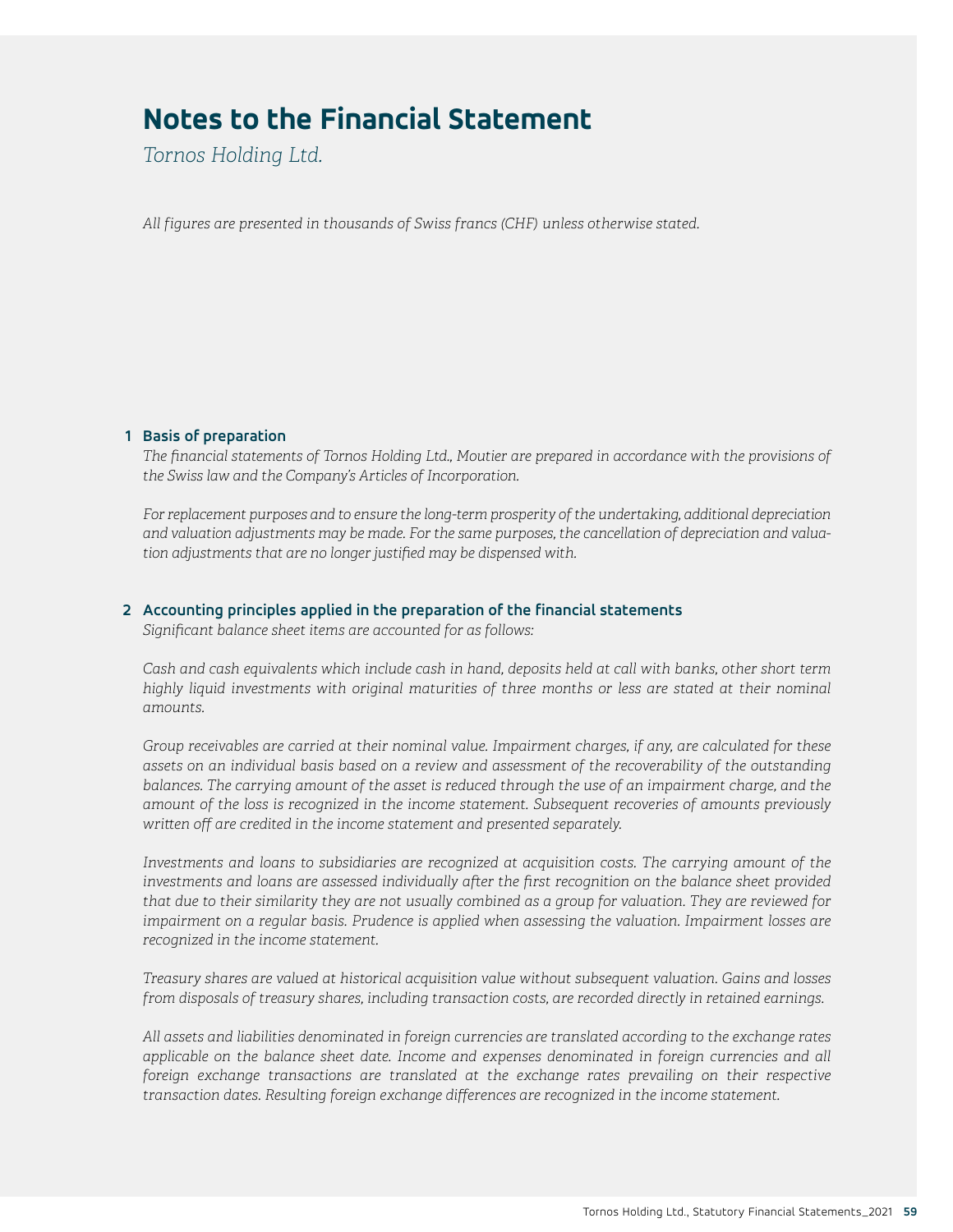### **3**

| <b>Subsidiary</b>                               |                      |     |         |               |               |
|-------------------------------------------------|----------------------|-----|---------|---------------|---------------|
|                                                 |                      |     | Share   |               |               |
| Name                                            | Purpose              |     | capital | 2021          | 2020          |
|                                                 |                      |     | in 1000 | % held/       | % held/       |
|                                                 |                      |     |         | voting rights | voting rights |
| Tornos Ltd., Moutier Switzerland                | Production and sales | CHF | 65 000  | 100           | 100           |
| Tornos (Taichung) Machine Works Ltd.,<br>Taiwan | Production           | TWD | 60 250  | 100           | 100           |

*A list of all subsidiaries indirectly held by Tornos Holding Ltd. is found in the note 5 of the consolidated financial statements 2021 of Tornos Group.*

*In 2020, the share capital of Tornos (Taichung) Machine Works Ltd., Taiwan, was increased by TWD 60 million to meet local capital requirements.*

### **4 Share capital, conditional capital and authorised capital**

### **Share capital 4.1**

*As of December 31, 2021 and as of December 31, 2020 the share capital consisted of 19 877 671 ordinary registered shares with a par value of CHF 3.50 each. The holders of the ordinary shares are entitled to receive dividends as declared by the meetings of shareholders and are entitled to one vote per share at the meetings of shareholders.*

| Issued and fully paid-in at December 31, 2021 | 19 877 671 | $-195219$ | 19 682 452     |
|-----------------------------------------------|------------|-----------|----------------|
| Movement in treasury shares                   |            | 69 100    | 69 100         |
|                                               |            |           |                |
| Issued and fully paid-in at December 31, 2020 | 19 877 671 | $-264319$ | 19 613 352     |
| Movement in treasury shares                   |            |           |                |
| Issued and fully paid-in at December 31, 2019 | 19 877 671 | $-264319$ | 19 613 352     |
|                                               | shares     | shares    | in circulation |
|                                               | registered | Treasury  | Total shares   |
|                                               | Issued     |           |                |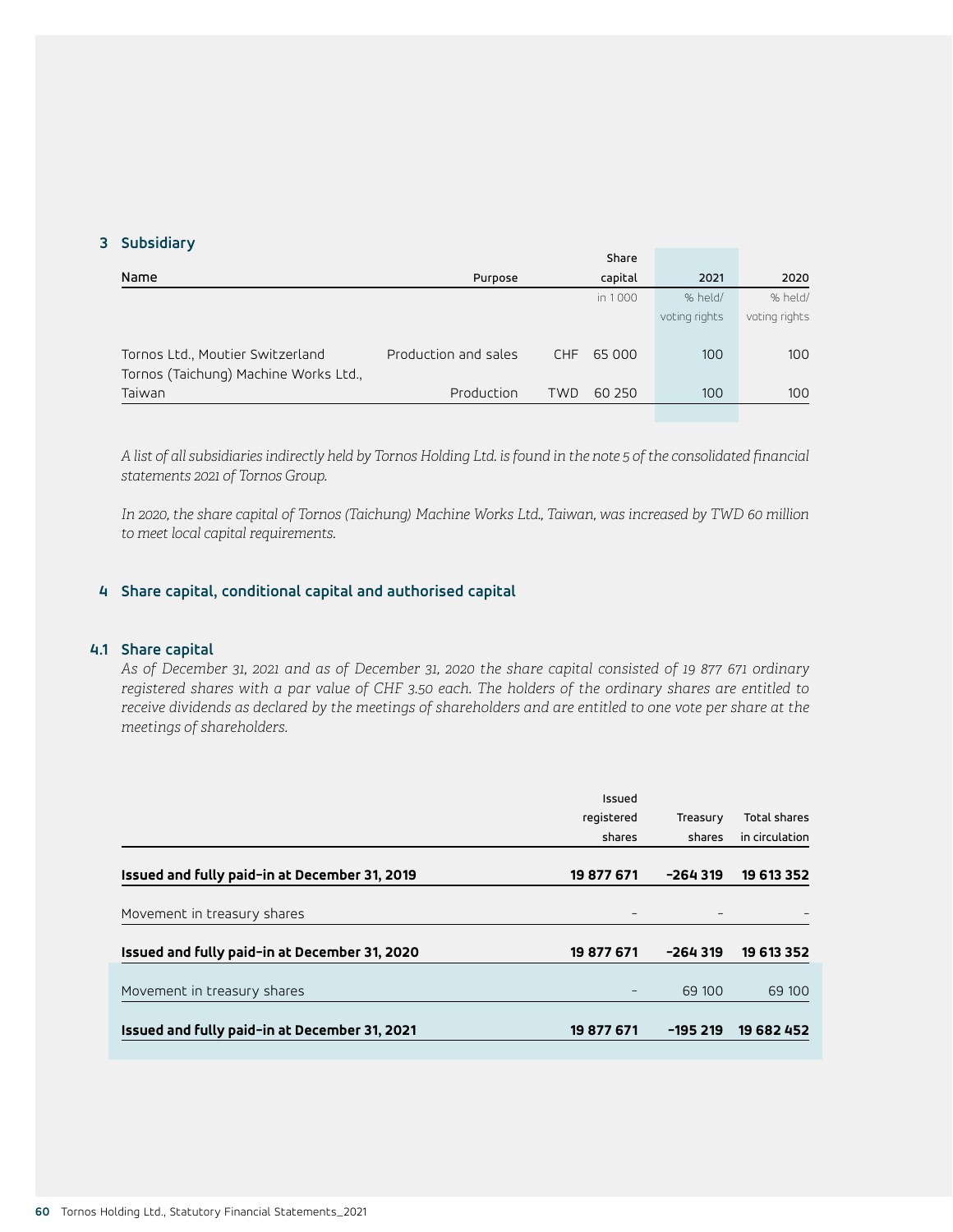### **Conditional share capital 4.2**

|                      |                          | 2021                     |                   | 2020              |  |
|----------------------|--------------------------|--------------------------|-------------------|-------------------|--|
|                      | Number of                | Amount                   | Number of         | Amount            |  |
|                      | shares                   | (in CHF 1000)            | shares            | (in CHF 1000)     |  |
|                      |                          |                          |                   |                   |  |
| At beginning of year | 706 662                  | 2 473 317                | 706 662           | 2 473 317         |  |
|                      |                          |                          |                   |                   |  |
| Utilisation          | $\overline{\phantom{m}}$ | $\overline{\phantom{0}}$ | $\qquad \qquad -$ | $\qquad \qquad -$ |  |
|                      |                          |                          |                   |                   |  |
| At end of year       | 706 662                  | 2 473 317                | 706 662           | 2 473 317         |  |
|                      |                          |                          |                   |                   |  |

*The conditional share capital amounts to CHF 2 473 317 (2020: CHF 2 473 317) and is reserved for the issuance of shares that may be used by the Board of Directors to satisfy stock option plans in favor of eligible members defined by the Board of Directors.*

### **Authorised share capital 4.3**

*Tornos does not have any authorized capital.*

### **Treasury shares 5**

*Movements in treasury shares are as follows:*

|                                | 2021      |               | 2020      |               |
|--------------------------------|-----------|---------------|-----------|---------------|
|                                | Number of | Amount        | Number of | Amount        |
|                                | shares    | (in CHF 1000) | shares    | (in CHF 1000) |
|                                |           |               |           |               |
| At beginning of year           | 264 319   | 1875          | 264 319   | 1875          |
|                                |           |               |           |               |
| Sale of treasury shares        | $-74100$  | $-526$        |           |               |
|                                |           |               |           |               |
| Acquisition of treasury shares | 5 0 0 0   | 37            |           |               |
|                                |           |               |           |               |
| At end of year                 | 195 219   | 1386          | 264 319   | 1875          |
|                                |           |               |           |               |

*Treasury shares are valued at average purchase price. The average purchase price as per 31.12.2021 is CHF 7.10 (31.12.2020: CHF 7.09).*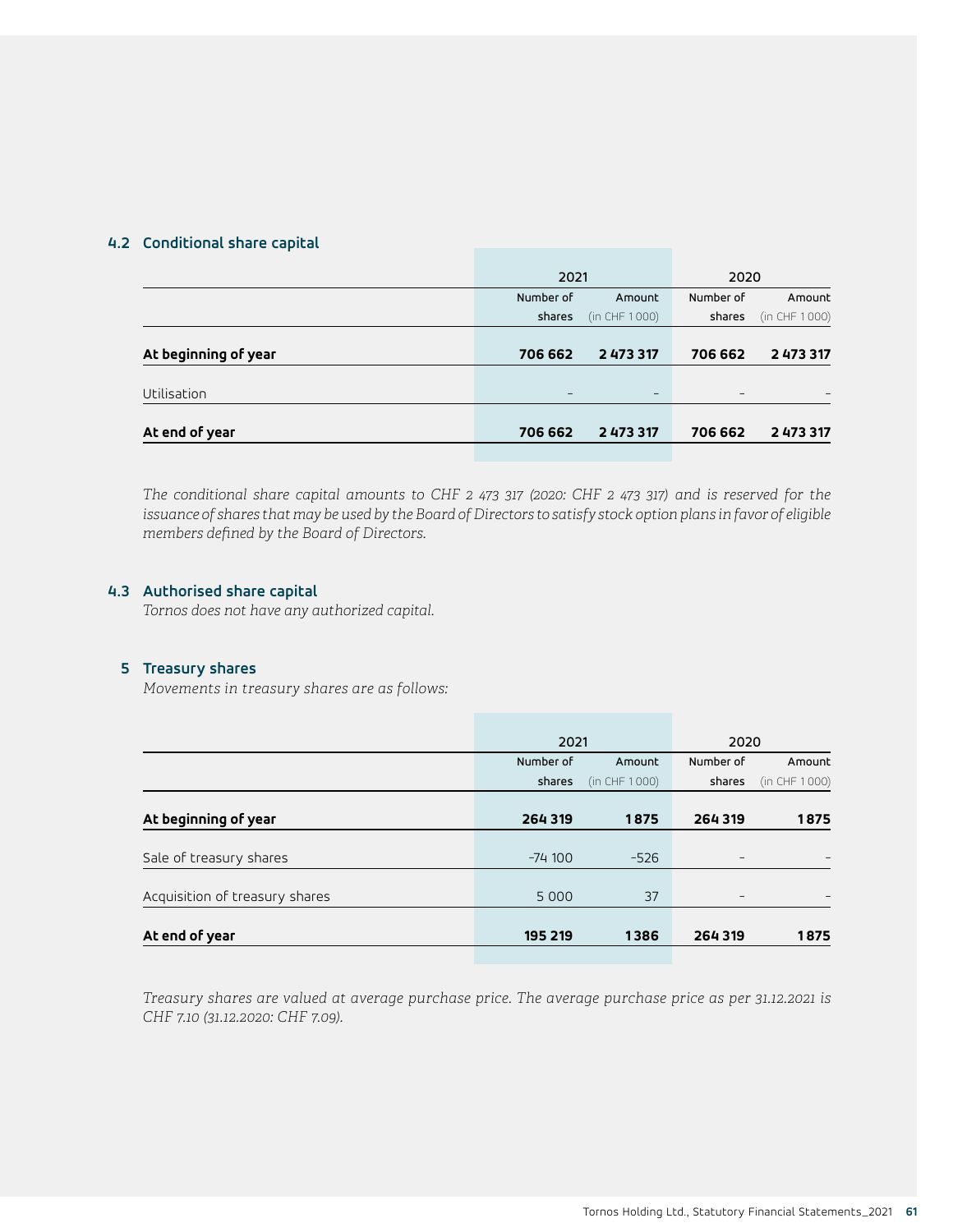*During the year 2021:*

- *• 74 100 treasury shares have been transferred to the Management and Board at the weighted average price of CHF 4.14 under the Management and Board Participation plan 2007 (MBP07)*
- *• 5 000 treasury shares were bought back from the Management and Board at the spot price of CHF 7.35*

*During the year 2020: There were no transactions with the Management and Board.*

### **Significant shareholders 6**

*The following shareholders held more than 5 percent of the share capital of the Company at December 31:*

|                | 31.12.2021 | 31.12.2020 |
|----------------|------------|------------|
|                |            |            |
| Walter Fust    | 48.85%     | 48.40%     |
| Michel Rollier | 14.36%     | 14.36%     |
|                |            |            |

*These are the number of shares known by Tornos or according to the latest declaration made to SIX Swiss Exchange Ltd. The percentages are based on the effective number of shares at balance sheet date.*

### **Impairment on loans to subsidiaries 7**

*The carrying amount of the loans to subsidiaries was reviewed at the year-end 2021 and, pursuant to the triggering event analysis performed, no adjustment was consider necessary (December 31, 2020: impairment of CHF 35.0 million).*

### **Number of full-time equivalents 8**

*The Company as a holding does not have any employees (previous year: none).*

### **Leasing liabilities and liabilities to pension plans 9**

*There are none (previous year: none).*

### **Assets pledged 10**

*None of the Company's assets are pledged (previous year: none).*

### **Contingent liabilities 11**

*There are no contingent liabilities at the end of 2021 (previous year: none).*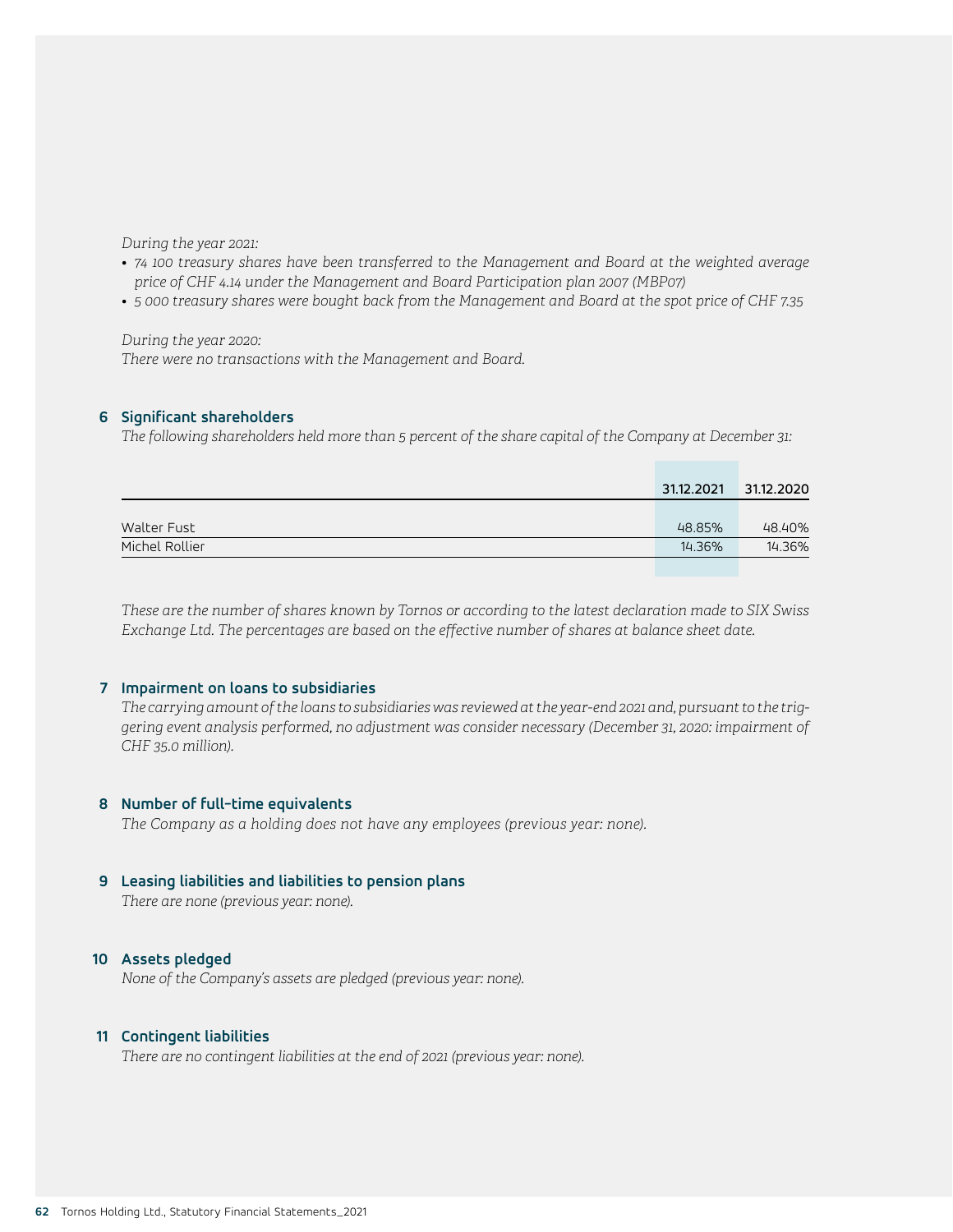### **Share and option holdings by members of the Board of Directors and General Management 12**

*The disclosures required by articles 663b bis and 663c of the Swiss Code of Obligations on the Board of Directors and General Management compensation are reflected in the Corporate Governance section of the Financial Report.*

|                                        | Number at 31.12.2021 |                |               | Number at 31.12.2020 |
|----------------------------------------|----------------------|----------------|---------------|----------------------|
|                                        | <b>Shares</b>        | <b>Options</b> | <b>Shares</b> | Options              |
| François Frôté                         | 208 649              | 16 000         | 208 649       | 16 000               |
| Walter Fust                            | 9 710 686            | 8 0 0 0        | 9 620 529     | 8 0 0 0              |
| Michel Rollier / Rollomatic Holding SA | 2 853 733            | 24 000         | 2853733       | 24 000               |
| Till Fust                              | 4 0 0 0              | 10 000         |               | 6 0 0 0              |
| <b>Total Board of Directors</b>        | 12777068             | 58 000         | 12 682 911    | 54000                |
| Michael Hauser (CEO)                   | 119 805              | 60 000         | 89 805        | 90 000               |
| Luc Widmer*                            |                      |                |               | 90 000               |
| Jens Thing***                          |                      | 30 000         |               |                      |
| Stéphane Pittet**                      |                      |                | -             |                      |
| <b>Total General Management</b>        | 119805               | 90 000         | 89805         | 180 000              |

\* until August 31, 2021, \*\* since September 1, 2021<br>\*\*\* since November 1, 2020

*In addition, article 959c paragraph 2 item 11 of the Swiss Code of Obligations requires disclosure of the number and value of shares and options granted to members of the Board of Directors and Group Management as well as to employees. This information is disclosed in note 27 of the Consolidated Financial Statements of Tornos Group.*

### **13 Additional information, cash flow statement and management report**

*According to Article 961d paragraph 1 of the Swiss Code of Obligations, additional information, the statement of cash flows and the management report are dispensed with, as the Tornos Holding Ltd. prepares the consolidated financial statements in accordance with a recognized financial reporting standard.*

### **14 Subsequent event**

*There are no subsequent events to be mentioned.*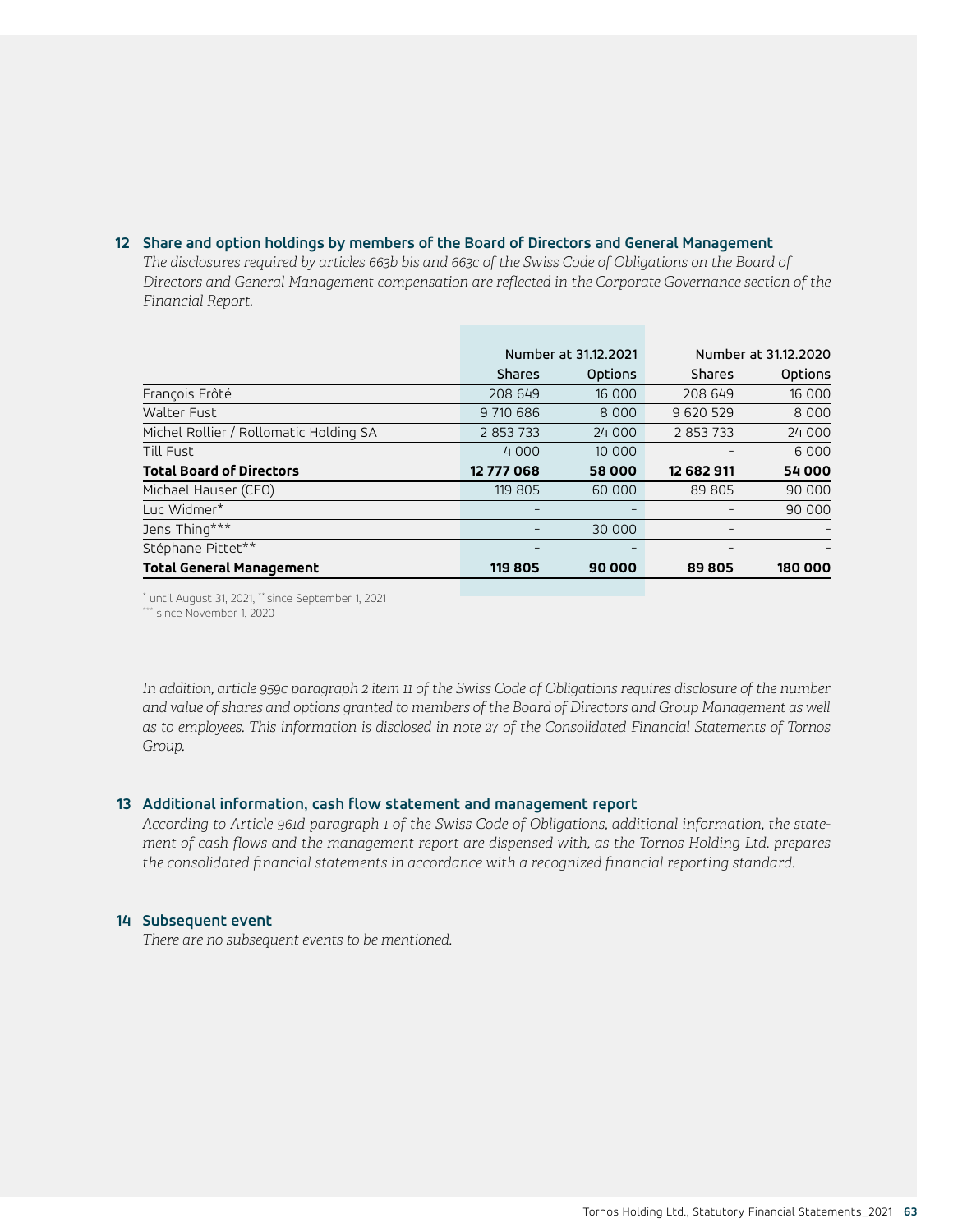### **Proposed Appropriation of Available Earnings & Contribution to Shareholders**

*Tornos Holding Ltd.*

*The Board of Directors proposes to the Annual General Meeting that the balance sheet result as at December 31, 2021, be carried forward to new account.*

### **Proposed appropriation of available earnings**

| <b>Balance to be carried forward</b>               | -42 962    | $-41923$   |
|----------------------------------------------------|------------|------------|
| Sales & purchases of treasury shares               | $-266$     |            |
| Net result                                         | $-773$     | $-36.384$  |
| Accumulated losses carried forward from prior year | $-41923$   | $-5.539$   |
|                                                    |            |            |
| In CHF 1000                                        | 31.12.2021 | 31.12.2020 |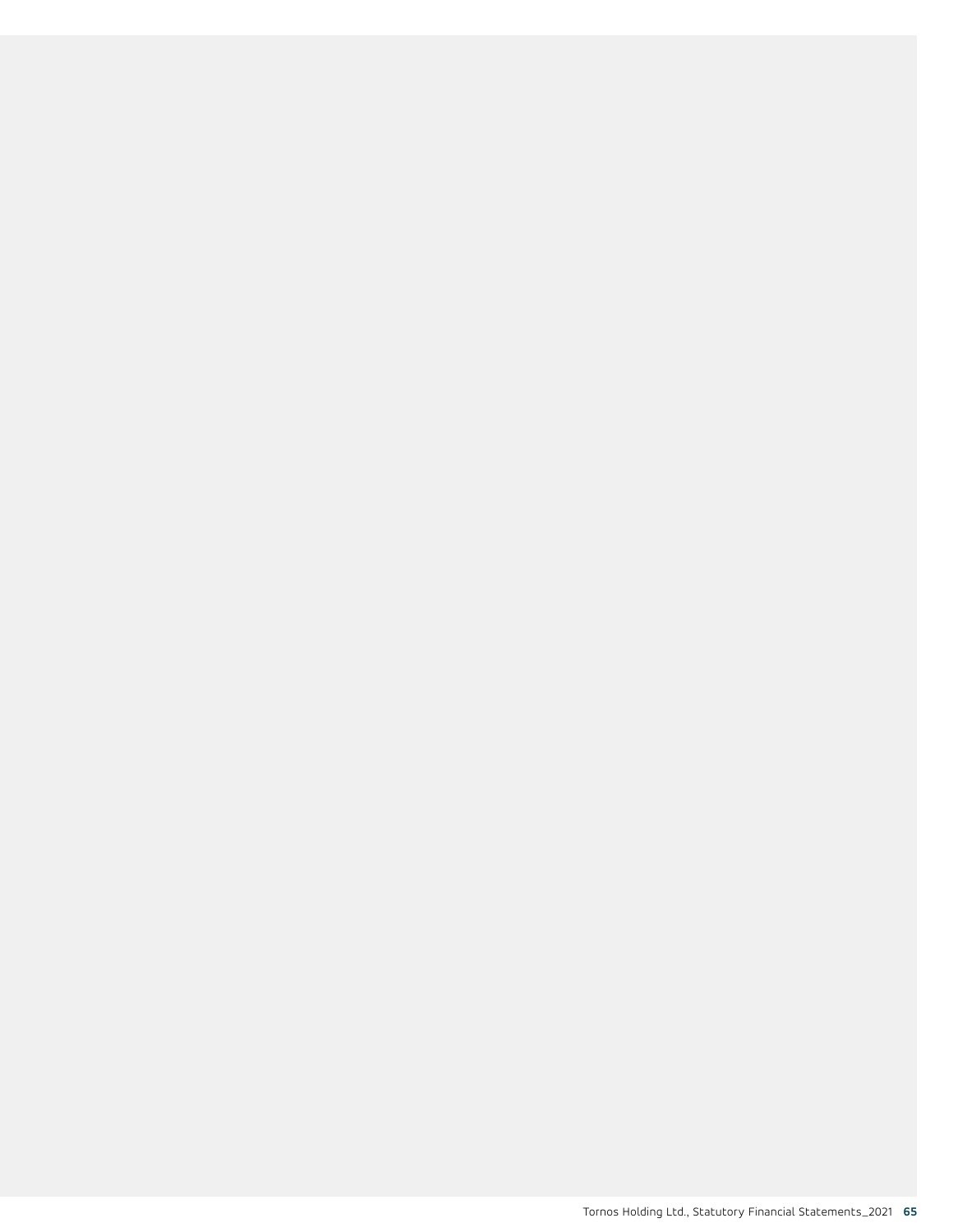*PricewaterhouseCoopers SA Rue des Epancheurs 6 CH-2000 Neuchâtel Phone +41 58 792 67 00 Fax +41 58 792 67 10 www.pwc.ch*

### **Report of the statutory auditor to the General Meeting of Tornos Holding Ltd, Moutier**

*Report on the audit of the financial statements*

### *Opinion*

DWC

*We have audited the financial statements of Tornos Holding Ltd., which comprise the income statement, balance sheet as at 31 December 2021, statement of changes in equity and notes to the financial statements for the year then ended, including a summary of significant accounting policies.*

*In our opinion, the financial statements (pages 56 to 63) as at 31 December 2021 comply with Swiss law and the company's articles of incorporation.* 

### *Basis for opinion*

*We conducted our audit in accordance with Swiss law and Swiss Auditing Standards. Our responsibilities under those provisions and standards are further described in the "Auditor's responsibilities for the audit of the financial statements" section of our report.*

*We are independent of the entity in accordance with the provisions of Swiss law and the requirements of the Swiss audit profession and we have fulfilled our other ethical responsibilities in accordance with these requirements. We believe that the audit evidence we have obtained is sufficient and appropriate to provide a basis for our opinion.*

### *Materiality*

*The scope of our audit was influenced by our application of materiality. Our audit opinion aims to provide reasonable assurance that the financial statements are free from material misstatement. Misstatements may arise due to fraud or error. They are considered material if, individually or in aggregate, they could reasonably be expected to influence the economic decisions of users taken on the basis of the financial statements.*

*Based on our professional judgement, we determined certain quantitative thresholds for materiality, including the overall materiality for the financial statements as a whole as set out in the table below. These, together with qualitative considerations, helped us to determine the scope of our audit and the nature, timing and extent of our audit procedures and to evaluate the effect of misstatements, both individually and in aggregate, on the financial statements as a whole.*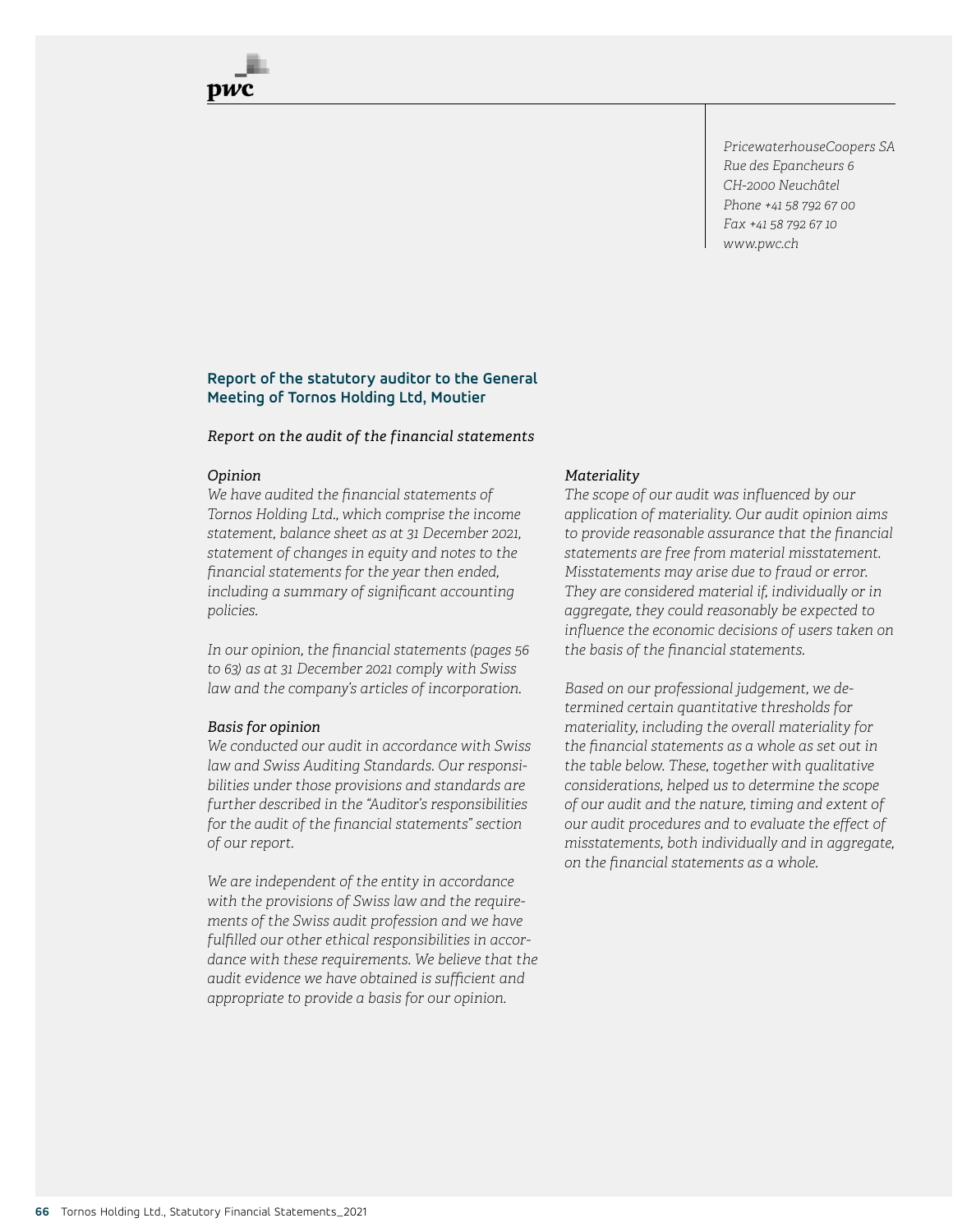### *Audit scope*

*We designed our audit by determining materiality and assessing the risks of material misstatement in the financial statements. In particular, we considered where subjective judgements were made; for example, in respect of significant accounting estimates that involved making assumptions and considering future events that are inherently uncertain. As in all of our audits, we also addressed the risk of management override of internal controls, including among other matters consideration of whether there was evidence of bias that represented a risk of material misstatement due to fraud.*

| Overall materiality                             | CHF 810 000                                                                                                |
|-------------------------------------------------|------------------------------------------------------------------------------------------------------------|
|                                                 |                                                                                                            |
| Benchmark applied                               | total assets                                                                                               |
|                                                 |                                                                                                            |
| Rationale for the materiality benchmark applied | We chose total assets as the benchmark because, in<br>our view, it is the most appropriate benchmark for a |
|                                                 | holding company which has limited operating                                                                |
|                                                 | activities, and which holds mainly investments in                                                          |
|                                                 | subsidiaries and intercompany loans.                                                                       |

*We agreed with the Board of Directors that we would report to them misstatements above CHF 80 000 identified during our audit as well as any misstatements below that amount which, in our view, warranted reporting for qualitative reasons.*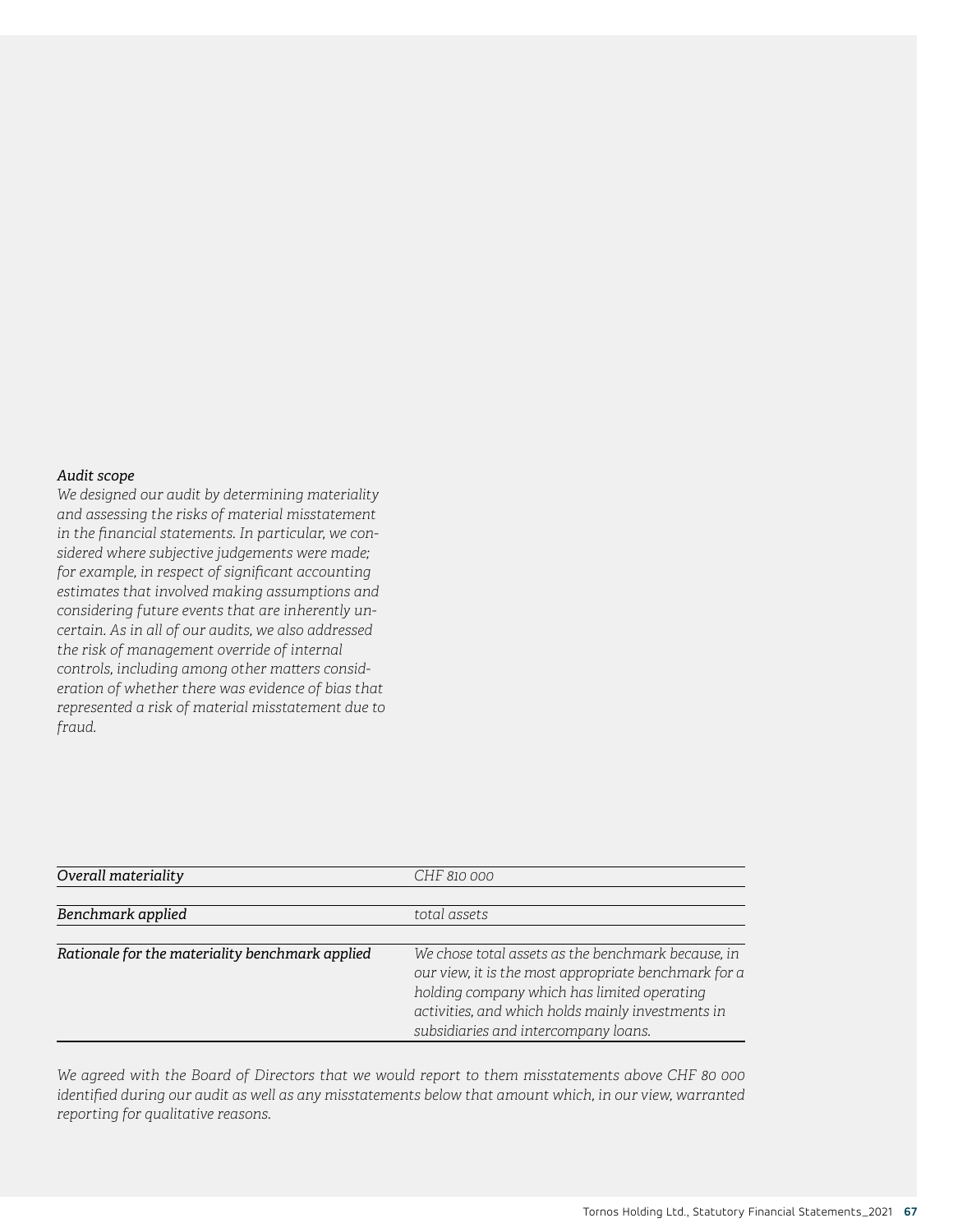*Report on key audit matters based on the circular 1/2015 of the Federal Audit Oversight Authority We have determined that there are no key audit matters to communicate in our report.*

### *Responsibilities of the Board of Directors for the financial statements*

*The Board of Directors is responsible for the preparation of the financial statements in accordance with the provisions of Swiss law and the company's articles of incorporation, and for such internal control as the Board of Directors determines is necessary to enable the preparation of financial statements that are free from material misstatement, whether due to fraud or error.*

*In preparing the financial statements, the Board of Directors is responsible for assessing the entity's ability to continue as a going concern, disclosing, as applicable, matters related to going concern and using the going concern basis of accounting unless the Board of Directors either intends to liquidate the entity or to cease operations, or has no realistic alternative but to do so.*

### *Auditor's responsibilities for the audit of the financial statements*

*Our objectives are to obtain reasonable assurance about whether the financial statements as a whole are free from material misstatement, whether due to fraud or error, and to issue an auditor's report that includes our opinion. Reasonable assurance is a high level of assurance, but is not a guarantee that an audit conducted in accordance with Swiss law and Swiss Auditing Standards will always detect a material misstatement when it exists. Misstatements can arise from fraud or error and are considered material if, individually or in the aggregate, they could reasonably be expected to influence the economic decisions of users taken on the basis of these financial statements.*

*As part of an audit in accordance with Swiss law and Swiss Auditing Standards, we exercise professional judgment and maintain professional scepticism throughout the audit. We also:*

- *• Identify and assess the risks of material misstatement of the financial statements, whether due to fraud or error, design and perform audit procedures responsive to those risks, and obtain audit evidence that is sufficient and appropriate to provide a basis for our opinion. The risk of not detecting a material misstatement resulting from fraud is higher than for one resulting from error, as fraud may involve collusion, forgery, intentional omissions, misrepresentations, or the override of internal control.*
- *• Obtain an understanding of internal control relevant to the audit in order to design audit procedures that are appropriate in the circumstances, but not for the purpose of expressing an opinion on the effectiveness of the entity's internal control.*
- *• Evaluate the appropriateness of accounting policies used and the reasonableness of accounting estimates and related disclosures made.*
- *• Conclude on the appropriateness of the Board of Directors' use of the going concern basis of accounting and, based on the audit evidence obtained, whether a material uncertainty exists related to events or conditions that may cast significant doubt on the entity's ability to continue as a going concern. If we conclude that a material uncertainty exists, we are required to draw attention in our auditor's report to the related disclosures in the financial statements or, if such disclosures are inadequate, to modify our opinion. Our conclusions are based on the audit evidence obtained up to the date of our auditor's report. However, future events or conditions may cause the entity to cease to continue as a going concern.*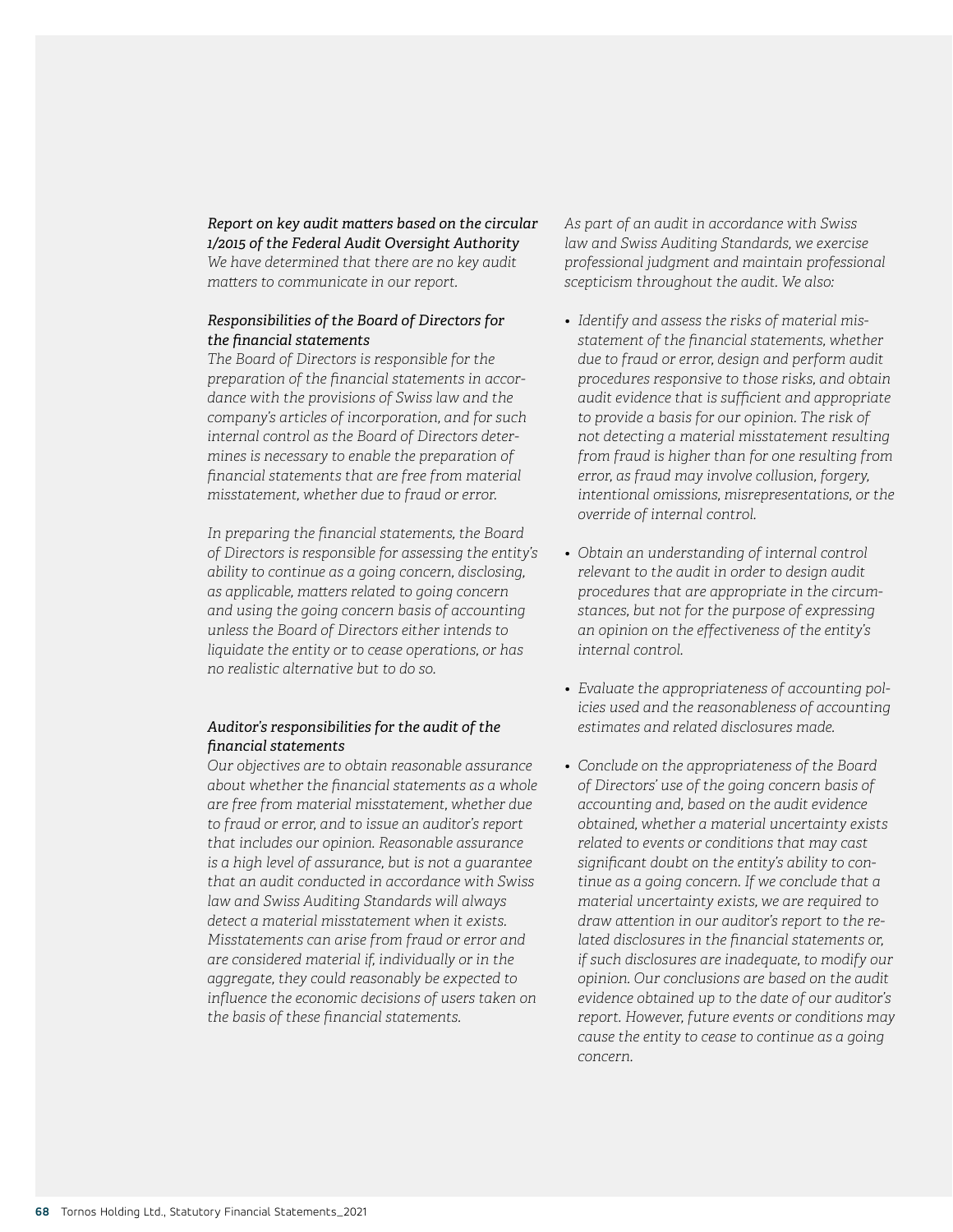*We communicate with the Board of Directors or its relevant committee regarding, among other matters, the planned scope and timing of the audit and significant audit findings, including any significant deficiencies in internal control that we identify during our audit.*

*We also provide the Board of Directors or its relevant committee with a statement that we have complied with relevant ethical requirements regarding independence, and communicate with them all relationships and other matters that may reasonably be thought to bear on our independence, and where applicable, actions taken to eliminate threats or safeguards applied.*

*From the matters communicated with the Board of Directors or its relevant committee, we determine those matters that were of most significance in the audit of the financial statements of the current period and are therefore the key audit matters. We describe these matters in our auditor's report unless law or regulation precludes public disclosure about the matter or when, in extremely rare circumstances, we determine that a matter should not be communicated in our report because the adverse consequences of doing so would reasonably be expected to outweigh the public interest benefits of such communication.*

### *Report on other legal and regulatory requirements*

*In accordance with article 728a paragraph 1 item 3 CO and Swiss Auditing Standard 890, we confirm that an internal control system exists which has been designed for the preparation of financial statements according to the instructions of the Board of Directors.*

*We recommend that the financial statements submitted to you be approved.*

### *PricewaterhouseCoopers SA*

9. Sizmin

*Gerhard Siegrist Astrit Mehmeti Audit expert Audit expert Auditor in charge* 

*Neuchâtel, March 4, 2022*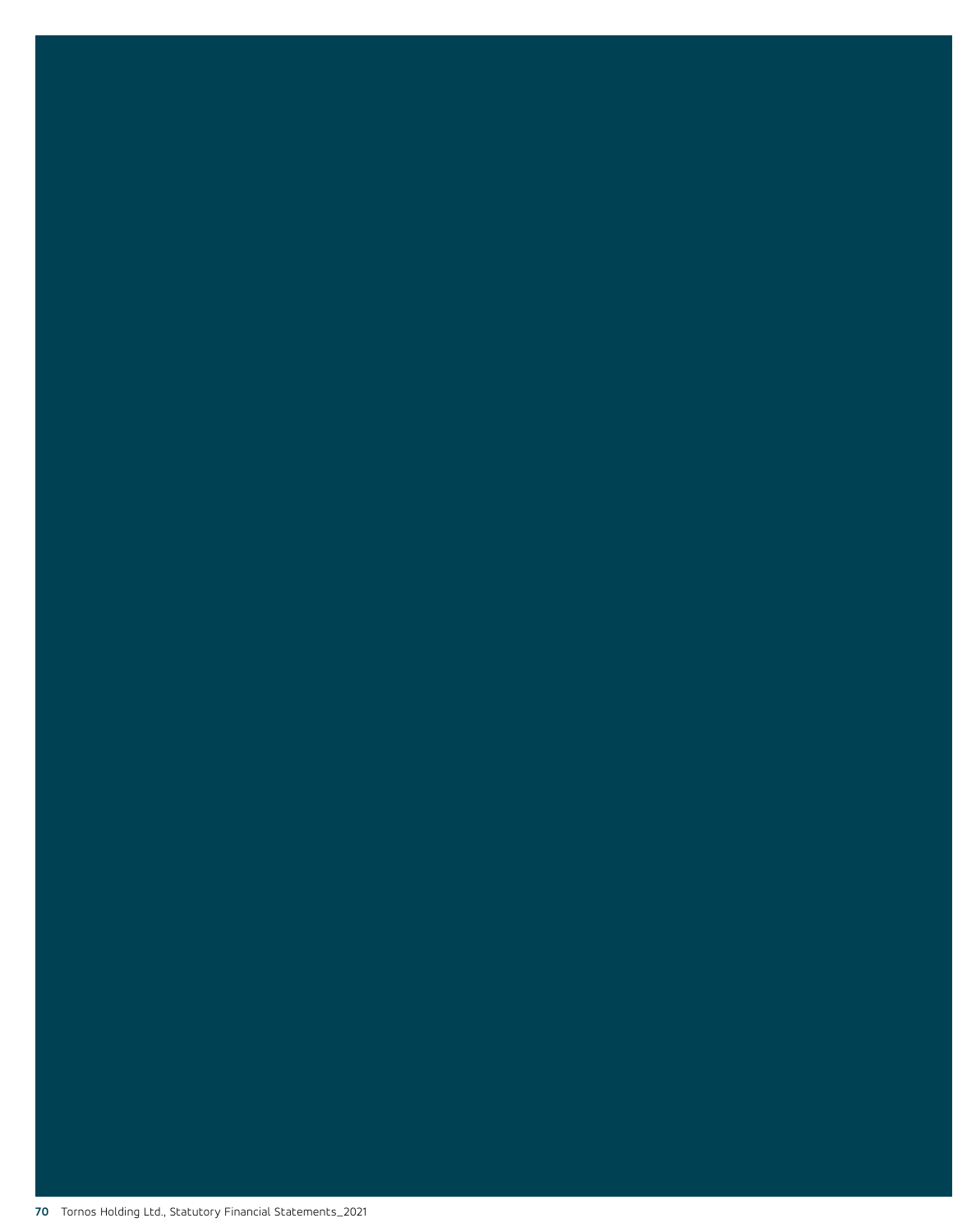# **Remuneration Report 2021**

Tornos Remuneration Report\_2021 **71**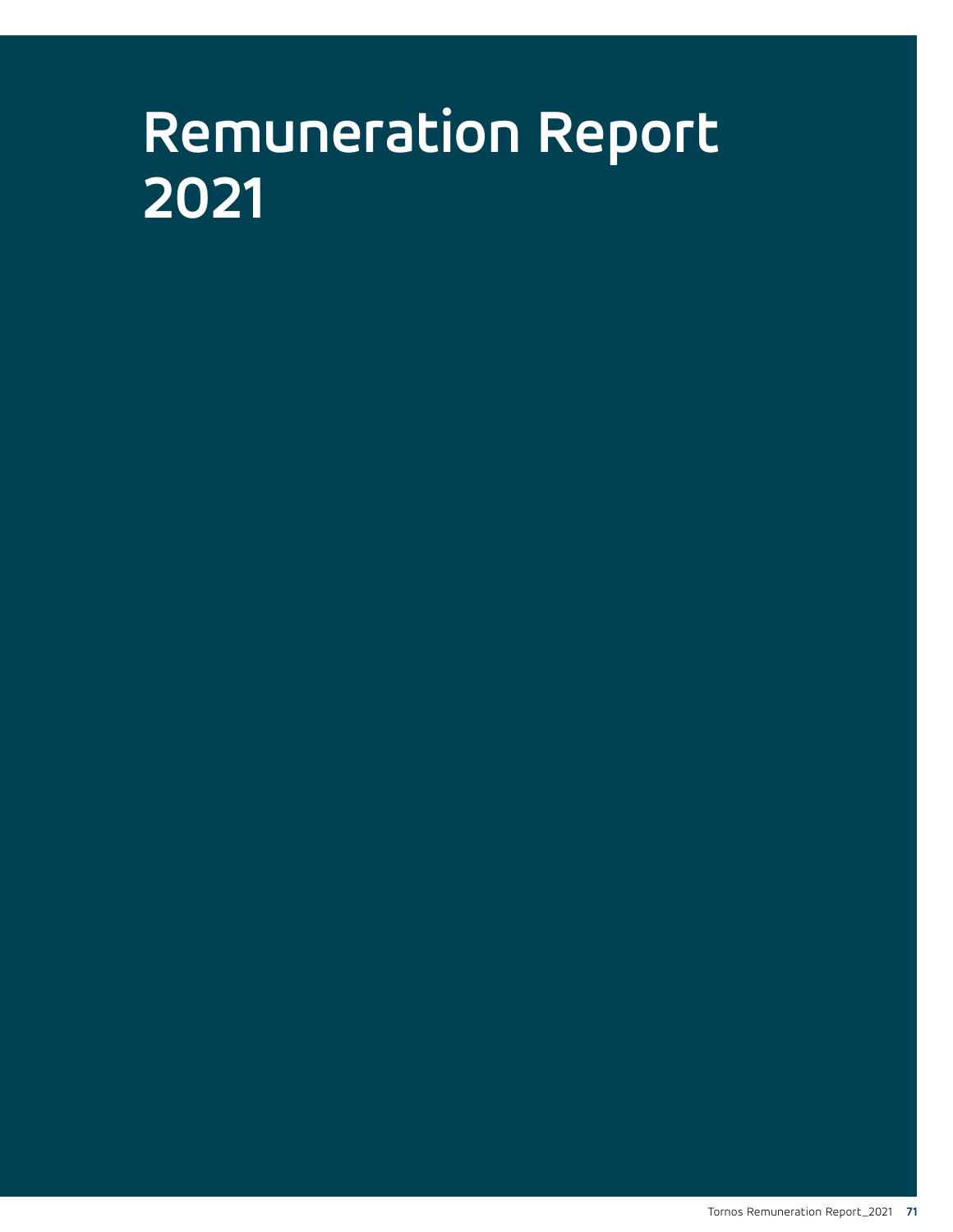### **Remuneration Report**

### **Remuneration system**

#### *Principles*

*The principles of remuneration in use at the Tornos Group provide a transparent, competitive and performance-related salary framework. Both basic annual salary and variable remuneration components are influenced by the performance appraisal conducted each year.*

*The members of the Board of Directors receive remuneration in the form of a fixed annual salary. In addition, they participate in the Tornos Group's option and stock purchasing program. The members of the General Management receive fixed and variable annual remuneration. Moreover, they participate in the Tornos Group's option and stock purchasing program.*

*In the event of a change of control, the blocking periods specified in the Tornos Group's option and stock purchasing program become null and void.*

### *Remuneration of the members of the Board of Directors*

*The remuneration of the members of the Board of Directors is set annually by the Board of Directors on the basis of a proposal made by the Remuneration Committee. In this respect, the role played by the member concerned within the organization of the Board of Directors on the one hand, and their participation in the committees of the Board of Directors on the other, are of crucial importance.*

*On this basis, and taking into account the experience of previous years with regard to the time spent in meetings of the Board of Directors and committees, and on advisory and preparatory work, an estimate of the time spent is calculated for the various post holders, on the basis of which lump sum fees payable in cash are calculated. The basis for calculating these lump sum fees is therefore an estimate of the time spent and a daily rate based on the fees charged by a consultant for similar services (senior strategy and management consultant). In addition to the fixed remuneration, members of the Board of Directors may be allocated options or shares as part of the shareholding plan. Members of the Board of Directors do not have the right to severance pay or any benefits relating to the termination of their mandate.*

### *Remuneration of the members of the General Management*

*The fixed remuneration paid to members of the General Management is determined annually with reference to the Towers Watson Data Services survey of the salaries of Swiss managers ("Compensation Report Switzerland"). However, the individual performance of the person concerned is evaluated by the Remuneration Committee, which assesses the remuneration of each member of the General Management and submits a proposal to the Board*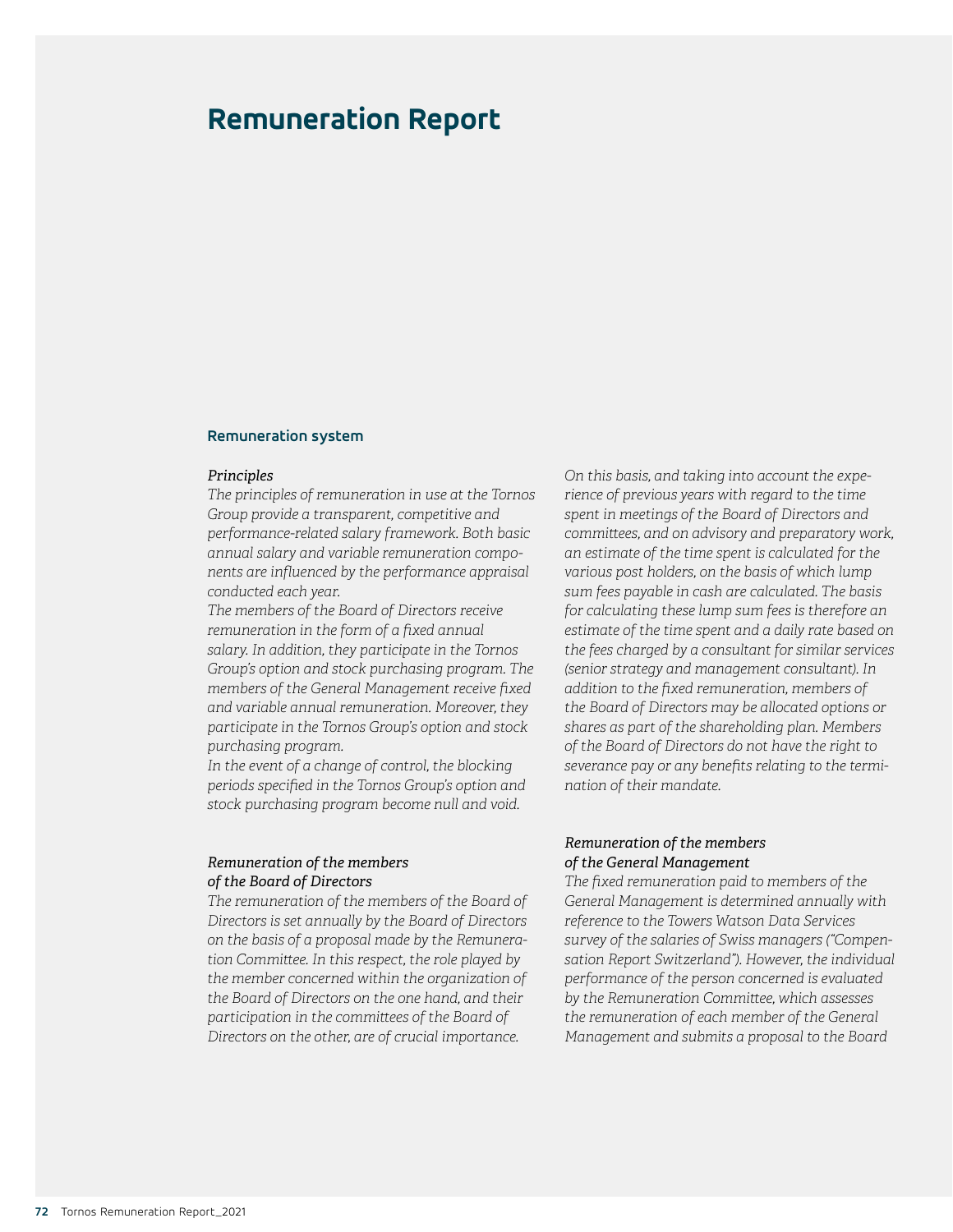*of Directors for approval. The variable components are factored in when determining the fixed remuneration. Variable remuneration is dependent on profitability criteria and on the achievement of annual individual qualitative and quantitative targets by the person concerned. The applicable financial criteria for the members of the General Management are the EBIT margin, new orders, and operational performance. Depending on the position in question, part of the variable remuneration may be linked to specific financial or non-financial targets. On average, variable remuneration ranges between 20% and 25% of the fixed salary. However, it may be twice as high and reach nearly 55% of the fixed remuneration if the individual targets are significantly exceeded, the EBIT margin is 12% or more, or new orders exceed the target by 20% or more.*

#### *Evaluation of "Management and Board Participation Plan 2007 (MBP 07)"*

*The remuneration for shares acquired is based on the number of shares acquired multiplied by the difference of the actual market price of the share minus a discount of 11% for the vesting period, and the acquisition price paid by the management. The purchasing price is the weighted average price paid at SIX Swiss Exchange within the 12 months (May 1 to April 30) preceding the purchase of the shares minus a discount of 25%. There is a restriction period of two years after purchasing the shares during which the shares are held in an escrow deposit.*

*The remuneration through options acquired is based on the number of options granted free of charge multiplied by the fair value of the option. The fair value of the option is estimated applying the Black- Scholes valuation model. The options are blocked for two years and can only be exercised during the third year following the acquisition of the options.*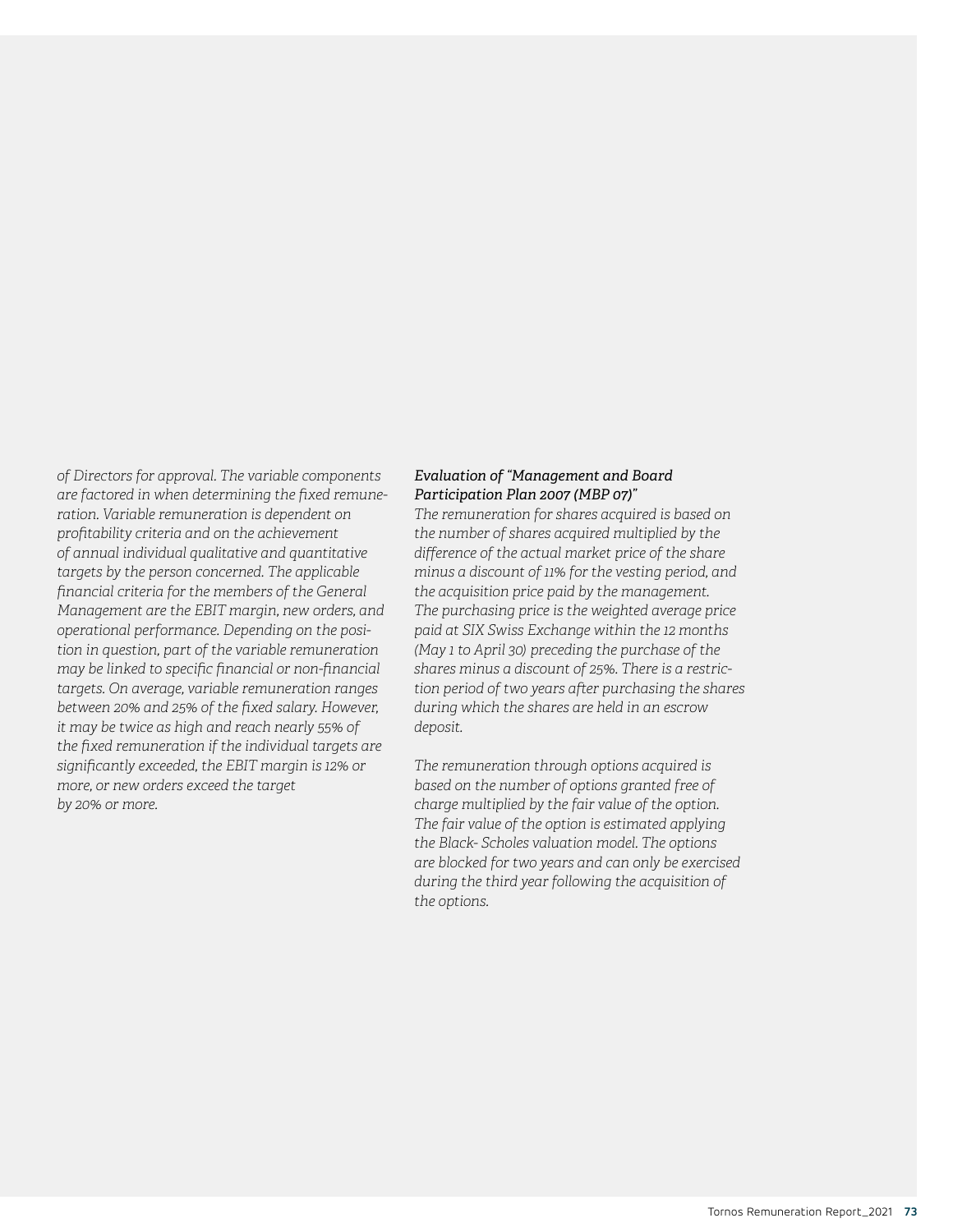#### **Remuneration paid to the Board of Directors in 2021**

#### *Overview of functions*

*The members of the Board of Directors assumed the following functions:*

|                | Remuneration              |        |          |        |  |
|----------------|---------------------------|--------|----------|--------|--|
|                | <b>Board of Directors</b> |        |          |        |  |
|                | Vice-                     |        |          |        |  |
| Chairman       | Chairman                  | Member | Chairman | Member |  |
| François Frôté |                           |        |          |        |  |
| Walter Fust    |                           |        |          |        |  |
| Michel Rollier |                           |        |          |        |  |
| Till Fust      |                           |        |          |        |  |

| Remuneration                    |              |              |       |                 |           |              |
|---------------------------------|--------------|--------------|-------|-----------------|-----------|--------------|
|                                 |              |              |       |                 | Stock     |              |
|                                 | Remuneration | Other        |       | <b>Shares</b>   | options   | Total        |
| In CHF 1000                     | fixed        | remuneration | Total | (acquired)      | (granted) | remuneration |
| François Frôté                  | 168          |              | 168   |                 |           | 189          |
| Walter Fust                     | 80           | Ц            | 84    | 21              |           | 105          |
| Michel Rollier                  | 80           |              | 85    | $\qquad \qquad$ | 19        | 104          |
| Till Fust                       | 80           |              | 85    | 11              | 10        | 106          |
| <b>Total Board of Directors</b> | 408          | 14           | 422   | 53              | 29        | 504          |

*Other remuneration comprises payments made in respect of social security contributions. Shares and options on shares were allocated within the framework of the company's option and stock purchasing program in 2021 and may not be exercised until April 30, 2023.*

*The above information includes all the remuneration paid to the members of the Board of Directors. During the period under review and at the end of the financial year, the company did not grant any loans or other benefits to members of the Board of Directors or their families.*

*In 2021 members of the Board of Directors were granted 32 000 options with a fair value of CHF 2.39. Out of these options granted, members of the Board of Directors acquired under the Stock purchasing program MBP07 a total of 20 000 shares at an acquisition price of CHF 4.14 per share with a remuneration benefit of CHF 2.63 per share.*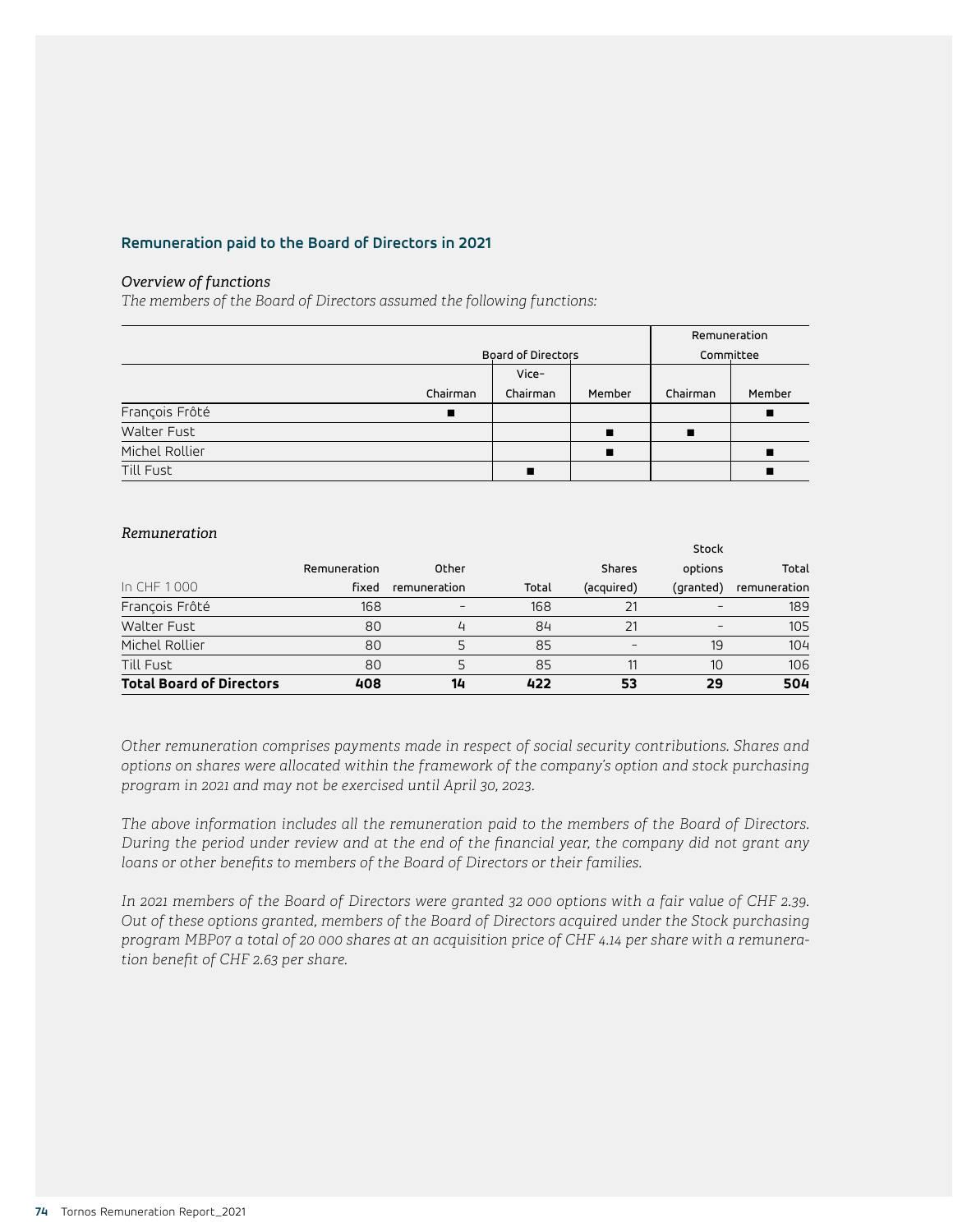#### **Remuneration paid to the Board of Directors in 2020**

#### *Overview of functions*

*The members of the Board of Directors assumed the following functions:*

|                | <b>Board of Directors</b> |        |          |        |
|----------------|---------------------------|--------|----------|--------|
|                | Vice-                     |        |          |        |
| Chairman       | Chairman                  | Member | Chairman | Member |
| François Frôté |                           |        |          |        |
| Walter Fust    |                           |        |          |        |
| Michel Rollier |                           |        |          |        |
| Till Fust      | ■                         |        |          |        |

| <b>Total Board of Directors</b> | 368          | 14             | 382   | -                 | 24           | 406          |
|---------------------------------|--------------|----------------|-------|-------------------|--------------|--------------|
| Till Fust                       | 72           | 5              | 77    | $\qquad \qquad -$ | 6            | 83           |
| Michel Rollier                  | 72           |                | 77    | $\qquad \qquad$   | 6            | 83           |
| Walter Fust                     | 72           | $\overline{4}$ | 76    | $\qquad \qquad -$ | 6            | 82           |
| François Frôté                  | 152          |                | 152   |                   | 6            | 158          |
| In CHF 1000                     | fixed        | remuneration   | Total | (acquired)        | (granted)    | remuneration |
|                                 | Remuneration | Other          |       | <b>Shares</b>     | options      | Total        |
|                                 |              |                |       |                   | <b>Stock</b> |              |
| Remuneration                    |              |                |       |                   |              |              |

*Other remuneration comprises payments made in respect of social security contributions. Shares and options on shares were allocated within the framework of the company's option and stock purchasing program in 2020 and may not be exercised until April 30, 2022.*

*The above information includes all the remuneration paid to the members of the Board of Directors. During the period under review and at the end of the financial year, the company did not grant any loans or other benefits to members of the Board of Directors or their families.*

*In 2020 members of the Board of Directors were granted 32,000 options with a fair value of CHF 0.81. Out of these options granted, members of the Board of Directors acquired no shares under the Stock purchasing program MBP07.*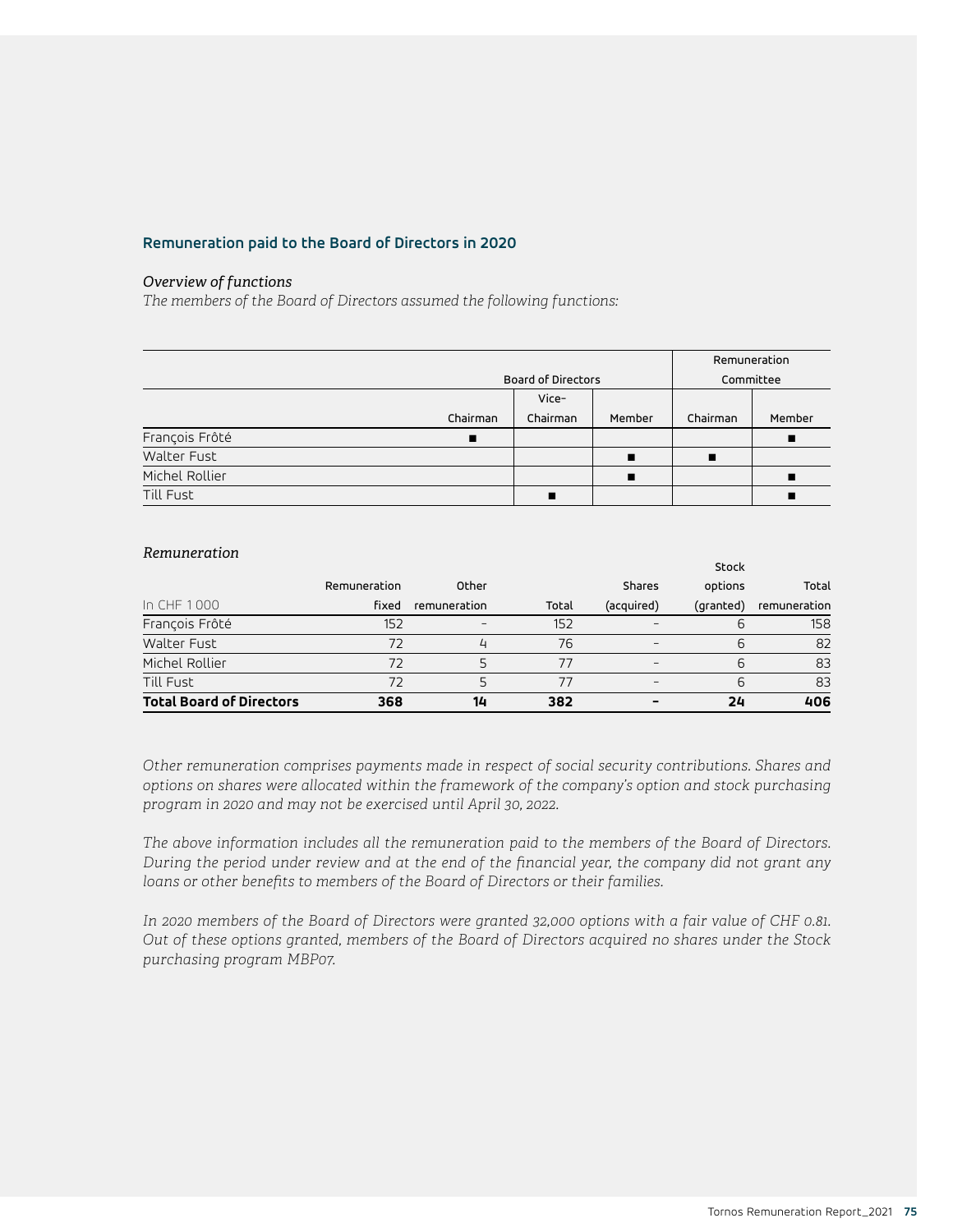#### **Remuneration paid to members of the General Management in 2021**

*The remuneration paid to the members of the General Management during the financial year under review came to CHF 2.1 million. These remuneration figures are the amounts booked during the period under review.* 

|                      |              |              |              |              |              |                          | Stock                    |              |
|----------------------|--------------|--------------|--------------|--------------|--------------|--------------------------|--------------------------|--------------|
|                      | Remuneration | Remuneration | Contribution | Other        | Paid         | Shares                   | options                  | Total        |
| In CHF 1000          | fixed        | variable     | in kind      | remuneration | remuneration | (acquired)               | (granted)                | remuneration |
| Michael Hauser (CEO) | 556          | 317          | 13           | 122          | 1008         | 79                       | $\overline{\phantom{0}}$ | 1087         |
| Other members        |              |              |              |              |              |                          |                          |              |
| of General           |              |              |              |              |              |                          |                          |              |
| Management           | 524          | 262          | 21           | 107          | 914          | $\overline{\phantom{m}}$ | 72                       | 986          |
| <b>Total General</b> |              |              |              |              |              |                          |                          |              |
| Management           | 1080         | 579          | 34           | 229          | 1922         | 79                       | 72                       | 2073         |

*Other remuneration comprises payments made in respect of retirement pensions and social security contributions. Shares and options on shares were allocated within the framework of the company's option and stock purchasing program in 2021 and may not be exercised until April 30, 2023.*

*Contribution in kind comprise the Tornos vehicles used by the General Management.*

*The above information includes all the remuneration paid to the members of the General Management. During the period under review and at the end of the financial year, the company did not grant any loans or other benefits to members of the General Management or their families.*

*In 2021 members of the General Management were granted 90 000 options with a fair value of CHF 2.39 of which 30 000 were withdrawn from the members of General Management having left the company during the year. Out of these options granted, members of the General Management acquired under the Stock purchasing program MBP07 a total of 30 000 shares at an acquisition price of CHF 4.14 per share with a remuneration benefit of CHF 2.63 per share.*

*In 2021 KCHF 237 total remuneration was paid to members of the General Management having left the company in the course of the year.*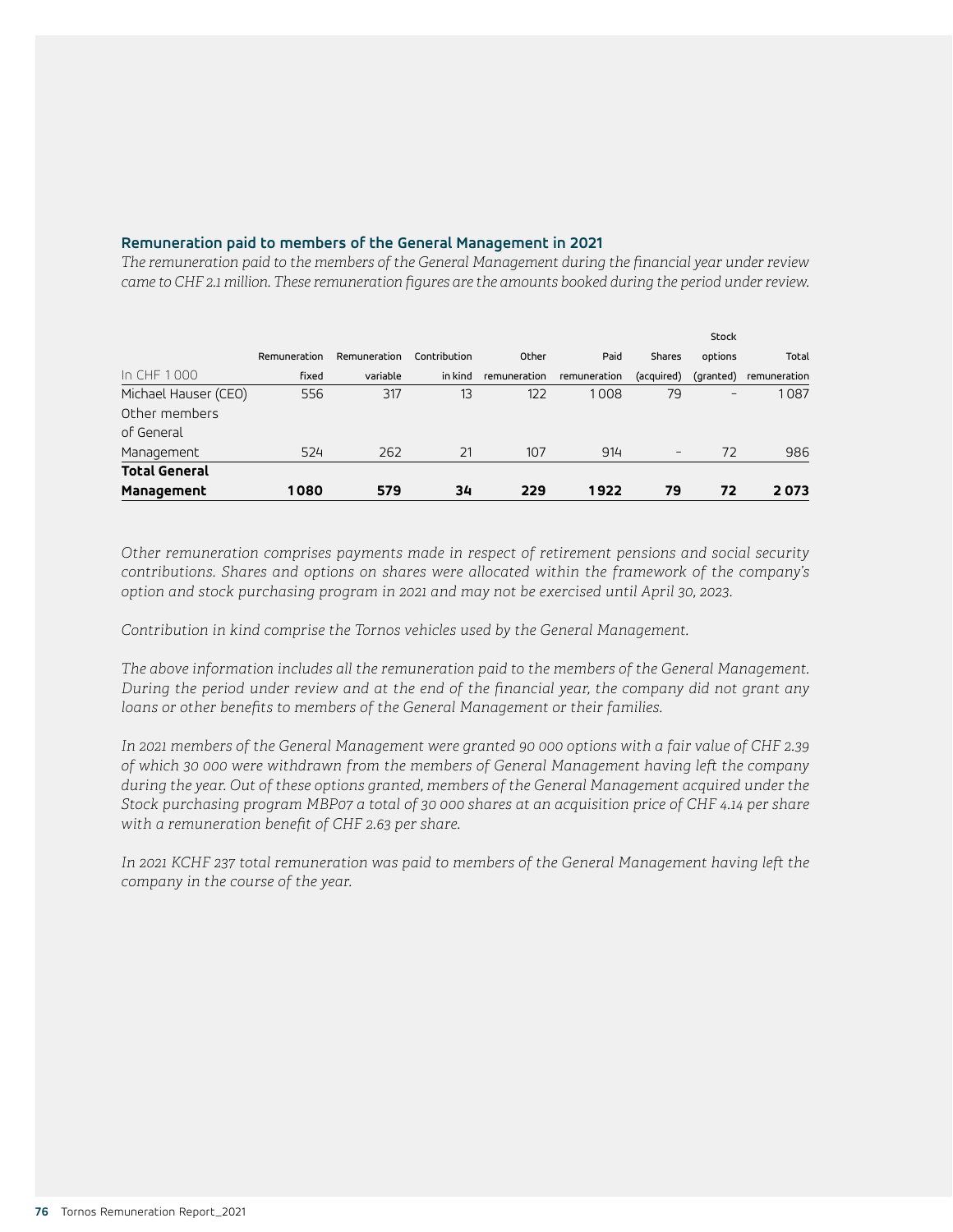#### **Remuneration paid to members of the General Management in 2020**

*The remuneration paid to the members of the General Management during the financial year under review came to CHF 1.5 million. These remuneration figures are the amounts booked during the period under review. In view of the COVID-19 pandemic, the General Management agreed to a temporary reduction of the members' remuneration by 10% and renounced its variable cash remuneration.*

|                      |              |                          |              |              |              |                   | Stock     |              |
|----------------------|--------------|--------------------------|--------------|--------------|--------------|-------------------|-----------|--------------|
|                      | Remuneration | Remuneration             | Contribution | Other        | Paid         | <b>Shares</b>     | options   | Total        |
| In CHF 1000          | fixed        | variable                 | in kind      | remuneration | remuneration | (acquired)        | (granted) | remuneration |
| Michael Hauser (CEO) | 530          |                          |              | 90           | 627          | -                 | 24        | 651          |
| Other members        |              |                          |              |              |              |                   |           |              |
| of General           |              |                          |              |              |              |                   |           |              |
| Management           | 669          | $\overline{\phantom{a}}$ | 18           | 122          | 809          | $\qquad \qquad -$ | 73        | 882          |
| <b>Total General</b> |              |                          |              |              |              |                   |           |              |
| Management           | 1 199        |                          | 25           | 212          | 1436         |                   | 97        | 1533         |

*Other remuneration comprises payments made in respect of retirement pensions and social security contributions. Shares and options on shares were allocated within the framework of the company's option and stock purchasing program in 2020 and may not be exercised until April 30, 2022.*

*Contribution in kind comprise the Tornos vehicles used by the General Management.*

*The above information includes all the remuneration paid to the members of the General Management. During the period under review and at the end of the financial year, the company did not grant any loans or other benefits to members of the General Management or their families.*

*In 2020 no member of the General Management acquired shares. On the other hand, they were granted 120 000 options with a fair value of CHF 0.81 of which 60 000 were withdrawn from the members of the General Management having left the company during the year.*

*In 2020 KCHF 502 total remuneration was paid to members of the General Management having left the company in the course of the year.*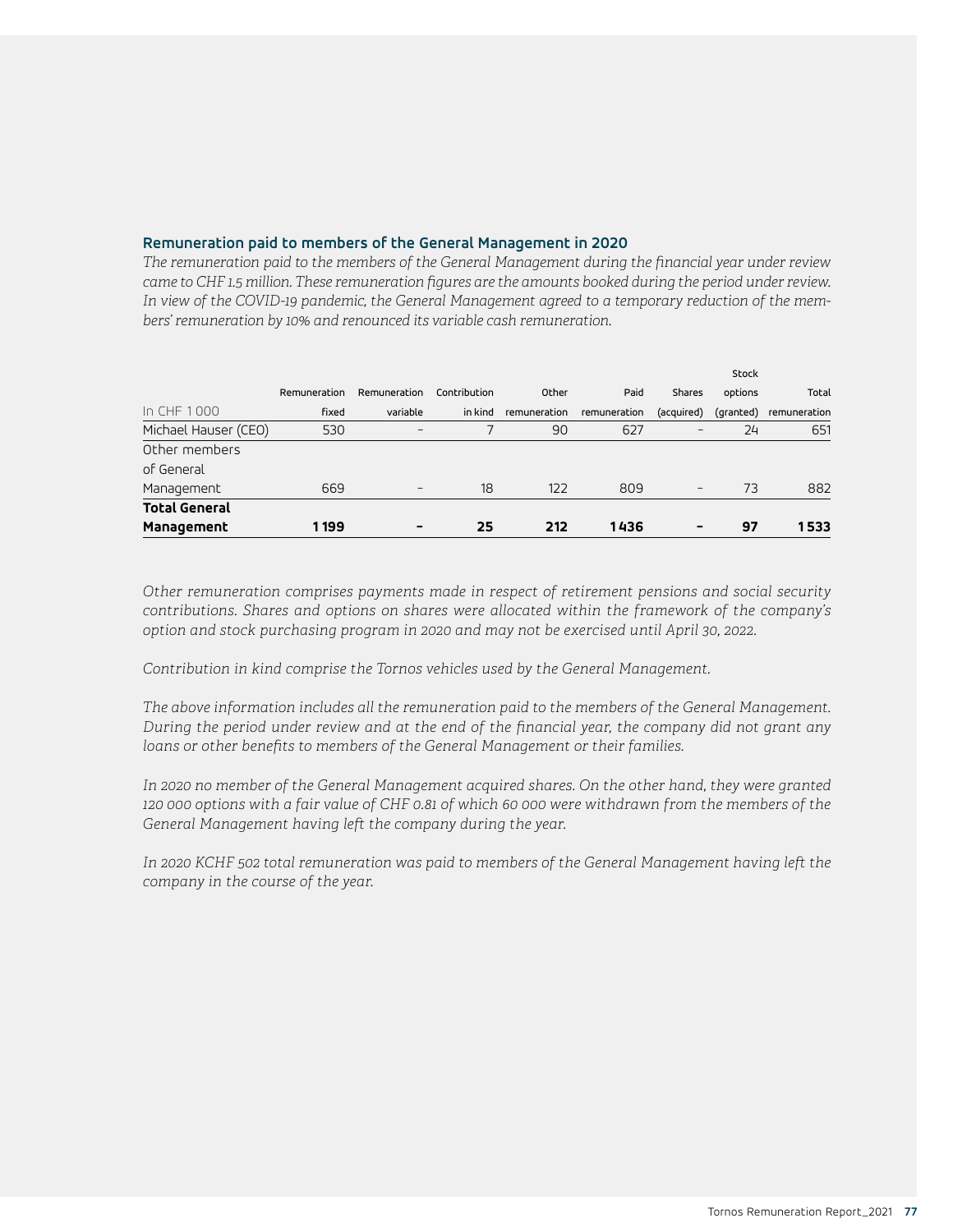#### **Comparison between approved and paid remuneration in 2021**

| In CHF 1000        |              | Approved by the General Assembly 2021 |              |                  |
|--------------------|--------------|---------------------------------------|--------------|------------------|
|                    |              |                                       |              | Number           |
|                    | Remuneration | Remuneration                          | Total        | of participation |
|                    | fixed        | variable                              | remuneration | rights           |
| Board of Directors | 500          | -                                     | 500          | 40 000           |
| General Management | 1500         | 800                                   | 2 3 0 0      | 150 000          |

| In CHF 1000        |              |                          |              |              | Remuneration paid in 2021 |                  |
|--------------------|--------------|--------------------------|--------------|--------------|---------------------------|------------------|
|                    |              |                          |              |              |                           | Number           |
|                    | Remuneration | Remuneration             | Contribution | Other        | Total                     | of participation |
|                    | fixed        | variable                 | in kind      | remuneration | remuneration              | rights           |
| Board of Directors | 408          | $\overline{\phantom{a}}$ |              | 14           | 422                       | 32 000           |
| General Management | 080          | 541                      | 34           | 225          | 1881                      | 60 000           |

*According to Art. 9 lit. 9 of the Articles of Association of Tornos Holding Ltd. the General Assembly of Shareholders has, prospectively for the period up to the next General Assembly of Shareholders, approved the maximum remuneration for the Board of Directors of CHF 0.5 million and of CHF 2.3 million for the General Management. In addition, it approved the grant of a maximum of 40 000 options or shares in the context of the company's Management and Board Participation Plan 2007 to members of the Board of Directors and of 150 000 options or shares to members of the Group Management.*

*The 40 000 and 150 000 options approved by the General Assembly of Shareholders represent a fair value of KCHF 454. The options granted to the Board of Directors and General Management represent a value of KCHF 177.*

*Actual remuneration paid to the Board of Directors and the General Management was within the approved amounts, and the number of options and shares granted to the Board of Directors and the Group Management respected the approved maximum number.*

*The company did not pay any remuneration made available through Art. 30 of the Articles of Association.*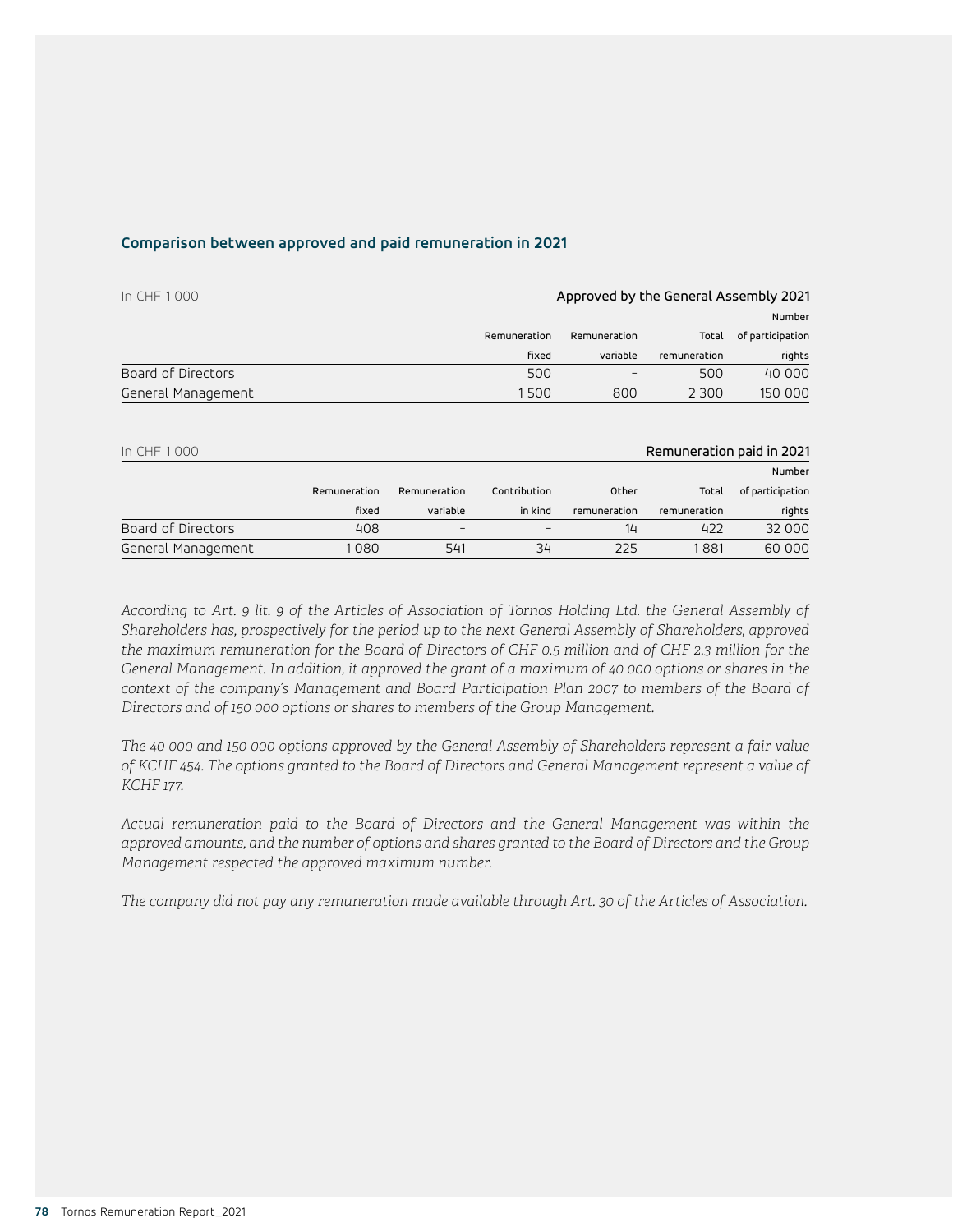### **Share and option holdings by members of the Board of Directors and General Management**

|                                      | Number at 31.12.2021 |         |               | Number at 31.12.2020 |  |
|--------------------------------------|----------------------|---------|---------------|----------------------|--|
|                                      | <b>Shares</b>        | Options | <b>Shares</b> | Options              |  |
| François Frôté                       | 208 649              | 16 000  | 208 649       | 16 000               |  |
| Walter Fust                          | 9 710 686            | 8 0 0 0 | 9 620 529     | 8 0 0 0              |  |
| Michel Rollier/Rollomatic Holding SA | 2 853 733            | 24 000  | 2 853 733     | 24 000               |  |
| Till Fust                            | 4 0 0 0              | 10 000  |               | 6 0 0 0              |  |
| <b>Total Board of Directors</b>      | 12 777 068           | 58 000  | 12 682 911    | 54000                |  |
| Michael Hauser (CEO)                 | 119 805              | 60 000  | 89 805        | 90 000               |  |
| Luc Widmer*                          |                      |         |               | 90 000               |  |
| Jens Thing***                        |                      | 30 000  |               |                      |  |
| Stéphane Pittet**                    |                      | -       | -             |                      |  |
| <b>Total General Management</b>      | 119805               | 90 000  | 89805         | 180 000              |  |

\* until August 31, 2021, \*\* since September 1, 2021<br>\*\*\* since November 1, 2020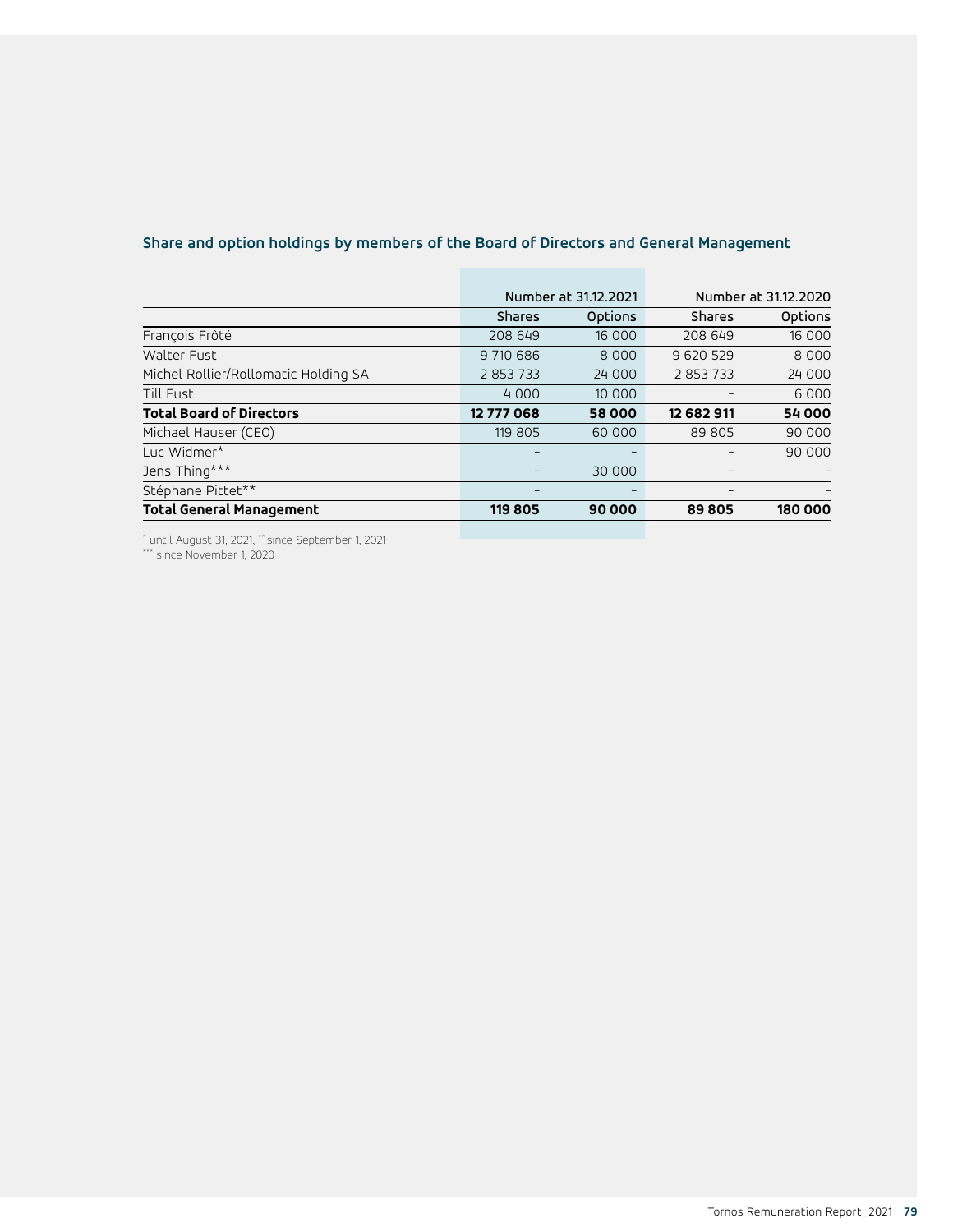*PricewaterhouseCoopers SA Rue des Epancheurs 6 CH-2000 Neuchâtel Phone +41 58 792 67 00 Fax +41 58 792 67 10 www.pwc.ch*

*Tornos Holding Ltd., Moutier*

DWC

#### *Report of the statutory auditor to the General Meeting of Tornos Holding Ltd. Moutier on the remuneration report 2021*

*We have audited the accompanying remuneration report of Tornos Holding Ltd. for the year ended 31 December 2021. The audit was limited to the information according to articles 14–16 of the Ordinance against Excessive Compensation in Stock Exchange Listed Companies (Ordinance) contained in the tables on pages 74 to 79 of the remuneration report.*

#### *Board of Directors' responsibility*

*The Board of Directors is responsible for the preparation and overall fair presentation of the remuneration report in accordance with Swiss law and the Ordinance against Excessive Compensation in Stock Exchange Listed Companies (Ordinance). The Board of Directors is also responsible for designing the remuneration system and defining individual remuneration packages.*

#### *Auditor's responsibility*

*Our responsibility is to express an opinion on the remuneration report. We conducted our audit in accordance with Swiss Auditing Standards. Those standards require that we comply with ethical requirements and plan and perform the audit to obtain reasonable assurance about whether the remuneration report complies with Swiss law and articles 14–16 of the Ordinance.*

*An audit involves performing procedures to obtain audit evidence on the disclosures made in the remuneration report with regard to compensation, loans and credits in accordance with articles 14–16 of the Ordinance. The procedures selected depend on the auditor's judgment, including the assessment of the risks of material misstatements in the remuneration report, whether due to fraud or error. This audit also includes evaluating the reasonableness of the methods applied to value components of remuneration, as well as assessing the overall presentation of the remuneration report.*

*We believe that the audit evidence we have obtained is sufficient and appropriate to provide a basis for our opinion.*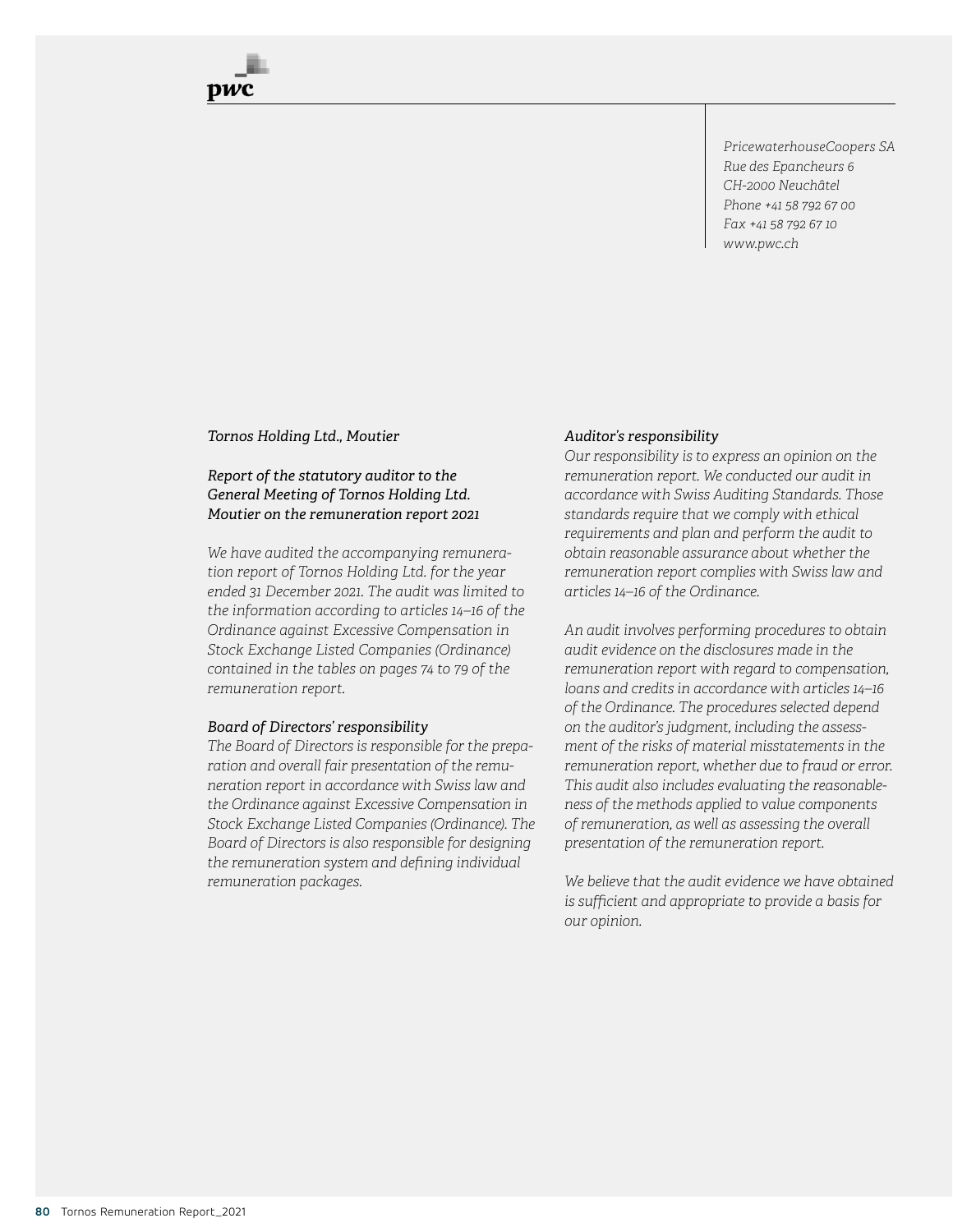#### *Opinion*

*In our opinion, the remuneration report of Tornos Holding Ltd. for the year ended 31 December 2021 complies with Swiss law and articles 14–16 of the Ordinance.*

#### *PricewaterhouseCoopers SA*

9. signin

Amehant

*Gerhard Siegrist Astrit Mehmeti Audit expert Audit expert Auditor in charge* 

*Neuchâtel, March 4, 2022*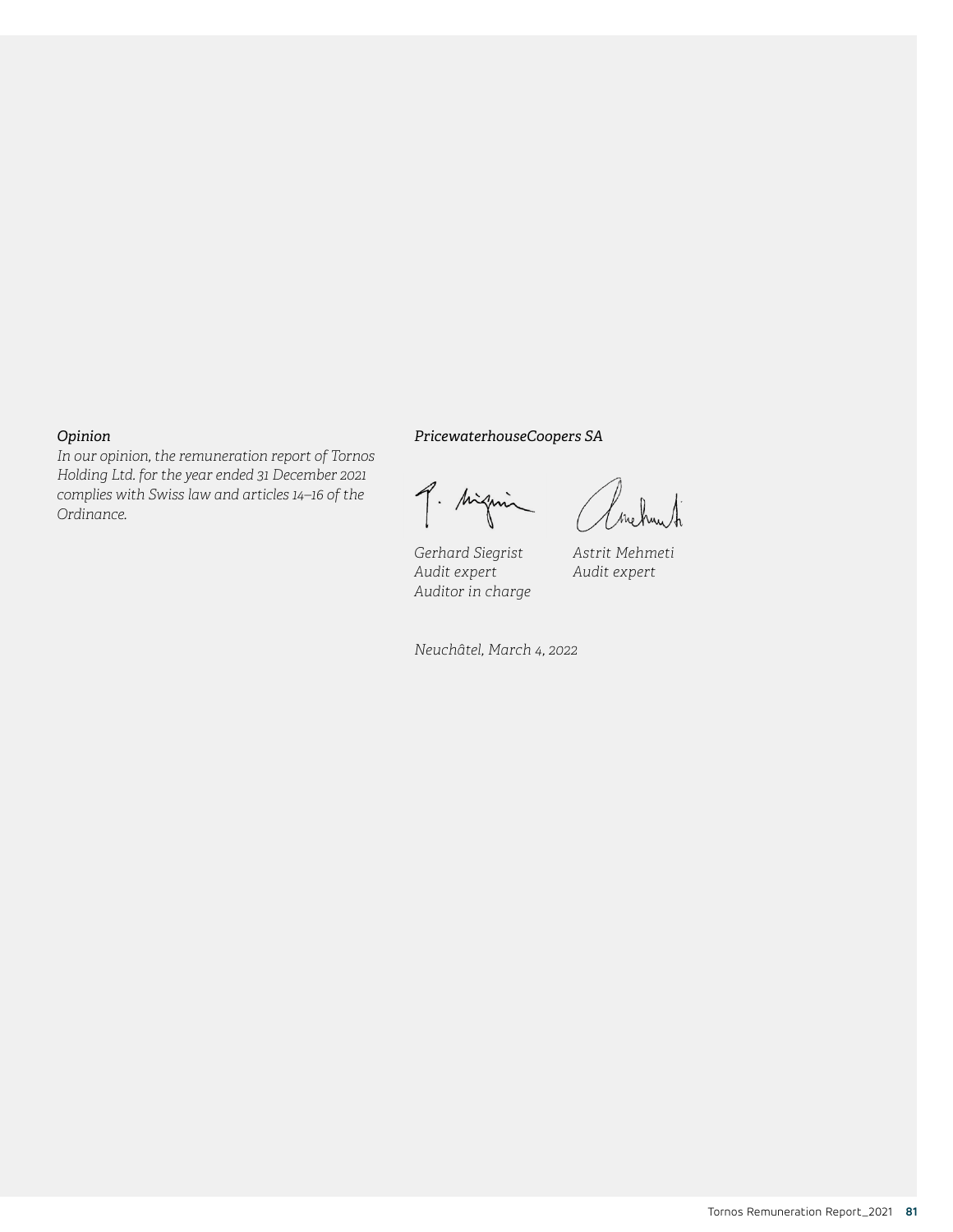The Board of Directors and the General Management place great value on responsible and transparent corporate governance and control in the interests of shareholders, customers and staff.

The disclosure of corporate governance as given below takes its model from SIX Swiss Exchange Ltd. and complies with the corporate governance best practice rules of "economiesuisse". At Tornos, corporate governance is based on the Articles of Association and the Rules of Organization.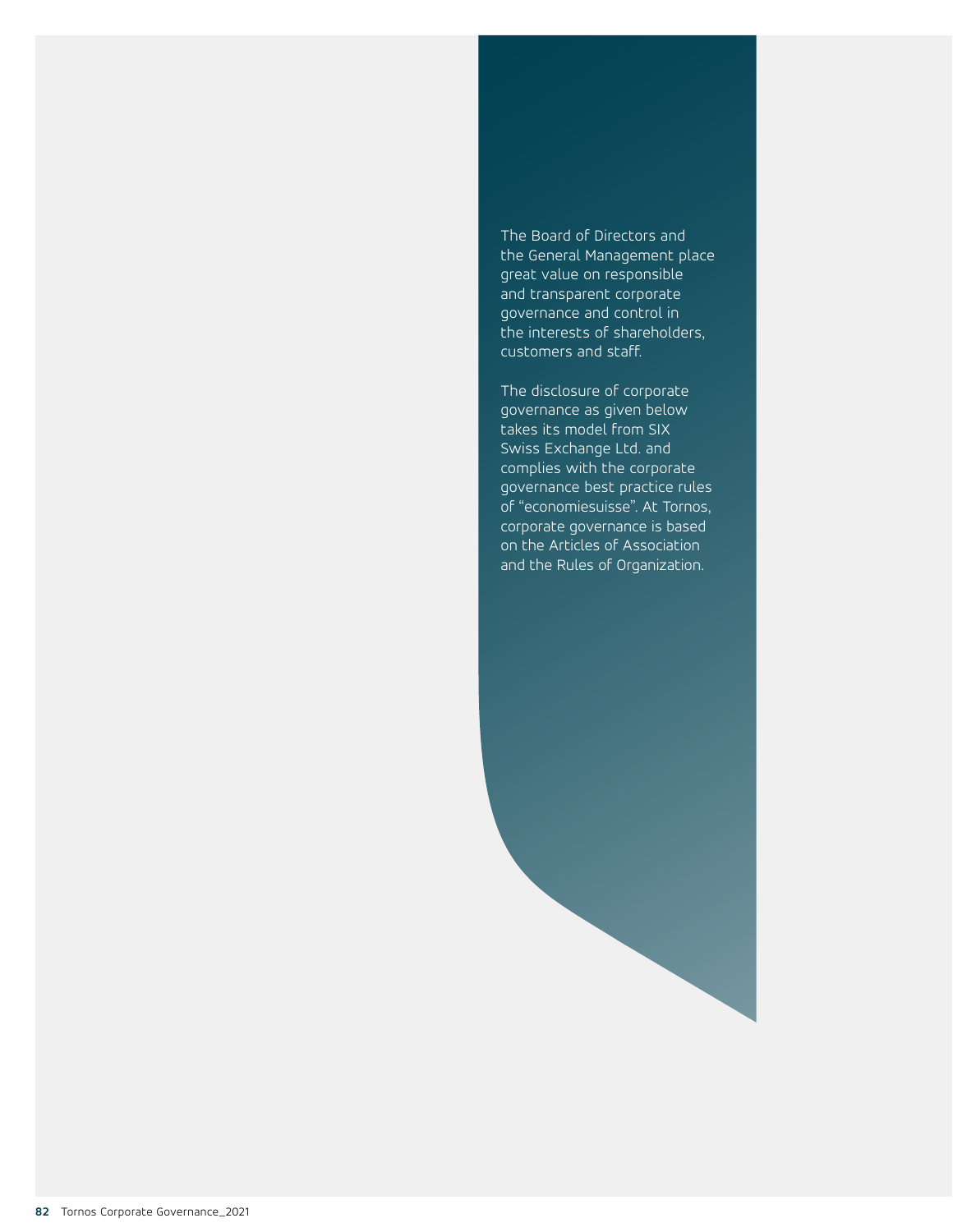# **Corporate Governance 2021**

|                | 1 Group Structure and Shareholders        | 84  |
|----------------|-------------------------------------------|-----|
| $\overline{2}$ | Capital Structure                         | 87  |
| $\mathcal{S}$  | <b>Board of Directors</b>                 | 90  |
|                | 4 General Management                      | 96  |
|                | 5 Compensation, Shareholdings and Loans   | 99  |
| 6              | <b>Shareholders' Participation Rights</b> | 100 |
|                | 7 Changes on Control and Defense Measures | 102 |
| 8              | Auditors                                  | 103 |
| 9              | <b>Information Policy</b>                 | 104 |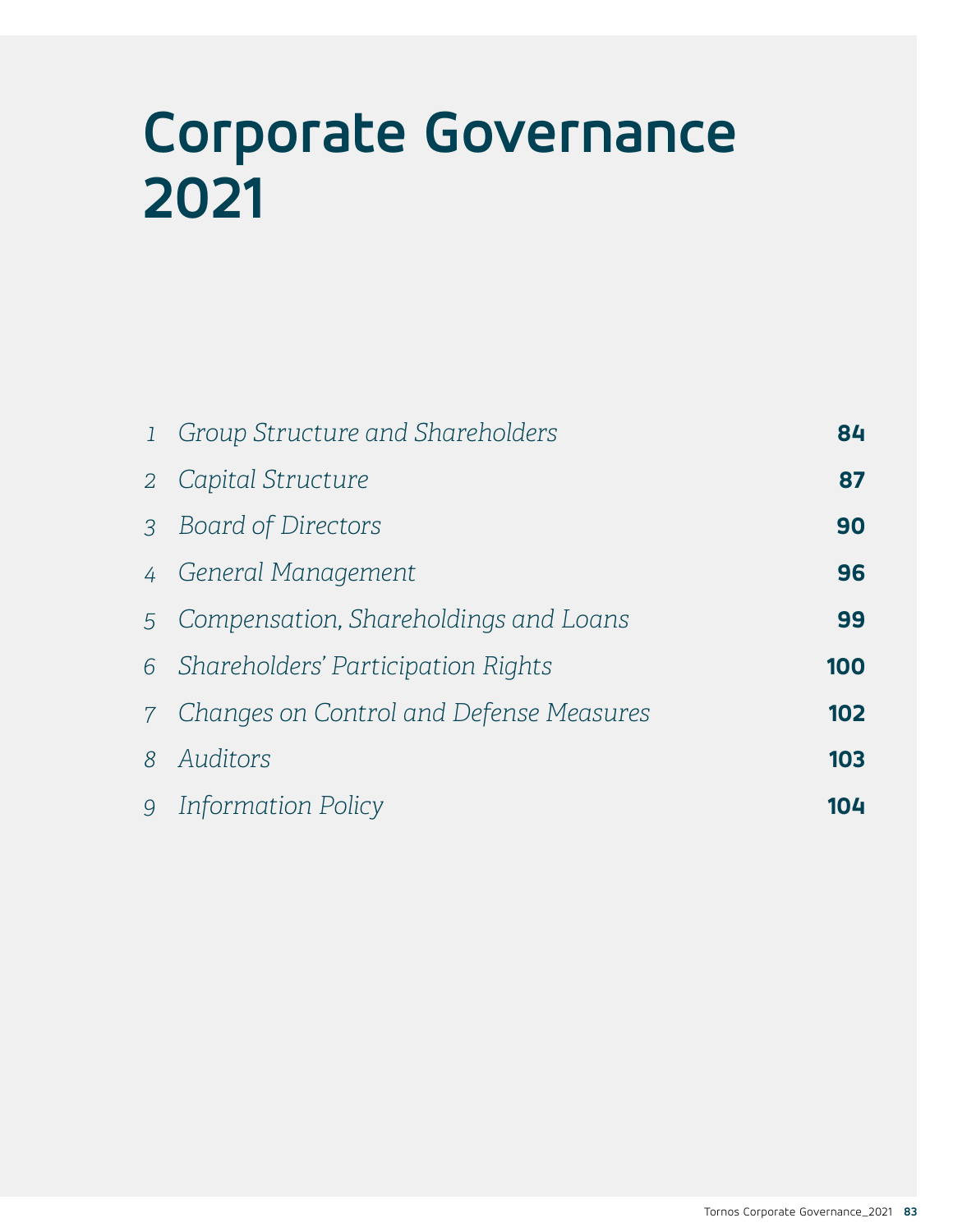## 1 **Group Structure and Shareholders**

| 1.1 Group structure                                                                                                      |                          | Share capital         | % held* | 2021 2020 |
|--------------------------------------------------------------------------------------------------------------------------|--------------------------|-----------------------|---------|-----------|
| <b>Tornos Holding Ltd., Moutier</b><br>Holding                                                                           | <b>CHF</b>               | 69 571 848.50         |         |           |
| Tornos (Taichung) Machine Works Ltd., Taichung<br>Production                                                             | <b>TWD</b>               | 60 250 000            |         | 100% 100% |
| Tornos Ltd., Moutier<br>Production and sales                                                                             | <b>CHF</b>               | 65 000 000            |         | 100% 100% |
| Tornos Technologies Deutschland GmbH, Pforzheim<br>Support services                                                      | <b>EUR</b>               | 511 292               |         | 100% 100% |
| Tornos Technologies Iberica SA, Granollers<br>Support services                                                           | <b>EUR</b>               | 60 200                |         | 100% 100% |
| Tornos Technologies Italia Srl, Rho/MI<br>Support services                                                               | <b>EUR</b>               | 93 600                |         | 100% 100% |
| Tornos Technologies Poland Sp. z o.o., Katy Wroclawskie<br>Support services                                              | <b>PLN</b>               | 50 000                |         | 100% 100% |
| Tornos Technologies UK Ltd., Coalville<br>Support services                                                               | <b>GBP</b>               | 345 000               |         | 100% 100% |
| Tornos Technologies France SAS, St-Pierre-en-Faucigny<br>Support services                                                | <b>EUR</b>               | 310 000               |         | 100% 100% |
| Tornos Technologies U.S. Corp. Des Plaines, IL<br>Sales and service                                                      | <b>USD</b><br><b>HKD</b> | 2 400 000             |         | 100% 100% |
| Tornos Technologies Asia Limited, Hong Kong City<br>Support services<br>Tornos Technologies (Thailand) Co, Ltd., Bangkok | <b>THB</b>               | 10 000<br>3 000 000   |         | 100% 100% |
| Support services                                                                                                         | <b>MYR</b>               |                       |         | 100% 100% |
| Tornos Technologies (Malaysia) Sdn. Bhd., Penang<br>Support services                                                     | <b>USD</b>               | 40 000                |         | 100% 100% |
| Tornos Technologies (Shanghai) Limited, Shanghai<br>Sales and service                                                    | <b>RMB</b>               | 500 000<br>25 000 000 |         | 100% 100% |
| Tornos (Xi'an) Machine Works Co., Ltd., Xi'an<br>Production                                                              |                          |                       | 100%    | 100%      |

\*percentage held equal to voting rights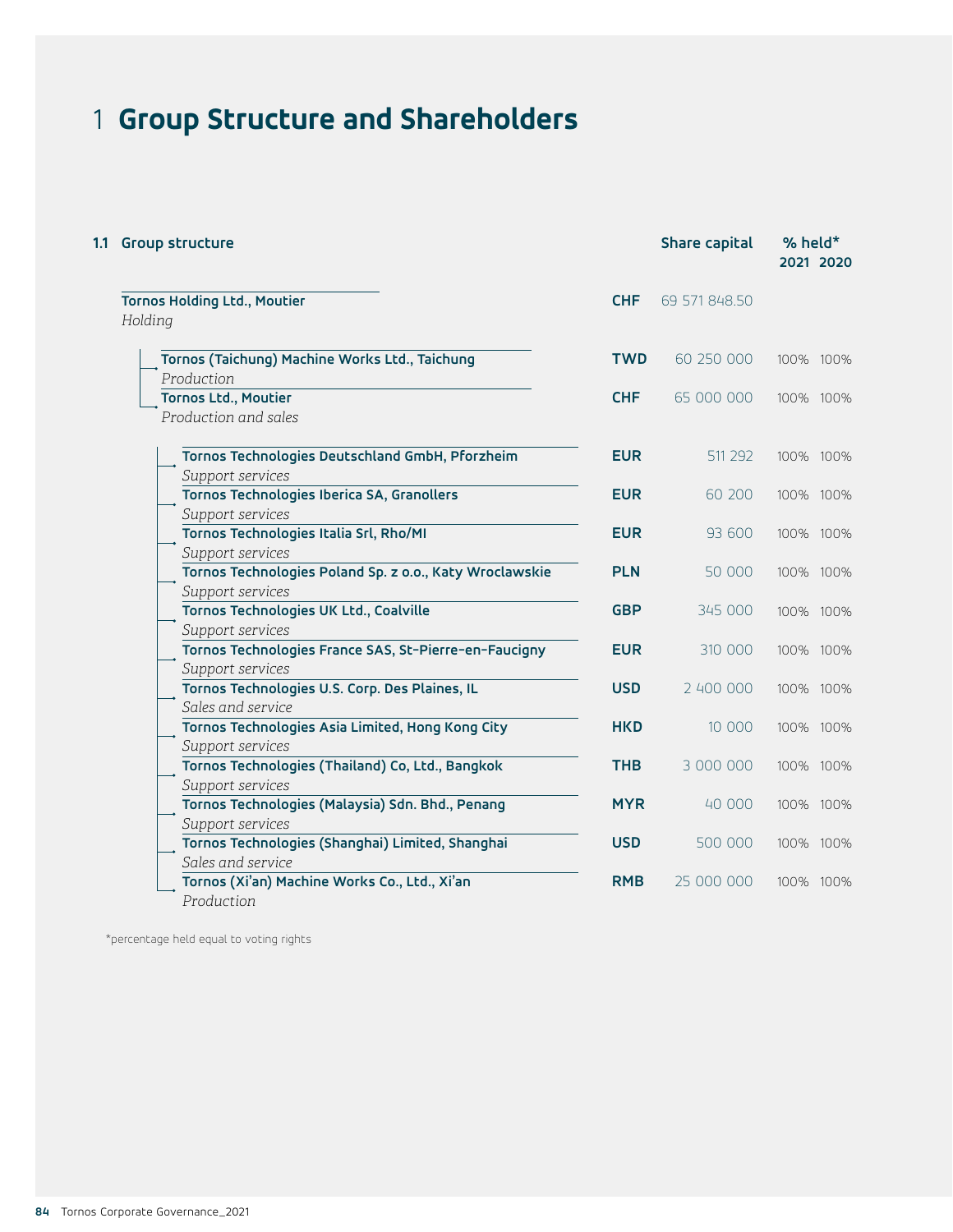#### **Organizational structure of the Group**

*Tornos Group's organizational structure is defined by functional areas as follows: sales and marketing, production and development, customer service, and general and financial services.*

*Tornos Group is managed by the General Management comprising the three members as listed below:*

#### *General Management*

*Michael Hauser, chair Stéphane Pittet Jens Thing*

#### *Listed companies in the consolidation*

*Tornos Holding Ltd. is the only consolidated company within the Group listed on the stock exchange. The subsidiaries are not listed. Tornos shares are traded on SIX Swiss Exchange, Zurich, under securities number TOHN (ISIN code CH0011607683). The market capitalization as at the balance sheet date amounted to CHF 131.2 million.*

#### *Unlisted companies in the consolidation*

*Tornos Holding Ltd. has no unconsolidated shareholdings.*

#### *2021*

*During the year 2021 the business in UK was ceased to the local distributor and as a result the building was also sold. In parallel Malaysian activity was merged into Tornos Asia. The ongoing process of liquidation for both companies should be completed in 2022.*

*There are no other changes in scope to report for the period under review.*

#### *2020*

*Tornos Ltd. took over the minority stake in Tornos (Xi'an) Machine Works Co., Ltd., which was held by Shanxi Robot Automation Technology Co. Ltd. in January of the year under review and has since been fully consolidated.*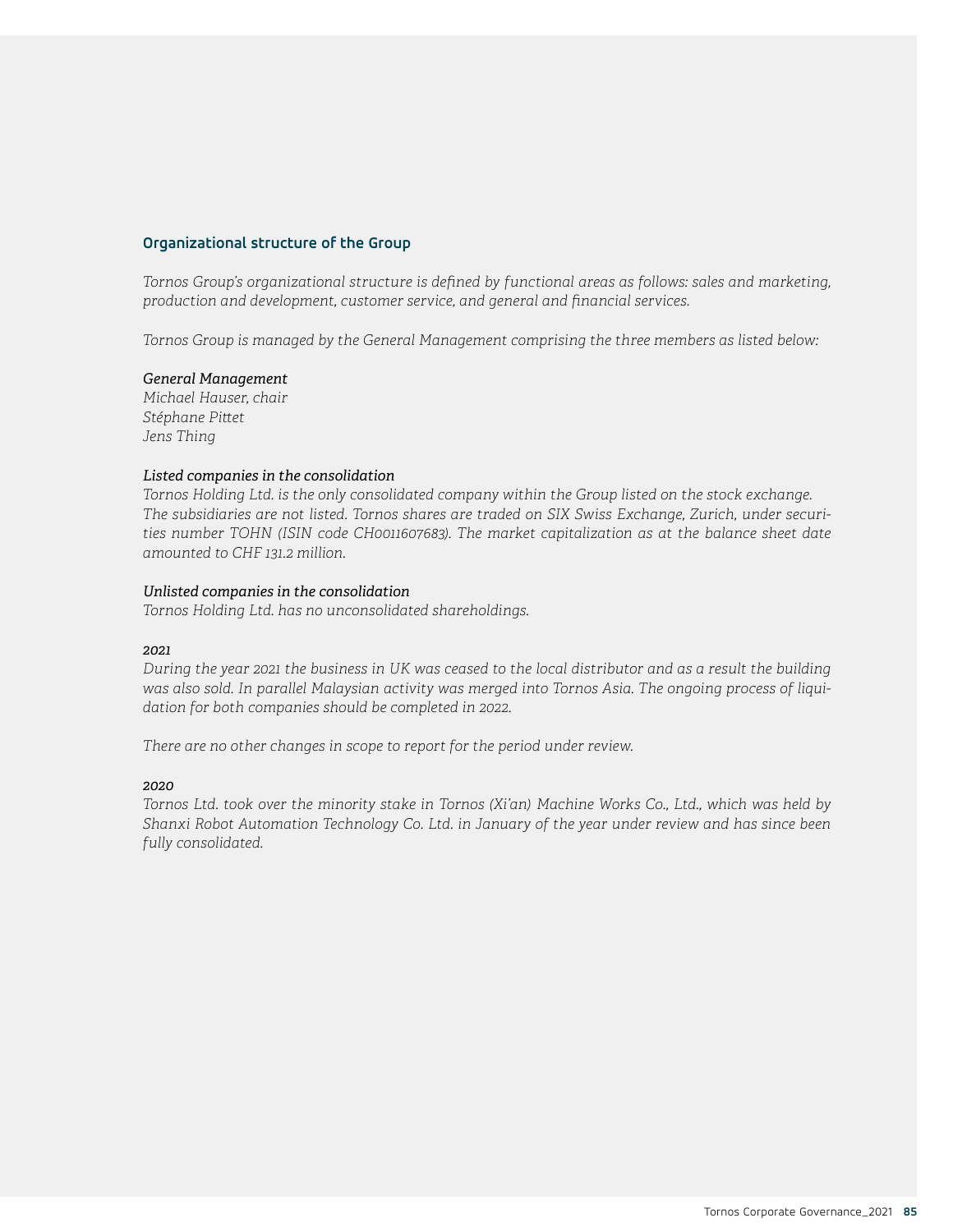#### **Significant shareholders 1.2**

*As at December 31, 2021, 1,617 shareholders were registered in the share register and held the following numbers of shares:*

| More than 1,000,000 shares       | 2 shareholders     |
|----------------------------------|--------------------|
| From 100 001 to 1 000 000 shares | 10 shareholders    |
| From 15 001 to 100 000 shares    | 35 shareholders    |
| From 1 to 15 000 shares          | 1.570 shareholders |

*As at December 31, 2021, 1,411,444 shares, representing 7.2% of the total number of shares issued, were not registered in the share register (not assigned).*

*Significant shareholders registered in the share register (i.e. representing 5% or more of the company's voting rights) are the following:*

| No. of shares<br>$\%$ | No. of shares          | %     |
|-----------------------|------------------------|-------|
| 48.85                 | 9 620 529              | 48.40 |
| 14.36                 | 2 853 733              | 14.36 |
|                       | 9 710 686<br>2 853 733 |       |

*Number of shares known by the company or according to the latest declaration made to SIX Swiss Exchange Ltd. The percentages are based on the effective number of shares at the balance sheet date.*

*According to Article 20 of the Federal Law on Stock Exchange and Security Trading, there was two notifications published in 2021 for an acquisition of shares by a fund.* 

*Detailed information regarding the above-mentioned or earlier publications can be found on the SIX Swiss Exchange website:* 

*[https://www.six-exchange-regulation.com/en/home/publications/significant-shareholders.html?](https://www.six-exchange-regulation.com/en/home/publications/significant-shareholders.html?com-panyI) [companyId=TORNOS](https://www.six-exchange-regulation.com/en/home/publications/significant-shareholders.html?com-panyI)* 

*Tornos Holding Ltd is unaware of any shareholders' pact.*

#### **Cross-shareholdings 1.3**

*There are no cross-shareholdings.*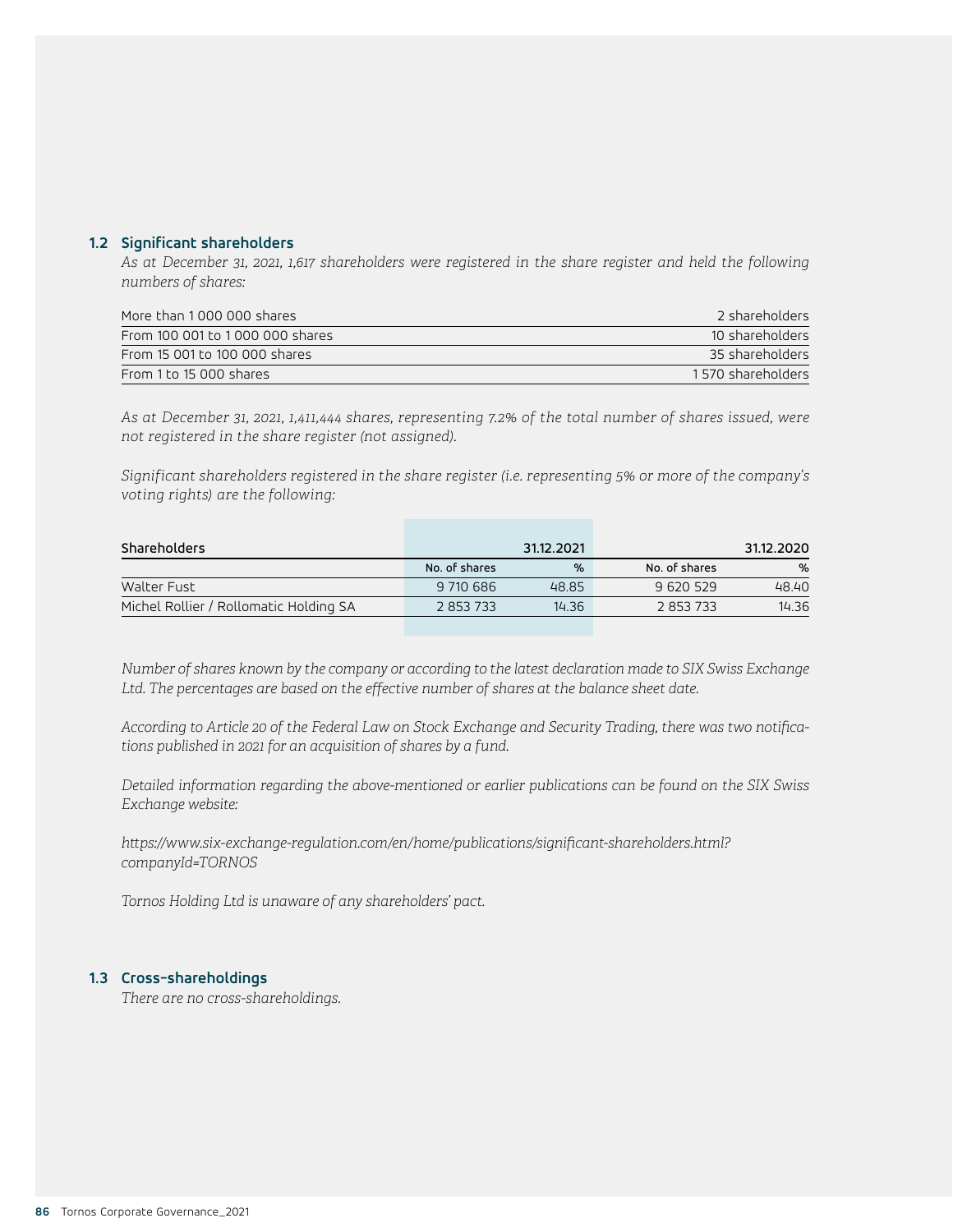### 2 **Capital Structure**

#### **Capital 2.1**

*The Tornos Holding Ltd. share capital is as follows:*

|               |               |            | 31.12.2021    |               |            | 31.12.2020    |
|---------------|---------------|------------|---------------|---------------|------------|---------------|
|               |               | Par        | Share         |               | Par        | Share         |
|               |               | value      | capital       |               | value      | capital       |
|               | No. of shares | <b>CHF</b> | <b>CHF</b>    | No. of shares | <b>CHF</b> | CHF           |
| Share capital | 19 877 671    | 3.50       | 69 571 848.50 | 19 877 671    | 3.50       | 69 571 848.50 |
| Authorized    |               |            |               |               |            |               |
| share capital | n/a           | n/a        | n/a           | n/a           | n/a        | n/a           |
| Conditional   |               |            |               |               |            |               |
| share capital | 706 662       | 3.50       | 2 473 317.00  | 706 662       | 3.50       | 2 473 317.00  |
|               |               |            |               |               |            |               |

#### **Authorized and conditional capital in particular 2.2**

#### *Authorized capital 2.2.1*

#### *2021*

*As at December 31, 2021, Tornos did not have any authorized capital.* 

#### *2020*

*As at December 31, 2020, Tornos did not have any authorized capital.*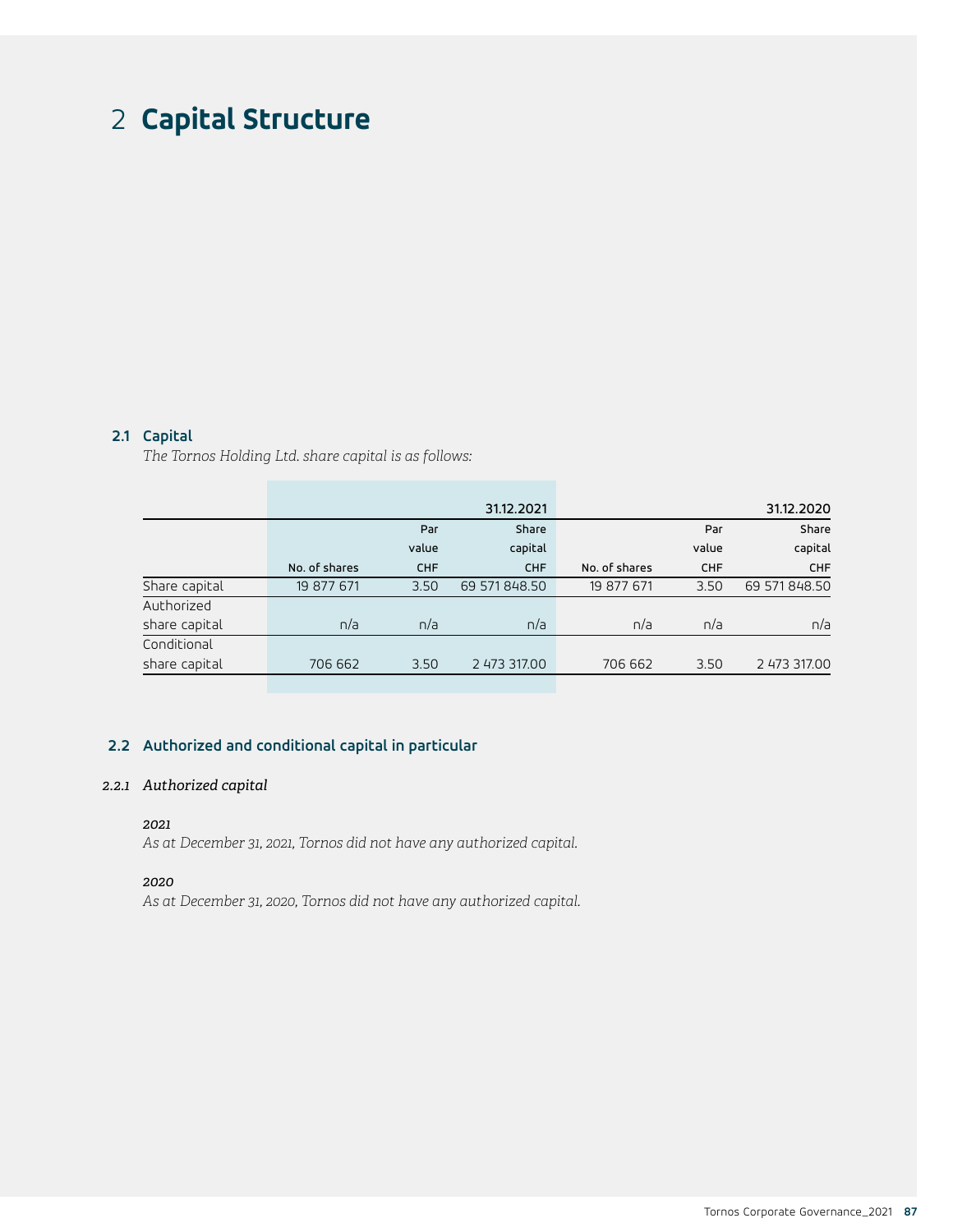#### *Conditional capital 2.2.2*

#### *2021*

*As at December 31, 2021, the share capital could have been increased by up to CHF 2 473 317.00, to the exclusion of the subscription right or priority subscription right of the shareholders, for good reasons (acquisition of shareholdings by employees), by issuing fully paid-up registered shares with a par value of CHF 3.50 each, up to a maximum of 706 662 shares with the said par value, through the exercise of option rights granted to members of the Board of Directors and to employees and contracted staff under an employee stock option scheme.*

#### *2020*

*As at December 31, 2020, the share capital could have been increased by up to CHF 2 473 317.00, to the exclusion of the subscription right or priority subscription right of the shareholders, for good reasons (acquisition of shareholdings by employees), by issuing fully paid-up registered shares with a par value of CHF 3.50 each, up to a maximum of 706 662 shares with the said par value, through the exercise of option rights granted to members of the Board of Directors and to employees and contracted staff under an employee stock option scheme.*

#### **Changes in capital 2.3**

*There were no changes in share capital, authorized capital or conditional capital recorded in the year 2021 and 2020.*

|                      |            |                  |              | Share       |
|----------------------|------------|------------------|--------------|-------------|
|                      | Number     | Source           | Par value    | capital (in |
| Share capital        | of shares  | of share capital | $(in$ $CHF)$ | CHF 1000)   |
|                      |            |                  |              |             |
| At December 31, 2019 | 19 877 671 |                  | 3.5          | 69 572      |
| At December 31, 2020 | 19 877 671 |                  | 3.5          | 69 572      |
|                      |            |                  |              |             |
| At December 31, 2021 | 19 877 671 |                  | 3.5          | 69 572      |

|                          |                     |                          | Authorized  |
|--------------------------|---------------------|--------------------------|-------------|
| Number                   | Increase/           | Par value                | capital (in |
| of shares                | decrease in capital | (in CHF)                 | CHF 1000)   |
|                          |                     |                          |             |
| $\overline{\phantom{0}}$ |                     | $\overline{\phantom{a}}$ |             |
|                          |                     |                          |             |
| $\overline{\phantom{0}}$ |                     | $\overline{\phantom{a}}$ |             |
|                          |                     |                          |             |
| -                        |                     | $\qquad \qquad$          |             |
|                          |                     |                          |             |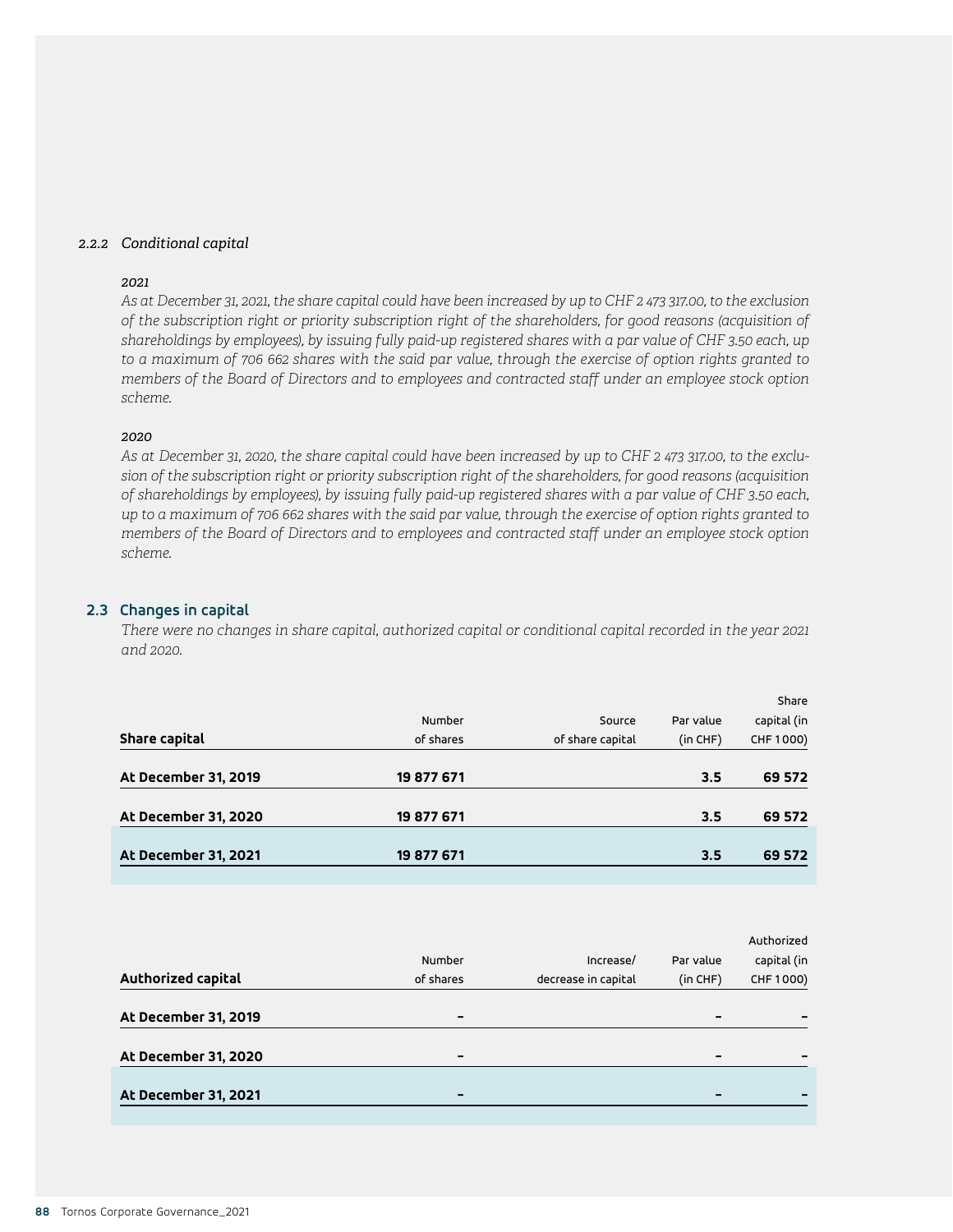|                                  |           |           |           | Conditional |
|----------------------------------|-----------|-----------|-----------|-------------|
|                                  | Number    | Increase/ | Par value | capital (in |
| <b>Conditional share capital</b> | of shares | decrease  | (in CHF)  | CHF 1000)   |
|                                  |           |           |           |             |
| At December 31, 2019             | 706 662   |           | 3.5       | 2473        |
|                                  |           |           |           |             |
| At December 31, 2020             | 706 662   |           | 3.5       | 2473        |
|                                  |           |           |           |             |
| At December 31, 2021             | 706 662   |           | 3.5       | 2473        |
|                                  |           |           |           |             |

#### **Shares and participation certificates 2.4**

*As at December 31, 2021, the ordinary share capital of Tornos Holding Ltd. amounted to CHF 69 571 848.50 and, was divided into 19 877 671 fully paid-up registered shares with a par value of CHF 3.50 per share, all having equal rights to dividends. There are no preferred shares or limitations with regard to voting rights. Each share corresponds to one vote ('one share, one vote').*

*There are no participation certificates.*

#### **Dividend-right certificates 2.5**

*There are no dividend-right certificates.*

#### **Limitations on transferability and nominee registration 2.6**

*Tornos Holding Ltd. has only one type of share. These shares are not subject to any restriction on transfer out of for beneficiaries of shareholding plans for persons designated by the Board of Directors. See Note 27 of the consolidated financial statements in the financial report with regard to the provisions of the share ownership plan in favor of individuals designated by the Board of Directors.*

#### **Convertible bonds and options 2.7**

*There are no convertible bonds. Shareholding plans for persons designated by the Board of Directors exist. See Note 27 of the consolidated financial statements in the financial report with regard to the provisions of the share ownership plan in favor of individuals designated by the Board of Directors.*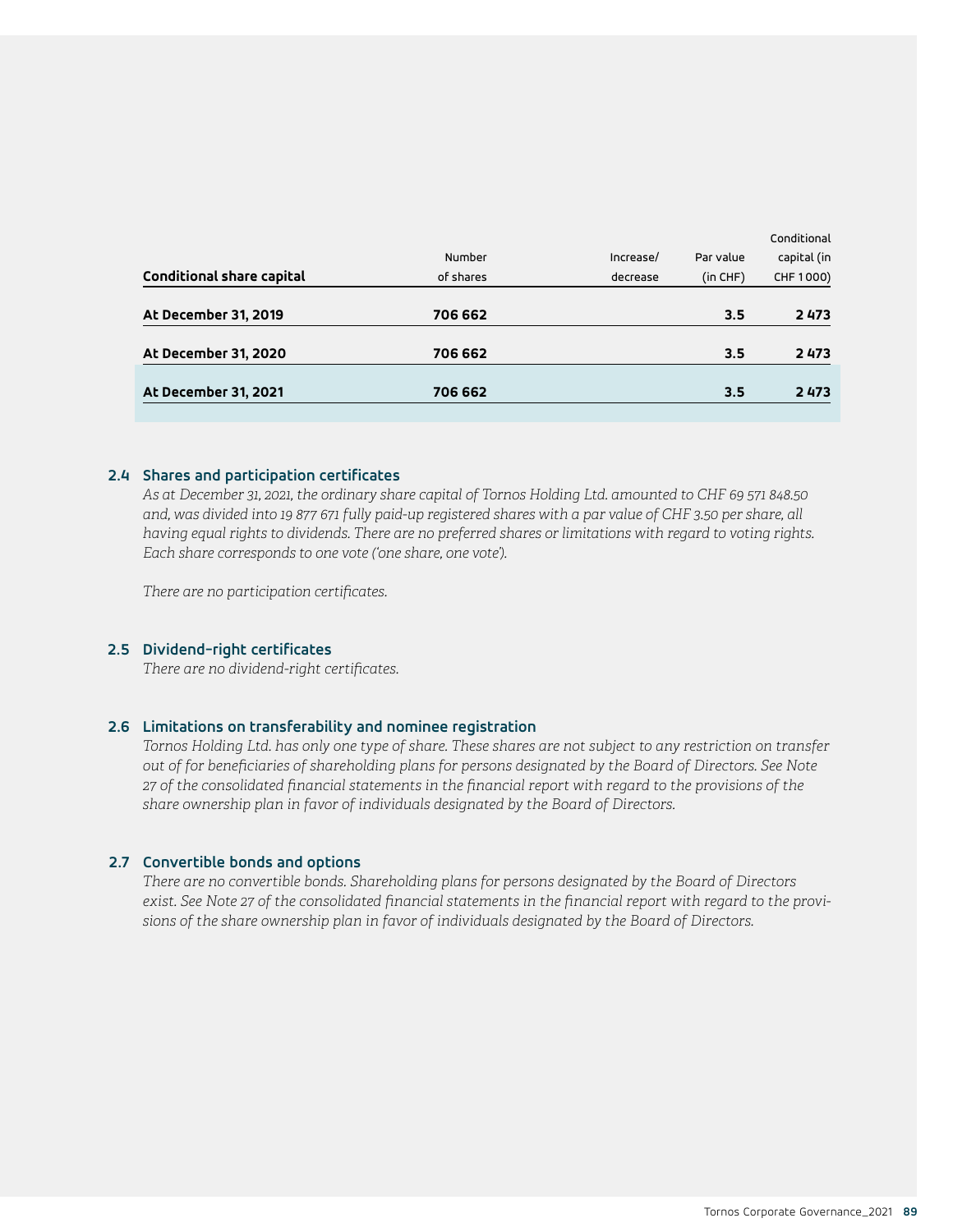### 3 **Board of Directors**

#### **3.1 Members of the Board of Directors**

#### **François Frôté (1953), Swiss**

#### *Chairman | Appointed in 2002 | Elected until 2021*

*Previous activities for Tornos: legal adviser | Committees: Remuneration Committee | Training - final qualification on completion of studies: lawyer, law degree, University of Bern, 1979 | Current directorships: Rollomatic Holding SA: Board member; Esco SA: Chairman; Bien-Air Holding SA: Board member; Azuréa Holding SA: Chairman; Member of several further unlisted companies' Boards of Directors | Professional activities: Law offices of Frôté & Partner: Lawyer and Chairman (since 1979)*

#### **Walter Fust (1941), Swiss**

#### *Appointed in 2014 | Elected until 2021*

*Previous activities for Tornos: none | Committees: Chairman of the Remuneration Committee; | Training - final qualification on completion of studies: Engineer ETHZ (Swiss Federal Institute of Technology Zurich), 1964 | Current directorships: Starrag Group Holding AG: Member of the Board; Immofust AG: Chairman | Otherbodies: Fraunhofer Institute IWU University of Chemnitz: Member of the council | Former professional activities: Dipl. Ing. Fust AG: Founder (1966); Jelmoli Holding AG: Board member (from 1997 to 2009, Chairman until 2007)*

#### **Michel Rollier (1959), Swiss**

#### *Appointed in 2002 | Elected until 2021*

*Previous activities for Tornos: none | Committees: Remuneration Committee | Training - final qualification on completion of studies: EPFL (Swiss Federal Institute of Technology Lausanne) engineer, 1985 | Current directorships: Rollomatic Holding SA: Chairman; Rollomatic SA: Chairman; Azuréa Holding SA: Board member; Esco SA: Board member | Professional activities: Rollomatic SA, various management functions in the Group (from 1989 to 2018)*

#### **Till Fust (1993), Swiss**

#### *Vice-Chairman | Appointed in 2019 | Elected until 2021*

*Previous activities for Tornos: none | Committees: Remuneration Committee | Training - final qualification on completion of studies: Master in International Economics, Graduate Institute Geneva, 2020 | Current directorships: none | Professional activities: Solarify GmbH, Sales & Marketing Manager and Business Controller | Former professional activities: Kreislauf Bern, Co-Founder*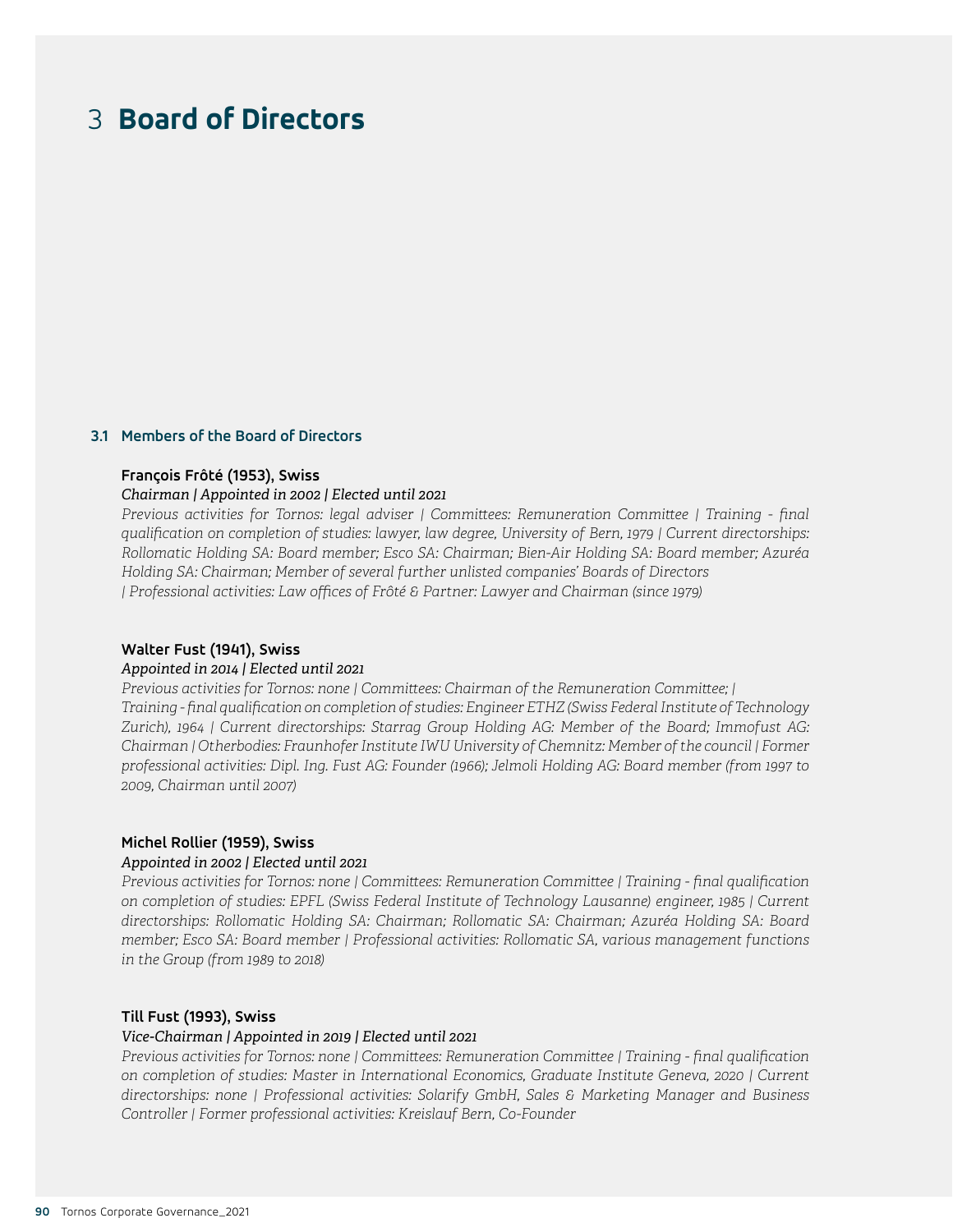#### *2021*

*The Board of Directors comprises four members who are all non-executives. In 2021, there was no change in the composition of the Board of Directors. No member has close business relations with Tornos Holding Ltd or any Group company.*

#### *2020*

*The Board of Directors comprises four members who are all non-executives. In 2020, there was no change in the composition of the Board of Directors. No member has close business relations with Tornos Holding Ltd or any Group company.*

*None of these people was a member of the management of Tornos Group within the last 3 years.*

#### **Other activities and vested interests 3.2**

*No member of the Board of Directors has a permanent or temporary managerial, supervisory or consultative role in any significant undertakings or interest group other than those mentioned on page 90. No member holds an official function or political office.*

#### **Additionally for issuers subject to the Ordinance against Excessive Compensation at Listed Joint-3.3 Stock Companies (OaEC)**

*The members of the Board of Directors may hold a maximum of five offices as directors or members of the senior management of another listed company.*

#### **Election and terms of office 3.4**

*The Board of Directors of Tornos Holding Ltd. is made up of at least three members (currently four), all of whom are independent members with no executive function in the company. Members of the Board are elected individually by the General Meeting of Shareholders for a term that ends with the conclusion of the next ordinary General Meeting of Shareholders. They are eligible for reelection. The Chairman is elected by the General Meeting of Shareholders.*

*All members of the Board of Directors were elected members of the Remuneration Committee by the General Meeting of Shareholders for a term ending with the next ordinary General Meeting of Shareholders. The Remuneration Committee appointed Mr. Walter Fust as its Chairman.*

#### **Internal organization 3.5**

*The Rules of Organization of Tornos Holding Ltd. lay down the regulations for the company's operation, which are published on the website:* 

*[https://investors.tornos.com/sites/investors.tornos.com/files/data/governance/corporatedocuments/](https://investors.tornos.com/sites/investors.tornos.com/files/data/governance/corporatedocuments/reglement_dorganisation_fe_2020-12-17.pdf) [reglement\\_dorganisation\\_fe\\_2020-12-17.pdf](https://investors.tornos.com/sites/investors.tornos.com/files/data/governance/corporatedocuments/reglement_dorganisation_fe_2020-12-17.pdf)*

*In accordance with Article 16 of the Articles of Association, the Board of Directors will, with the exception of its Chairman, constitute itself. It chooses, if necessary, one or more Vice Chairmen, deputies, as well as the Secretary. The Secretary does not need to be a member of the Board of Directors.*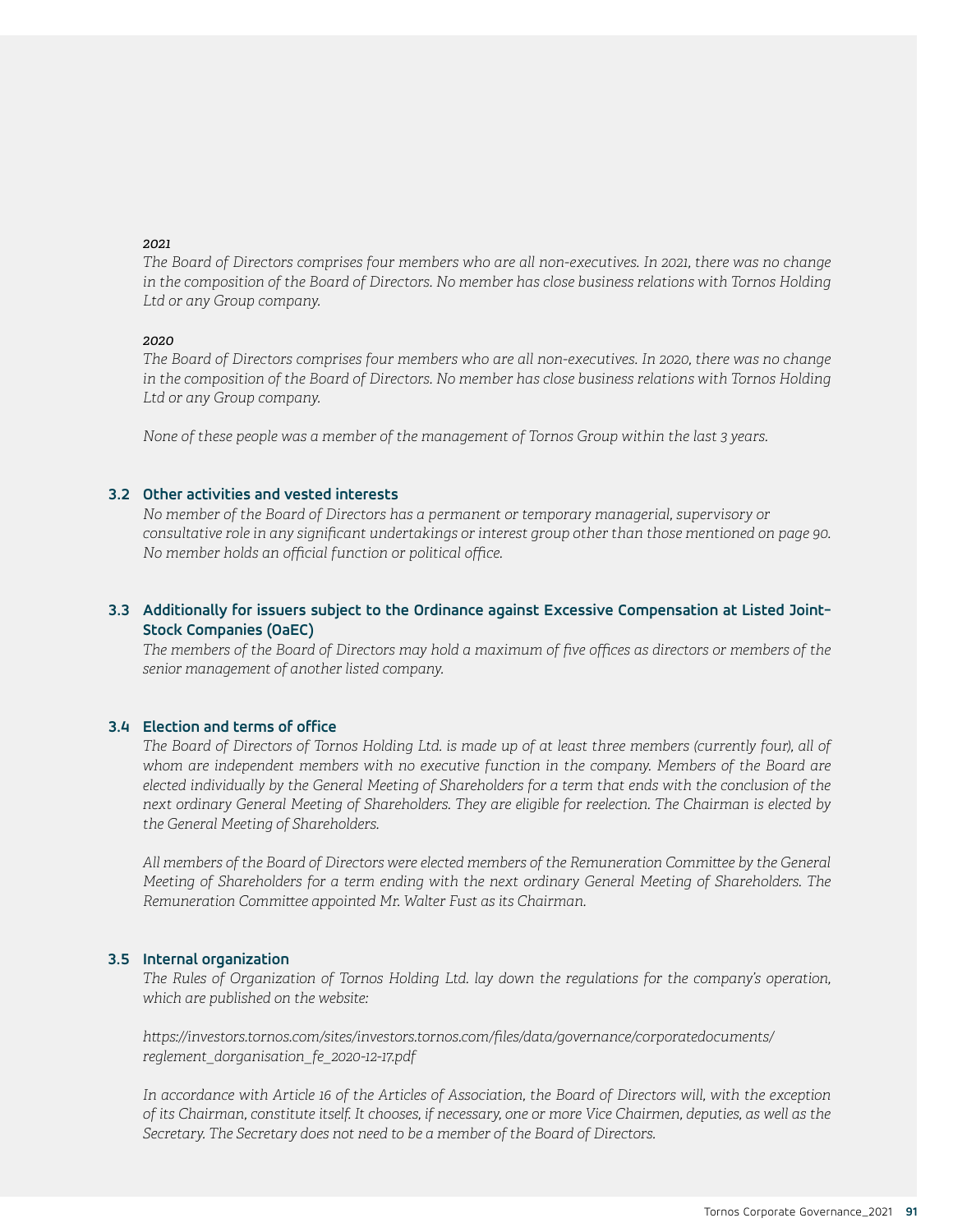*Due to the size and composition of the Board of Directors, it can offer advice and make decisions on all questions as a full Board of Directors and can therefore dispense with the creation of further committees, with the exception of the Remuneration Committee. However, it can transfer individual powers to an executive committee.*

*In the financial year, François Frôté held the office of Chairman. Till Fust was nominated Vice-Chairman. Luc Widmer and then Stéphane Pittet (CFO) have acted as Secretary to the Board of Directors.*

#### **Definition of areas of responsibility 3.6**

*The authorities of the various internal bodies are as follows:*

*The Board of Directors has the following duties and competencies:*

- *• To exercise overall management of the company and issue the necessary instructions, including the approval of company policy and strategy;*
- *• To determine the company's organization;*
- *• To establish the accounting, financial control and planning principles and approve the annual plans and budgets (including investments);*
- *• To define the strategic objectives of Tornos Group;*
- *• To appoint members of the General Management;*
- *• To appoint and dismiss persons responsible for representing the company;*
- *• To supervise the individuals entrusted with the management of the business, ensuring in particular that they comply with the provisions of law, and of the Articles of Association and regulations, and with the instructions issued;*
- *• To convene the General Meeting of Shareholders and to prepare all matters falling within its remit, including preparation of the Financial Report and the remuneration report, Group accounts, annual financial statements and resolutions for the appropriation of profits, and to carry out the decisions of the General Meeting of Shareholders;*
- *• To inform the court in the event of over-indebtedness;*
- *• To decide on calls to be made on partly-paid shares;*
- *• To record capital increases and amend the Articles of Association appropriately;*
- *• To determine the financial policy;*
- *• To set guidelines for the company's information policy;*
- *• To approve operations with major legal implications, exceptional transactions or unbudgeted financial commitments, where potential foreseeable risks exceed CHF 1.0 million, and in particular:*
	- *• Contracts with third parties in areas outside the company's normal sphere of business;*
	- *• Decisions to enter new business sectors or abandon existing ones;*
	- *• The acquisition or sale of minority share holdings;*
	- *• The acquisition or sale of shareholdings;*
	- *• Decisions to commence or terminate legal acts, or to enter into negotiated settlements.*
	- *• To approve unbudgeted investments in excess of CHF 250 000;*
	- *• To decide on the issuance of public loans and other capital market transactions;*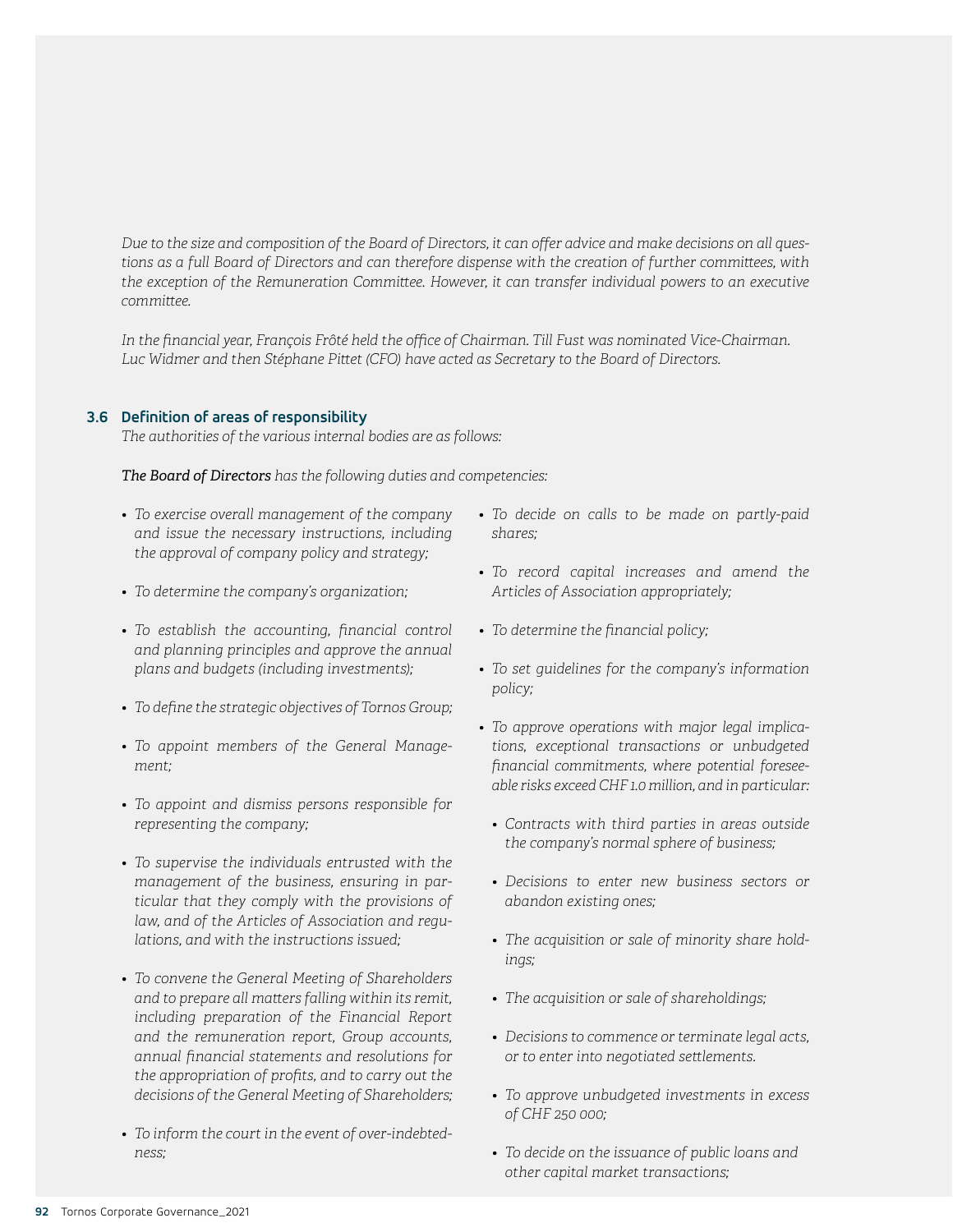- *• To decide on the establishment and liquidation of subsidiaries, and the acquisition or disposal of majority shareholdings;*
- *• To decide on the purchase, mortgaging or sale of properties where the amount of the individual transaction is in excess of CHF 1.0 million;*
- *• To oversee the activity of the General Management and in particular the implementation of the Board's decisions;*
- *• Where the law requires auditors to be used, to ensure that they have the requisite professional skill;*
- *• To provide advice to the General Management in all cases where the Board of Directors or the General Management itself deem it necessary or appropriate;*
- *• To assess the members of the General Management;*
- *• To approve employment conditions that are not related to remuneration;*
- *• To recruit members of the Board of Directors in view of proposals to the General Meeting of Shareholders.*
- *• In relation to the professional financial management of the Group, the Board of Directors has the following competencies*
	- *• Proposal of the financial auditors to the General Assembly of Shareholders*
	- *• Definition and interpretation of the accounting standards*
	- *• Validating and drafting the Financial Report as well as the half-year report*
	- *• Validates and structures transactions on the financial markets*
	- *• Oversees compliance with directives of SIX*
	- *• Oversees the Group financial strategy*
	- *• Oversees the management of the administration group and the financial operations.*
	- *• Defines the financial strategy and dividend of the Tornos Group*

*In cases where it is uncertain whether an issue falls within the remit of the General Management or the Board of Directors, the question is to be put to the Board of Directors for a ruling.*

*As far as is legally permitted, and subject to the responsibilities mentioned above, the Board of Directors delegates all aspects of management to the CEO. Accordingly, the CEO is responsible for all management and representation of the company. Hence, in matters falling within his remit, he will take the final decision.*

*In order to form a quorum, the majority of the members of the Board of Directors must be present at a meeting. If the votes are equal, the Chairman has the casting vote.*

*The Board of Directors meets as often as necessary, but at least four times a year. During 2021, eight meetings of varying duration were held, of which 3 conference calls. The Board of Directors regularly invited members of the General Management, as well as other members of the Management, to attend its meetings when the items on the agenda required their expertise. Members of the General Management also attended committee meetings.*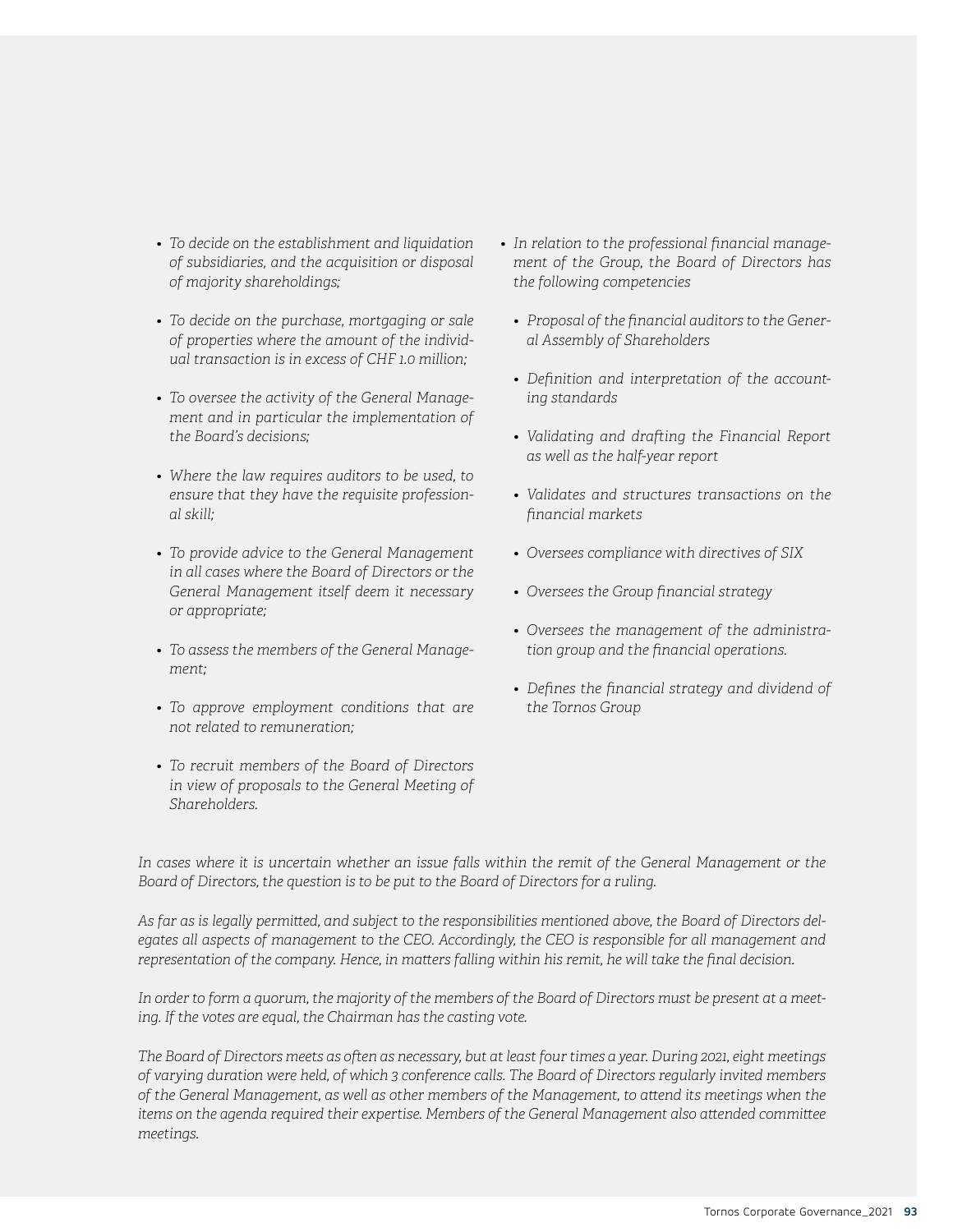#### *The Chairman of the Board of Directors has the following duties and competencies:*

- *• To chair the General Meeting of Shareholders and meetings of the Board of Directors;*
- *• To represent the Board of Directors in public and with authorities, shareholders and General Management;*
- *• To brief the Board in a timely manner on all matters of importance to the company;*
- *• To supervise the work of the General Management, and in particular the implementation of decisions of the Board of Directors;*
- *• To advise the General Management;*
- *• To carry out all tasks falling within his remit under the terms of the law, Articles of Association and Rules of Organization.*

#### *Remuneration Committee*

*Walter Fust (Chairman), Franois Frôté, Michel Rollier, Till Fust.*

*Under Article 8.2 of the Rules of Organization of Tornos Holding Ltd, the Remuneration Committee has the following duties:*

- *• Definition and periodic review of the remuneration policy and principles, of goals and allowance criteria of further remuneration related to the results; periodic review in terms of their implementation and submission of related proposals and recommendations to the Board of Directors;*
- *• Submission of proposals to the Board of Directors concerning the granting of remunerations to members of the Board of Directors and the General Management within the meaning of Article 14 al. 2 of the Ordinance against Excessive Compensation in Listed Companies Limited by Shares;*
- *• Submission of proposals to the Board of Directors regarding the participation plan;*
- *• Reviewing and preparing the remuneration report and presenting it to the Board of Directors as a whole;*
- *• Defining and setting terms and conditions for the recruitment and compensation of members of the General Management;*
- *• Defining the annual remuneration increases for the members of the General Management;*
- *• Recommendations to the Board of Directors for the compensation arrangements of the Chairman of the Board and other directors.*

*The Remuneration Committee has to consist of at least two non-executive directors. The CEO is a permanent invitee of the Committee with consultative vote, and, lastly, the CFO may be invited to participate, with a consultative vote, either fully or partly in the Committee, depending on the decisions of the CEO. With respect to decisions, the rules also stipulate that in the event of an equally split vote on a decision, the Committee Chairman shall have the casting vote.*

*The Remuneration Committee convened one time in the course of 2021.* 

*Mr. Michael Hauser (CEO) attended all meetings as a permanent guest.*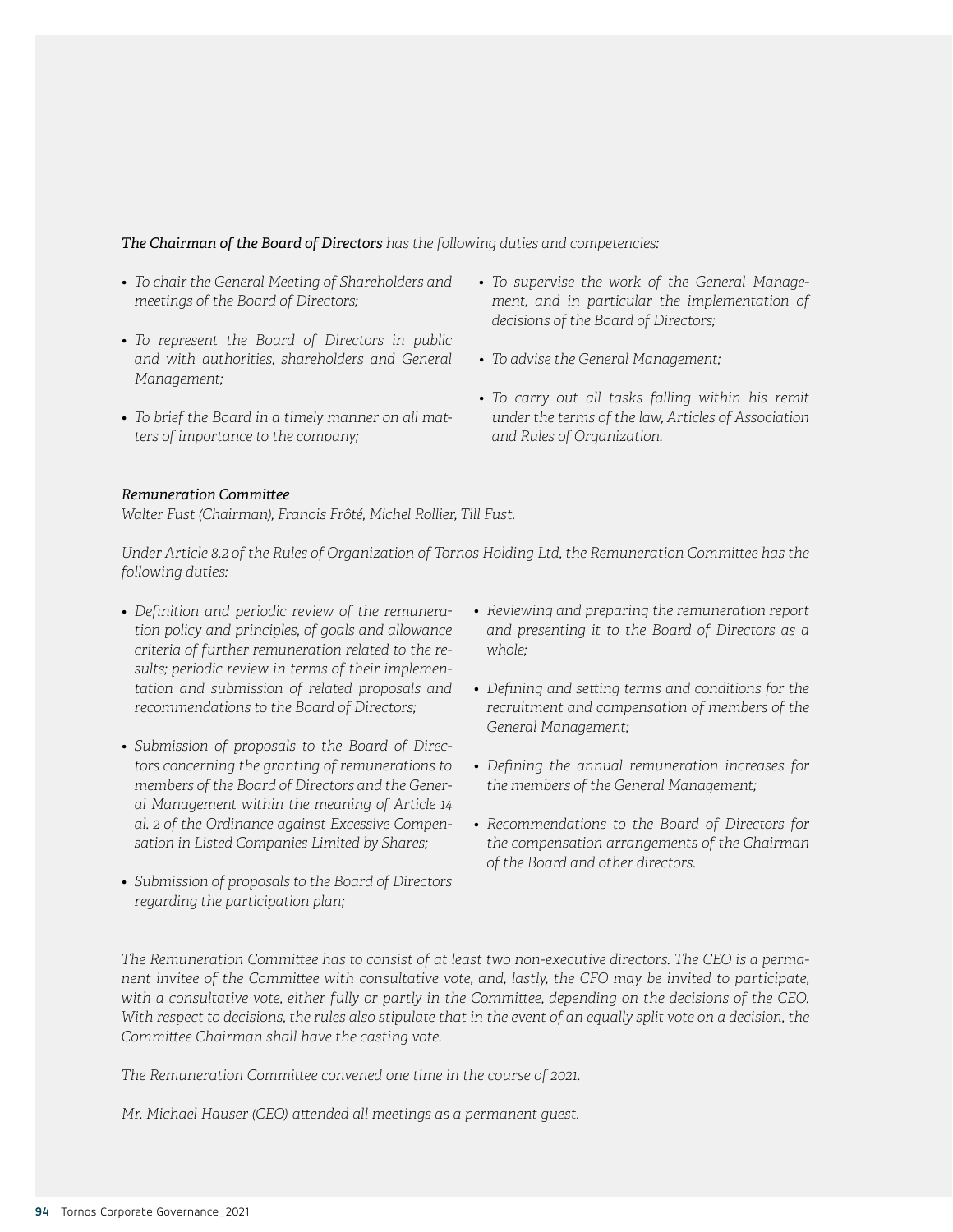*In particular, the following subjects were covered:*

- *• Identification of the individuals to participate in the "Management and Board Participation Plan 2007 (MBP 07)";*
- *• Benchmarking the remuneration for the Board of Directors as well as for the General Management;*
- *• Assessment and review of Management and senior staff salaries for 2022;*
- *• Recommendations to the Board of Directors on the recruitment and selection of members of the General Management;*

*The minutes of committee meetings were distributed to the Board of Directors, who are all committee members.*

#### **3.7 Information and control instruments vis-à-vis the General Management**

*At its meetings, the Board of Directors is regularly kept verbally informed by the General Management on the progress of business. In addition, a periodic management information system is in place, distributed to all members of the Board, whereby the most important indicators are compared on a weekly basis (orders received) and on a monthly basis written reports are issued, containing information on order intake, financials, supply chain management, and operations. Forecasts are compiled on a monthly basis and distributed to all members of the Board of Directors. The General Management also identifies and quantifies risks on an annual basis, defining appropriate preventive measures.*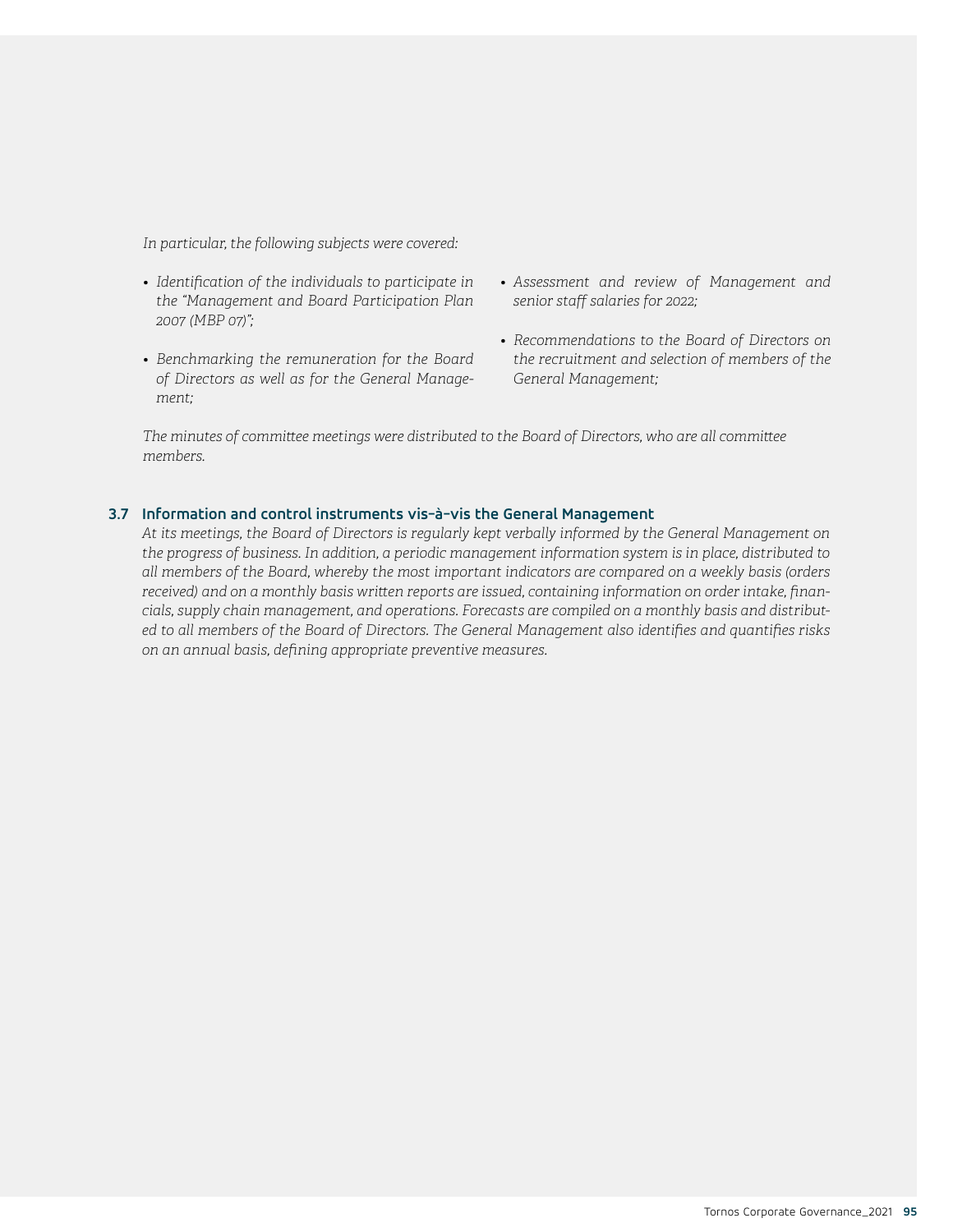### 4 **General Management**

#### **Members of the General Management 4.1**

#### **Michael Hauser (1961), Swiss, German**

#### *Chief Executive Officer | Appointed in 2011*

*Training - final qualification on completion of studies: Diplom-Kaufmann, University of Mannheim, 1988 | Current directorship: Schlatter Industries AG: Board member; Starrag Group Holding AG: Chairman of the Board | Other professional bodies: SWISSMEM, Board member and chairman of the "Machine tools and manufacturing technology" division; CECIMO "European Committee for Cooperation of the Machine Tool Industries", Swiss Delegate (Board member from 2007 until 2017, Chairman from 2009 to 2011) | Previous professional activities: Mikron AG, Nidau (CH): Managing Director (1996-2000); Agie Charmilles Group (CH): Head of Milling Division [Mikron Agie Charmilles AG (CH), Bostomatic Inc. (US) (2008-2010), Georg Fischer Ltd. (CH): President of GF AgieCharmilles and Member of the Executive Committee (2008-2010)*

#### **Stéphane Pittet (1973), Swiss**

#### *Chief Financial Officer | Appointed in 2021*

*Training-final qualification on completion of studies: Master in Business Administration, HEC, University of Lausanne | Previous professional activities: Interdica Ltd. (Richemont), Freiburg (CH): Various positions (from 1997-2001), Rado Watch Company Ltd. (Swatch Group), Lengnau (CH): Project Manager and Head of Procurement (2001-2005), Hamilton International & Endura Ltd. (Swatch Group), Biel (CH): Head of Operations (2006-2007), Swatch Group Ltd. (Headquarter), Biel (CH): Corporate Controller (2007-2011), Rado Watch Company Ltd. (Swatch Group), Lengnau (CH): Vice-President Finance and Operations (2011-2021)*

#### **Jens Thing (1964), Danish**

#### *Chief Sales Officer | Appointed in 2020*

*Training-final qualification on completion of studies: Executive Master of business administration (MBA) University of Toronto, St. Gallen and Rotman School of Management Previous professional activities: Mikron Ltd., Nidau: Regional Sales Manager (1987-1994); Mikron Ltd., Hanover: Managing Director (1994- 2000); Mikron Agie Charmilles Ltd., Nidau: Head of Marketing and Sales Support Milling (2000-2008); GF Agie Charmilles Management Ltd., Geneva: Head of Global Marketing (2008-2011), Head of Business Unit Services and Group Management Member (2011-2014); Haas Automation Europe NV, Brussels: Managing Director (2014-2020)*

*In accordance with the Tornos Group's organizational structure described above, General Management consists of two members plus Mr. Michael Hauser, who also acts as Chief Executive Officer.*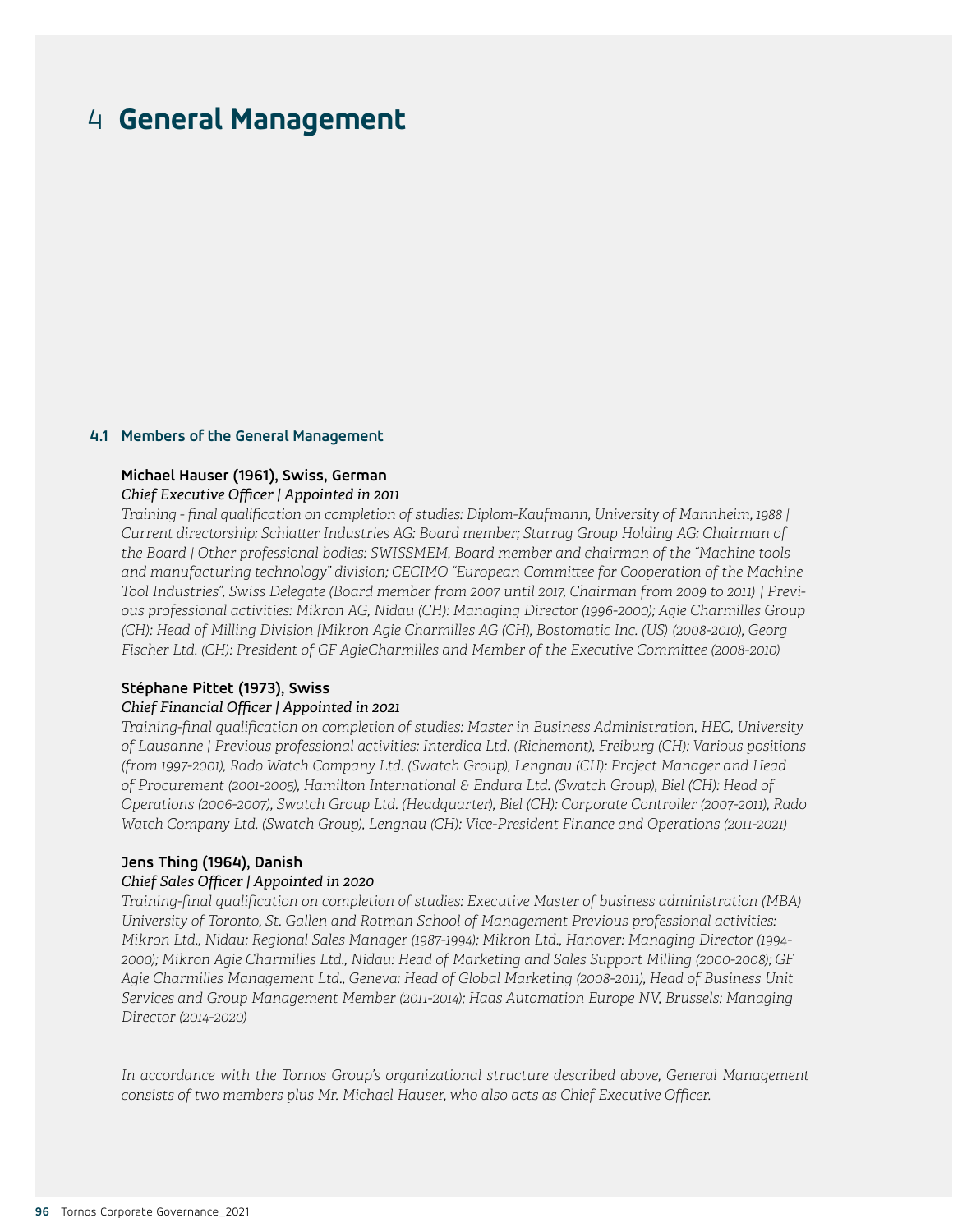#### **Other activities and vested interests 4.2**

*No member of the General Management has a permanent or temporary managerial, supervisory or con- sultative role in any significant undertakings or interest groups, other than those mentioned on page 96. No member holds an official function or political office.*

#### **Additionally for issuers subject to the OaEC 4.3**

*The Articles of Association of Tornos Group are published on the website:* 

*[https://investors.tornos.com/sites/investors.tornos.com/files/data/governance/corporatedocuments/](https://investors.tornos.com/sites/investors.tornos.com/files/data/governance/corporatedocuments/e_20180807_statuts_tornos_holding_sa.pdf) [e\\_20180807\\_statuts\\_tornos\\_holding\\_sa.pdf](https://investors.tornos.com/sites/investors.tornos.com/files/data/governance/corporatedocuments/e_20180807_statuts_tornos_holding_sa.pdf)*

#### **Management contracts 4.4**

*There are no management contracts with companies or individuals outside the Tornos Group.*

#### **Competencies**

*The General Management has the following duties and competencies:*

- *• To manage the company in such a way as to ensure sound and sustainable development of the Tornos Group;*
- *• To define the management tools to be used throughout the Group, in particular the planning, accounting, IT systems and internal control systems;*
- *• To carry out regular analyses of company strategy and annual planning as well as their implementation; to submit proposals to the Board of Directors;*
- *• To develop the corporate culture;*
- *• To prepare all matters falling within the remit of the Board of Directors or its committees, and to implement their decisions;*
- *• To approve job descriptions, instructions and guidelines issued within the organizational framework defined by the Board of Directors; approval of the job descriptions of members of the General Management is the responsibility of the Board of Directors;*
- *• To enter into contracts with third parties where the interests of several divisions of the company are involved or where the contracts are of importance to the Group;*
- *• In general, to take decisions within all areas of the company's activity, within the scope of its delegated authority;*
- *• To introduce the innovation process and examine development projects to be submitted to the Board as a whole;*
- *• To define the portfolio of products and markets for approval by the Board of Directors;*
- *• To examine acquisitions and disposals;*
- *• To propose innovations to the Board of Directors for approval.*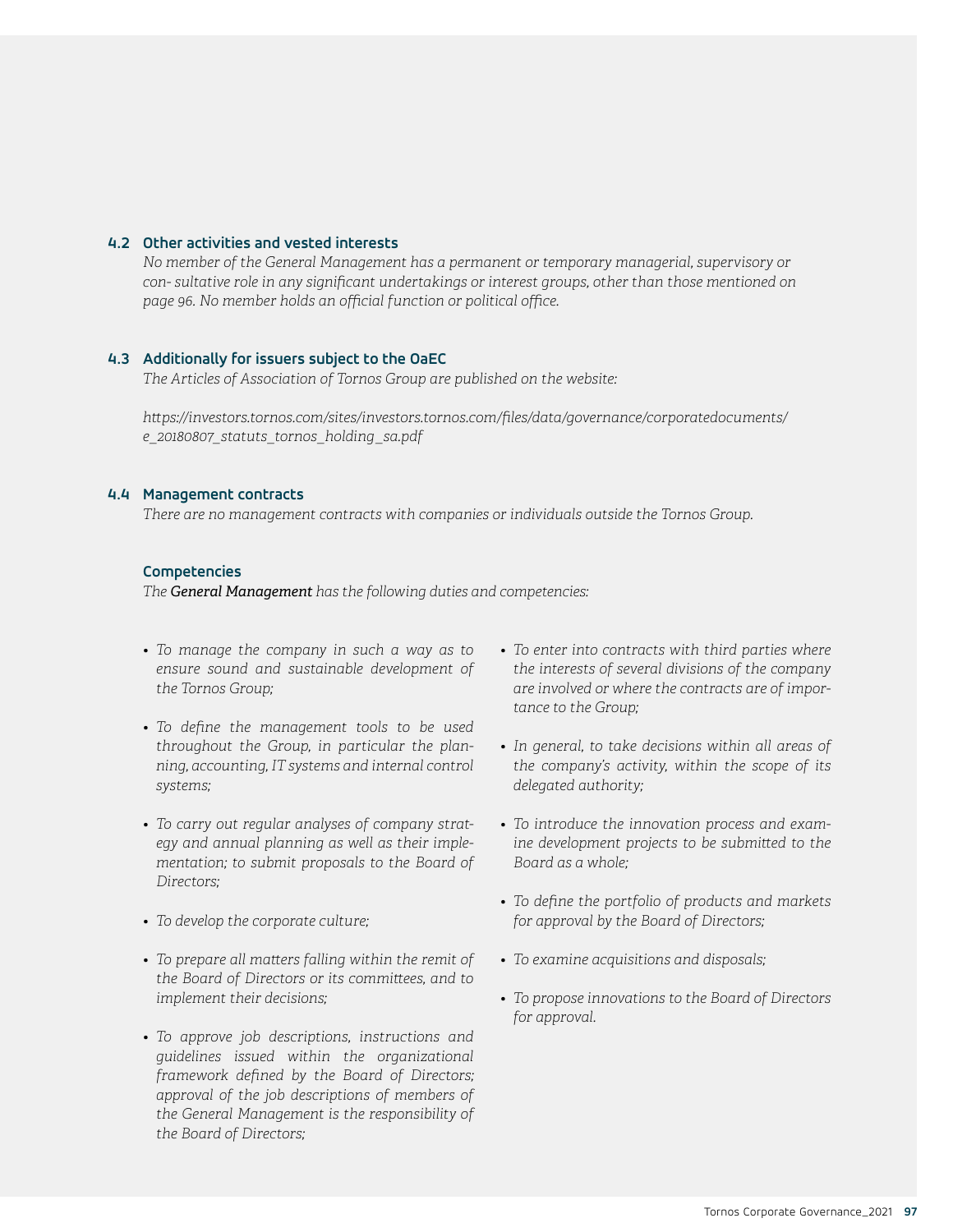*The CEO's duties and responsibilities include overseeing the company; representing the General Management to the Board of Directors, to the public and before the authorities; submitting proposals to the Board of Directors on all matters falling within the latter's remit; and organizing and overseeing the General Management.*

*The CEO may delegate management to certain members of the General Management and other employees, as well as arrange for a deputy to represent him in case of absence, although this shall not absolve him from his responsibilities.*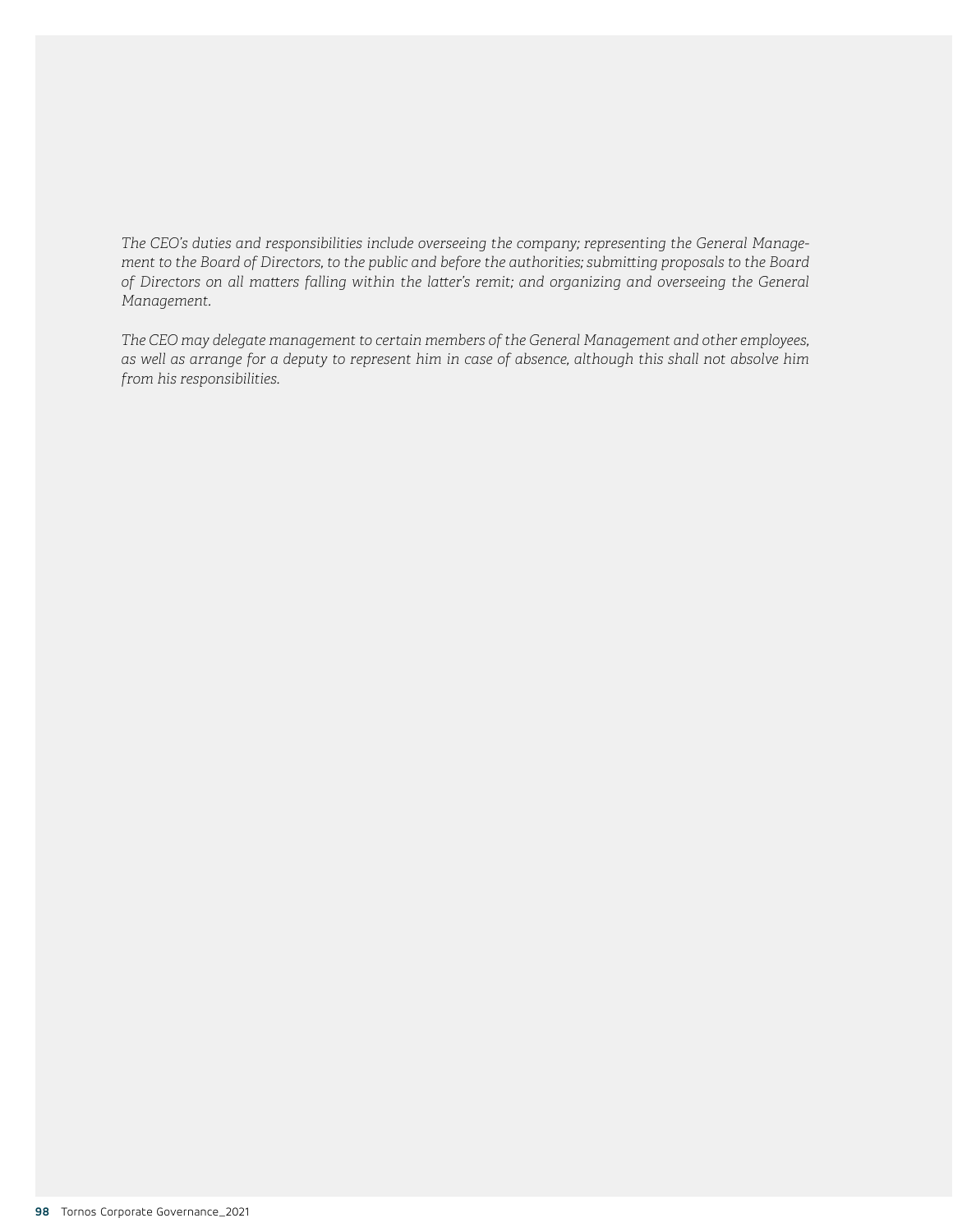### 5 **Compensation, Shareholdings and Loans**

#### **Guidelines**

*The compensation paid to the members of the Board of Directors and the General Management during the 2021 financial year is shown in the remuneration report. It gives a complete picture of the principles and elements applied by the Tornos Group, and of the structure and responsibilities relating to compensation. It contains detailed information about the remuneration, shares and loans of the Board of Directors and the General Management.*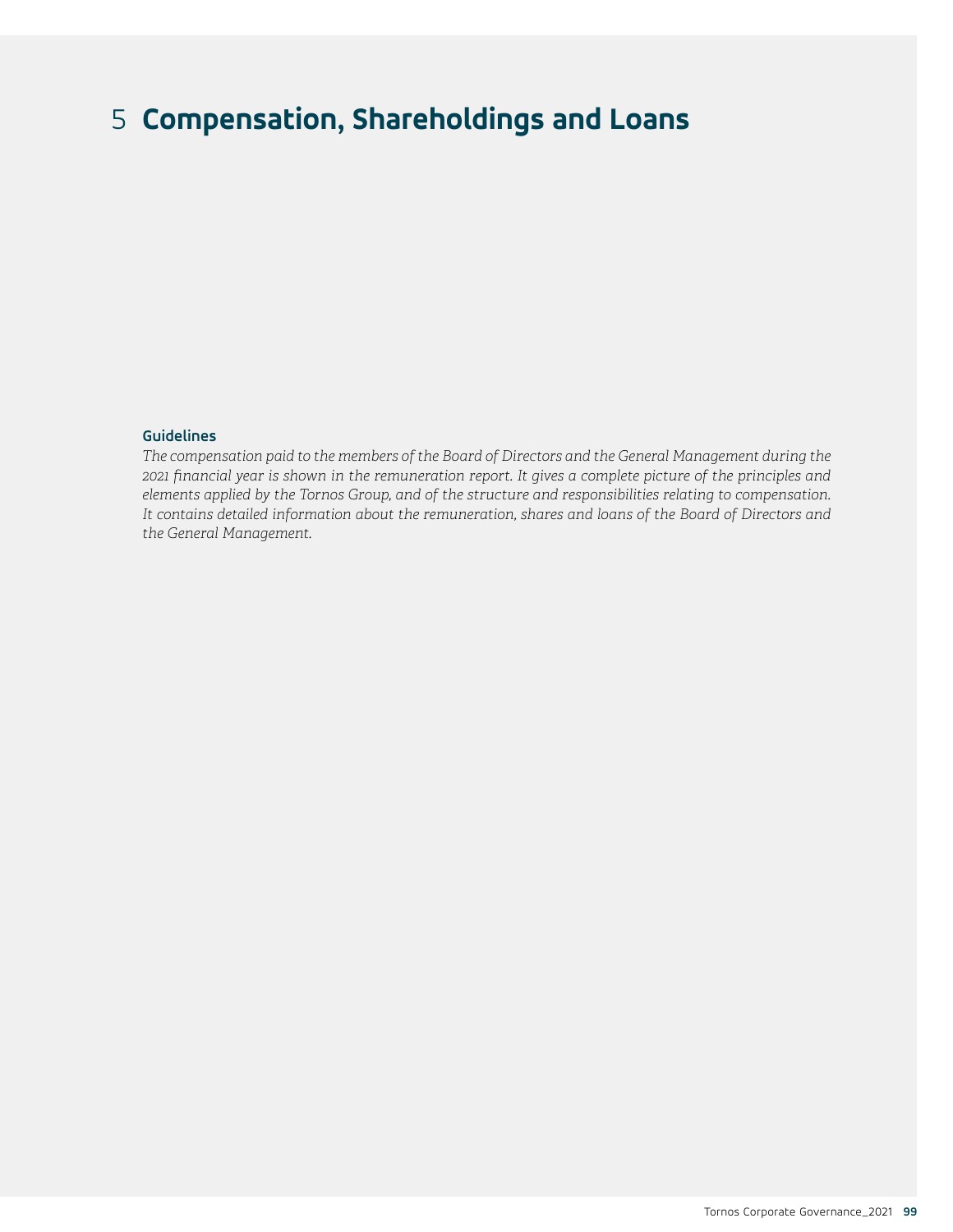### 6 **Shareholders' Participation Rights**

#### **Voting rights restrictions and representation 6.1**

*In accordance with Article 10 of the Articles of Association, there are no voting restrictions, with each share entitling its owner to one vote. Under the Articles of Association, shareholders may only be represented at General Meetings of Shareholders by their legal representative, another shareholder with voting rights or the independent proxy.*

#### **Quorums required by articles of association 6.2**

*Apart from the quorums specified in Article 704 CO, in accordance with Article 11 of the Articles of Association a decision of the General Meeting of Shareholders adopted by at least two thirds of the votes attributed to the shares represented and an absolute majority of the par value represented is required for:*

- *• modification of the Company purpose;*
- *• creation of shares with preferred voting rights;*
- *• restriction of the transferability of registered shares;*
- *• restriction of the exercise of the right to vote and any modification or elimination of such restriction;*
- *• an authorized or contingent increase in the capital stock;*
- *• increasing the capital stock using own capital, on the basis of a contribution in kind or for the purpose of acquisition of assets and of a granting of special advantages;*
- *• a limitation or elimination of preemptive subscription rights;*
- *• moving the main office of the company;*
- *• dissolution of the company.*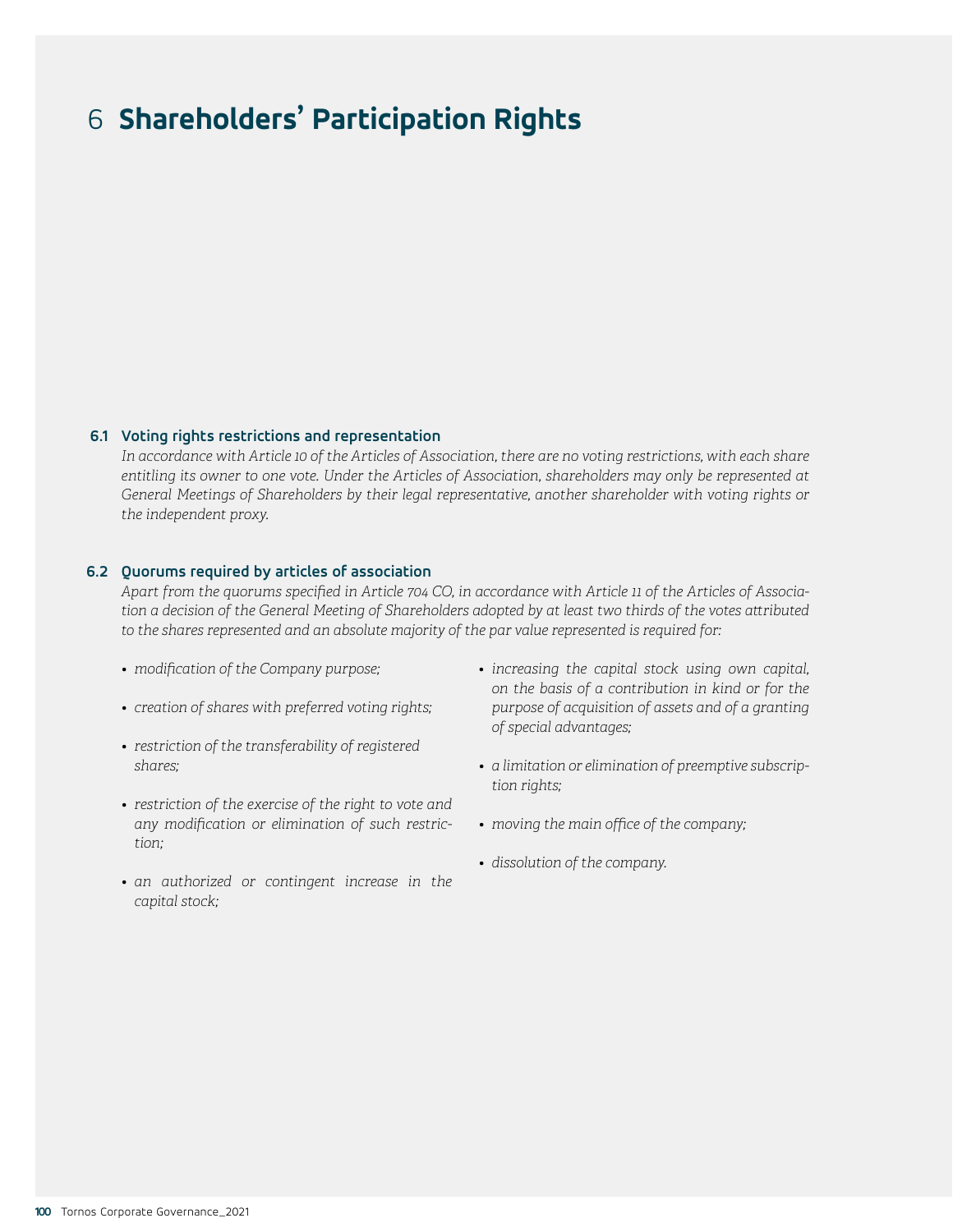#### **Convocation of the General Meetings of Shareholders 6.3**

*Convening General Meetings according to Article 8 of the Articles of Association must comply with statutory prescriptions.*

#### **Inclusion of items on the agenda 6.4**

*Shareholders representing a nominal value of CHF 1 000 000 or more may demand that an item for discussion be entered on the agenda. They must submit their request at least 45 days before the General Meeting of Shareholders in writing, quoting the items to be discussed and the motions.*

#### **Entries in the share register 6.5**

*Entries in the share register (register closing date) must be made at least 11 days before the General Meeting of Shareholders.*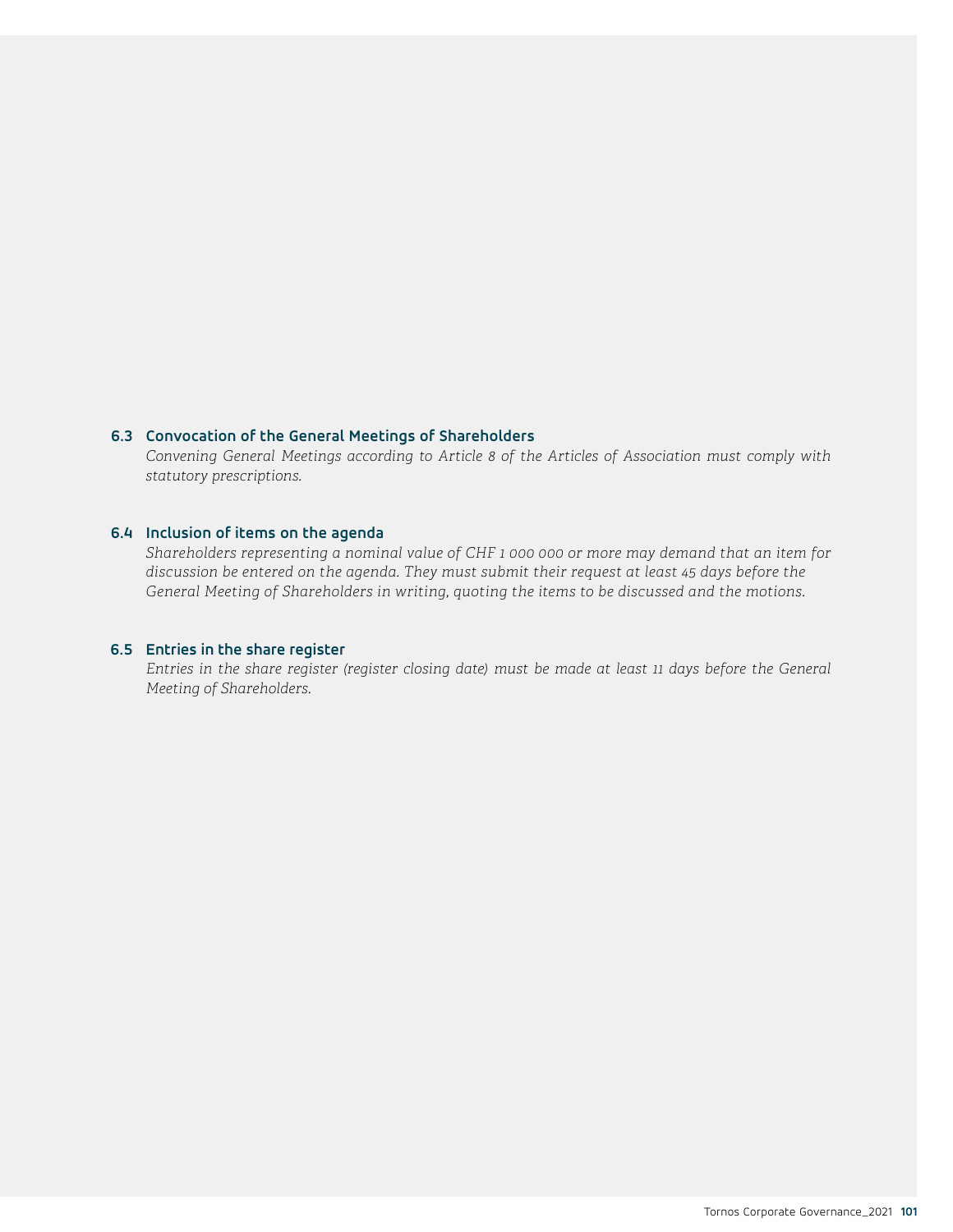### 7 **Changes of Control and Defense Measures**

#### **Duty to make an offer 7.1**

*The legal thresholds apply with regard to the obligation to submit a public offer.*

#### **Clauses on changes of control 7.2**

*In the event of a takeover, the lock-in period stipulated for shares and options under the employee share option schemes will become null and void. There are no other clauses relating to takeovers in favor of members of the Board of Directors and members of the General Management.*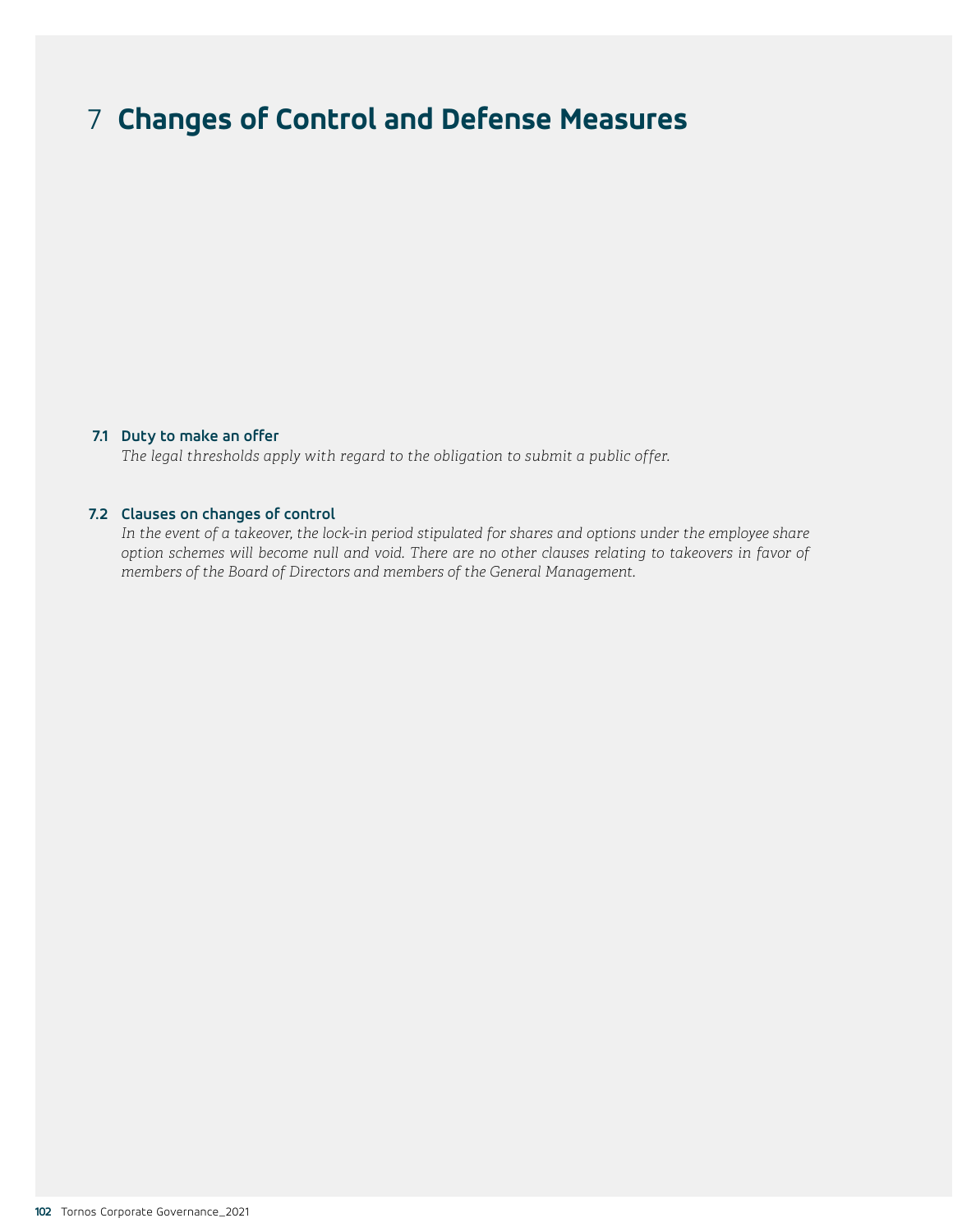### 8 **Auditors**

#### **Duration of the mandate and term of office of the lead auditor 8.1**

*Since financial year 2006, the auditors of the holding company and Group have been Pricewaterhouse-Coopers Ltd., Neuchâtel. The auditors are appointed annually by the General Meeting of Shareholders. Mr. Gerhard Siegrist, Chartered Public Accountant, took over in 2020 the audit responsibility, this for a maximum period of 7 years. Every three to five years a call for tender is issued to duly qualified accoun*tants. The decision is based on the quality of the bid, its presentation by the auditors who will be leading *the assignment, and the proposed audit fee. Audit services provided are evaluated on the basis of the written and oral reports provided by the auditors to the Board of Directors, and by feedback from man*agement on the way the audits are conducted. The same procedure applies to the evaluation of additional *non-audit services supplied.*

#### **Audit fees 8.2**

*The audit fees paid to PricewaterhouseCoopers Ltd. are as follows:*

| in CHF | <b>ברחר</b><br>ZUZI | .020       |
|--------|---------------------|------------|
| Audit  | 176 000             | 100<br>189 |

#### **Additional fees 8.3**

*The additional services paid to PricewaterhouseCoopers Ltd. are as follows:*

| in CHF         | 1001<br>ZUZI             | 2020   |
|----------------|--------------------------|--------|
| Other services | $\overline{\phantom{a}}$ | 21 600 |

*Other services include tax and other assurance services.*

#### **Information instruments pertaining to the external audit 8.4**

*The audit plan is submitted by the auditors to the Board of Directors for approval of the areas to be the object of particular scrutiny in the year under review. The Board of Directors also asks the auditors to carry out reviews of specific areas that are not included in the audit plan but for which particular reassurance is sought. PricewaterhouseCoopers Ltd. keeps the Board of Directors regularly advised of its activity, and participates in its meetings as required. In 2021, the auditors attended one meeting of the Board of Directors and submitted two reports to it. After the year-end financial closing, the Board of Directors examines, together with the auditors and in the presence of the CEO and CFO, the annual accounts of the holding and the Group together with the financial report.*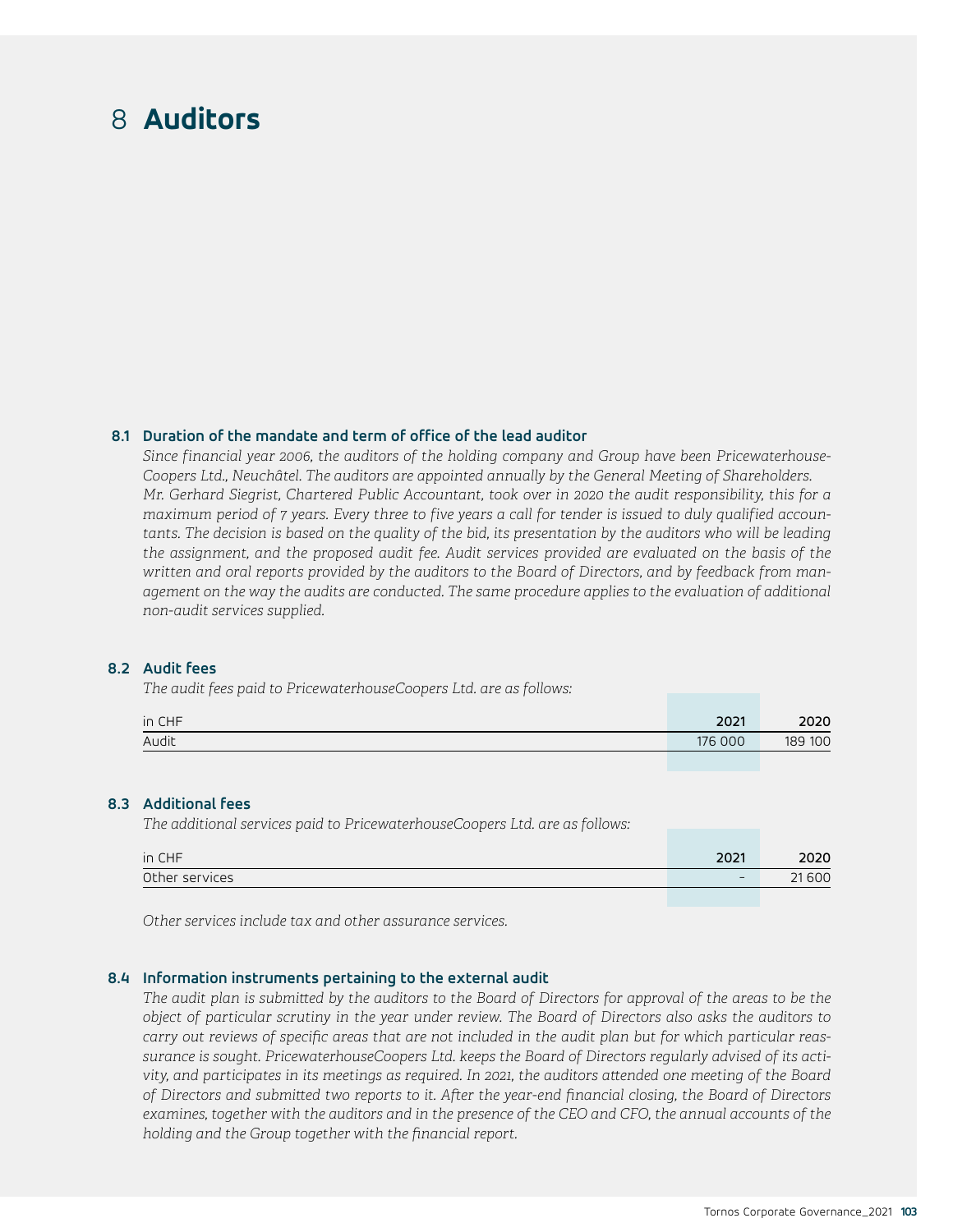### 9 **Information Policy**

*Tornos keeps its shareholders informed of the state of business and events relevant to the stock exchange through the annual and half-yearly reports and by way of media releases to the media. All important*  information can be consulted on the company's website at www.tornos.com. The annual report as well *as the financial report containing information relating to the remuneration of members of the Board of Directors and the General Management may be downloaded via the following <http://investors.tornos.com/ar21> and<http://investors.tornos.com/fr21>*

*One institute is currently publishing reports on Tornos' business performance:*

*• Research Partners, Robin Seydoux*

*No hard copy of the Financial Report is being dispatched.*

*The Corporate Governance report is only available in English.*

#### **Financial calender**

*13.04.2022 Annual General Meeting*

*10.08.2022 Publication Mid-Year Report 2022*

*18.01.2023 Publication order intake and sales 2022*

*06.03.2023 Publication Annual Report 2022 | Financial Report 2022*

*06.03.2023 Media and analysts' conference*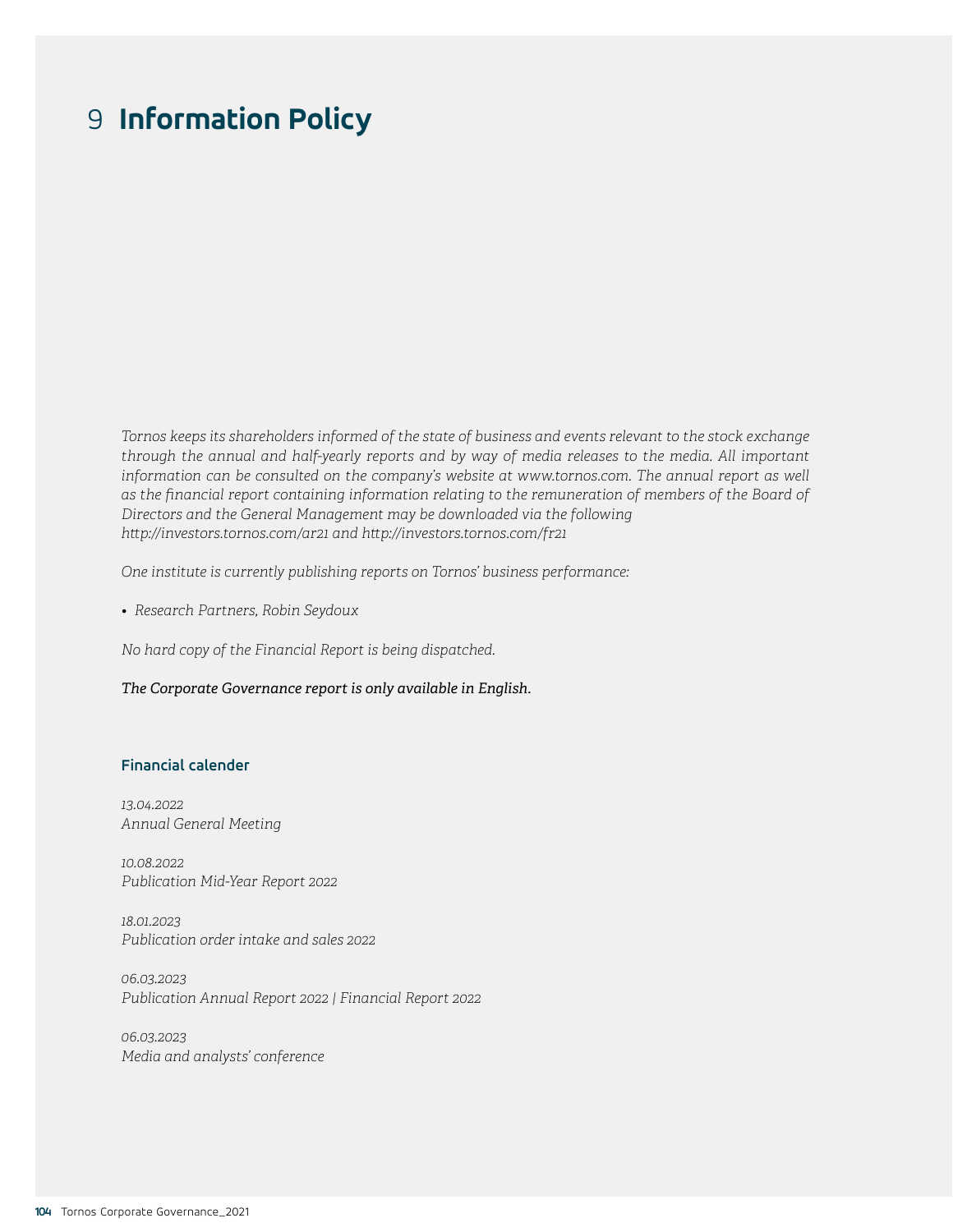#### **Contact addresses**

*For enquiries relating to shareholders, investors and financial matters, please contact:*

*Mr. Stéphane Pittet, CFO Tornos Holding Ltd. Rue Industrielle 111, CH-2740 Moutier Phone +41 32 494 44 44 Email investors@tornos.com*

*For all other general enquiries, requests for information, etc., please contact:* 

*Tornos Ltd. Rue Industrielle 111, 2740 CH-Moutier Phone +41 32 494 44 44 Email contact@tornos.com*